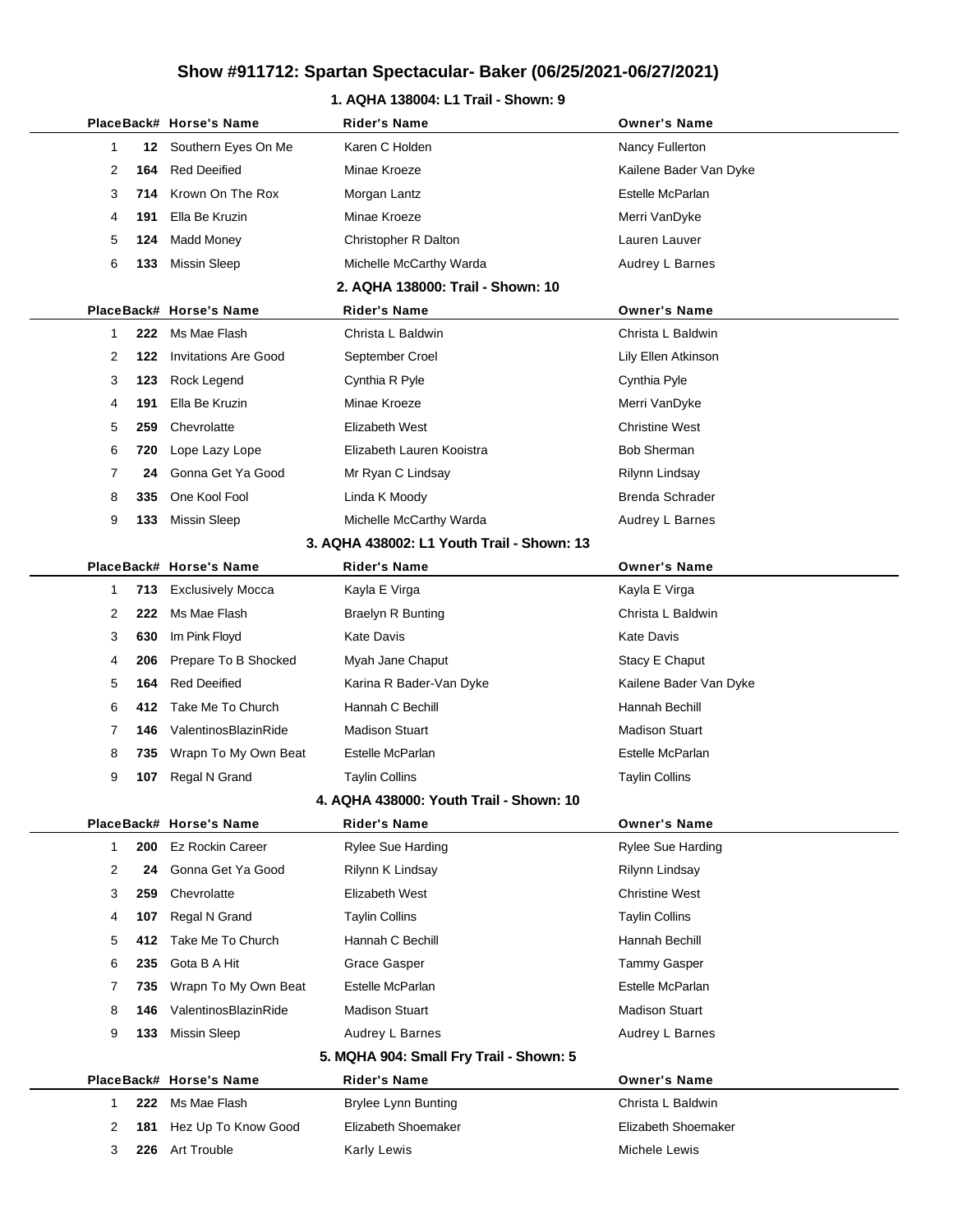|              |     |                             | $10W$ $\pi$ 311112. Openten Opcotavenen Danci (00/20/2021 00/21/2021) |                          |
|--------------|-----|-----------------------------|-----------------------------------------------------------------------|--------------------------|
| 4            | 22  | Dont Need A Mirror          | <b>Brylee Lynn Bunting</b>                                            | <b>Brenda K Howell</b>   |
| 5            | 310 | Ima Lopin With Class        | Quinn Bogue                                                           | Bogue Family             |
|              |     |                             | 6. AQHA 238002: L1 Amt Trail - Shown: 9                               |                          |
|              |     | PlaceBack# Horse's Name     | Rider's Name                                                          | <b>Owner's Name</b>      |
| 1            | 3   | Pistol Packn Charly         | Mary Beth Hegedus                                                     | Mary Beth Hegedus        |
| 2            | 720 | Lope Lazy Lope              | Elizabeth Lauren Kooistra                                             | <b>Bob Sherman</b>       |
| 3            | 191 | Ella Be Kruzin              | Kailene Bader-Van Dyke                                                | Merri VanDyke            |
| 4            | 196 | That Blue Me Away           | Megan K Mahoney                                                       | Megan Mahoney            |
| 5            | 523 | My Vintage Mercedes         | Delaney Bakker                                                        | Cynthia Bakker           |
| 6            | 750 | Fancy Enough To Win         | <b>Madison Mulder</b>                                                 | <b>Madison Mulder</b>    |
| 7            | 369 | Sleepin In The Snow         | Rebecca Eno                                                           | Rebecca Eno              |
| 8            | 148 | Heres Your Captive          | Margaret Larobardiere                                                 | Lauren Barnes            |
| 9            | 722 | <b>Blazing Potential</b>    | Katie Elizabeth Main                                                  | Katie Elizabeth Main     |
|              |     |                             | 7. AQHA 238800: Amt Select Trail - Shown: 5                           |                          |
|              |     | PlaceBack# Horse's Name     | <b>Rider's Name</b>                                                   | <b>Owner's Name</b>      |
| $\mathbf 1$  | 22  | Dont Need A Mirror          | Brenda K Howell                                                       | <b>Brenda K Howell</b>   |
| 2            | 123 | Rock Legend                 | Cynthia R Pyle                                                        | Cynthia Pyle             |
| 3            | 3   | Pistol Packn Charly         | Mary Beth Hegedus                                                     | Mary Beth Hegedus        |
| 4            | 369 | Sleepin In The Snow         | Rebecca Eno                                                           | Rebecca Eno              |
| 5            | 335 | One Kool Fool               | <b>Brenda Schrader</b>                                                | Brenda Schrader          |
|              |     |                             | 8. AQHA 238000: Amt Trail - Shown: 5                                  |                          |
|              |     | PlaceBack# Horse's Name     | <b>Rider's Name</b>                                                   | <b>Owner's Name</b>      |
| 1            | 222 | Ms Mae Flash                | Brandy L Baldwin-Bunting                                              | Christa L Baldwin        |
| 2            | 196 | That Blue Me Away           | Megan K Mahoney                                                       | Megan Mahoney            |
| 3            | 122 | <b>Invitations Are Good</b> | Lily Ellen Atkinson                                                   | Lily Ellen Atkinson      |
| 4            | 720 | Lope Lazy Lope              | Elizabeth Lauren Kooistra                                             | <b>Bob Sherman</b>       |
|              |     |                             | 9. AQHA 136004: L1 Western Riding - Shown: 2                          |                          |
|              |     | PlaceBack# Horse's Name     | <b>Rider's Name</b>                                                   | <b>Owner's Name</b>      |
| 1            |     | 119 Baylite Jac             | Jeanne Hugo                                                           | Jeanne Hugo              |
|              |     |                             | 11. AQHA 436002: L1 Youth Western Riding - Shown: 3                   |                          |
|              |     | PlaceBack# Horse's Name     | <b>Rider's Name</b>                                                   | <b>Owner's Name</b>      |
| 1            | 333 | <b>Fightin Off Sleep</b>    | Peyton Baxter                                                         | <b>Ginger Baxter</b>     |
| 2            | 200 | <b>Ez Rockin Career</b>     | <b>Rylee Sue Harding</b>                                              | <b>Rylee Sue Harding</b> |
|              |     |                             | 12. AQHA 436000: Youth Western Riding - Shown: 1                      |                          |
|              |     | PlaceBack# Horse's Name     | <b>Rider's Name</b>                                                   | <b>Owner's Name</b>      |
| $\mathbf{1}$ |     | 333 Fightin Off Sleep       | Peyton Baxter                                                         | <b>Ginger Baxter</b>     |
|              |     |                             | 13. AQHA 236002: L1 Amt Western Riding - Shown: 1                     |                          |
|              |     | PlaceBack# Horse's Name     | <b>Rider's Name</b>                                                   | <b>Owner's Name</b>      |
| $\mathbf{1}$ | 335 | One Kool Fool               | Brenda Schrader                                                       | <b>Brenda Schrader</b>   |
|              |     |                             | 15. AQHA 236000: Amt Western Riding - Shown: 2                        |                          |
|              |     | PlaceBack# Horse's Name     | <b>Rider's Name</b>                                                   | <b>Owner's Name</b>      |
| 1            | 122 | <b>Invitations Are Good</b> | Lily Ellen Atkinson                                                   | Lily Ellen Atkinson      |
| 2            | 335 | One Kool Fool               | <b>Brenda Schrader</b>                                                | <b>Brenda Schrader</b>   |
|              |     |                             | 16. AQHA 143000: Ranch Riding - Shown: 3                              |                          |
|              |     | PlaceBack# Horse's Name     | <b>Rider's Name</b>                                                   | <b>Owner's Name</b>      |
| $\mathbf{1}$ | 718 | Gotta Lil Spook             | Peyton Baxter                                                         | <b>Ginger Baxter</b>     |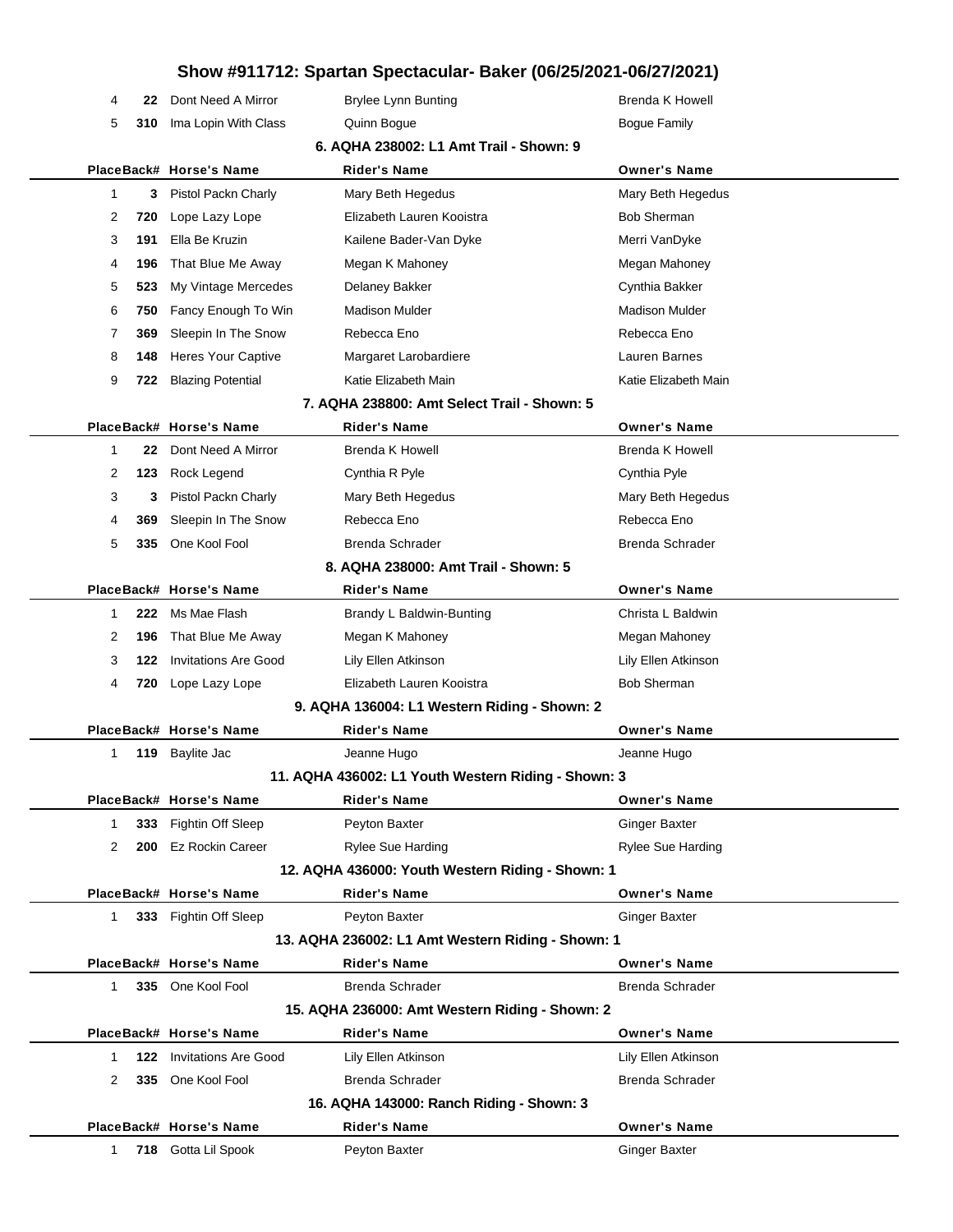|                                            |     |                          | Show #911712: Spartan Spectacular- Baker (06/25/2021-06/27/2021) |                               |  |
|--------------------------------------------|-----|--------------------------|------------------------------------------------------------------|-------------------------------|--|
| 2                                          | 119 | <b>Baylite Jac</b>       | Jeanne Hugo                                                      | Jeanne Hugo                   |  |
| 3                                          | 55  | Sleepin By The Bay       | Michelle McCarthy Warda                                          | Ken A & Maryellen Mumy        |  |
|                                            |     |                          | 17. AQHA 443000: Youth Ranch Riding - Shown: 3                   |                               |  |
|                                            |     | PlaceBack# Horse's Name  | <b>Rider's Name</b>                                              | <b>Owner's Name</b>           |  |
| 1                                          | 718 | Gotta Lil Spook          | Peyton Baxter                                                    | <b>Ginger Baxter</b>          |  |
| 2                                          | 735 | Wrapn To My Own Beat     | Estelle McParlan                                                 | Estelle McParlan              |  |
| 3                                          | 200 | <b>Ez Rockin Career</b>  | Rylee Sue Harding                                                | <b>Rylee Sue Harding</b>      |  |
|                                            |     |                          | 18. AQHA 243000: Amt Ranch Riding - Shown: 4                     |                               |  |
|                                            |     | PlaceBack# Horse's Name  | <b>Rider's Name</b>                                              | <b>Owner's Name</b>           |  |
| 1                                          | 722 | <b>Blazing Potential</b> | Katie Elizabeth Main                                             | Katie Elizabeth Main          |  |
| 2                                          | 119 | Baylite Jac              | Jeanne Hugo                                                      | Jeanne Hugo                   |  |
| 3                                          | 114 | Uf A Boy Named Sue       | Ashton A Ulrich                                                  | Ashton A Ulrich               |  |
| 4                                          | 55  | Sleepin By The Bay       | Ken A Mumy                                                       | Ken A & Maryellen Mumy        |  |
|                                            |     |                          | 28. AQHA 103100: Yearling Stallions - Shown: 2                   |                               |  |
|                                            |     | PlaceBack# Horse's Name  | <b>Rider's Name</b>                                              | <b>Owner's Name</b>           |  |
| 1                                          | 746 | Evincing                 | Tom Robertson                                                    | <b>Henrekin Halter Horses</b> |  |
| 2                                          | 716 | Impressin Da Ladies      | Brandon James Moreno                                             | Brandon James Moreno          |  |
|                                            |     |                          | 33. AQHA 205400: Amt Yearling Mares - Shown: 3                   |                               |  |
|                                            |     | PlaceBack# Horse's Name  | <b>Rider's Name</b>                                              | <b>Owner's Name</b>           |  |
| 1                                          | 760 | My Xtreme Secret         | Elizabeth Lauren Kooistra                                        | Laurie Sherman                |  |
| 2                                          | 740 | SleepingMyBluesAway      | Laurie Sherman                                                   | Laurie Sherman                |  |
| 3                                          | 646 | Cherree Bomb             | <b>Sherry Marie Blount</b>                                       | <b>Sherry Marie Blount</b>    |  |
|                                            |     |                          | 36. AQHA 205700: Amt Aged Mares - Shown: 2                       |                               |  |
|                                            |     | PlaceBack# Horse's Name  | <b>Rider's Name</b>                                              | <b>Owner's Name</b>           |  |
| 1                                          | 249 | Apleezing                | <b>Christine West</b>                                            | <b>Christine West</b>         |  |
| 2                                          |     | 712 So U Can Dance       | <b>Barbara Walters</b>                                           | Dede Baley                    |  |
|                                            |     |                          | 37. AQHA 275000: Amt Performance Halter Mares - Shown: 3         |                               |  |
|                                            |     | PlaceBack# Horse's Name  | Rider's Name                                                     | <b>Owner's Name</b>           |  |
| 1                                          |     | <b>222</b> Ms Mae Flash  | Brandy L Baldwin-Bunting                                         | Christa L Baldwin             |  |
| 2                                          | 196 | That Blue Me Away        | Megan K Mahoney                                                  | Megan Mahoney                 |  |
| 3                                          | 22  | Dont Need A Mirror       | Brenda K Howell                                                  | <b>Brenda K Howell</b>        |  |
| 38. AQHA 105400: Yearling Mares - Shown: 4 |     |                          |                                                                  |                               |  |
|                                            |     | PlaceBack# Horse's Name  | <b>Rider's Name</b>                                              | <b>Owner's Name</b>           |  |
| $\mathbf 1$                                | 778 | Baewatch                 | Tom Robertson                                                    | Warren E English Jr           |  |
| 2                                          | 760 | My Xtreme Secret         | Elizabeth Lauren Kooistra                                        | Laurie Sherman                |  |
| 3                                          | 740 | SleepingMyBluesAway      | Laurie Sherman                                                   | Laurie Sherman                |  |
| 4                                          | 646 | Cherree Bomb             | <b>Sherry Marie Blount</b>                                       | <b>Sherry Marie Blount</b>    |  |
|                                            |     |                          | 41. AQHA 105700: Aged Mares - Shown: 2                           |                               |  |
|                                            |     | PlaceBack# Horse's Name  | <b>Rider's Name</b>                                              | <b>Owner's Name</b>           |  |
| 1                                          | 249 | Apleezing                | <b>Tom Robertson</b>                                             | <b>Christine West</b>         |  |
| 2                                          | 191 | Ella Be Kruzin           | Minae Kroeze                                                     | Merri VanDyke                 |  |
|                                            |     |                          | 42. AQHA 175000: Performance Halter Mares - Shown: 2             |                               |  |
|                                            |     | PlaceBack# Horse's Name  | <b>Rider's Name</b>                                              | <b>Owner's Name</b>           |  |
| 1                                          | 222 | Ms Mae Flash             | Brandy L Baldwin-Bunting                                         | Christa L Baldwin             |  |
| 2                                          | 22  | Dont Need A Mirror       | Brenda K Howell                                                  | <b>Brenda K Howell</b>        |  |
|                                            |     |                          | 46. AQHA 405700: Youth Aged Mares - Shown: 3                     |                               |  |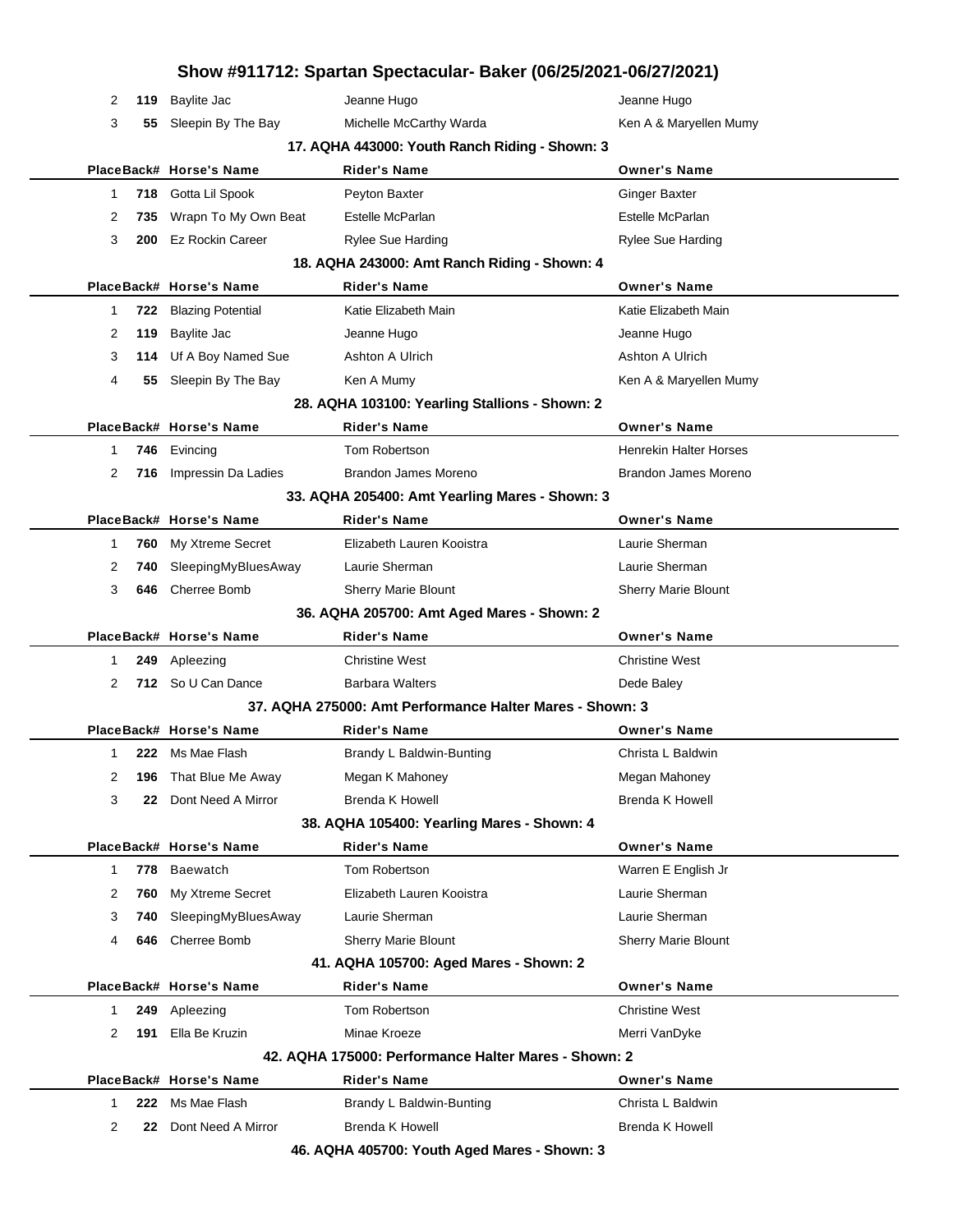|   |              | PlaceBack# Horse's Name     | Rider's Name                                                | <b>Owner's Name</b>      |
|---|--------------|-----------------------------|-------------------------------------------------------------|--------------------------|
| 1 | 249          | Apleezing                   | <b>Katherine West</b>                                       | <b>Christine West</b>    |
| 2 | 149          | Got My Swag On              | Elizabeth West                                              | <b>Christine West</b>    |
| 3 | 713          | <b>Exclusively Mocca</b>    | Kayla E Virga                                               | Kayla E Virga            |
|   |              |                             | 47. AQHA 475000: Youth Performance Halter Mares - Shown: 2  |                          |
|   |              | PlaceBack# Horse's Name     | <b>Rider's Name</b>                                         | <b>Owner's Name</b>      |
| 1 | 282          | Lopers Get Good Chex        | Elizabeth Shoemaker                                         | Sara L M Shoemaker       |
| 2 | 334          | Hot Look N Dream            | Olivia Hill                                                 | Olivia Hill              |
|   |              |                             | 50. AQHA 207600: Amt Three Yr Old Geldings - Shown: 3       |                          |
|   |              | PlaceBack# Horse's Name     | <b>Rider's Name</b>                                         | <b>Owner's Name</b>      |
| 1 | $\mathbf{7}$ | He Is The Exception         | Laura Renee Perniciaro                                      | Christopher J Perniciaro |
| 2 | 252          | Made Of Candy               | Stephen Erdman                                              | Stephen Erdman           |
| 3 | 244          | <b>Twisted Batt</b>         | Michelle Dawn Eno                                           | Michelle Dawn Eno        |
|   |              |                             | 51. AQHA 207700: Amt Aged Geldings - Shown: 9               |                          |
|   |              | PlaceBack# Horse's Name     | Rider's Name                                                | <b>Owner's Name</b>      |
| 1 | 159          | Mister Over Easy            | <b>Christine West</b>                                       | <b>Christine West</b>    |
| 2 | 723          | <b>Elusive Pick</b>         | Beverly Sue Koke                                            | Beverly Sue Koke         |
| 3 | 786          | <b>Illicit Intention</b>    | <b>Ginger Baxter</b>                                        | Ginger Baxter            |
| 4 | 330          | TJ Simply The Best          | Jill M Finley                                               | Noble Hills Farm LLC     |
| 5 | 726          | Now Youve Seen Me           | Sharon J Crowel                                             | Sharon J Crowel          |
| 6 | 369          | Sleepin In The Snow         | Rebecca Eno                                                 | Rebecca Eno              |
| 7 | 804          | Follow Ur Intuition         | Stefanie A Freeland                                         | Stefanie Freeland        |
| 8 | 123          | Rock Legend                 | Cynthia R Pyle                                              | Cynthia Pyle             |
| 9 | 119          | <b>Baylite Jac</b>          | Jeanne Hugo                                                 | Jeanne Hugo              |
|   |              |                             | 52. AQHA 277000: Amt Performance Halter Geldings - Shown: 6 |                          |
|   |              | PlaceBack# Horse's Name     | <b>Rider's Name</b>                                         | <b>Owner's Name</b>      |
| 1 | 150          | Macs Kool Legacy            | Susan M Frank                                               | Susan M Frank            |
| 2 | 383          | The Red Foxx                | Adam Johnson                                                | Adam Johnson             |
| 3 | 122          | <b>Invitations Are Good</b> | Lily Ellen Atkinson                                         | Lily Ellen Atkinson      |
| 4 | 335          | One Kool Fool               | Brenda Schrader                                             | <b>Brenda Schrader</b>   |
| 5 | 66           | I O You One                 | Lisa A Ondersma-Lowetz                                      | Lisa A Ondersma          |
| 6 | 70           | True Blue I Will Be         | Kay Stanek                                                  | Kay Stanek               |
|   |              |                             | 55. AQHA 107600: Three Yr Old Geldings - Shown: 3           |                          |
|   |              | PlaceBack# Horse's Name     | <b>Rider's Name</b>                                         | <b>Owner's Name</b>      |
| 1 | 7            | He Is The Exception         | Tom Robertson                                               | Christopher J Perniciaro |
| 2 | 252          | Made Of Candy               | Stephen Erdman                                              | Stephen Erdman           |
| 3 | 244          | <b>Twisted Batt</b>         | Michelle Dawn Eno                                           | Michelle Dawn Eno        |
|   |              |                             | 56. AQHA 107700: Aged Geldings - Shown: 11                  |                          |
|   |              | PlaceBack# Horse's Name     | <b>Rider's Name</b>                                         | <b>Owner's Name</b>      |
| 1 | 159          | Mister Over Easy            | Tom Robertson                                               | <b>Christine West</b>    |
| 2 | 723          | <b>Elusive Pick</b>         | Tom Robertson                                               | <b>Beverly Sue Koke</b>  |
| 3 | 786          | <b>Illicit Intention</b>    | Peyton Baxter                                               | <b>Ginger Baxter</b>     |
| 4 | 330          | TJ Simply The Best          | Jill M Finley                                               | Noble Hills Farm LLC     |
| 5 | 412          | Take Me To Church           | Hannah C Bechill                                            | Hannah Bechill           |
| 6 | 204          | Southern Motion             | Carson Brunner                                              | Carson Brunner           |
| 7 | 386          | No Time To Party            | <b>Rylee Elizabeth Nichols</b>                              | Kelly E Dykstra-Nichols  |
|   |              |                             |                                                             |                          |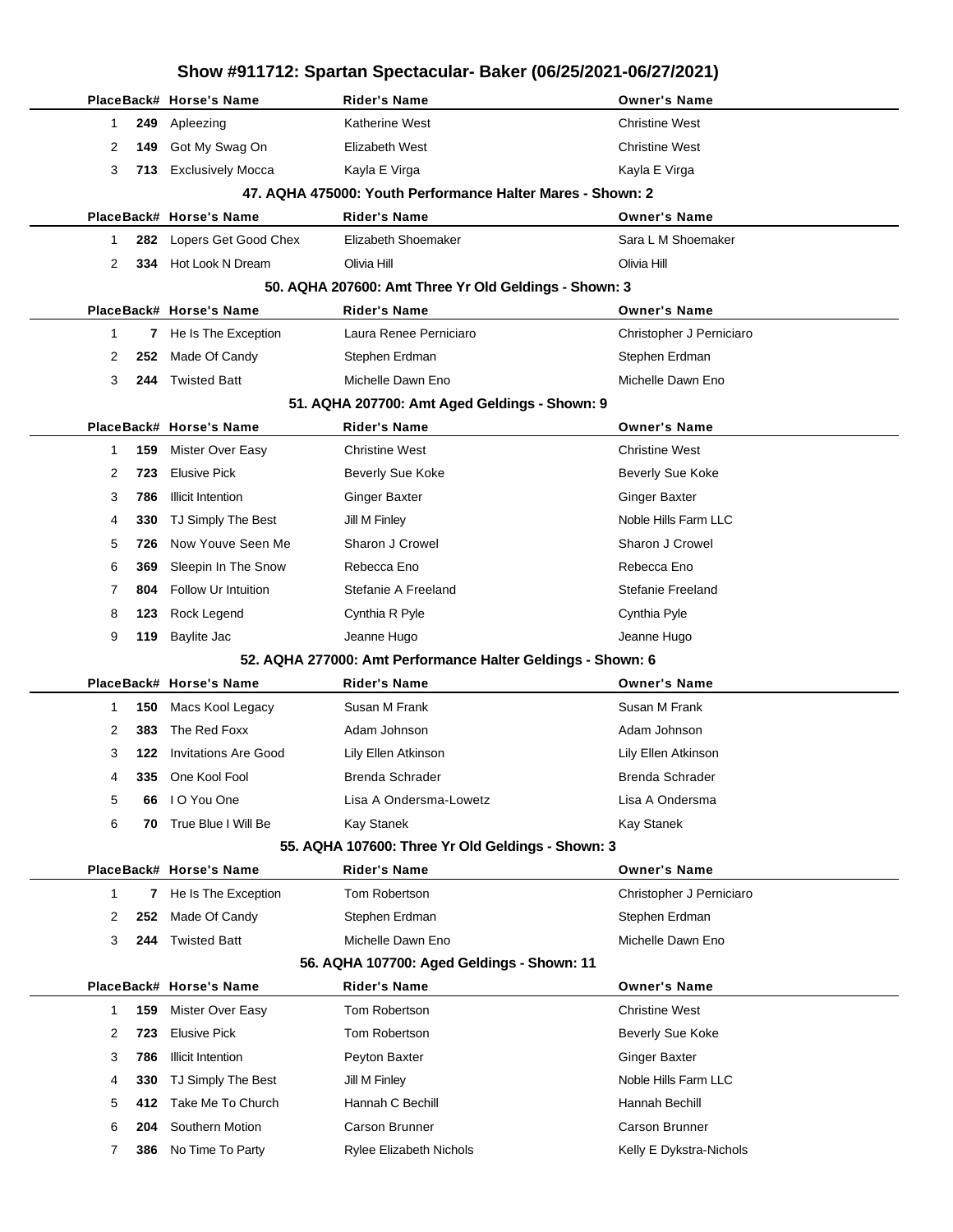|    |     |                                           |                                                                       | Show #911712: Spartan Spectacular- Baker (06/25/2021-06/27/2021) |
|----|-----|-------------------------------------------|-----------------------------------------------------------------------|------------------------------------------------------------------|
| 8  | 369 | Sleepin In The Snow                       | Rebecca Eno                                                           | Rebecca Eno                                                      |
| 9  | 735 | Wrapn To My Own Beat                      | Estelle McParlan                                                      | Estelle McParlan                                                 |
|    |     |                                           | 57. AQHA 177000: Performance Halter Geldings - Shown: 5               |                                                                  |
|    |     | PlaceBack# Horse's Name                   | <b>Rider's Name</b>                                                   | <b>Owner's Name</b>                                              |
| 1  | 150 | Macs Kool Legacy                          | Susan M Frank                                                         | Susan M Frank                                                    |
| 2  | 333 | <b>Fightin Off Sleep</b>                  | <b>Ginger Baxter</b>                                                  | <b>Ginger Baxter</b>                                             |
| 3  | 157 | Why Dont U Kiss This                      | Katherine Tietz                                                       | MI Independent L/MI                                              |
| 4  | 383 | The Red Foxx                              | <b>Christopher R Dalton</b>                                           | Adam Johnson                                                     |
| 5  | 777 | Details In The Sky                        | Pam Specht                                                            | Rena Kay Johnson                                                 |
|    |     |                                           | 61. AQHA 407700: Youth Aged Geldings - Shown: 13                      |                                                                  |
|    |     | PlaceBack# Horse's Name                   | <b>Rider's Name</b>                                                   | <b>Owner's Name</b>                                              |
| 1  | 159 | Mister Over Easy                          | Elizabeth West                                                        | <b>Christine West</b>                                            |
| 2  | 786 | <b>Illicit Intention</b>                  | Peyton Baxter                                                         | <b>Ginger Baxter</b>                                             |
| 3  | 204 | Southern Motion                           | Carson Brunner                                                        | Carson Brunner                                                   |
| 4  | 412 | Take Me To Church                         | Hannah C Bechill                                                      | Hannah Bechill                                                   |
| 5  | 735 | Wrapn To My Own Beat                      | Estelle McParlan                                                      | Estelle McParlan                                                 |
| 6  | 200 | <b>Ez Rockin Career</b>                   | <b>Rylee Sue Harding</b>                                              | <b>Rylee Sue Harding</b>                                         |
| 7  | 386 | No Time To Party                          | <b>Rylee Elizabeth Nichols</b>                                        | Kelly E Dykstra-Nichols                                          |
| 8  | 800 | Gotta Golden Bar                          | Alyssa G Bayerski                                                     | Patti Bayerski                                                   |
| 9  | 630 | Im Pink Floyd                             | Kate Davis                                                            | <b>Kate Davis</b>                                                |
|    |     |                                           |                                                                       | 62. AQHA 477000: Youth Performance Halter Geldings - Shown: 6    |
|    |     | PlaceBack# Horse's Name                   | <b>Rider's Name</b>                                                   | <b>Owner's Name</b>                                              |
| -1 | 259 | Chevrolatte                               | Elizabeth West                                                        | <b>Christine West</b>                                            |
| 2  | 333 | <b>Fightin Off Sleep</b>                  | Peyton Baxter                                                         | <b>Ginger Baxter</b>                                             |
| 3  | 235 | Gota B A Hit                              | Grace Gasper                                                          | <b>Tammy Gasper</b>                                              |
| 4  | 13  | Made With Real Cocoa                      | Brylynn E Balon                                                       | Brylynne E Balon                                                 |
| 5  | 157 | Why Dont U Kiss This                      | Katherine Tietz                                                       | MI Independent L/MI                                              |
| 6  | 107 | Regal N Grand                             | <b>Taylin Collins</b>                                                 | <b>Taylin Collins</b>                                            |
|    |     |                                           | 63. MQHA 900: Small Fry Halter - Shown: 5                             |                                                                  |
|    |     | PlaceBack# Horse's Name                   | Rider's Name                                                          | <b>Owner's Name</b>                                              |
| 1  | 799 | <b>KM Movin The Best</b>                  | Addaley Hudson                                                        | Allison Hudson                                                   |
| 2  | 310 | Ima Lopin With Class                      | Quinn Bogue                                                           | <b>Bogue Family</b>                                              |
| 3  | 776 | Its All About Legs                        | Lila Pauli                                                            | Rocking K Farms                                                  |
| 4  | 22  | Dont Need A Mirror                        | <b>Brylee Lynn Bunting</b>                                            | <b>Brenda K Howell</b>                                           |
| 5  | 181 | Hez Up To Know Good                       | Elizabeth Shoemaker                                                   | Elizabeth Shoemaker                                              |
|    |     | PlaceBack# Horse's Name                   | 64. MQHA 901: Small Fry Showmanship - Shown: 7<br><b>Rider's Name</b> | <b>Owner's Name</b>                                              |
| 1  | 181 |                                           | Elizabeth Shoemaker                                                   | Elizabeth Shoemaker                                              |
| 2  | 22  | Hez Up To Know Good<br>Dont Need A Mirror | <b>Brylee Lynn Bunting</b>                                            | <b>Brenda K Howell</b>                                           |
| 3  | 725 | Hot Chips Only                            | Brooke Laskowski                                                      | Heidi Laskowski                                                  |
| 4  | 758 | <b>Invest N Miller Time</b>               | Hannah Laskowski                                                      | Heidi Laskowski                                                  |
| 5  | 310 | Ima Lopin With Class                      | Quinn Bogue                                                           | <b>Bogue Family</b>                                              |
| 6  | 799 | <b>KM Movin The Best</b>                  | <b>Addaley Hudson</b>                                                 | Allison Hudson                                                   |
| 7  | 776 | Its All About Legs                        | Lila Pauli                                                            | Rocking K Farms                                                  |
|    |     |                                           |                                                                       | 65. AQHA 412001: RK Youth Showmanship at Halter - Shown: 16      |
|    |     | PlaceBack# Horse's Name                   | <b>Rider's Name</b>                                                   | <b>Owner's Name</b>                                              |
|    |     |                                           |                                                                       |                                                                  |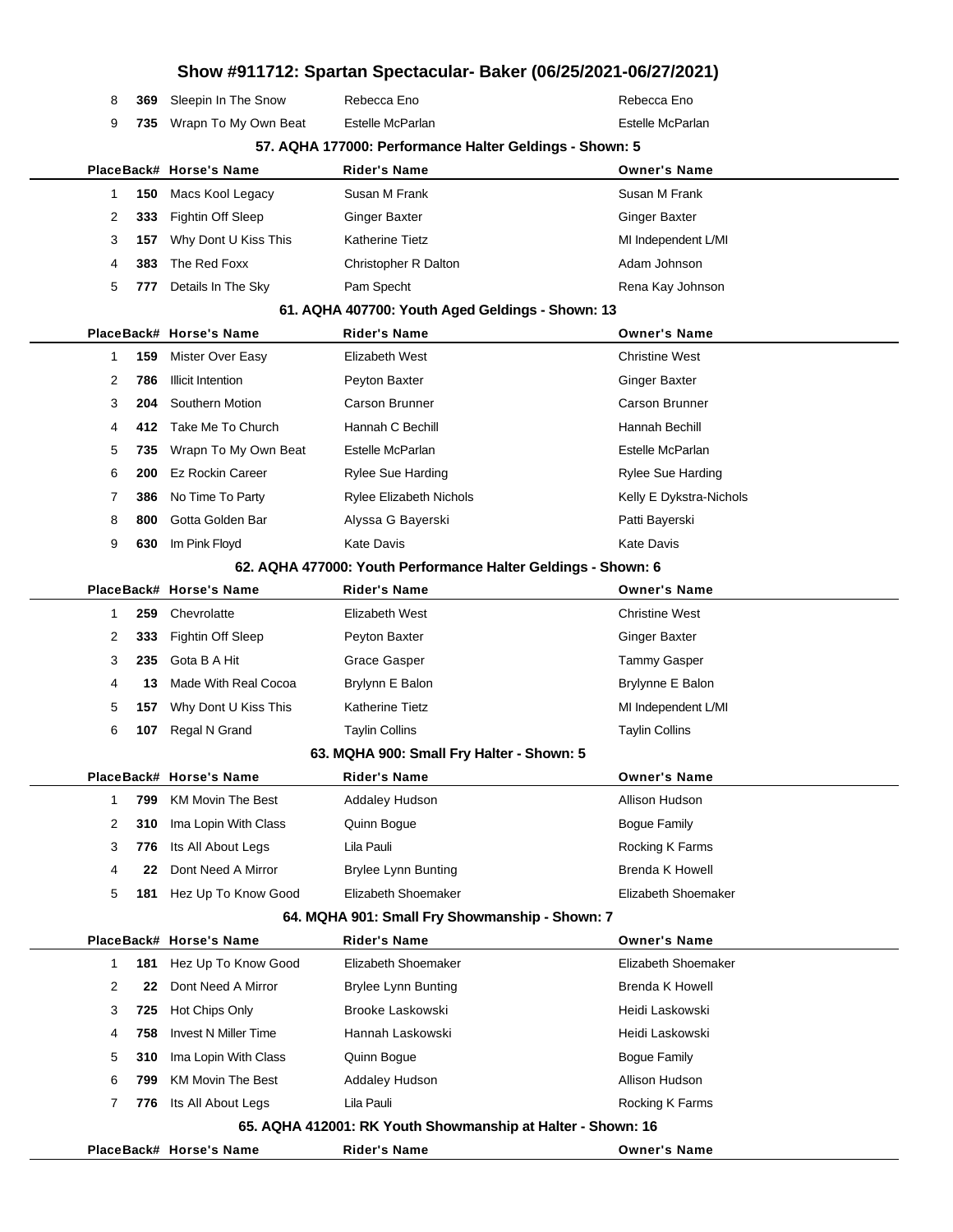|                                                           | 1 | 713 | <b>Exclusively Mocca</b> | Kayla E Virga                                               | Kayla E Virga              |  |  |
|-----------------------------------------------------------|---|-----|--------------------------|-------------------------------------------------------------|----------------------------|--|--|
|                                                           | 2 | 146 | ValentinosBlazinRide     | <b>Madison Stuart</b>                                       | <b>Madison Stuart</b>      |  |  |
|                                                           | 3 | 800 | Gotta Golden Bar         | Alyssa G Bayerski                                           | Patti Bayerski             |  |  |
|                                                           | 4 | 164 | <b>Red Deeified</b>      | Karina R Bader-Van Dyke                                     | Kailene Bader Van Dyke     |  |  |
|                                                           | 5 | 735 | Wrapn To My Own Beat     | Estelle McParlan                                            | Estelle McParlan           |  |  |
|                                                           | 6 | 334 | Hot Look N Dream         | Olivia Hill                                                 | Olivia Hill                |  |  |
|                                                           | 7 | 412 | Take Me To Church        | Hannah C Bechill                                            | Hannah Bechill             |  |  |
|                                                           | 8 | 719 | Everyoneluvsagoodbar     | Kerrigan Ailise Lynch                                       | Kerrigan Lynch             |  |  |
|                                                           | 9 | 781 | Lukes Wise Man           | Natalie Ryanna Marsh                                        | Samantha Mogg              |  |  |
|                                                           |   |     |                          | 66. AQHA 412002: L1 Youth Showmanship at Halter - Shown: 19 |                            |  |  |
|                                                           |   |     | PlaceBack# Horse's Name  | <b>Rider's Name</b>                                         | <b>Owner's Name</b>        |  |  |
|                                                           | 1 | 222 | Ms Mae Flash             | Braelyn R Bunting                                           | Christa L Baldwin          |  |  |
|                                                           | 2 | 630 | Im Pink Floyd            | Kate Davis                                                  | <b>Kate Davis</b>          |  |  |
|                                                           | 3 | 719 | Everyoneluvsagoodbar     | Kerrigan Ailise Lynch                                       | Kerrigan Lynch             |  |  |
|                                                           | 4 | 735 | Wrapn To My Own Beat     | Estelle McParlan                                            | Estelle McParlan           |  |  |
|                                                           | 5 | 412 | Take Me To Church        | Hannah C Bechill                                            | Hannah Bechill             |  |  |
|                                                           | 6 | 713 | <b>Exclusively Mocca</b> | Kayla E Virga                                               | Kayla E Virga              |  |  |
|                                                           | 7 | 107 | Regal N Grand            | Taylin Collins                                              | <b>Taylin Collins</b>      |  |  |
|                                                           | 8 | 386 | No Time To Party         | <b>Rylee Elizabeth Nichols</b>                              | Kelly E Dykstra-Nichols    |  |  |
|                                                           | 9 | 157 | Why Dont U Kiss This     | Katherine Tietz                                             | MI Independent L/MI        |  |  |
|                                                           |   |     |                          | 67. AQHA 412000: Youth Showmanship at Halter - Shown: 16    |                            |  |  |
|                                                           |   |     | PlaceBack# Horse's Name  | <b>Rider's Name</b>                                         | <b>Owner's Name</b>        |  |  |
|                                                           | 1 | 259 | Chevrolatte              | Elizabeth West                                              | <b>Christine West</b>      |  |  |
|                                                           | 2 | 333 | Fightin Off Sleep        | Peyton Baxter                                               | <b>Ginger Baxter</b>       |  |  |
|                                                           | 3 | 24  | Gonna Get Ya Good        | Rilynn K Lindsay                                            | Rilynn Lindsay             |  |  |
|                                                           | 4 | 133 | <b>Missin Sleep</b>      | Audrey L Barnes                                             | Audrey L Barnes            |  |  |
|                                                           | 5 | 124 | Madd Money               | Lauren E Lauver                                             | Lauren Lauver              |  |  |
|                                                           | 6 | 13  | Made With Real Cocoa     | Brylynn E Balon                                             | Brylynne E Balon           |  |  |
|                                                           | 7 | 735 | Wrapn To My Own Beat     | Estelle McParlan                                            | Estelle McParlan           |  |  |
|                                                           | 8 | 719 | Evervoneluvsagoodbar     | Kerrigan Ailise Lynch                                       | Kerrigan Lynch             |  |  |
|                                                           | 9 |     | 157 Why Dont U Kiss This | Katherine Tietz                                             | MI Independent L/MI        |  |  |
| 68. AQHA 212001: RK Amt Showmanship at Halter - Shown: 10 |   |     |                          |                                                             |                            |  |  |
|                                                           |   |     | PlaceBack# Horse's Name  | <b>Rider's Name</b>                                         | <b>Owner's Name</b>        |  |  |
|                                                           | 1 | 804 | Follow Ur Intuition      | Stefanie A Freeland                                         | <b>Stefanie Freeland</b>   |  |  |
|                                                           | 2 | 523 | My Vintage Mercedes      | Delaney Bakker                                              | Cynthia Bakker             |  |  |
|                                                           | 3 | 25  | Johnny Diesel            | Morgan L Letzkus                                            | James Letzkus              |  |  |
|                                                           | 4 | 623 | Absolute At The Bar      | Katie Marie Blount                                          | <b>Sherry Marie Blount</b> |  |  |
|                                                           | 5 | 776 | Its All About Legs       | Amanda Pauli                                                | Rocking K Farms            |  |  |
|                                                           | 6 | 369 | Sleepin In The Snow      | Rebecca Eno                                                 | Rebecca Eno                |  |  |
|                                                           | 7 | 711 | Indeed Shez Lazy         | Lauryn Leuenberger                                          | Lauryn Leuenberger         |  |  |
|                                                           | 8 | 726 | Now Youve Seen Me        | Sharon J Crowel                                             | Sharon J Crowel            |  |  |
|                                                           | 9 | 14  | Soever Southern          | <b>Alexis Marie Coates</b>                                  | Corlinda Huffman           |  |  |
|                                                           |   |     |                          | 69. AQHA 212002: L1 Amt Showmanship at Halter - Shown: 16   |                            |  |  |
|                                                           |   |     | PlaceBack# Horse's Name  | <b>Rider's Name</b>                                         | <b>Owner's Name</b>        |  |  |
|                                                           | 1 | 755 | To Good To Be Red        | Stephanie Mae Cesarz                                        | Stephanie Cesarz           |  |  |
|                                                           | 2 | 722 | <b>Blazing Potential</b> | Katie Elizabeth Main                                        | Katie Elizabeth Main       |  |  |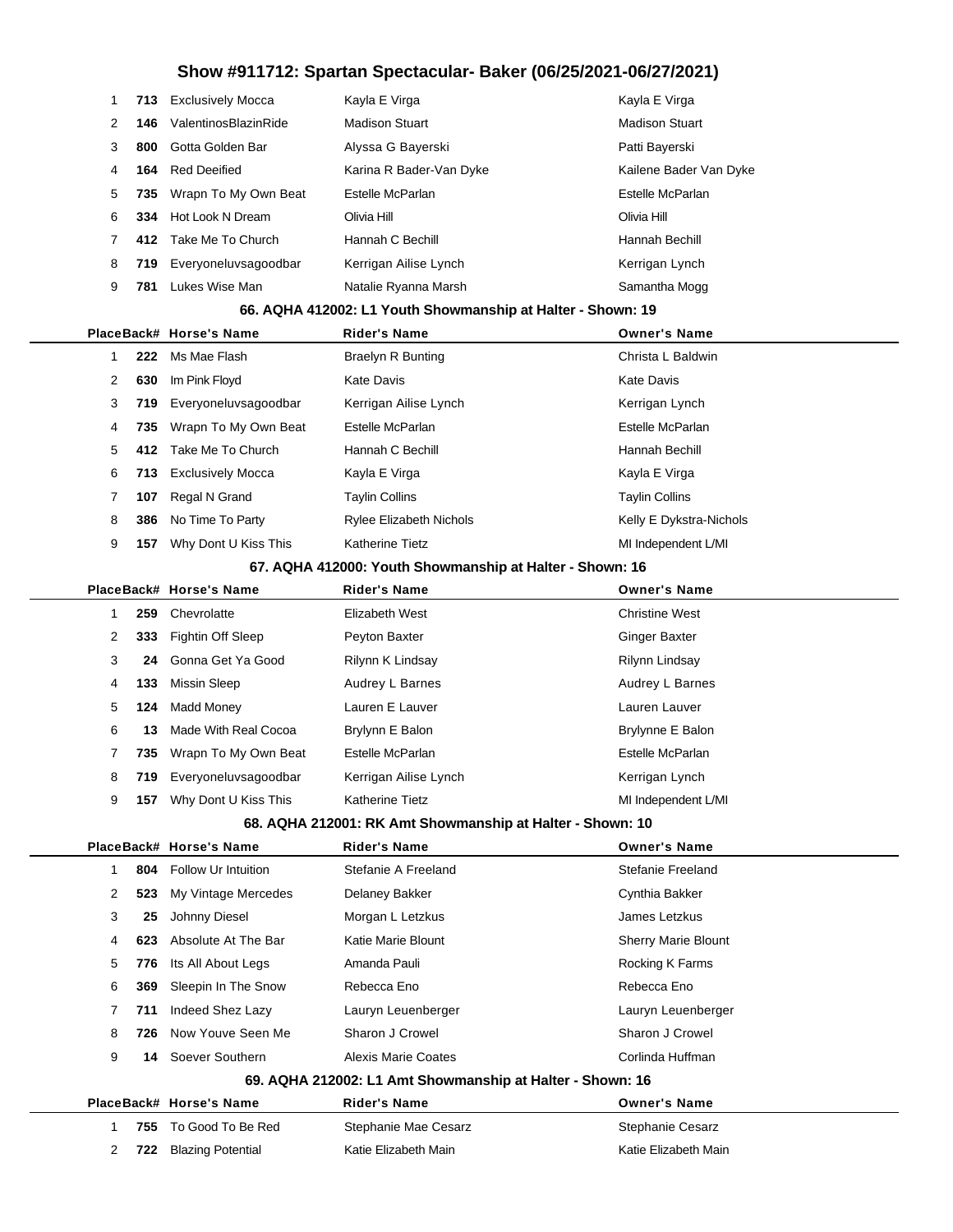| 3 |     | 66 IO You One          | Lisa A Ondersma-Lowetz | Lisa A Ondersma |
|---|-----|------------------------|------------------------|-----------------|
| 4 |     | 148 Heres Your Captive | Margaret Larobardiere  | Lauren Barnes   |
| 5 | 523 | My Vintage Mercedes    | Delaney Bakker         | Cynthia Bakker  |
| 6 | 211 | Hes Hott               | Diana Midgley          | Diana Midgley   |
|   | 311 | STELLAS GOTR GROOVE    | Kerry Daudlin          | Kerry Daudlin   |
| 8 |     | 322 Too LazyToSpeak    | Megan Hirschman        | Megan Hirschman |
| 9 | 25  | Johnny Diesel          | Morgan L Letzkus       | James Letzkus   |
|   |     |                        |                        |                 |

#### **70. AQHA 212800: Amt Select Showmanship at Halter - Shown: 9**

|              |     | PlaceBack# Horse's Name    | <b>Rider's Name</b> | <b>Owner's Name</b>  |
|--------------|-----|----------------------------|---------------------|----------------------|
|              | 804 | <b>Follow Ur Intuition</b> | Stefanie A Freeland | Stefanie Freeland    |
| $\mathbf{2}$ | 119 | Baylite Jac                | Jeanne Hugo         | Jeanne Hugo          |
| 3            | 150 | Macs Kool Legacy           | Susan M Frank       | Susan M Frank        |
| 4            | 12. | Southern Eyes On Me        | Nancy Kay Fullerton | Nancy Fullerton      |
| 5            | 22  | Dont Need A Mirror         | Brenda K Howell     | Brenda K Howell      |
| 6            | 369 | Sleepin In The Snow        | Rebecca Eno         | Rebecca Eno          |
| 7            | 211 | Hes Hott                   | Diana Midgley       | Diana Midgley        |
| 8            | 123 | Rock Legend                | Cynthia R Pyle      | Cynthia Pyle         |
| 9            | 311 | <b>STELLAS GOTR GROOVE</b> | Kerry Daudlin       | <b>Kerry Daudlin</b> |
|              |     |                            |                     |                      |

#### **71. AQHA 212000: Amt Showmanship at Halter - Shown: 10**

|   |   |     | PlaceBack# Horse's Name        | <b>Rider's Name</b>      | <b>Owner's Name</b>     |
|---|---|-----|--------------------------------|--------------------------|-------------------------|
|   |   | 222 | Ms Mae Flash                   | Brandy L Baldwin-Bunting | Christa L Baldwin       |
|   | 2 |     | <b>724</b> Expensive Assets    | Madison Elizabeth Pfahl  | Madison Elizabeth Pfahl |
| 3 |   |     | <b>750</b> Fancy Enough To Win | Madison Mulder           | Madison Mulder          |
|   | 4 | 722 | <b>Blazing Potential</b>       | Katie Elizabeth Main     | Katie Elizabeth Main    |
|   | 5 | 122 | Invitations Are Good           | Lily Ellen Atkinson      | Lily Ellen Atkinson     |
| 6 |   | 360 | Invy Pit Crew                  | Holly M Gordon           | Holly M Gordon          |
|   |   | 196 | That Blue Me Away              | Megan K Mahoney          | Megan Mahoney           |
| 8 |   | 383 | The Red Foxx                   | Adam Johnson             | Adam Johnson            |
| 9 |   | 66  | I O You One                    | Lisa A Ondersma-Lowetz   | Lisa A Ondersma         |

#### **72. AQHA 144100: Junior Hunter Under Saddle - Shown: 2**

|    |     | PlaceBack# Horse's Name  | <b>Rider's Name</b>                                       | <b>Owner's Name</b>    |
|----|-----|--------------------------|-----------------------------------------------------------|------------------------|
| 1. | 370 | Al Have Potential        | Jennifer Lee Bluhm                                        | Morgan Elizabeth Glann |
| 2  | 133 | <b>Missin Sleep</b>      | Michelle McCarthy Warda                                   | Audrey L Barnes        |
|    |     |                          | 73. AQHA 444001: RK Youth Hunter Under Saddle - Shown: 13 |                        |
|    |     | PlaceBack# Horse's Name  | <b>Rider's Name</b>                                       | <b>Owner's Name</b>    |
| 1  | 713 | <b>Exclusively Mocca</b> | Kayla E Virga                                             | Kayla E Virga          |
| 2  | 412 | Take Me To Church        | Hannah C Bechill                                          | Hannah Bechill         |
| 3  | 207 | Kaptain Kaveman          | Elizabeth Smith                                           | Elizabeth Smith        |
| 4  | 721 | One Black Krymsun        | Carlene Armstrong                                         | Carlene Armstrong      |
| 5  | 735 | Wrapn To My Own Beat     | Estelle McParlan                                          | Estelle McParlan       |
| 6  | 776 | Its All About Legs       | Grace Benway                                              | Rocking K Farms        |
| 7  | 630 | Im Pink Floyd            | <b>Kate Davis</b>                                         | <b>Kate Davis</b>      |
| 8  | 750 | Fancy Enough To Win      | Maya Edwards                                              | <b>Madison Mulder</b>  |
| 9  | 13  | Made With Real Cocoa     | Brylynn E Balon                                           | Brylynne E Balon       |
|    |     |                          | 74. AQHA 444002: L1 Youth Hunter Under Saddle - Shown: 13 |                        |
|    |     | PlaceBack# Horse's Name  | <b>Rider's Name</b>                                       | <b>Owner's Name</b>    |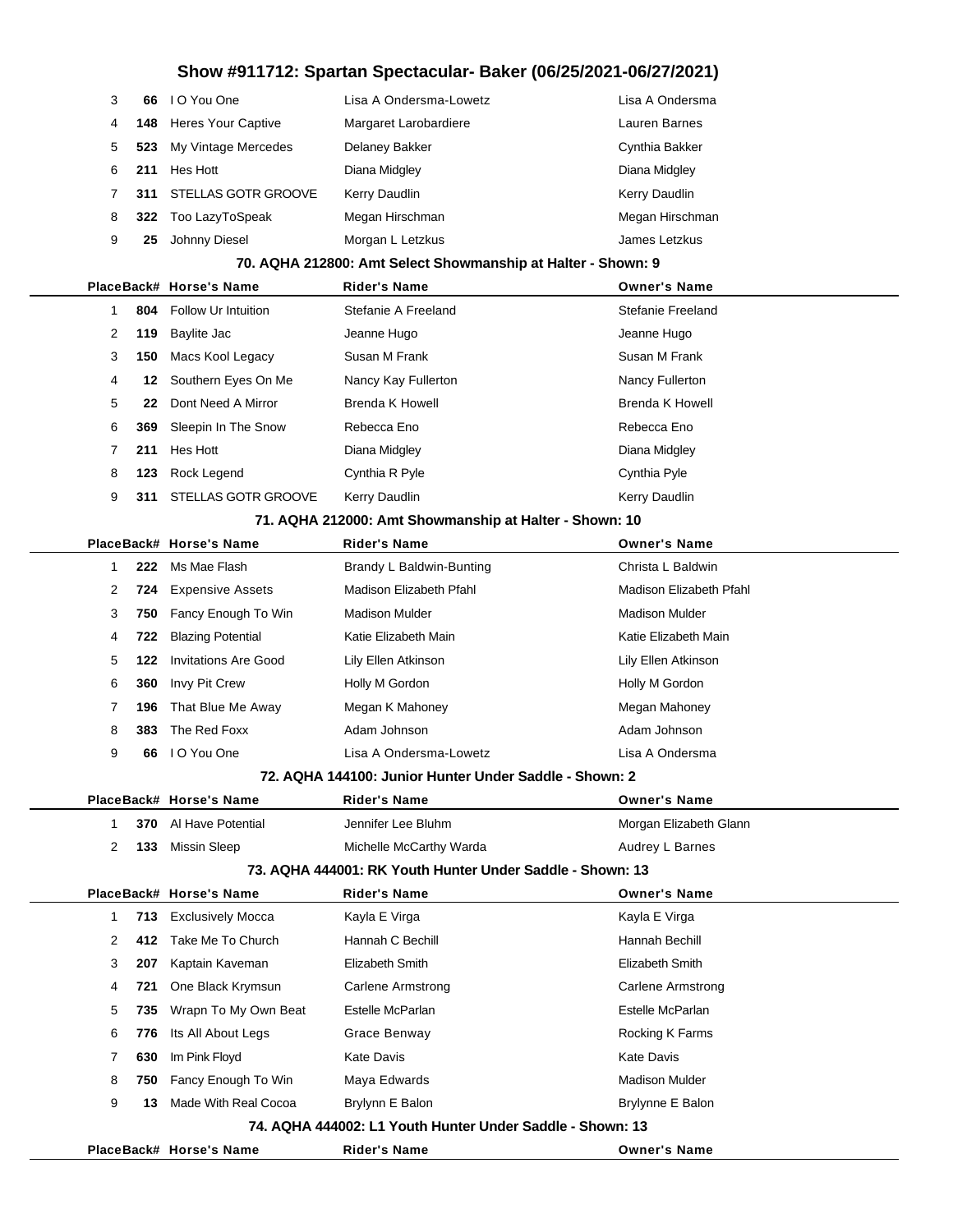| 1                                                  | 721  | One Black Krymsun          | Carlene Armstrong                                           | Carlene Armstrong        |  |  |
|----------------------------------------------------|------|----------------------------|-------------------------------------------------------------|--------------------------|--|--|
| 2                                                  | 713  | <b>Exclusively Mocca</b>   | Kayla E Virga                                               | Kayla E Virga            |  |  |
| 3                                                  | 412  | Take Me To Church          | Hannah C Bechill                                            | Hannah Bechill           |  |  |
| 4                                                  | 776  | Its All About Legs         | Grace Benway                                                | Rocking K Farms          |  |  |
| 5                                                  | 735  | Wrapn To My Own Beat       | Estelle McParlan                                            | Estelle McParlan         |  |  |
| 6                                                  | 222  | Ms Mae Flash               | <b>Braelyn R Bunting</b>                                    | Christa L Baldwin        |  |  |
| 7                                                  | 719. | Everyoneluvsagoodbar       | Kerrigan Ailise Lynch                                       | Kerrigan Lynch           |  |  |
| 8                                                  | 107  | Regal N Grand              | Taylin Collins                                              | <b>Taylin Collins</b>    |  |  |
| 9                                                  | 200  | <b>Ez Rockin Career</b>    | Rylee Sue Harding                                           | <b>Rylee Sue Harding</b> |  |  |
|                                                    |      |                            | 75. AQHA 444000: Youth Hunter Under Saddle - Shown: 12      |                          |  |  |
|                                                    |      | PlaceBack# Horse's Name    | Rider's Name                                                | <b>Owner's Name</b>      |  |  |
| 1                                                  |      | 333 Fightin Off Sleep      | Peyton Baxter                                               | Ginger Baxter            |  |  |
| 2                                                  | 200  | <b>Ez Rockin Career</b>    | <b>Rylee Sue Harding</b>                                    | <b>Rylee Sue Harding</b> |  |  |
| 3                                                  | 235  | Gota B A Hit               | Grace Gasper                                                | <b>Tammy Gasper</b>      |  |  |
| 4                                                  | 721  | One Black Krymsun          | Carlene Armstrong                                           | Carlene Armstrong        |  |  |
| 5                                                  | 713  | <b>Exclusively Mocca</b>   | Kayla E Virga                                               | Kayla E Virga            |  |  |
| 6                                                  | 259  | Chevrolatte                | Elizabeth West                                              | <b>Christine West</b>    |  |  |
| 7                                                  | 164  | <b>Red Deeified</b>        | Karina R Bader-Van Dyke                                     | Kailene Bader Van Dyke   |  |  |
| 8                                                  | 735  | Wrapn To My Own Beat       | Estelle McParlan                                            | Estelle McParlan         |  |  |
| 9                                                  | 107  | Regal N Grand              | <b>Taylin Collins</b>                                       | <b>Taylin Collins</b>    |  |  |
| 76. AQHA 144004: L1 Hunter Under Saddle - Shown: 3 |      |                            |                                                             |                          |  |  |
|                                                    |      | PlaceBack# Horse's Name    | <b>Rider's Name</b>                                         | <b>Owner's Name</b>      |  |  |
| 1                                                  | 370  | Al Have Potential          | Jennifer Lee Bluhm                                          | Morgan Elizabeth Glann   |  |  |
| 2                                                  | 804  | <b>Follow Ur Intuition</b> | September Croel                                             | <b>Stefanie Freeland</b> |  |  |
| 3                                                  | 728  | I Party Two                | Minae Kroeze                                                | Marilynn Snippe          |  |  |
|                                                    |      |                            | 77. AQHA 244001: RK Amt Hunter Under Saddle - Shown: 6      |                          |  |  |
|                                                    |      | PlaceBack# Horse's Name    | <b>Rider's Name</b>                                         | <b>Owner's Name</b>      |  |  |
| 1                                                  | 197  | WF Dynamic Invite          | Marjorie Taylor                                             | Marjorie Taylor          |  |  |
| 2                                                  | 244  | <b>Twisted Batt</b>        | Michelle Dawn Eno                                           | Michelle Dawn Eno        |  |  |
| 3                                                  | 523  | My Vintage Mercedes        | Delaney Bakker                                              | Cynthia Bakker           |  |  |
| 4                                                  | 25   | Johnny Diesel              | Morgan L Letzkus                                            | James Letzkus            |  |  |
| 5                                                  | 369  | Sleepin In The Snow        | Rebecca Eno                                                 | Rebecca Eno              |  |  |
| 6                                                  | 711  | Indeed Shez Lazy           | Lauryn Leuenberger                                          | Lauryn Leuenberger       |  |  |
|                                                    |      |                            | 78. AQHA 244002: L1 Amt Hunter Under Saddle - Shown: 15     |                          |  |  |
|                                                    |      | PlaceBack# Horse's Name    | <b>Rider's Name</b>                                         | <b>Owner's Name</b>      |  |  |
| 1                                                  | 755  | To Good To Be Red          | Stephanie Mae Cesarz                                        | Stephanie Cesarz         |  |  |
| 2                                                  | 244  | <b>Twisted Batt</b>        | Michelle Dawn Eno                                           | Michelle Dawn Eno        |  |  |
| 3                                                  | 211  | Hes Hott                   | Diana Midgley                                               | Diana Midgley            |  |  |
| 4                                                  | 717  | JZ Limited Liability       | Debbie Barber                                               | Debbie Barber            |  |  |
| 5                                                  | 66   | I O You One                | Lisa A Ondersma-Lowetz                                      | Lisa A Ondersma          |  |  |
| 6                                                  | 311  | STELLAS GOTR GROOVE        | Kerry Daudlin                                               | Kerry Daudlin            |  |  |
| 7                                                  | 197  | WF Dynamic Invite          | Marjorie Taylor                                             | Marjorie Taylor          |  |  |
| 8                                                  | 722  | <b>Blazing Potential</b>   | Katie Elizabeth Main                                        | Katie Elizabeth Main     |  |  |
| 9                                                  | 729  | Full Of Blessings          | Kimberly L Whaley                                           | Kimberly L Whaley        |  |  |
|                                                    |      |                            | 79. AQHA 244800: Amt Select Hunter Under Saddle - Shown: 11 |                          |  |  |
|                                                    |      | PlaceBack# Horse's Name    | <b>Rider's Name</b>                                         | <b>Owner's Name</b>      |  |  |

 $\overline{\phantom{0}}$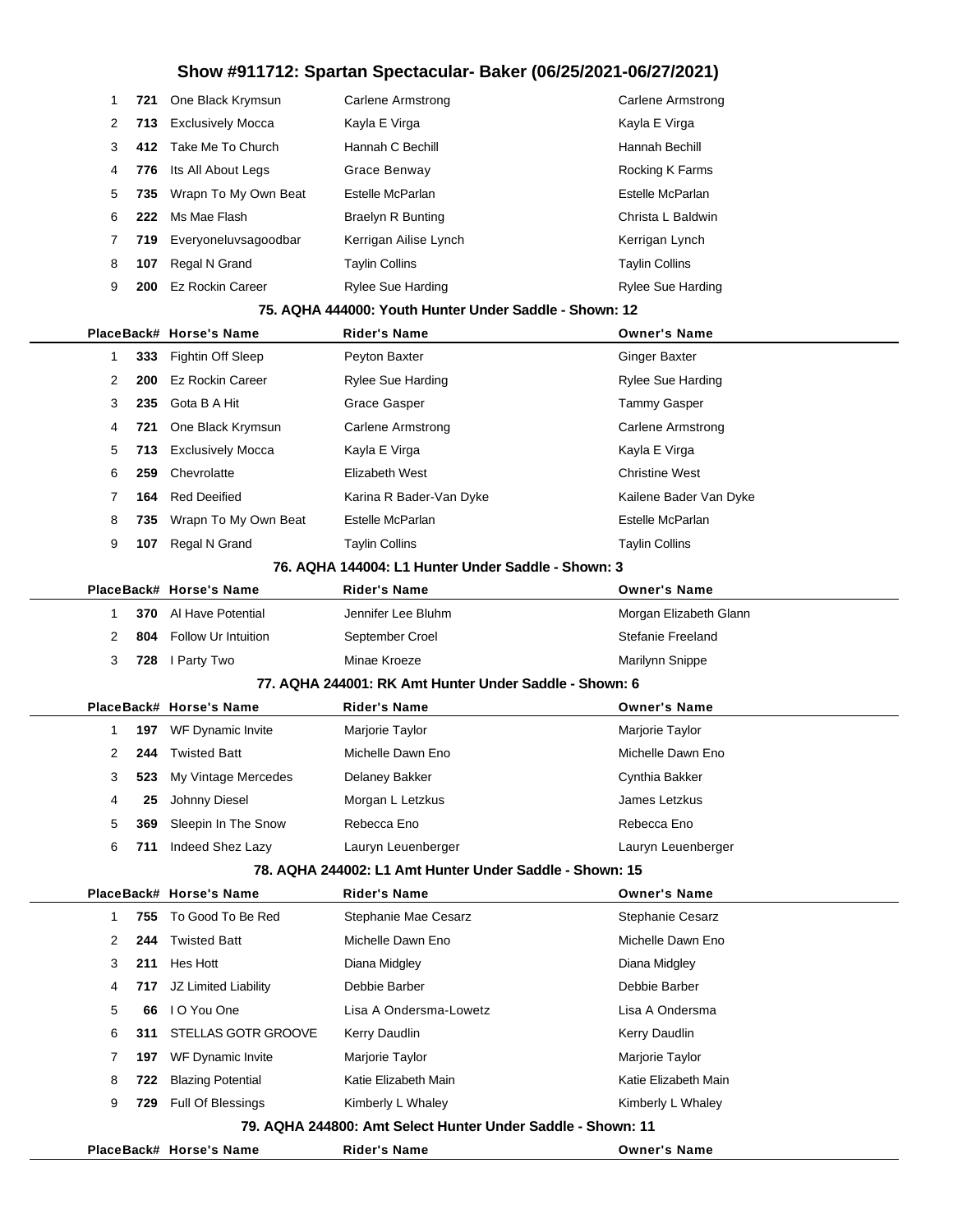| 1            | 729 | Full Of Blessings           | Kimberly L Whaley                                          | Kimberly L Whaley      |
|--------------|-----|-----------------------------|------------------------------------------------------------|------------------------|
| 2            | 211 | Hes Hott                    | Diana Midgley                                              | Diana Midgley          |
| 3            | 717 | JZ Limited Liability        | Debbie Barber                                              | Debbie Barber          |
| 4            | 197 | WF Dynamic Invite           | Marjorie Taylor                                            | Marjorie Taylor        |
| 5            | 311 | <b>STELLAS GOTR GROOVE</b>  | Kerry Daudlin                                              | Kerry Daudlin          |
| 6            | 123 | Rock Legend                 | Cynthia R Pyle                                             | Cynthia Pyle           |
| 7            | 70  | True Blue I Will Be         | Kay Stanek                                                 | Kay Stanek             |
| 8            | 804 | Follow Ur Intuition         | Stefanie A Freeland                                        | Stefanie Freeland      |
| 9            | 150 | Macs Kool Legacy            | Susan M Frank                                              | Susan M Frank          |
|              |     |                             | 80. AQHA 244000: Amt Hunter Under Saddle - Shown: 4        |                        |
|              |     | PlaceBack# Horse's Name     | <b>Rider's Name</b>                                        | <b>Owner's Name</b>    |
| 1            | 66  | I O You One                 | Lisa A Ondersma-Lowetz                                     | Lisa A Ondersma        |
| 2            | 222 | Ms Mae Flash                | Brandy L Baldwin-Bunting                                   | Christa L Baldwin      |
| 3            | 122 | <b>Invitations Are Good</b> | Lily Ellen Atkinson                                        | Lily Ellen Atkinson    |
| 4            | 523 | My Vintage Mercedes         | Delaney Bakker                                             | Cynthia Bakker         |
|              |     |                             | 81. AQHA 144200: Senior Hunter Under Saddle - Shown: 6     |                        |
|              |     | PlaceBack# Horse's Name     | <b>Rider's Name</b>                                        | <b>Owner's Name</b>    |
| 1            | 191 | Ella Be Kruzin              | Minae Kroeze                                               | Merri VanDyke          |
| 2            | 123 | Rock Legend                 | Cynthia R Pyle                                             | Cynthia Pyle           |
| 3            | 122 | <b>Invitations Are Good</b> | September Croel                                            | Lily Ellen Atkinson    |
| 4            | 777 | Details In The Sky          | Pam Specht                                                 | Rena Kay Johnson       |
| 5            | 164 | <b>Red Deeified</b>         | Karina R Bader-Van Dyke                                    | Kailene Bader Van Dyke |
| 6            | 70  | True Blue I Will Be         | Kay Stanek                                                 | Kay Stanek             |
|              |     |                             | 82. MQHA 905: Small Fry HUS - Shown: 6                     |                        |
|              |     | PlaceBack# Horse's Name     | <b>Rider's Name</b>                                        | <b>Owner's Name</b>    |
| 1            | 22  | Dont Need A Mirror          | <b>Brylee Lynn Bunting</b>                                 | <b>Brenda K Howell</b> |
| 2            | 181 | Hez Up To Know Good         | Elizabeth Shoemaker                                        | Elizabeth Shoemaker    |
| 3            | 725 | Hot Chips Only              | Brooke Laskowski                                           | Heidi Laskowski        |
| 4            | 310 | Ima Lopin With Class        | Quinn Bogue                                                | <b>Bogue Family</b>    |
| 5            | 758 | <b>Invest N Miller Time</b> | Hannah Laskowski                                           | Heidi Laskowski        |
| 6            | 282 | Lopers Get Good Chex        | Lila Pauli                                                 | Sara L M Shoemaker     |
|              |     |                             | 83. MQHA 906: Small Fry Equitation - Shown: 5              |                        |
|              |     | PlaceBack# Horse's Name     | <b>Rider's Name</b>                                        | <b>Owner's Name</b>    |
| $\mathbf{1}$ | 181 | Hez Up To Know Good         | Elizabeth Shoemaker                                        | Elizabeth Shoemaker    |
| 2            | 725 | Hot Chips Only              | Brooke Laskowski                                           | Heidi Laskowski        |
| 3            | 22  | Dont Need A Mirror          | <b>Brylee Lynn Bunting</b>                                 | <b>Brenda K Howell</b> |
| 4            | 310 | Ima Lopin With Class        | Quinn Bogue                                                | <b>Bogue Family</b>    |
| 5            | 758 | <b>Invest N Miller Time</b> | Hannah Laskowski                                           | Heidi Laskowski        |
|              |     |                             | 84. AQHA 452001: RK Youth Hunt Seat Equitation - Shown: 17 |                        |
|              |     | PlaceBack# Horse's Name     | <b>Rider's Name</b>                                        | <b>Owner's Name</b>    |
| 1            | 713 | <b>Exclusively Mocca</b>    | Kayla E Virga                                              | Kayla E Virga          |
|              |     | Im Pink Floyd               | <b>Kate Davis</b>                                          | <b>Kate Davis</b>      |
| 2            | 630 |                             |                                                            |                        |
| 3            | 334 | Hot Look N Dream            | Olivia Hill                                                | Olivia Hill            |
| 4            | 750 | Fancy Enough To Win         | Maya Edwards                                               | <b>Madison Mulder</b>  |
| 5            | 412 | Take Me To Church           | Hannah C Bechill                                           | Hannah Bechill         |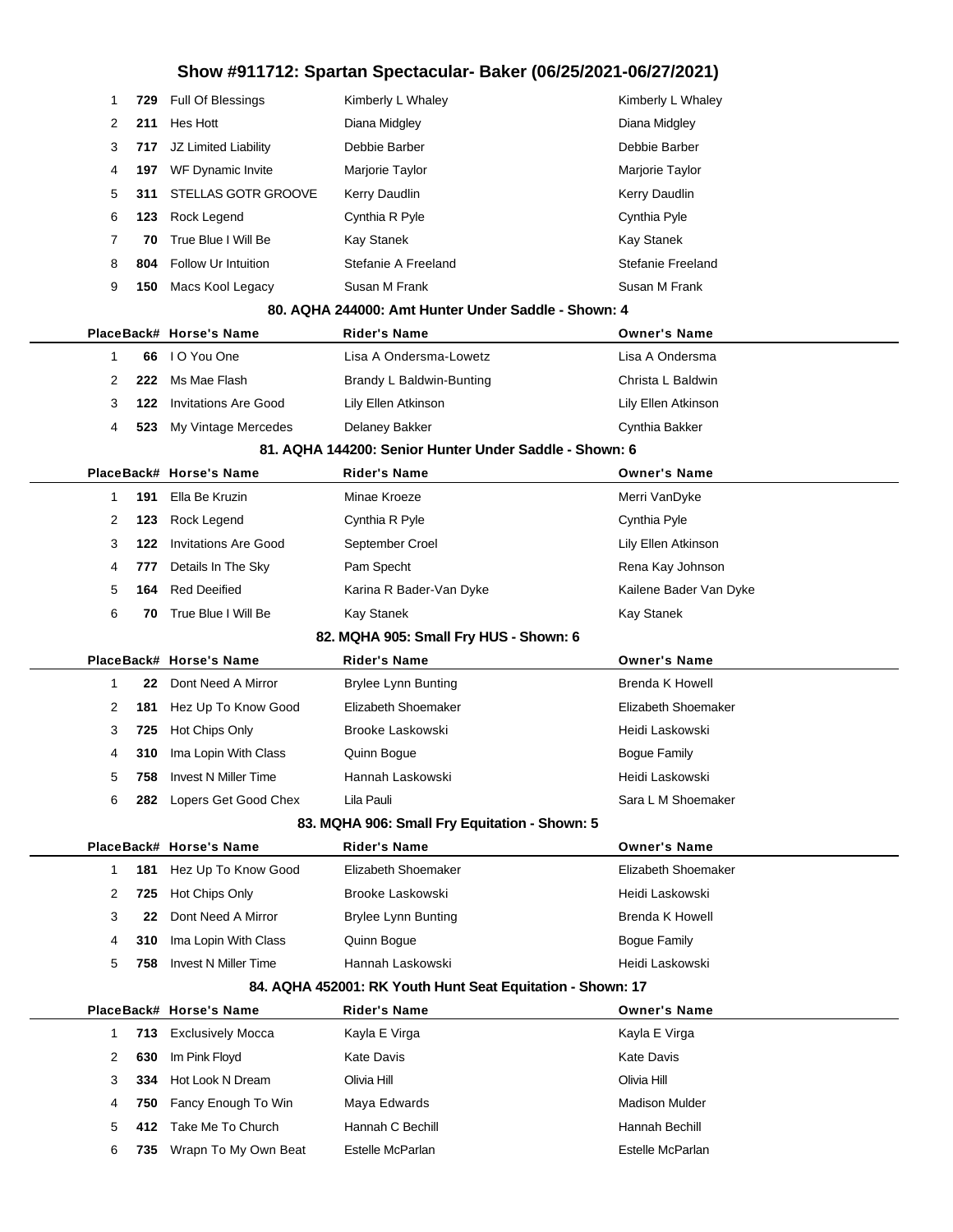|   |      |                            | Show #911712: Spartan Spectacular- Baker (06/25/2021-06/27/2021) |                            |
|---|------|----------------------------|------------------------------------------------------------------|----------------------------|
| 7 | 721  | One Black Krymsun          | Carlene Armstrong                                                | Carlene Armstrong          |
| 8 | 13   | Made With Real Cocoa       | Brylynn E Balon                                                  | Brylynne E Balon           |
| 9 | 386  | No Time To Party           | Rylee Elizabeth Nichols                                          | Kelly E Dykstra-Nichols    |
|   |      |                            | 85. AQHA 452002: L1 Youth Hunt Seat Equitation - Shown: 16       |                            |
|   |      | PlaceBack# Horse's Name    | <b>Rider's Name</b>                                              | <b>Owner's Name</b>        |
| 1 | 713  | <b>Exclusively Mocca</b>   | Kayla E Virga                                                    | Kayla E Virga              |
| 2 | 630  | Im Pink Floyd              | <b>Kate Davis</b>                                                | <b>Kate Davis</b>          |
| 3 | 735  | Wrapn To My Own Beat       | Estelle McParlan                                                 | Estelle McParlan           |
| 4 | 721  | One Black Krymsun          | <b>Carlene Armstrong</b>                                         | <b>Carlene Armstrong</b>   |
| 5 | 412  | Take Me To Church          | Hannah C Bechill                                                 | Hannah Bechill             |
| 6 | 200  | <b>Ez Rockin Career</b>    | Rylee Sue Harding                                                | Rylee Sue Harding          |
| 7 | 719  | Everyoneluvsagoodbar       | Kerrigan Ailise Lynch                                            | Kerrigan Lynch             |
| 8 | 1854 | Hes Good To Go             | <b>Isabelle Freeland</b>                                         | <b>Isabelle Freeland</b>   |
| 9 | 222  | Ms Mae Flash               | <b>Braelyn R Bunting</b>                                         | Christa L Baldwin          |
|   |      |                            | 86. AQHA 452000: Youth Hunt Seat Equitation - Shown: 12          |                            |
|   |      | PlaceBack# Horse's Name    | <b>Rider's Name</b>                                              | <b>Owner's Name</b>        |
| 1 | 235  | Gota B A Hit               | Grace Gasper                                                     | <b>Tammy Gasper</b>        |
| 2 | 735  | Wrapn To My Own Beat       | Estelle McParlan                                                 | Estelle McParlan           |
| 3 | 24   | Gonna Get Ya Good          | Rilynn K Lindsay                                                 | Rilynn Lindsay             |
| 4 | 713  | <b>Exclusively Mocca</b>   | Kayla E Virga                                                    | Kayla E Virga              |
| 5 | 333  | Fightin Off Sleep          | Peyton Baxter                                                    | Ginger Baxter              |
| 6 | 133  | <b>Missin Sleep</b>        | Audrey L Barnes                                                  | Audrey L Barnes            |
| 7 | 200  | <b>Ez Rockin Career</b>    | <b>Rylee Sue Harding</b>                                         | <b>Rylee Sue Harding</b>   |
| 8 | 1854 | Hes Good To Go             | <b>Isabelle Freeland</b>                                         | <b>Isabelle Freeland</b>   |
| 9 | 107  | Regal N Grand              | <b>Taylin Collins</b>                                            | <b>Taylin Collins</b>      |
|   |      |                            | 87. AQHA 252001: RK Amt Hunt Seat Equitation - Shown: 9          |                            |
|   |      | PlaceBack# Horse's Name    | <b>Rider's Name</b>                                              | <b>Owner's Name</b>        |
| 1 | 25   | Johnny Diesel              | Morgan L Letzkus                                                 | James Letzkus              |
| 2 | 804  | <b>Follow Ur Intuition</b> | Stefanie A Freeland                                              | Stefanie Freeland          |
| 3 | 523  | My Vintage Mercedes        | Delaney Bakker                                                   | Cynthia Bakker             |
| 4 | 369  | Sleepin In The Snow        | Rebecca Eno                                                      | Rebecca Eno                |
| 5 | 623  | Absolute At The Bar        | Katie Marie Blount                                               | <b>Sherry Marie Blount</b> |
| 6 | 197  | WF Dynamic Invite          | Marjorie Taylor                                                  | Marjorie Taylor            |
| 7 | 252  | Made Of Candy              | Stephen Erdman                                                   | Stephen Erdman             |
| 8 | 711  | Indeed Shez Lazy           | Lauryn Leuenberger                                               | Lauryn Leuenberger         |
| 9 | 148  | <b>Heres Your Captive</b>  | Margaret Larobardiere                                            | Lauren Barnes              |
|   |      |                            | 88. AQHA 252002: L1 Amt Hunt Seat Equitation - Shown: 12         |                            |
|   |      | PlaceBack# Horse's Name    | <b>Rider's Name</b>                                              | <b>Owner's Name</b>        |
| 1 | 717  | JZ Limited Liability       | Debbie Barber                                                    | Debbie Barber              |
| 2 | 750  | Fancy Enough To Win        | <b>Madison Mulder</b>                                            | <b>Madison Mulder</b>      |
| 3 | 623  | Absolute At The Bar        | Katie Marie Blount                                               | Sherry Marie Blount        |
| 4 | 804  | Follow Ur Intuition        | Stefanie A Freeland                                              | Stefanie Freeland          |
| 5 | 211  | Hes Hott                   | Diana Midgley                                                    | Diana Midgley              |
| 6 | 711  | Indeed Shez Lazy           | Lauryn Leuenberger                                               | Lauryn Leuenberger         |
| 7 | 523  | My Vintage Mercedes        | Delaney Bakker                                                   | Cynthia Bakker             |
| 8 | 148  | <b>Heres Your Captive</b>  | Margaret Larobardiere                                            | Lauren Barnes              |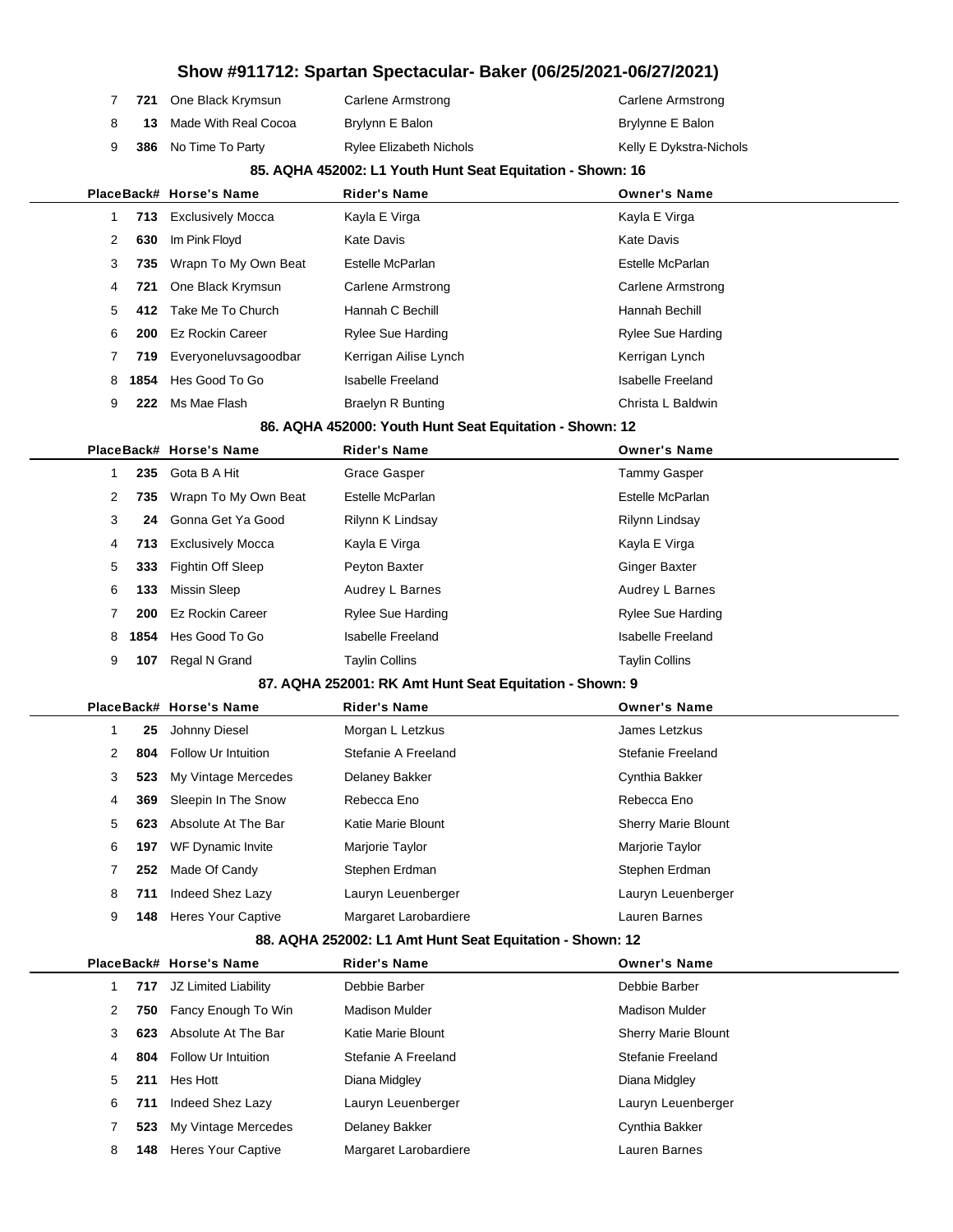**197** WF Dynamic Invite Marjorie Taylor Marion Marion Mariorie Taylor

|   |     | 89. AQHA 252800: Amt Select Hunt Seat Equitation - Shown: 8 |                                                        |                          |  |
|---|-----|-------------------------------------------------------------|--------------------------------------------------------|--------------------------|--|
|   |     | PlaceBack# Horse's Name                                     | <b>Rider's Name</b>                                    | <b>Owner's Name</b>      |  |
| 1 | 311 | STELLAS GOTR GROOVE                                         | Kerry Daudlin                                          | Kerry Daudlin            |  |
| 2 | 22  | Dont Need A Mirror                                          | <b>Brenda K Howell</b>                                 | <b>Brenda K Howell</b>   |  |
| 3 | 150 | Macs Kool Legacy                                            | Susan M Frank                                          | Susan M Frank            |  |
| 4 | 717 | JZ Limited Liability                                        | Debbie Barber                                          | Debbie Barber            |  |
| 5 | 804 | Follow Ur Intuition                                         | Stefanie A Freeland                                    | Stefanie Freeland        |  |
| 6 | 123 | Rock Legend                                                 | Cynthia R Pyle                                         | Cynthia Pyle             |  |
| 7 | 119 | Baylite Jac                                                 | Jeanne Hugo                                            | Jeanne Hugo              |  |
| 8 | 211 | Hes Hott                                                    | Diana Midgley                                          | Diana Midgley            |  |
|   |     |                                                             | 90. AQHA 252000: Amt Hunt Seat Equitation - Shown: 6   |                          |  |
|   |     | PlaceBack# Horse's Name                                     | Rider's Name                                           | <b>Owner's Name</b>      |  |
| 1 | 222 | Ms Mae Flash                                                | Brandy L Baldwin-Bunting                               | Christa L Baldwin        |  |
| 2 | 724 | <b>Expensive Assets</b>                                     | Madison Elizabeth Pfahl                                | Madison Elizabeth Pfahl  |  |
| 3 | 196 | That Blue Me Away                                           | Megan K Mahoney                                        | Megan Mahoney            |  |
| 4 | 122 | <b>Invitations Are Good</b>                                 | Lily Ellen Atkinson                                    | Lily Ellen Atkinson      |  |
| 5 | 722 | <b>Blazing Potential</b>                                    | Katie Elizabeth Main                                   | Katie Elizabeth Main     |  |
|   |     |                                                             | 91. AQHA 142100: Junior Western Pleasure - Shown: 3    |                          |  |
|   |     | PlaceBack# Horse's Name                                     | <b>Rider's Name</b>                                    | <b>Owner's Name</b>      |  |
| 1 | 124 | <b>Madd Money</b>                                           | Christopher R Dalton                                   | Lauren Lauver            |  |
| 2 | 12  | Southern Eyes On Me                                         | Karen C Holden                                         | Nancy Fullerton          |  |
| 3 | 244 | <b>Twisted Batt</b>                                         | Michelle Dawn Eno                                      | Michelle Dawn Eno        |  |
|   |     |                                                             | 92. AQHA 442001: RK Youth Western Pleasure - Shown: 14 |                          |  |
|   |     | PlaceBack# Horse's Name                                     | <b>Rider's Name</b>                                    | <b>Owner's Name</b>      |  |
| 1 | 207 | Kaptain Kaveman                                             | Elizabeth Smith                                        | Elizabeth Smith          |  |
| 2 | 713 | <b>Exclusively Mocca</b>                                    | Kayla E Virga                                          | Kayla E Virga            |  |
| 3 | 124 | <b>Madd Money</b>                                           | Lauren E Lauver                                        | Lauren Lauver            |  |
| 4 | 412 | Take Me To Church                                           | Hannah C Bechill                                       | Hannah Bechill           |  |
| 5 | 146 | ValentinosBlazinRide                                        | <b>Madison Stuart</b>                                  | <b>Madison Stuart</b>    |  |
| 6 | 630 | Im Pink Floyd                                               | Kate Davis                                             | <b>Kate Davis</b>        |  |
| 7 | 721 | One Black Krymsun                                           | <b>Carlene Armstrong</b>                               | <b>Carlene Armstrong</b> |  |
| 8 | 282 | Lopers Get Good Chex                                        | Stellamia Aerts                                        | Sara L M Shoemaker       |  |
| 9 | 750 | Fancy Enough To Win                                         | Maya Edwards                                           | Madison Mulder           |  |
|   |     |                                                             | 93. AQHA 442002: L1 Youth Western Pleasure - Shown: 15 |                          |  |
|   |     | PlaceBack# Horse's Name                                     | <b>Rider's Name</b>                                    | <b>Owner's Name</b>      |  |
| 1 | 222 | Ms Mae Flash                                                | <b>Braelyn R Bunting</b>                               | Christa L Baldwin        |  |
| 2 | 157 | Why Dont U Kiss This                                        | Katherine Tietz                                        | MI Independent L/MI      |  |
| 3 | 107 | Regal N Grand                                               | <b>Taylin Collins</b>                                  | <b>Taylin Collins</b>    |  |
| 4 | 412 | Take Me To Church                                           | Hannah C Bechill                                       | Hannah Bechill           |  |
| 5 | 713 | <b>Exclusively Mocca</b>                                    | Kayla E Virga                                          | Kayla E Virga            |  |
| 6 | 17  | Crimson Martini                                             | Rylee Jeanne Zobl                                      | Joleen O'Boyle Zobl      |  |
| 7 | 282 | Lopers Get Good Chex                                        | Stellamia Aerts                                        | Sara L M Shoemaker       |  |
| 8 | 750 | Fancy Enough To Win                                         | Maya Edwards                                           | <b>Madison Mulder</b>    |  |
| 9 | 721 | One Black Krymsun                                           | <b>Carlene Armstrong</b>                               | <b>Carlene Armstrong</b> |  |
|   |     |                                                             | 94. AQHA 442000: Youth Western Pleasure - Shown: 7     |                          |  |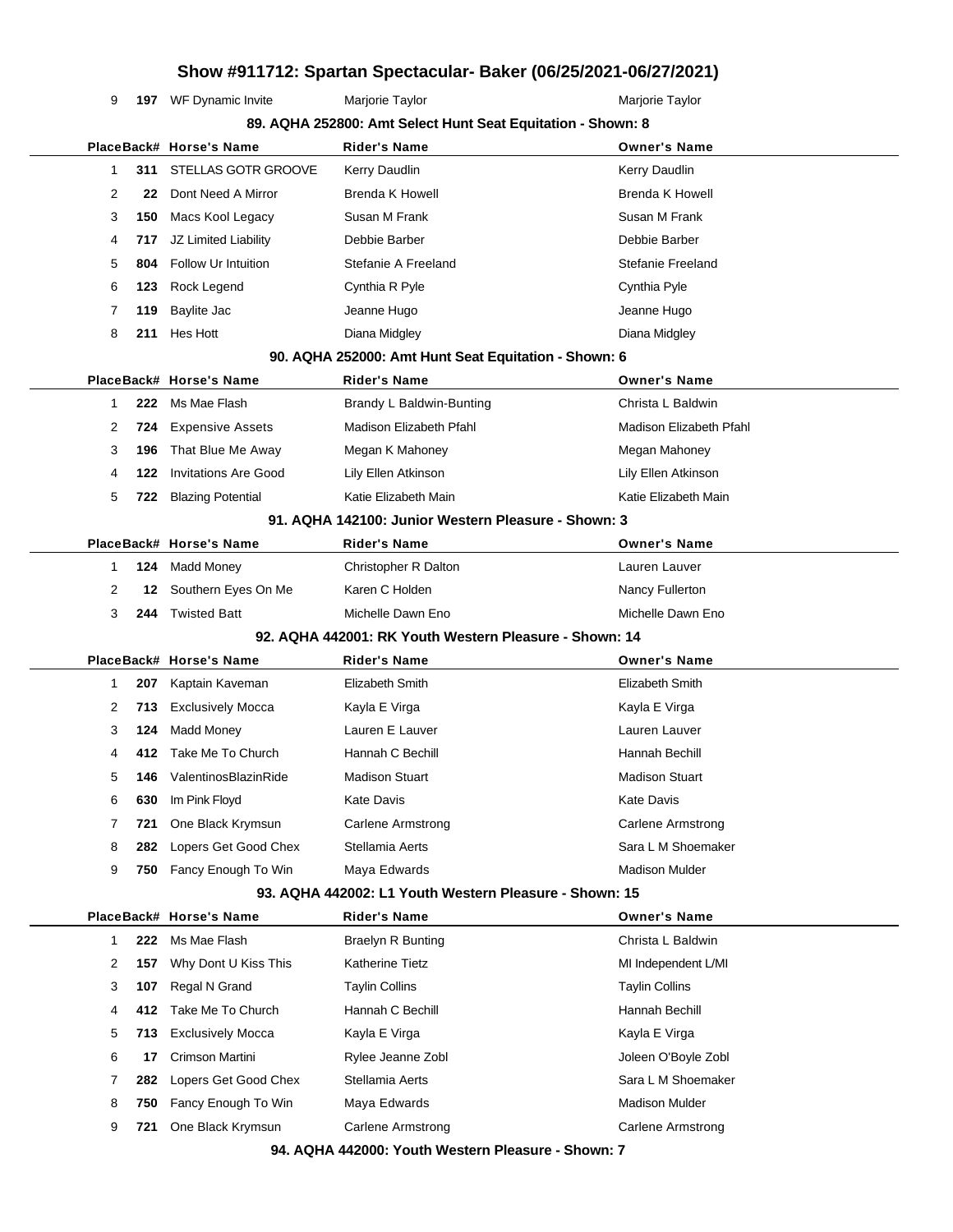|              |      | PlaceBack# Horse's Name | Rider's Name                                            | <b>Owner's Name</b>    |
|--------------|------|-------------------------|---------------------------------------------------------|------------------------|
| 1            | 333  | Fightin Off Sleep       | Peyton Baxter                                           | <b>Ginger Baxter</b>   |
| 2            | 124  | Madd Money              | Lauren E Lauver                                         | Lauren Lauver          |
| 3            | 412. | Take Me To Church       | Hannah C Bechill                                        | Hannah Bechill         |
| 4            | 235  | Gota B A Hit            | <b>Grace Gasper</b>                                     | <b>Tammy Gasper</b>    |
| 5            | 107  | Regal N Grand           | <b>Taylin Collins</b>                                   | <b>Taylin Collins</b>  |
| 6            | 157  | Why Dont U Kiss This    | Katherine Tietz                                         | MI Independent L/MI    |
| 7            | 149  | Got My Swag On          | Katherine West                                          | <b>Christine West</b>  |
|              |      |                         | 95. AQHA 142004: L1 Western Pleasure - Shown: 8         |                        |
|              |      | PlaceBack# Horse's Name | Rider's Name                                            | <b>Owner's Name</b>    |
| 1            | 732  | <b>Truely The Best</b>  | Jennifer Lee Bluhm                                      | Gina Janke             |
| 2            | 12   | Southern Eyes On Me     | Karen C Holden                                          | Nancy Fullerton        |
| 3            | 17   | Crimson Martini         | Rylee Jeanne Zobl                                       | Joleen O'Boyle Zobl    |
| 4            | 383  | The Red Foxx            | Christopher R Dalton                                    | Adam Johnson           |
| 5            | 726  | Now Youve Seen Me       | September Croel                                         | Sharon J Crowel        |
| 6            | 330  | TJ Simply The Best      | Michelle McCarthy Warda                                 | Noble Hills Farm LLC   |
| 7            | 244  | <b>Twisted Batt</b>     | Michelle Dawn Eno                                       | Michelle Dawn Eno      |
| 8            | 714  | Krown On The Rox        | Morgan Lantz                                            | Estelle McParlan       |
|              |      |                         | 96. AQHA 242001: RK Amt Western Pleasure - Shown: 9     |                        |
|              |      | PlaceBack# Horse's Name | Rider's Name                                            | <b>Owner's Name</b>    |
| 1            | 25   | Johnny Diesel           | Morgan L Letzkus                                        | James Letzkus          |
| 2            | 369  | Sleepin In The Snow     | Rebecca Eno                                             | Rebecca Eno            |
| 3            | 804  | Follow Ur Intuition     | Stefanie A Freeland                                     | Stefanie Freeland      |
| 4            | 523  | My Vintage Mercedes     | Delaney Bakker                                          | Cynthia Bakker         |
| 5            | 330  | TJ Simply The Best      | Jill M Finley                                           | Noble Hills Farm LLC   |
| 6            | 282  | Lopers Get Good Chex    | Sara LM Shoemaker                                       | Sara L M Shoemaker     |
| 7            | 244  | <b>Twisted Batt</b>     | Michelle Dawn Eno                                       | Michelle Dawn Eno      |
| 8            | 711  | Indeed Shez Lazy        | Lauryn Leuenberger                                      | Lauryn Leuenberger     |
| 9            | 712  | So U Can Dance          | <b>Barbara Walters</b>                                  | Dede Baley             |
|              |      |                         | 97. AQHA 242002: L1 Amt Western Pleasure - Shown: 9     |                        |
|              |      | PlaceBack# Horse's Name | <b>Rider's Name</b>                                     | <b>Owner's Name</b>    |
| $\mathbf{1}$ | 81   | One Code Of Red         | Mr Ronald L. Matthews                                   | Mr Ronald L. Matthews  |
| 2            | 25   | Johnny Diesel           | Morgan L Letzkus                                        | James Letzkus          |
| 3            | 369  | Sleepin In The Snow     | Rebecca Eno                                             | Rebecca Eno            |
| 4            | 523  | My Vintage Mercedes     | Delaney Bakker                                          | Cynthia Bakker         |
| 5            | 282  | Lopers Get Good Chex    | Sara LM Shoemaker                                       | Sara L M Shoemaker     |
| 6            | 244  | <b>Twisted Batt</b>     | Michelle Dawn Eno                                       | Michelle Dawn Eno      |
| 7            | 66   | I O You One             | Lisa A Ondersma-Lowetz                                  | Lisa A Ondersma        |
| 8            | 712  | So U Can Dance          | <b>Barbara Walters</b>                                  | Dede Baley             |
|              |      |                         | 98. AQHA 242800: Amt Select Western Pleasure - Shown: 9 |                        |
|              |      | PlaceBack# Horse's Name | <b>Rider's Name</b>                                     | <b>Owner's Name</b>    |
| $\mathbf{1}$ | 81   | One Code Of Red         | Mr Ronald L. Matthews                                   | Mr Ronald L. Matthews  |
| 2            | 12   | Southern Eyes On Me     | Nancy Kay Fullerton                                     | Nancy Fullerton        |
| 3            | 22   | Dont Need A Mirror      | Brenda K Howell                                         | <b>Brenda K Howell</b> |
| 4            | 150  | Macs Kool Legacy        | Susan M Frank                                           | Susan M Frank          |
| 5            | 369  | Sleepin In The Snow     | Rebecca Eno                                             | Rebecca Eno            |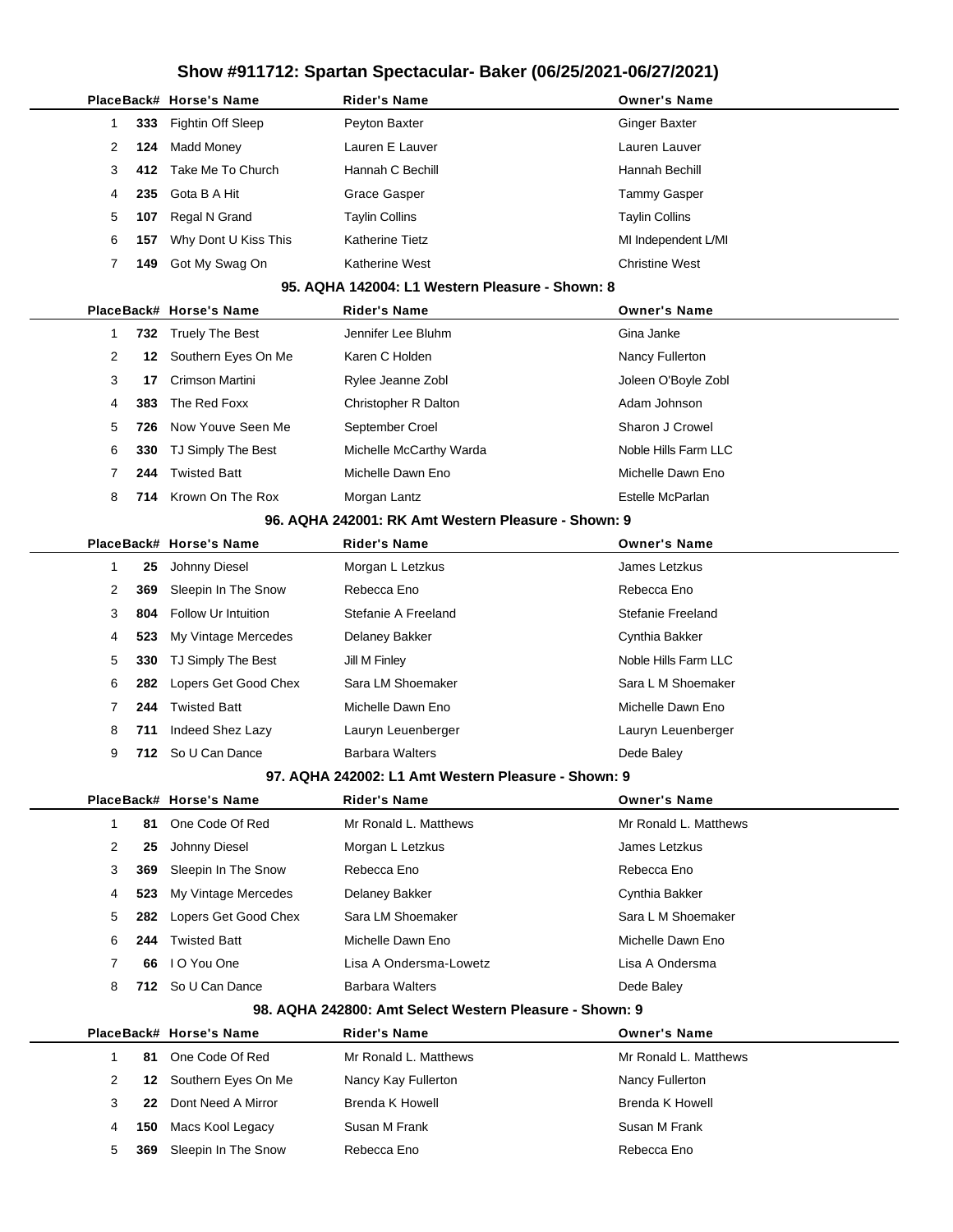|  | 6 123 Rock Legend              | Cynthia R Pyle      | Cynthia Pyle         |
|--|--------------------------------|---------------------|----------------------|
|  | <b>804</b> Follow Ur Intuition | Stefanie A Freeland | Stefanie Freeland    |
|  | 8 330 TJ Simply The Best       | Jill M Finley       | Noble Hills Farm LLC |

#### **99. AQHA 242000: Amt Western Pleasure - Shown: 8**

|                                                      |     | PlaceBack# Horse's Name     | <b>Rider's Name</b>       | <b>Owner's Name</b> |  |
|------------------------------------------------------|-----|-----------------------------|---------------------------|---------------------|--|
|                                                      | 222 | Ms Mae Flash                | Brandy L Baldwin-Bunting  | Christa L Baldwin   |  |
| 2                                                    | 761 | Made It Rain                | Jennifer Huntoon          | Jennifer Huntoon    |  |
| 3                                                    | 383 | The Red Foxx                | Adam Johnson              | Adam Johnson        |  |
| 4                                                    |     | 212 Zip N The Dreams        | Annelise N Sophiea        | Ainslee Sophiea     |  |
| 5                                                    | 720 | Lope Lazy Lope              | Elizabeth Lauren Kooistra | <b>Bob Sherman</b>  |  |
| 6                                                    | 122 | <b>Invitations Are Good</b> | Lily Ellen Atkinson       | Lily Ellen Atkinson |  |
|                                                      | 252 | Made Of Candy               | Stephen Erdman            | Stephen Erdman      |  |
| 8                                                    | 322 | Too LazyToSpeak             | Megan Hirschman           | Megan Hirschman     |  |
| 100. AQHA 142200: Senior Western Pleasure - Shown: 9 |     |                             |                           |                     |  |

|   |      | PlaceBack# Horse's Name | <b>Rider's Name</b>       | <b>Owner's Name</b>      |
|---|------|-------------------------|---------------------------|--------------------------|
|   | 222  | Ms Mae Flash            | Christa L Baldwin         | Christa L Baldwin        |
| 2 |      | 732 Truely The Best     | Jennifer Lee Bluhm        | Gina Janke               |
| 3 | 761  | Made It Rain            | Jennifer Huntoon          | Jennifer Huntoon         |
| 4 | 157  | Why Dont U Kiss This    | <b>Katherine Tietz</b>    | MI Independent L/MI      |
| 5 | 733  | Only Happens            | Michelle McCarthy Warda   | Angie Heighton           |
| 6 | 720  | Lope Lazy Lope          | Elizabeth Lauren Kooistra | <b>Bob Sherman</b>       |
|   | 1854 | Hes Good To Go          | September Croel           | <b>Isabelle Freeland</b> |
| 8 | 122  | Invitations Are Good    | Lily Ellen Atkinson       | Lily Ellen Atkinson      |
| 9 | 191  | Ella Be Kruzin          | Minae Kroeze              | Merri VanDyke            |

#### **101. MQHA 902: Small Fry Western Pleasure - Shown: 7**

|                                                  | PlaceBack# Horse's Name  | <b>Rider's Name</b>        | <b>Owner's Name</b> |  |  |
|--------------------------------------------------|--------------------------|----------------------------|---------------------|--|--|
|                                                  | Dont Need A Mirror<br>22 | <b>Brylee Lynn Bunting</b> | Brenda K Howell     |  |  |
| 2<br>799                                         | <b>KM Movin The Best</b> | Addaley Hudson             | Allison Hudson      |  |  |
| 3<br>725                                         | Hot Chips Only           | Brooke Laskowski           | Heidi Laskowski     |  |  |
| 310<br>4                                         | Ima Lopin With Class     | Quinn Bogue                | Boque Family        |  |  |
| 5<br>226                                         | Art Trouble              | <b>Karly Lewis</b>         | Michele Lewis       |  |  |
| 6<br>730                                         | A Simply Hot Boogie      | Evan Ford                  | Danny Ford          |  |  |
| 181                                              | Hez Up To Know Good      | Elizabeth Shoemaker        | Elizabeth Shoemaker |  |  |
| 102. MQHA 903: Small Fry Horsemanship - Shown: 6 |                          |                            |                     |  |  |

|   |     | PlaceBack# Horse's Name  | <b>Rider's Name</b>                      | <b>Owner's Name</b> |
|---|-----|--------------------------|------------------------------------------|---------------------|
|   | 799 | <b>KM Movin The Best</b> | <b>Addaley Hudson</b>                    | Allison Hudson      |
| 2 | 22  | Dont Need A Mirror       | <b>Brylee Lynn Bunting</b>               | Brenda K Howell     |
| 3 | 181 | Hez Up To Know Good      | Elizabeth Shoemaker                      | Elizabeth Shoemaker |
| 4 | 226 | Art Trouble              | Karly Lewis                              | Michele Lewis       |
| 5 | 310 | Ima Lopin With Class     | Quinn Boque                              | Boque Family        |
| 6 | 725 | Hot Chips Only           | Brooke Laskowski                         | Heidi Laskowski     |
|   |     |                          | 103. MQHA 910: MQHA Lead Line - Shown: 3 |                     |
|   |     | PlaceBack# Horse's Name  | <b>Rider's Name</b>                      | <b>Owner's Name</b> |
|   | 244 | <b>Twisted Batt</b>      | Shelby Eno                               | Michelle Dawn Eno   |
| 2 | 360 | Invy Pit Crew            | Avery Gordon                             | Holly M Gordon      |
| 3 | 721 | One Black Krymsun        | Zachary Veldhoff                         | Carlene Armstrong   |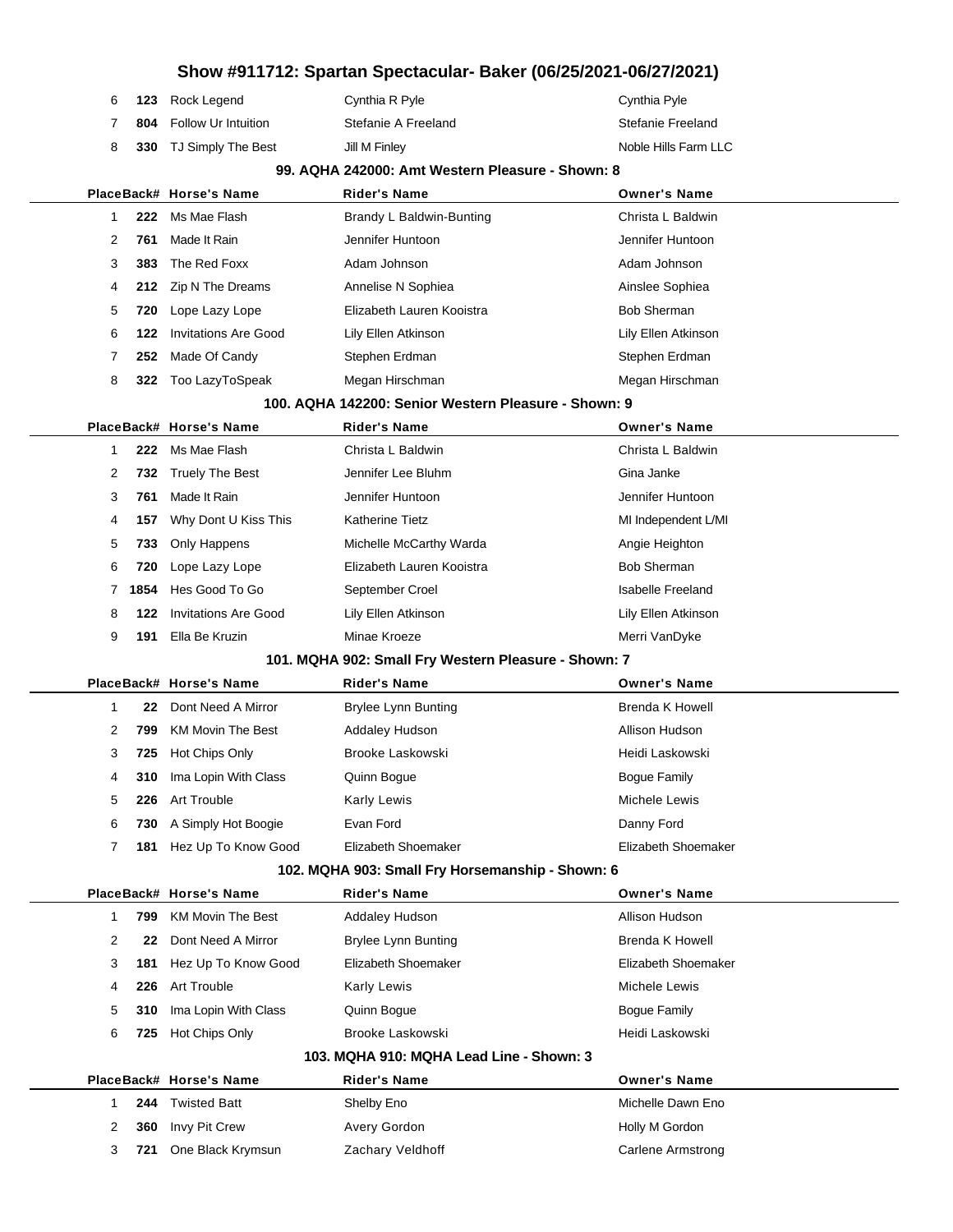#### **104. MQHA 4400: Thayne Miner Horsemanship - Shown: 20**

|   |      | PlaceBack# Horse's Name     | <b>Rider's Name</b>                                         | <b>Owner's Name</b>      |
|---|------|-----------------------------|-------------------------------------------------------------|--------------------------|
| 1 | 122  | <b>Invitations Are Good</b> | <b>Katie Tenerowicz</b>                                     | Lily Ellen Atkinson      |
| 2 | 124  | <b>Madd Money</b>           | Christopher R Dalton                                        | Lauren Lauver            |
| 3 | 750  | Fancy Enough To Win         | Maya Edwards                                                | <b>Madison Mulder</b>    |
| 4 | 630  | Im Pink Floyd               | <b>Kate Davis</b>                                           | Kate Davis               |
| 5 | 310  | Ima Lopin With Class        | Audrey L Barnes                                             | Bogue Family             |
| 6 | 222  | Ms Mae Flash                | <b>Katherine West</b>                                       | Christa L Baldwin        |
| 7 | 107  | Regal N Grand               | <b>Taylin Collins</b>                                       | Taylin Collins           |
| 8 | 734  | <b>Extremely Impulsive</b>  | Benjamin Kortz                                              | Christine Ann Haight     |
| 9 | 24   | Gonna Get Ya Good           | Rilynn K Lindsay                                            | Rilynn Lindsay           |
|   |      |                             | 105. AQHA 440001: RK Youth Western Horsemanship - Shown: 16 |                          |
|   |      | PlaceBack# Horse's Name     | <b>Rider's Name</b>                                         | <b>Owner's Name</b>      |
| 1 | 630  | Im Pink Floyd               | <b>Kate Davis</b>                                           | Kate Davis               |
| 2 | 1854 | Hes Good To Go              | <b>Isabelle Freeland</b>                                    | <b>Isabelle Freeland</b> |
| 3 | 17   | Crimson Martini             | Rylee Jeanne Zobl                                           | Joleen O'Boyle Zobl      |
| 4 | 146  | ValentinosBlazinRide        | <b>Madison Stuart</b>                                       | <b>Madison Stuart</b>    |
| 5 | 713  | <b>Exclusively Mocca</b>    | Kayla E Virga                                               | Kayla E Virga            |
| 6 | 719  | Everyoneluvsagoodbar        | Kerrigan Ailise Lynch                                       | Kerrigan Lynch           |
| 7 | 412  | Take Me To Church           | Hannah C Bechill                                            | Hannah Bechill           |
| 8 | 334  | Hot Look N Dream            | Olivia Hill                                                 | Olivia Hill              |
| 9 | 164  | <b>Red Deeified</b>         | Karina R Bader-Van Dyke                                     | Kailene Bader Van Dyke   |
|   |      |                             | 106. AQHA 440002: L1 Youth Western Horsemanship - Shown: 19 |                          |
|   |      | PlaceBack# Horse's Name     | <b>Rider's Name</b>                                         | <b>Owner's Name</b>      |
| 1 | 630  | Im Pink Floyd               | <b>Kate Davis</b>                                           | Kate Davis               |
| 2 | 713  | <b>Exclusively Mocca</b>    | Kayla E Virga                                               | Kayla E Virga            |
| 3 | 200  | <b>Ez Rockin Career</b>     | <b>Rylee Sue Harding</b>                                    | Rylee Sue Harding        |
| 4 | 721  | One Black Krymsun           | <b>Carlene Armstrong</b>                                    | Carlene Armstrong        |
| 5 | 17   | Crimson Martini             | Rylee Jeanne Zobl                                           | Joleen O'Boyle Zobl      |
| 6 | 146  | ValentinosBlazinRide        | <b>Madison Stuart</b>                                       | <b>Madison Stuart</b>    |
| 7 | 107  | Regal N Grand               | <b>Taylin Collins</b>                                       | <b>Taylin Collins</b>    |
| 8 | 386  | No Time To Party            | Rylee Elizabeth Nichols                                     | Kelly E Dykstra-Nichols  |
| 9 | 734  | <b>Extremely Impulsive</b>  | Benjamin Kortz                                              | Christine Ann Haight     |
|   |      |                             | 107. AQHA 440000: Youth Western Horsemanship - Shown: 11    |                          |
|   |      | PlaceBack# Horse's Name     | <b>Rider's Name</b>                                         | <b>Owner's Name</b>      |
| 1 | 235  | Gota B A Hit                | Grace Gasper                                                | Tammy Gasper             |
| 2 | 149  | Got My Swag On              | <b>Katherine West</b>                                       | <b>Christine West</b>    |
| 3 | 718  | Gotta Lil Spook             | Peyton Baxter                                               | <b>Ginger Baxter</b>     |
| 4 | 24   | Gonna Get Ya Good           | Rilynn K Lindsay                                            | Rilynn Lindsay           |
| 5 | 157  | Why Dont U Kiss This        | <b>Katherine Tietz</b>                                      | MI Independent L/MI      |
| 6 | 107  | Regal N Grand               | <b>Taylin Collins</b>                                       | <b>Taylin Collins</b>    |
| 7 | 200  | <b>Ez Rockin Career</b>     | Rylee Sue Harding                                           | <b>Rylee Sue Harding</b> |
| 8 | 133  | <b>Missin Sleep</b>         | Audrey L Barnes                                             | Audrey L Barnes          |
| 9 | 735  | Wrapn To My Own Beat        | Estelle McParlan                                            | Estelle McParlan         |
|   |      |                             | 108. AQHA 240001: RK Amt Western Horsemanship - Shown: 7    |                          |
|   |      | PlaceBack# Horse's Name     | <b>Rider's Name</b>                                         | <b>Owner's Name</b>      |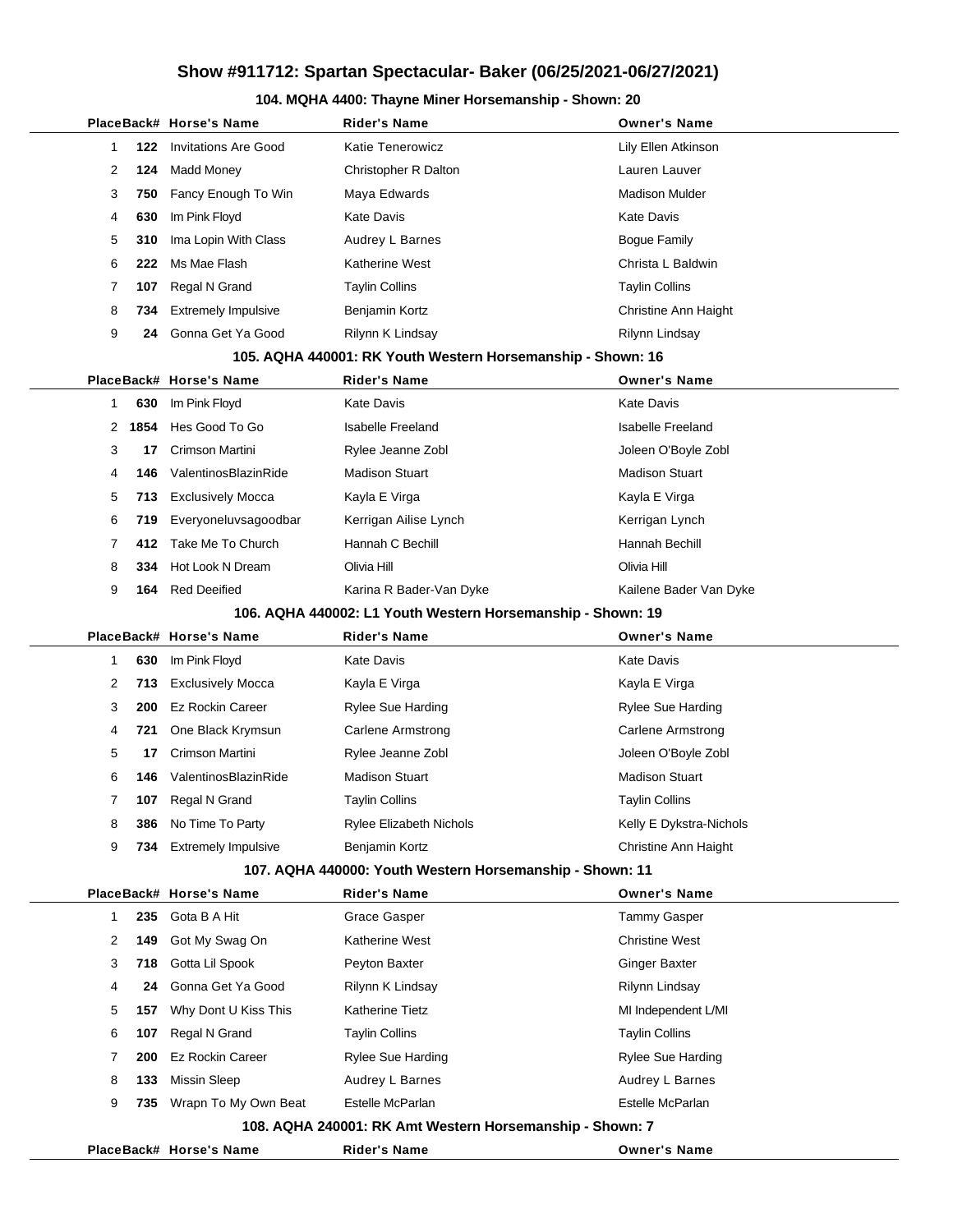|   |     | 25 Johnny Diesel              | Morgan L Letzkus      | James Letzkus              |
|---|-----|-------------------------------|-----------------------|----------------------------|
| 2 | 623 | Absolute At The Bar           | Katie Marie Blount    | <b>Sherry Marie Blount</b> |
| 3 | 523 | My Vintage Mercedes           | Delaney Bakker        | Cynthia Bakker             |
| 4 |     | 711 Indeed Shez Lazy          | Lauryn Leuenberger    | Lauryn Leuenberger         |
| 5 | 804 | <b>Follow Ur Intuition</b>    | Stefanie A Freeland   | Stefanie Freeland          |
| 6 |     | <b>148</b> Heres Your Captive | Margaret Larobardiere | Lauren Barnes              |
|   | 330 | TJ Simply The Best            | Jill M Finley         | Noble Hills Farm LLC       |

#### **109. AQHA 240002: L1 Amt Western Horsemanship - Shown: 10**

|  |   |     | PlaceBack# Horse's Name   | <b>Rider's Name</b>    | <b>Owner's Name</b>        |  |
|--|---|-----|---------------------------|------------------------|----------------------------|--|
|  |   | 799 | <b>KM Movin The Best</b>  | Allison R Hudson       | Allison Hudson             |  |
|  | 2 | 66  | I O You One               | Lisa A Ondersma-Lowetz | Lisa A Ondersma            |  |
|  | 3 | 369 | Sleepin In The Snow       | Rebecca Eno            | Rebecca Eno                |  |
|  | 4 | 523 | My Vintage Mercedes       | Delaney Bakker         | Cynthia Bakker             |  |
|  | 5 |     | 114 Uf A Boy Named Sue    | Ashton A Ulrich        | Ashton A Ulrich            |  |
|  | 6 |     | 322 Too LazyToSpeak       | Megan Hirschman        | Megan Hirschman            |  |
|  |   | 148 | <b>Heres Your Captive</b> | Margaret Larobardiere  | Lauren Barnes              |  |
|  | 8 | 623 | Absolute At The Bar       | Katie Marie Blount     | <b>Sherry Marie Blount</b> |  |
|  | 9 | 330 | TJ Simply The Best        | Jill M Finley          | Noble Hills Farm LLC       |  |
|  |   |     |                           |                        |                            |  |

#### **110. AQHA 240800: Amt Select Western Horsemanship - Shown: 7**

|   |      | PlaceBack# Horse's Name | <b>Rider's Name</b> | <b>Owner's Name</b> |
|---|------|-------------------------|---------------------|---------------------|
|   | 22   | Dont Need A Mirror      | Brenda K Howell     | Brenda K Howell     |
| 2 | 123. | Rock Legend             | Cynthia R Pyle      | Cynthia Pyle        |
| 3 | 150  | Macs Kool Legacy        | Susan M Frank       | Susan M Frank       |
| 4 | 119  | Baylite Jac             | Jeanne Hugo         | Jeanne Hugo         |
| 5 | 369  | Sleepin In The Snow     | Rebecca Eno         | Rebecca Eno         |
| 6 | 804  | Follow Ur Intuition     | Stefanie A Freeland | Stefanie Freeland   |
|   | 3    | Pistol Packn Charly     | Mary Beth Hegedus   | Mary Beth Hegedus   |

#### **111. AQHA 240000: Amt Western Horsemanship - Shown: 9**

|                     | PlaceBack# Horse's Name      | <b>Rider's Name</b>      | <b>Owner's Name</b>     |
|---------------------|------------------------------|--------------------------|-------------------------|
| 222                 | Ms Mae Flash                 | Brandy L Baldwin-Bunting | Christa L Baldwin       |
| $\mathbf{2}$<br>722 | <b>Blazing Potential</b>     | Katie Elizabeth Main     | Katie Elizabeth Main    |
| 3<br>122            | Invitations Are Good         | Lily Ellen Atkinson      | Lily Ellen Atkinson     |
| 4                   | <b>196</b> That Blue Me Away | Megan K Mahoney          | Megan Mahoney           |
| 5                   | <b>724</b> Expensive Assets  | Madison Elizabeth Pfahl  | Madison Elizabeth Pfahl |
| 6.                  | 322 Too LazyToSpeak          | Megan Hirschman          | Megan Hirschman         |
| 7<br>66             | I O You One                  | Lisa A Ondersma-Lowetz   | Lisa A Ondersma         |
| 8<br>252            | Made Of Candy                | Stephen Erdman           | Stephen Erdman          |
| 9<br>383            | The Red Foxx                 | Adam Johnson             | Adam Johnson            |

#### **5001. NSBA 230100: NSBA Level 1 Trail - Shown: 5**

|                                               | PlaceBack# Horse's Name | <b>Rider's Name</b>     | <b>Owner's Name</b> |  |  |
|-----------------------------------------------|-------------------------|-------------------------|---------------------|--|--|
| 133                                           | Missin Sleep            | Michelle McCarthy Warda | Audrey L Barnes     |  |  |
|                                               | 12 Southern Eyes On Me  | Karen C Holden          | Nancy Fullerton     |  |  |
|                                               | 714 Krown On The Rox    | Morgan Lantz            | Estelle McParlan    |  |  |
| 124                                           | Madd Money              | Christopher R Dalton    | Lauren Lauver       |  |  |
| 5002. NSBA 230300: NSBA Open Trail - Shown: 3 |                         |                         |                     |  |  |

**PlaceBack# Horse's Name Rider's Name Owner's Name**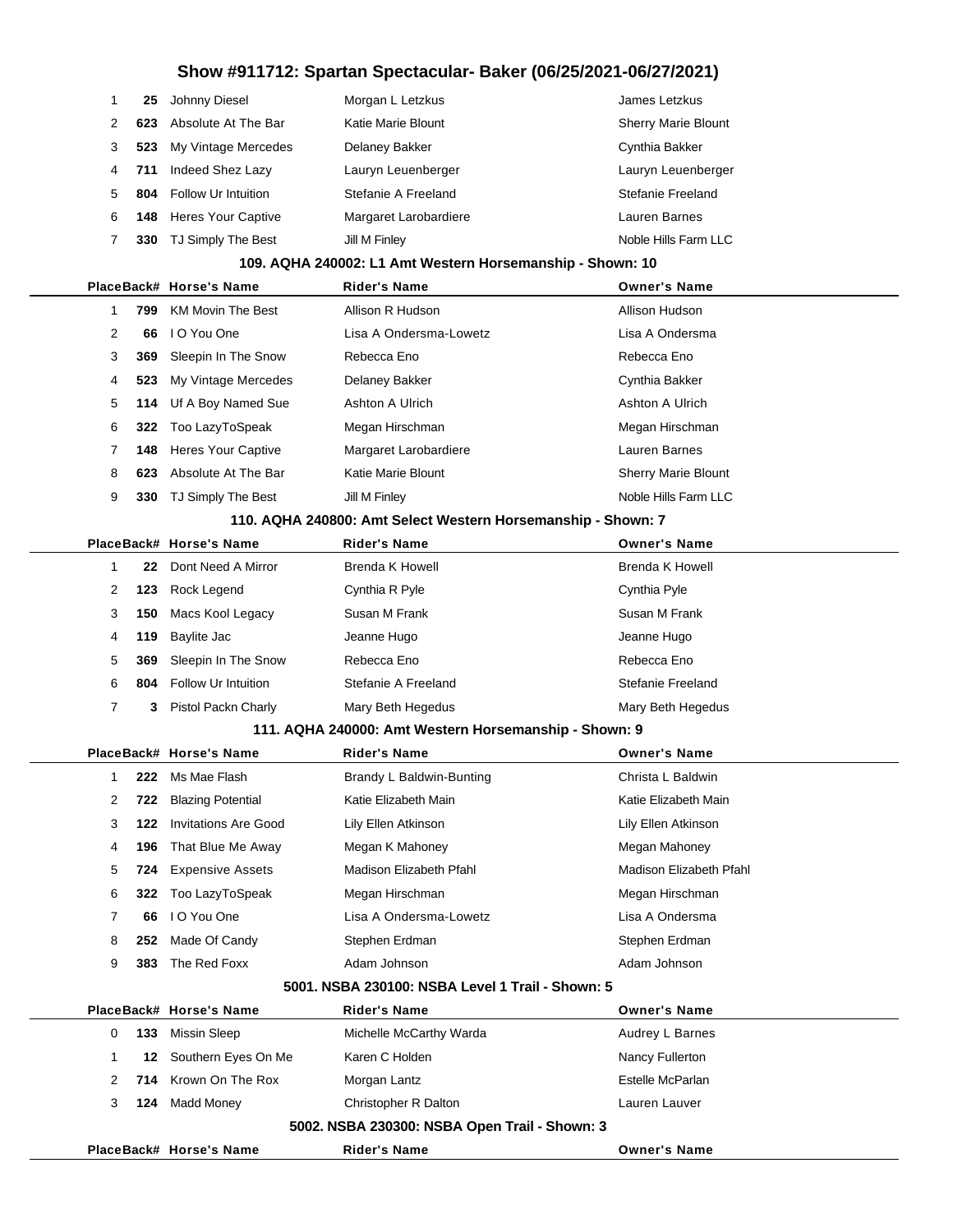|              |      |                          | Show #911712: Spartan Spectacular- Baker (06/25/2021-06/27/2021)   |                          |
|--------------|------|--------------------------|--------------------------------------------------------------------|--------------------------|
| 0            | 133  | Missin Sleep             | Michelle McCarthy Warda                                            | Audrey L Barnes          |
| 1            | 123  | Rock Legend              | Cynthia R Pyle                                                     | Cynthia Pyle             |
| 2            | 335  | One Kool Fool            | Linda K Moody                                                      | <b>Brenda Schrader</b>   |
|              |      |                          | 5003. NSBA 237100: NSBA Level 1 Youth Trail - Shown: 8             |                          |
|              |      | PlaceBack# Horse's Name  | Rider's Name                                                       | <b>Owner's Name</b>      |
| 1            | 713  | <b>Exclusively Mocca</b> | Kayla E Virga                                                      | Kayla E Virga            |
| 2            | 206  | Prepare To B Shocked     | Myah Jane Chaput                                                   | Stacy E Chaput           |
| 3            | 412. | Take Me To Church        | Hannah C Bechill                                                   | Hannah Bechill           |
| 4            | 146  | ValentinosBlazinRide     | <b>Madison Stuart</b>                                              | <b>Madison Stuart</b>    |
| 5            | 735  | Wrapn To My Own Beat     | Estelle McParlan                                                   | Estelle McParlan         |
| 6            | 107  | Regal N Grand            | <b>Taylin Collins</b>                                              | <b>Taylin Collins</b>    |
|              |      |                          | 5004. NSBA 237300: NSBA Youth Trail - All Age - Shown: 5           |                          |
|              |      | PlaceBack# Horse's Name  | Rider's Name                                                       | <b>Owner's Name</b>      |
| 0            | 133  | <b>Missin Sleep</b>      | Audrey L Barnes                                                    | Audrey L Barnes          |
| 1            | 412. | Take Me To Church        | Hannah C Bechill                                                   | Hannah Bechill           |
| 2            | 107  | Regal N Grand            | <b>Taylin Collins</b>                                              | <b>Taylin Collins</b>    |
|              |      |                          | 5005. NSBA 237061: NSBA Youth Walk Trot Trail Small Fry - Shown: 2 |                          |
|              |      | PlaceBack# Horse's Name  | <b>Rider's Name</b>                                                | <b>Owner's Name</b>      |
| 1            | 226  | Art Trouble              | <b>Karly Lewis</b>                                                 | Michele Lewis            |
| 2            | 310  | Ima Lopin With Class     | Quinn Bogue                                                        | <b>Bogue Family</b>      |
|              |      |                          | 5007. NSBA 236606: NSBA Select Amateur Trail - Shown: 2            |                          |
|              |      | PlaceBack# Horse's Name  | Rider's Name                                                       | <b>Owner's Name</b>      |
| 1            | 123  | Rock Legend              | Cynthia R Pyle                                                     | Cynthia Pyle             |
| 2            | 335  | One Kool Fool            | <b>Brenda Schrader</b>                                             | <b>Brenda Schrader</b>   |
|              |      |                          | 5011. NSBA 247100: NSBA Level 1 Youth Western Riding - Shown: 3    |                          |
|              |      | PlaceBack# Horse's Name  | <b>Rider's Name</b>                                                | <b>Owner's Name</b>      |
| 0            | 333  | Fightin Off Sleep        | Peyton Baxter                                                      | Ginger Baxter            |
| 1            | 200  | <b>Ez Rockin Career</b>  | Rylee Sue Harding                                                  | <b>Rylee Sue Harding</b> |
|              |      |                          | 5012. NSBA 247300: NSBA Youth Western Riding - All Age - Shown: 1  |                          |
|              |      | PlaceBack# Horse's Name  | <b>Rider's Name</b>                                                | <b>Owner's Name</b>      |
| $\mathbf{1}$ |      | 333 Fightin Off Sleep    | Peyton Baxter                                                      | Ginger Baxter            |
|              |      |                          | 5013. NSBA 245400: NSBA Level 1 Amateur Western Riding - Shown: 1  |                          |
|              |      | PlaceBack# Horse's Name  | <b>Rider's Name</b>                                                | <b>Owner's Name</b>      |
| 1            |      | 335 One Kool Fool        | <b>Brenda Schrader</b>                                             | Brenda Schrader          |
|              |      |                          | 5015. NSBA 245600: NSBA Amateur Western Riding - Shown: 1          |                          |
|              |      | PlaceBack# Horse's Name  | <b>Rider's Name</b>                                                | <b>Owner's Name</b>      |
| $\mathbf 1$  |      | 335 One Kool Fool        | Brenda Schrader                                                    | <b>Brenda Schrader</b>   |
|              |      |                          | 5016. NSBA 249300: NSBA Open Ranch Riding - Shown: 1               |                          |
|              |      | PlaceBack# Horse's Name  | Rider's Name                                                       | <b>Owner's Name</b>      |
| 0            |      | 718 Gotta Lil Spook      | Peyton Baxter                                                      | Ginger Baxter            |
|              |      |                          | 5017. NSBA 249003: NSBA Youth Ranch Riding - Shown: 1              |                          |
|              |      | PlaceBack# Horse's Name  | Rider's Name                                                       | <b>Owner's Name</b>      |
| 1            |      | 718 Gotta Lil Spook      | Peyton Baxter                                                      | <b>Ginger Baxter</b>     |
|              |      |                          | 9004. AQHA 101200: Grand Champion Mares - Shown: 4                 |                          |
|              |      | PlaceBack# Horse's Name  | <b>Rider's Name</b>                                                | <b>Owner's Name</b>      |
| $1 \quad$    |      | 778 Baewatch             | Tom Robertson                                                      | Warren E English Jr      |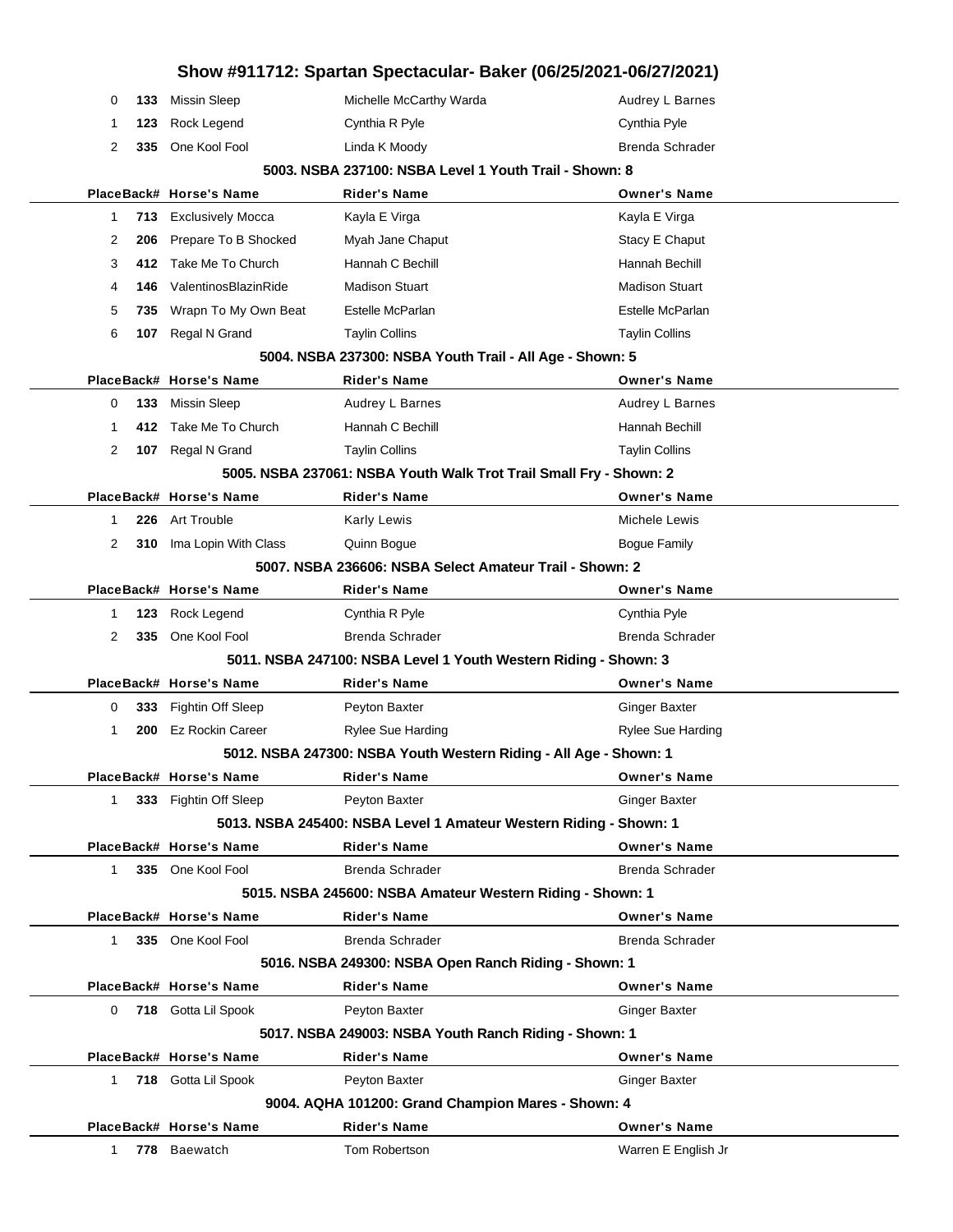**9005. AQHA 101300: Reserve Champion Mare - Shown: 7**

|              | PlaceBack# Horse's Name                                | <b>Rider's Name</b>                                          | <b>Owner's Name</b>      |  |  |
|--------------|--------------------------------------------------------|--------------------------------------------------------------|--------------------------|--|--|
| 1            | 249 Apleezing                                          | Tom Robertson                                                | <b>Christine West</b>    |  |  |
|              |                                                        | 9006. AQHA 201200: Amt Grand Champion Mares - Shown: 5       |                          |  |  |
|              | PlaceBack# Horse's Name                                | <b>Rider's Name</b>                                          | <b>Owner's Name</b>      |  |  |
| $\mathbf{1}$ | 249 Apleezing                                          | <b>Christine West</b>                                        | <b>Christine West</b>    |  |  |
|              |                                                        | 9007. AQHA 201300: Amt Reserve Champion Mare - Shown: 8      |                          |  |  |
|              | PlaceBack# Horse's Name                                | <b>Rider's Name</b>                                          | <b>Owner's Name</b>      |  |  |
| $\mathbf{1}$ | 222 Ms Mae Flash                                       | Brandy L Baldwin-Bunting                                     | Christa L Baldwin        |  |  |
|              |                                                        | 9008. AQHA 401200: Youth Grand Champion Mares - Shown: 2     |                          |  |  |
|              | PlaceBack# Horse's Name                                | <b>Rider's Name</b>                                          | <b>Owner's Name</b>      |  |  |
| $\mathbf{1}$ | 249 Apleezing                                          | <b>Katherine West</b>                                        | <b>Christine West</b>    |  |  |
|              |                                                        | 9009. AQHA 401300: Youth Reserve Champion Mares - Shown: 5   |                          |  |  |
|              | PlaceBack# Horse's Name                                | <b>Rider's Name</b>                                          | <b>Owner's Name</b>      |  |  |
| $\mathbf{1}$ | 282 Lopers Get Good Chex                               | Elizabeth Shoemaker                                          | Sara L M Shoemaker       |  |  |
|              |                                                        | 9010. AQHA 101400: Grand Champion Geldings - Shown: 5        |                          |  |  |
|              | PlaceBack# Horse's Name                                | <b>Rider's Name</b>                                          | <b>Owner's Name</b>      |  |  |
| $\mathbf{1}$ | <b>159</b> Mister Over Easy                            | Tom Robertson                                                | <b>Christine West</b>    |  |  |
|              | 9011. AQHA 101500: Reserve Champion Gelding - Shown: 8 |                                                              |                          |  |  |
|              | PlaceBack# Horse's Name                                | <b>Rider's Name</b>                                          | <b>Owner's Name</b>      |  |  |
| $\mathbf{1}$ | 7 He Is The Exception                                  | Tom Robertson                                                | Christopher J Perniciaro |  |  |
|              |                                                        | 9012. AQHA 201400: Amt Grand Champion Gelding - Shown: 4     |                          |  |  |
|              | PlaceBack# Horse's Name                                | <b>Rider's Name</b>                                          | <b>Owner's Name</b>      |  |  |
| $\mathbf{1}$ | <b>159</b> Mister Over Easy                            | <b>Christine West</b>                                        | <b>Christine West</b>    |  |  |
|              |                                                        | 9013. AQHA 201500: Amt Reserve Champion Gelding - Shown: 10  |                          |  |  |
|              | PlaceBack# Horse's Name                                | <b>Rider's Name</b>                                          | <b>Owner's Name</b>      |  |  |
| 1            | 7 He Is The Exception                                  | Laura Renee Perniciaro                                       | Christopher J Perniciaro |  |  |
|              |                                                        | 9014. AQHA 401400: Youth Grand Champion Geldings - Shown: 3  |                          |  |  |
|              | PlaceBack# Horse's Name                                | <b>Rider's Name</b>                                          | <b>Owner's Name</b>      |  |  |
| $\mathbf{1}$ | <b>159</b> Mister Over Easy                            | Elizabeth West                                               | <b>Christine West</b>    |  |  |
|              |                                                        | 9015. AQHA 401500: Youth Reserve Champion Gelding - Shown: 5 |                          |  |  |
|              | PlaceBack# Horse's Name                                | <b>Rider's Name</b>                                          | <b>Owner's Name</b>      |  |  |
| 1.           | 786 Illicit Intention                                  | Peyton Baxter                                                | <b>Ginger Baxter</b>     |  |  |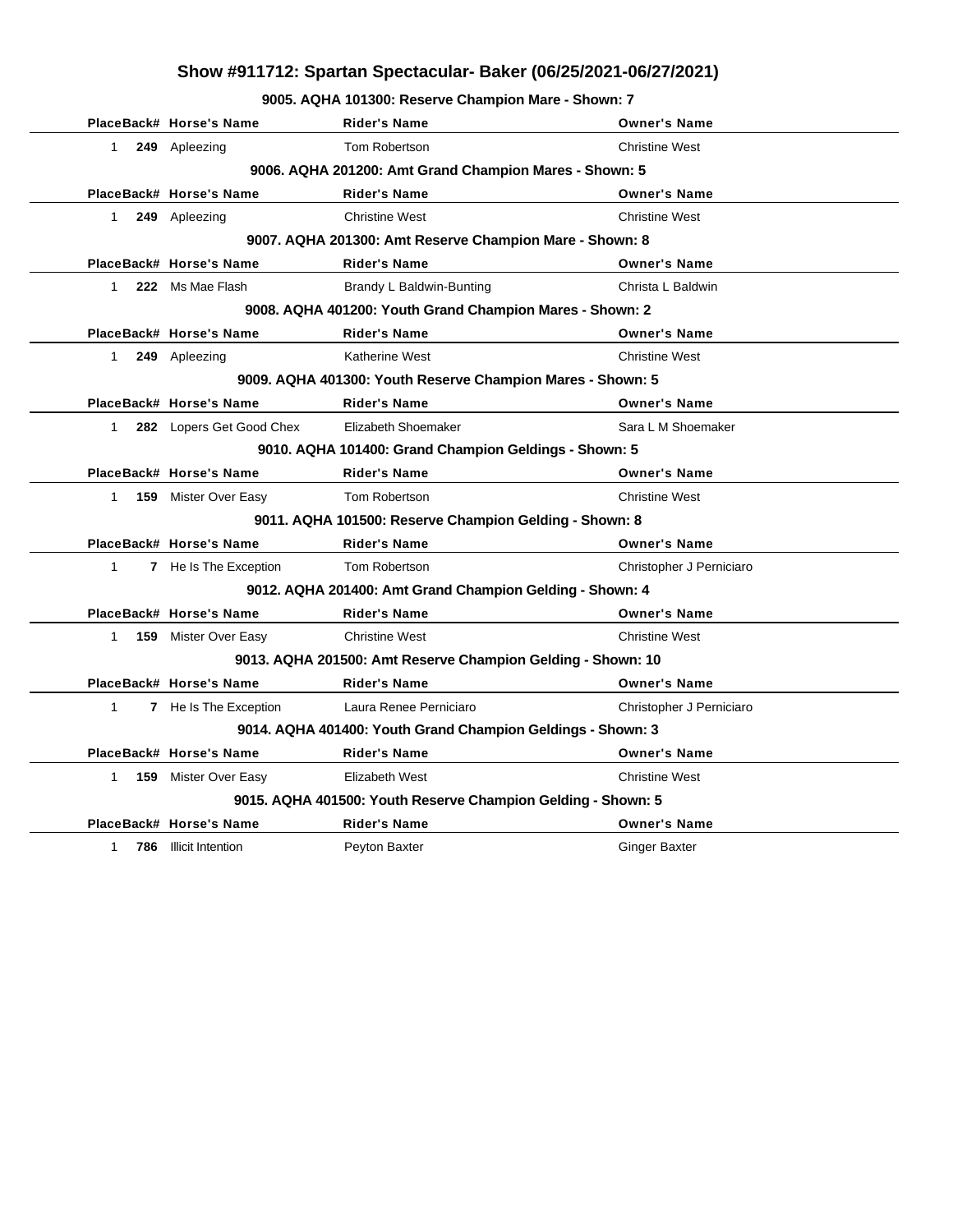### **1. AQHA 138004: L1 Trail - Shown: 9**

|              |     | PlaceBack# Horse's Name     | <b>Rider's Name</b>                        | <b>Owner's Name</b>    |
|--------------|-----|-----------------------------|--------------------------------------------|------------------------|
| 1            | 164 | <b>Red Deeified</b>         | Minae Kroeze                               | Kailene Bader Van Dyke |
| 2            |     | 714 Krown On The Rox        | Morgan Lantz                               | Estelle McParlan       |
| 3            | 12  | Southern Eyes On Me         | Karen C Holden                             | Nancy Fullerton        |
| 4            | 191 | Ella Be Kruzin              | Minae Kroeze                               | Merri VanDyke          |
| 5            | 133 | Missin Sleep                | Michelle McCarthy Warda                    | Audrey L Barnes        |
| 6            | 124 | <b>Madd Money</b>           | Christopher R Dalton                       | Lauren Lauver          |
|              |     |                             | 2. AQHA 138000: Trail - Shown: 10          |                        |
|              |     | PlaceBack# Horse's Name     | <b>Rider's Name</b>                        | <b>Owner's Name</b>    |
| 1            | 24  | Gonna Get Ya Good           | Mr Ryan C Lindsay                          | Rilynn Lindsay         |
| 2            | 122 | <b>Invitations Are Good</b> | September Croel                            | Lily Ellen Atkinson    |
| 3            | 222 | Ms Mae Flash                | Christa L Baldwin                          | Christa L Baldwin      |
| 4            | 259 | Chevrolatte                 | Elizabeth West                             | <b>Christine West</b>  |
| 5            | 123 | Rock Legend                 | Cynthia R Pyle                             | Cynthia Pyle           |
| 6            | 720 | Lope Lazy Lope              | Elizabeth Lauren Kooistra                  | <b>Bob Sherman</b>     |
| 7            | 335 | One Kool Fool               | Linda K Moody                              | Brenda Schrader        |
| 8            | 191 | Ella Be Kruzin              | Minae Kroeze                               | Merri VanDyke          |
| 9            | 133 | <b>Missin Sleep</b>         | Michelle McCarthy Warda                    | Audrey L Barnes        |
|              |     |                             | 3. AQHA 438002: L1 Youth Trail - Shown: 13 |                        |
|              |     | PlaceBack# Horse's Name     | Rider's Name                               | <b>Owner's Name</b>    |
| 1            | 630 | Im Pink Floyd               | <b>Kate Davis</b>                          | <b>Kate Davis</b>      |
| 2            | 107 | Regal N Grand               | <b>Taylin Collins</b>                      | Taylin Collins         |
| 3            | 412 | Take Me To Church           | Hannah C Bechill                           | Hannah Bechill         |
| 4            | 164 | <b>Red Deeified</b>         | Karina R Bader-Van Dyke                    | Kailene Bader Van Dyke |
| 5            | 146 | ValentinosBlazinRide        | <b>Madison Stuart</b>                      | <b>Madison Stuart</b>  |
| 6            | 735 | Wrapn To My Own Beat        | Estelle McParlan                           | Estelle McParlan       |
| 7            | 222 | Ms Mae Flash                | <b>Braelyn R Bunting</b>                   | Christa L Baldwin      |
| 8            | 206 | Prepare To B Shocked        | Myah Jane Chaput                           | Stacy E Chaput         |
| 9            | 713 | <b>Exclusively Mocca</b>    | Kayla E Virga                              | Kayla E Virga          |
|              |     |                             | 4. AQHA 438000: Youth Trail - Shown: 10    |                        |
|              |     | PlaceBack# Horse's Name     | <b>Rider's Name</b>                        | <b>Owner's Name</b>    |
| 1            | 24  | Gonna Get Ya Good           | Rilynn K Lindsay                           | Rilynn Lindsay         |
| 2            | 107 | Regal N Grand               | <b>Taylin Collins</b>                      | <b>Taylin Collins</b>  |
| 3            | 259 | Chevrolatte                 | Elizabeth West                             | <b>Christine West</b>  |
| 4            | 735 | Wrapn To My Own Beat        | Estelle McParlan                           | Estelle McParlan       |
| 5            | 200 | <b>Ez Rockin Career</b>     | Rylee Sue Harding                          | Rylee Sue Harding      |
| 6            | 146 | ValentinosBlazinRide        | <b>Madison Stuart</b>                      | <b>Madison Stuart</b>  |
| 7            | 412 | Take Me To Church           | Hannah C Bechill                           | Hannah Bechill         |
| 8            | 133 | <b>Missin Sleep</b>         | Audrey L Barnes                            | Audrey L Barnes        |
| 9            | 235 | Gota B A Hit                | Grace Gasper                               | Tammy Gasper           |
|              |     |                             | 5. MQHA 904: Small Fry Trail - Shown: 5    |                        |
|              |     | PlaceBack# Horse's Name     | <b>Rider's Name</b>                        | <b>Owner's Name</b>    |
| $\mathbf{1}$ | 222 | Ms Mae Flash                | <b>Brylee Lynn Bunting</b>                 | Christa L Baldwin      |
| 2            | 181 | Hez Up To Know Good         | Elizabeth Shoemaker                        | Elizabeth Shoemaker    |
| 3            | 22  | Dont Need A Mirror          | <b>Brylee Lynn Bunting</b>                 | Brenda K Howell        |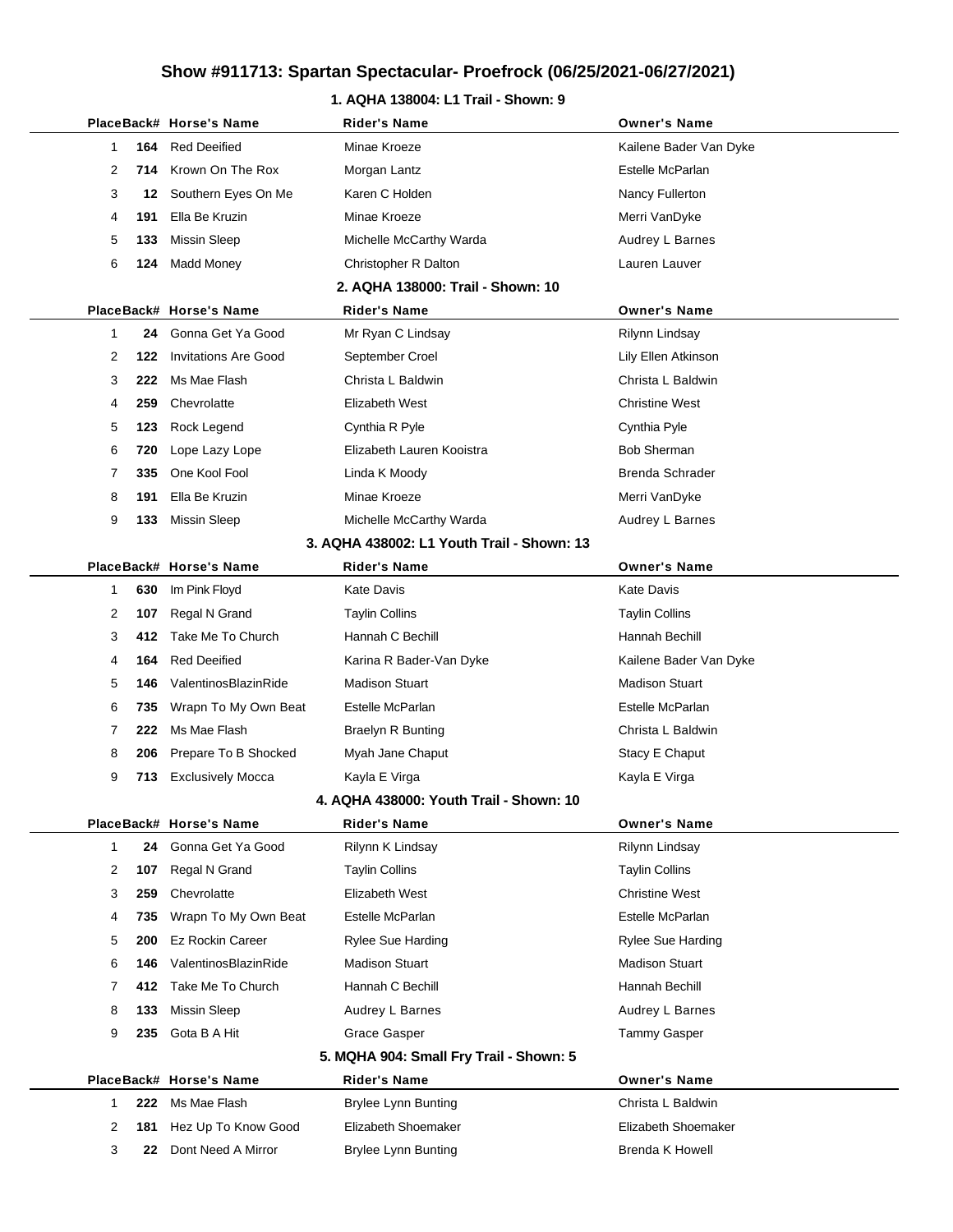χ,

| 4            | 226 | Art Trouble                     | <b>Karly Lewis</b>                                  | Michele Lewis         |
|--------------|-----|---------------------------------|-----------------------------------------------------|-----------------------|
| 5            | 310 | Ima Lopin With Class            | Quinn Bogue                                         | <b>Bogue Family</b>   |
|              |     |                                 | 6. AQHA 238002: L1 Amt Trail - Shown: 9             |                       |
|              |     | PlaceBack# Horse's Name         | <b>Rider's Name</b>                                 | <b>Owner's Name</b>   |
| 1            | 720 | Lope Lazy Lope                  | Elizabeth Lauren Kooistra                           | <b>Bob Sherman</b>    |
| 2            | 191 | Ella Be Kruzin                  | Kailene Bader-Van Dyke                              | Merri VanDyke         |
| 3            | 3   | Pistol Packn Charly             | Mary Beth Hegedus                                   | Mary Beth Hegedus     |
| 4            | 196 | That Blue Me Away               | Megan K Mahoney                                     | Megan Mahoney         |
| 5            | 523 | My Vintage Mercedes             | Delaney Bakker                                      | Cynthia Bakker        |
| 6            | 369 | Sleepin In The Snow             | Rebecca Eno                                         | Rebecca Eno           |
| 7            | 750 | Fancy Enough To Win             | <b>Madison Mulder</b>                               | <b>Madison Mulder</b> |
| 8            | 722 | <b>Blazing Potential</b>        | Katie Elizabeth Main                                | Katie Elizabeth Main  |
| 9            | 148 | <b>Heres Your Captive</b>       | Margaret Larobardiere                               | Lauren Barnes         |
|              |     |                                 | 7. AQHA 238800: Amt Select Trail - Shown: 5         |                       |
|              |     | PlaceBack# Horse's Name         | <b>Rider's Name</b>                                 | <b>Owner's Name</b>   |
| $\mathbf{1}$ | 22  | Dont Need A Mirror              | Brenda K Howell                                     | Brenda K Howell       |
| 2            | 123 | Rock Legend                     | Cynthia R Pyle                                      | Cynthia Pyle          |
| 3            | 335 | One Kool Fool                   | <b>Brenda Schrader</b>                              | Brenda Schrader       |
| 4            | 3   | Pistol Packn Charly             | Mary Beth Hegedus                                   | Mary Beth Hegedus     |
| 5            | 369 | Sleepin In The Snow             | Rebecca Eno                                         | Rebecca Eno           |
|              |     |                                 | 8. AQHA 238000: Amt Trail - Shown: 5                |                       |
|              |     | PlaceBack# Horse's Name         | <b>Rider's Name</b>                                 | <b>Owner's Name</b>   |
| 1            | 222 | Ms Mae Flash                    | Brandy L Baldwin-Bunting                            | Christa L Baldwin     |
| 2            | 122 | <b>Invitations Are Good</b>     | Lily Ellen Atkinson                                 | Lily Ellen Atkinson   |
| 3            | 196 | That Blue Me Away               | Megan K Mahoney                                     | Megan Mahoney         |
| 4            | 720 | Lope Lazy Lope                  | Elizabeth Lauren Kooistra                           | <b>Bob Sherman</b>    |
|              |     |                                 | 9. AQHA 136004: L1 Western Riding - Shown: 2        |                       |
|              |     | PlaceBack# Horse's Name         | <b>Rider's Name</b>                                 | <b>Owner's Name</b>   |
| 1            | 119 | Baylite Jac                     | Jeanne Hugo                                         | Jeanne Hugo           |
|              |     |                                 | 11. AQHA 436002: L1 Youth Western Riding - Shown: 3 |                       |
|              |     | PlaceBack# Horse's Name         | <b>Rider's Name</b>                                 | <b>Owner's Name</b>   |
| 1            |     | 200 Ez Rockin Career            | Rylee Sue Harding                                   | Rylee Sue Harding     |
| 2            |     | 333 Fightin Off Sleep           | Peyton Baxter                                       | Ginger Baxter         |
|              |     |                                 | 12. AQHA 436000: Youth Western Riding - Shown: 1    |                       |
|              |     | PlaceBack# Horse's Name         | Rider's Name                                        | <b>Owner's Name</b>   |
| $\mathbf{1}$ |     | 333 Fightin Off Sleep           | Peyton Baxter                                       | <b>Ginger Baxter</b>  |
|              |     |                                 | 13. AQHA 236002: L1 Amt Western Riding - Shown: 1   |                       |
|              |     | PlaceBack# Horse's Name         | <b>Rider's Name</b>                                 | <b>Owner's Name</b>   |
| 1            |     | 335 One Kool Fool               | Brenda Schrader                                     | Brenda Schrader       |
|              |     |                                 | 15. AQHA 236000: Amt Western Riding - Shown: 2      |                       |
|              |     | PlaceBack# Horse's Name         | <b>Rider's Name</b>                                 | <b>Owner's Name</b>   |
| 1            |     | <b>122</b> Invitations Are Good | Lily Ellen Atkinson                                 | Lily Ellen Atkinson   |
| 2            | 335 | One Kool Fool                   | Brenda Schrader                                     | Brenda Schrader       |
|              |     |                                 | 16. AQHA 143000: Ranch Riding - Shown: 3            |                       |
|              |     | PlaceBack# Horse's Name         | Rider's Name                                        | <b>Owner's Name</b>   |
| $1 \quad$    |     | 718 Gotta Lil Spook             | Peyton Baxter                                       | <b>Ginger Baxter</b>  |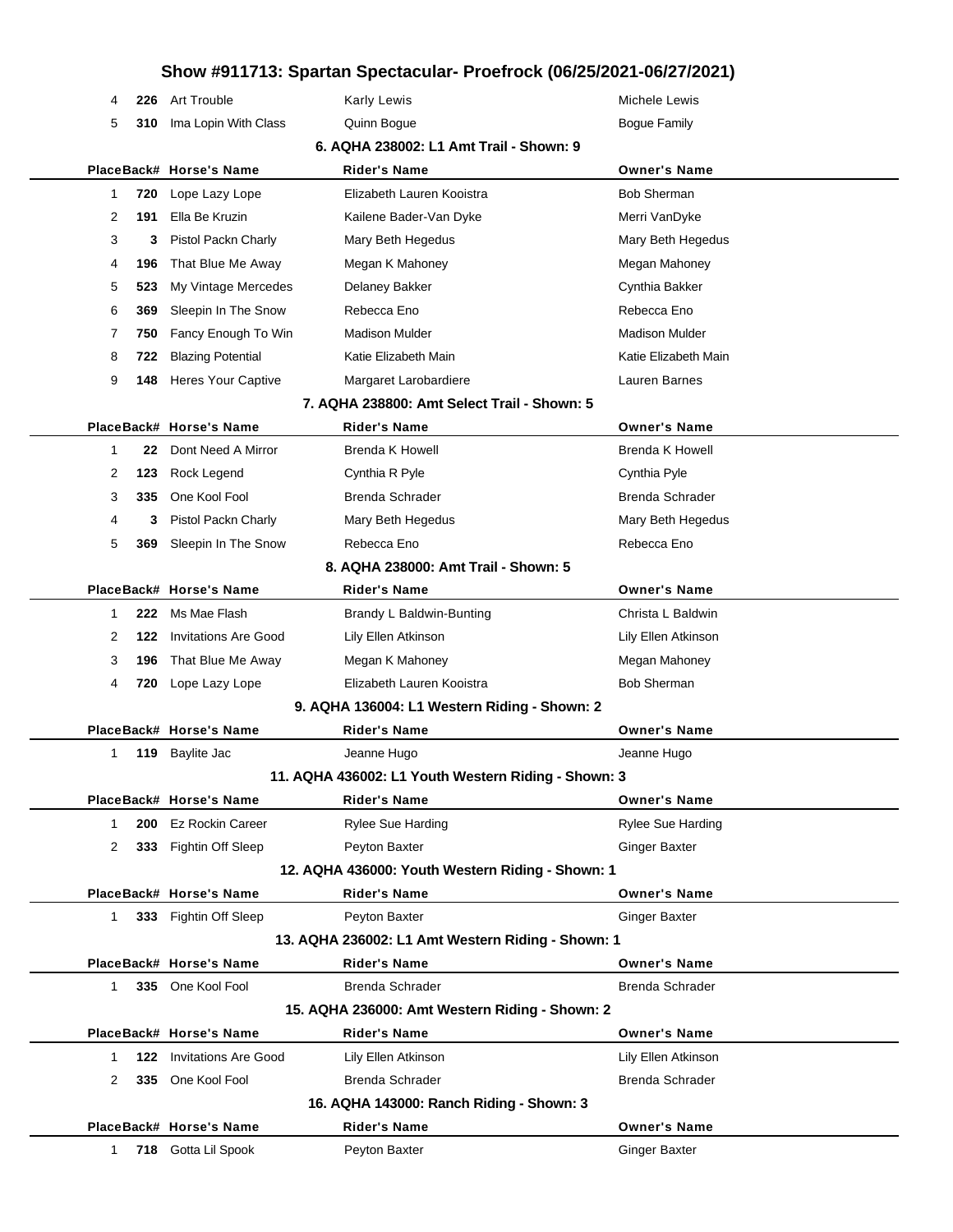|   |     |                          | Show #911713: Spartan Spectacular- Proefrock (06/25/2021-06/27/2021) |                               |
|---|-----|--------------------------|----------------------------------------------------------------------|-------------------------------|
| 2 | 119 | Baylite Jac              | Jeanne Hugo                                                          | Jeanne Hugo                   |
| 3 | 55  | Sleepin By The Bay       | Michelle McCarthy Warda                                              | Ken A & Maryellen Mumy        |
|   |     |                          | 17. AQHA 443000: Youth Ranch Riding - Shown: 3                       |                               |
|   |     | PlaceBack# Horse's Name  | <b>Rider's Name</b>                                                  | <b>Owner's Name</b>           |
| 1 | 718 | Gotta Lil Spook          | Peyton Baxter                                                        | <b>Ginger Baxter</b>          |
| 2 | 200 | Ez Rockin Career         | <b>Rylee Sue Harding</b>                                             | <b>Rylee Sue Harding</b>      |
| 3 |     | 735 Wrapn To My Own Beat | Estelle McParlan                                                     | Estelle McParlan              |
|   |     |                          | 18. AQHA 243000: Amt Ranch Riding - Shown: 4                         |                               |
|   |     | PlaceBack# Horse's Name  | Rider's Name                                                         | <b>Owner's Name</b>           |
| 1 | 119 | <b>Baylite Jac</b>       | Jeanne Hugo                                                          | Jeanne Hugo                   |
| 2 | 722 | <b>Blazing Potential</b> | Katie Elizabeth Main                                                 | Katie Elizabeth Main          |
| 3 |     | 114 Uf A Boy Named Sue   | Ashton A Ulrich                                                      | <b>Ashton A Ulrich</b>        |
| 4 | 55  | Sleepin By The Bay       | Ken A Mumy                                                           | Ken A & Maryellen Mumy        |
|   |     |                          | 28. AQHA 103100: Yearling Stallions - Shown: 2                       |                               |
|   |     | PlaceBack# Horse's Name  | <b>Rider's Name</b>                                                  | <b>Owner's Name</b>           |
| 1 | 746 | Evincing                 | Tom Robertson                                                        | <b>Henrekin Halter Horses</b> |
| 2 | 716 | Impressin Da Ladies      | Brandon James Moreno                                                 | Brandon James Moreno          |
|   |     |                          | 33. AQHA 205400: Amt Yearling Mares - Shown: 3                       |                               |
|   |     | PlaceBack# Horse's Name  | <b>Rider's Name</b>                                                  | <b>Owner's Name</b>           |
| 1 | 760 | My Xtreme Secret         | Elizabeth Lauren Kooistra                                            | Laurie Sherman                |
| 2 | 740 | SleepingMyBluesAway      | Laurie Sherman                                                       | Laurie Sherman                |
| 3 | 646 | Cherree Bomb             | Sherry Marie Blount                                                  | Sherry Marie Blount           |
|   |     |                          | 36. AQHA 205700: Amt Aged Mares - Shown: 2                           |                               |
|   |     | PlaceBack# Horse's Name  | <b>Rider's Name</b>                                                  | <b>Owner's Name</b>           |
| 1 | 249 | Apleezing                | <b>Christine West</b>                                                | <b>Christine West</b>         |
| 2 |     | 712 So U Can Dance       | <b>Barbara Walters</b>                                               | Dede Baley                    |
|   |     |                          | 37. AQHA 275000: Amt Performance Halter Mares - Shown: 3             |                               |
|   |     | PlaceBack# Horse's Name  | <b>Rider's Name</b>                                                  | <b>Owner's Name</b>           |
| 1 |     | 22 Dont Need A Mirror    | Brenda K Howell                                                      | Brenda K Howell               |
| 2 | 222 | Ms Mae Flash             | Brandy L Baldwin-Bunting                                             | Christa L Baldwin             |
| 3 | 196 | That Blue Me Away        | Megan K Mahoney                                                      | Megan Mahoney                 |
|   |     |                          | 38. AQHA 105400: Yearling Mares - Shown: 4                           |                               |
|   |     | PlaceBack# Horse's Name  | <b>Rider's Name</b>                                                  | <b>Owner's Name</b>           |
| 1 | 778 | Baewatch                 | Tom Robertson                                                        | Warren E English Jr           |
| 2 | 760 | My Xtreme Secret         | Elizabeth Lauren Kooistra                                            | Laurie Sherman                |
| 3 | 740 | SleepingMyBluesAway      | Laurie Sherman                                                       | Laurie Sherman                |
| 4 | 646 | Cherree Bomb             | <b>Sherry Marie Blount</b>                                           | <b>Sherry Marie Blount</b>    |
|   |     |                          | 41. AQHA 105700: Aged Mares - Shown: 2                               |                               |
|   |     | PlaceBack# Horse's Name  | <b>Rider's Name</b>                                                  | <b>Owner's Name</b>           |
| 1 | 249 | Apleezing                | Tom Robertson                                                        | <b>Christine West</b>         |
| 2 | 191 | Ella Be Kruzin           | Minae Kroeze                                                         | Merri VanDyke                 |
|   |     |                          | 42. AQHA 175000: Performance Halter Mares - Shown: 2                 |                               |
|   |     | PlaceBack# Horse's Name  | <b>Rider's Name</b>                                                  | <b>Owner's Name</b>           |
| 1 | 22  | Dont Need A Mirror       | Brenda K Howell                                                      | <b>Brenda K Howell</b>        |
| 2 | 222 | Ms Mae Flash             | Brandy L Baldwin-Bunting                                             | Christa L Baldwin             |
|   |     |                          | 46. AQHA 405700: Youth Aged Mares - Shown: 3                         |                               |
|   |     |                          |                                                                      |                               |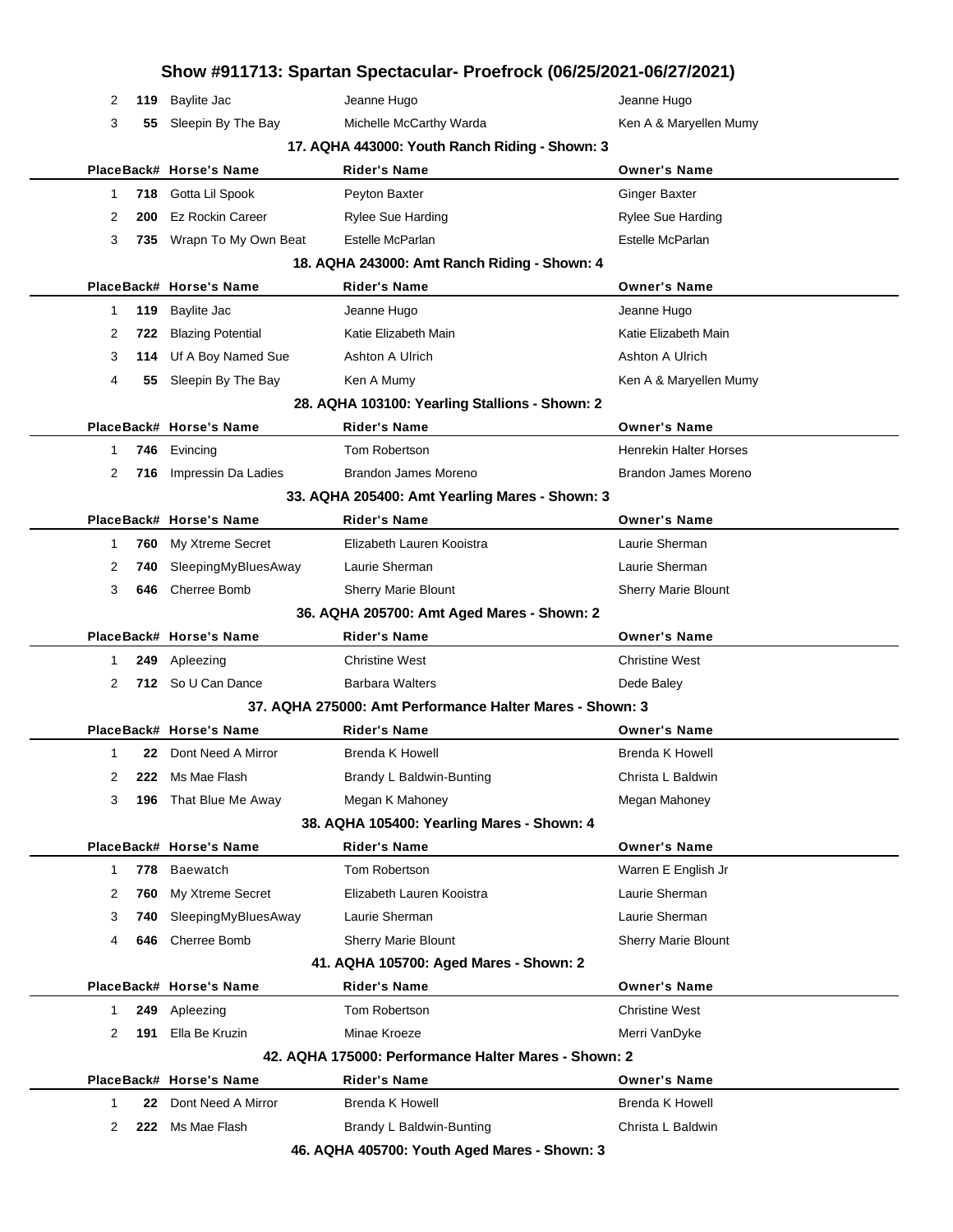|              |              |                                               | Show #911713: Spartan Spectacular- Proefrock (06/25/2021-06/27/2021) |                                              |
|--------------|--------------|-----------------------------------------------|----------------------------------------------------------------------|----------------------------------------------|
|              |              | PlaceBack# Horse's Name                       | <b>Rider's Name</b>                                                  | <b>Owner's Name</b>                          |
| 1            | 249          | Apleezing                                     | Katherine West                                                       | <b>Christine West</b>                        |
| 2            | 713          | <b>Exclusively Mocca</b>                      | Kayla E Virga                                                        | Kayla E Virga                                |
| 3            | 149          | Got My Swag On                                | <b>Elizabeth West</b>                                                | <b>Christine West</b>                        |
|              |              |                                               | 47. AQHA 475000: Youth Performance Halter Mares - Shown: 2           |                                              |
|              |              | PlaceBack# Horse's Name                       | <b>Rider's Name</b>                                                  | <b>Owner's Name</b>                          |
| 1            | 282          | Lopers Get Good Chex                          | Elizabeth Shoemaker                                                  | Sara L M Shoemaker                           |
| 2            | 334          | Hot Look N Dream                              | Olivia Hill                                                          | Olivia Hill                                  |
|              |              |                                               | 50. AQHA 207600: Amt Three Yr Old Geldings - Shown: 3                |                                              |
|              |              | PlaceBack# Horse's Name                       | <b>Rider's Name</b>                                                  | <b>Owner's Name</b>                          |
| 1            | $\mathbf{7}$ | He Is The Exception                           | Laura Renee Perniciaro                                               | Christopher J Perniciaro                     |
| 2            | 252          | Made Of Candy                                 | Stephen Erdman                                                       | Stephen Erdman                               |
| 3            | 244          | <b>Twisted Batt</b>                           | Michelle Dawn Eno                                                    | Michelle Dawn Eno                            |
|              |              |                                               | 51. AQHA 207700: Amt Aged Geldings - Shown: 9                        |                                              |
|              |              | PlaceBack# Horse's Name                       | <b>Rider's Name</b>                                                  | <b>Owner's Name</b>                          |
| 1            | 159          | Mister Over Easy                              | <b>Christine West</b>                                                | <b>Christine West</b>                        |
| 2            | 786          | <b>Illicit Intention</b>                      | <b>Ginger Baxter</b>                                                 | <b>Ginger Baxter</b>                         |
| 3            | 723          | <b>Elusive Pick</b>                           | Beverly Sue Koke                                                     | <b>Beverly Sue Koke</b>                      |
| 4            | 330          | TJ Simply The Best                            | Jill M Finley                                                        | Noble Hills Farm LLC                         |
| 5            | 369          | Sleepin In The Snow                           | Rebecca Eno                                                          | Rebecca Eno                                  |
| 6            | 804          | <b>Follow Ur Intuition</b>                    | Stefanie A Freeland                                                  | Stefanie Freeland                            |
| 7            | 726          | Now Youve Seen Me                             | Sharon J Crowel                                                      | Sharon J Crowel                              |
| 8            | 119          | Baylite Jac                                   | Jeanne Hugo                                                          | Jeanne Hugo                                  |
| 9            | 123          | Rock Legend                                   | Cynthia R Pyle                                                       | Cynthia Pyle                                 |
|              |              |                                               | 52. AQHA 277000: Amt Performance Halter Geldings - Shown: 6          |                                              |
|              |              | PlaceBack# Horse's Name                       | <b>Rider's Name</b>                                                  | <b>Owner's Name</b>                          |
| 1            | 150          | Macs Kool Legacy                              | Susan M Frank                                                        | Susan M Frank                                |
| 2            | 383          | The Red Foxx                                  | Adam Johnson                                                         | Adam Johnson                                 |
| 3            |              | 335 One Kool Fool                             | Brenda Schrader                                                      | Brenda Schrader                              |
| 4            | 122.         | <b>Invitations Are Good</b>                   | Lily Ellen Atkinson                                                  | Lily Ellen Atkinson                          |
| 5            | 66           | I O You One                                   | Lisa A Ondersma-Lowetz                                               | Lisa A Ondersma                              |
| 6            | 70           | True Blue I Will Be                           | Kay Stanek                                                           | Kay Stanek                                   |
|              |              |                                               | 55. AQHA 107600: Three Yr Old Geldings - Shown: 3                    |                                              |
|              |              | PlaceBack# Horse's Name                       | <b>Rider's Name</b>                                                  | <b>Owner's Name</b>                          |
| $\mathbf{1}$ | 7            | He Is The Exception                           | Tom Robertson                                                        | Christopher J Perniciaro                     |
| 2            | 252          | Made Of Candy                                 | Stephen Erdman                                                       | Stephen Erdman                               |
| 3            | 244          | <b>Twisted Batt</b>                           | Michelle Dawn Eno                                                    | Michelle Dawn Eno                            |
|              |              |                                               | 56. AQHA 107700: Aged Geldings - Shown: 11                           |                                              |
|              |              | PlaceBack# Horse's Name<br>Mister Over Easy   | <b>Rider's Name</b><br>Tom Robertson                                 | <b>Owner's Name</b><br><b>Christine West</b> |
| 1<br>2       | 159<br>786   | <b>Illicit Intention</b>                      | Peyton Baxter                                                        | <b>Ginger Baxter</b>                         |
|              |              |                                               |                                                                      |                                              |
| 3            | 723          | <b>Elusive Pick</b><br>Sleepin In The Snow    | Tom Robertson<br>Rebecca Eno                                         | Beverly Sue Koke<br>Rebecca Eno              |
| 4            | 369          |                                               |                                                                      |                                              |
| 5            | 386          | No Time To Party                              | Rylee Elizabeth Nichols                                              | Kelly E Dykstra-Nichols                      |
| 6            | 719          | Everyoneluvsagoodbar<br>412 Take Me To Church | Kerrigan Ailise Lynch<br>Hannah C Bechill                            | Kerrigan Lynch<br>Hannah Bechill             |
| 7            |              |                                               |                                                                      |                                              |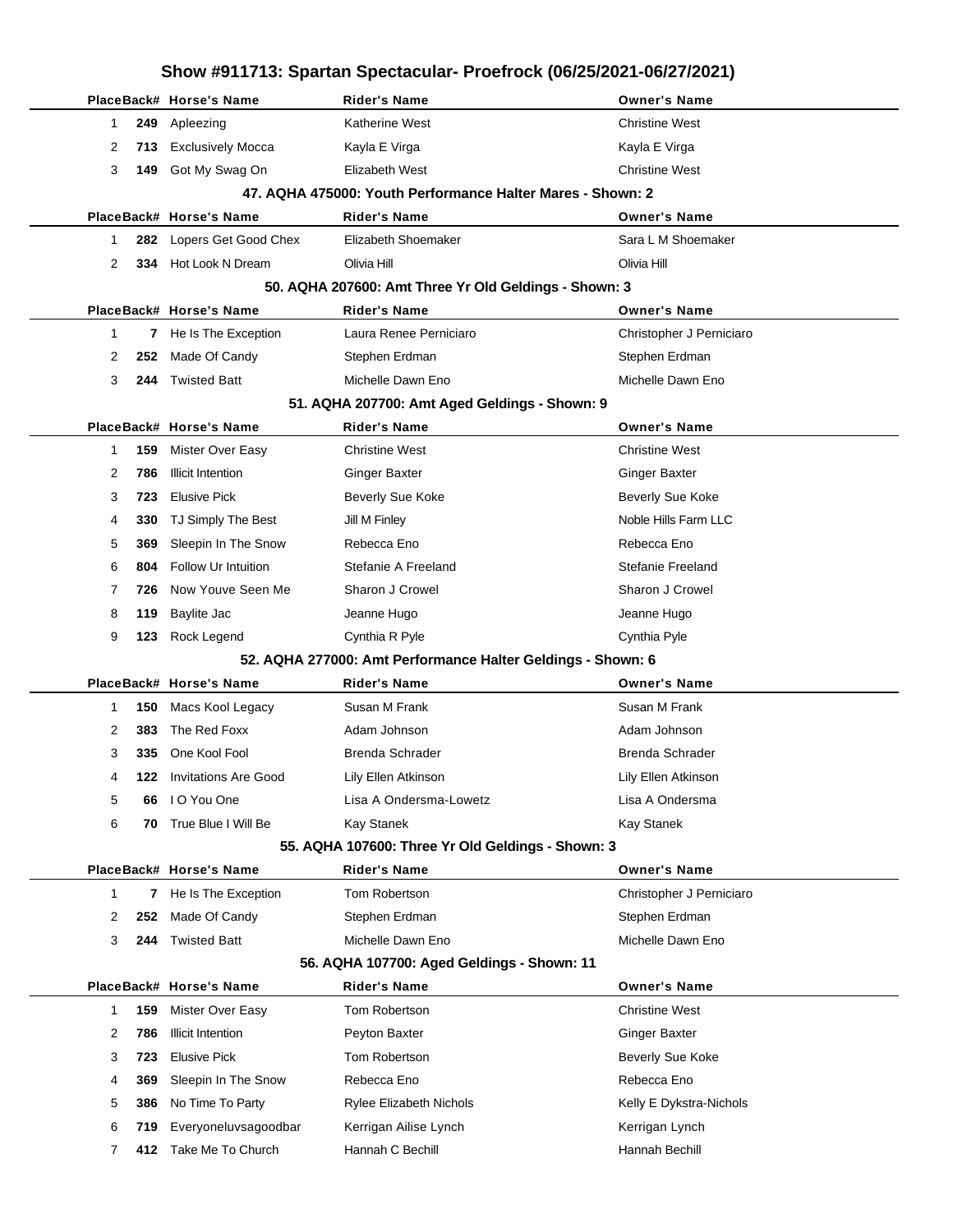|   |      |                             |                                                               | Show #911713: Spartan Spectacular- Proefrock (06/25/2021-06/27/2021) |
|---|------|-----------------------------|---------------------------------------------------------------|----------------------------------------------------------------------|
| 8 | 204  | Southern Motion             | Carson Brunner                                                | Carson Brunner                                                       |
| 9 | 735  | Wrapn To My Own Beat        | Estelle McParlan                                              | Estelle McParlan                                                     |
|   |      |                             | 57. AQHA 177000: Performance Halter Geldings - Shown: 5       |                                                                      |
|   |      | PlaceBack# Horse's Name     | <b>Rider's Name</b>                                           | <b>Owner's Name</b>                                                  |
| 1 | 333  | Fightin Off Sleep           | <b>Ginger Baxter</b>                                          | <b>Ginger Baxter</b>                                                 |
| 2 | 383  | The Red Foxx                | Christopher R Dalton                                          | Adam Johnson                                                         |
| 3 | 157  | Why Dont U Kiss This        | <b>Katherine Tietz</b>                                        | MI Independent L/MI                                                  |
| 4 | 150  | Macs Kool Legacy            | Susan M Frank                                                 | Susan M Frank                                                        |
| 5 | 777  | Details In The Sky          | Pam Specht                                                    | Rena Kay Johnson                                                     |
|   |      |                             | 61. AQHA 407700: Youth Aged Geldings - Shown: 13              |                                                                      |
|   |      | PlaceBack# Horse's Name     | <b>Rider's Name</b>                                           | <b>Owner's Name</b>                                                  |
| 1 | 159  | Mister Over Easy            | Elizabeth West                                                | <b>Christine West</b>                                                |
| 2 | 786  | <b>Illicit Intention</b>    | Peyton Baxter                                                 | <b>Ginger Baxter</b>                                                 |
| 3 | 133  | <b>Missin Sleep</b>         | Audrey L Barnes                                               | Audrey L Barnes                                                      |
| 4 | 719  | Everyoneluvsagoodbar        | Kerrigan Ailise Lynch                                         | Kerrigan Lynch                                                       |
| 5 | 386  | No Time To Party            | Rylee Elizabeth Nichols                                       | Kelly E Dykstra-Nichols                                              |
| 6 | 204  | Southern Motion             | Carson Brunner                                                | Carson Brunner                                                       |
| 7 | 200  | <b>Ez Rockin Career</b>     | <b>Rylee Sue Harding</b>                                      | <b>Rylee Sue Harding</b>                                             |
| 8 | 412  | Take Me To Church           | Hannah C Bechill                                              | Hannah Bechill                                                       |
| 9 | 800  | Gotta Golden Bar            | Alyssa G Bayerski                                             | Patti Bayerski                                                       |
|   |      |                             | 62. AQHA 477000: Youth Performance Halter Geldings - Shown: 6 |                                                                      |
|   |      | PlaceBack# Horse's Name     | <b>Rider's Name</b>                                           | <b>Owner's Name</b>                                                  |
| 1 | 333. | Fightin Off Sleep           | Peyton Baxter                                                 | <b>Ginger Baxter</b>                                                 |
| 2 | 235  | Gota B A Hit                | Grace Gasper                                                  | <b>Tammy Gasper</b>                                                  |
| 3 | 259  | Chevrolatte                 | Elizabeth West                                                | <b>Christine West</b>                                                |
| 4 | 13   | Made With Real Cocoa        | Brylynn E Balon                                               | Brylynne E Balon                                                     |
| 5 | 157  | Why Dont U Kiss This        | Katherine Tietz                                               | MI Independent L/MI                                                  |
| 6 | 107  | Regal N Grand               | <b>Taylin Collins</b>                                         | <b>Taylin Collins</b>                                                |
|   |      |                             | 63. MQHA 900: Small Fry Halter - Shown: 5                     |                                                                      |
|   |      | PlaceBack# Horse's Name     | <b>Rider's Name</b>                                           | <b>Owner's Name</b>                                                  |
| 1 | 22   | Dont Need A Mirror          | <b>Brylee Lynn Bunting</b>                                    | <b>Brenda K Howell</b>                                               |
| 2 | 310  | Ima Lopin With Class        | Quinn Bogue                                                   | <b>Bogue Family</b>                                                  |
| 3 | 181  | Hez Up To Know Good         | Elizabeth Shoemaker                                           | Elizabeth Shoemaker                                                  |
| 4 | 799  | <b>KM Movin The Best</b>    | Addaley Hudson                                                | Allison Hudson                                                       |
| 5 | 776  | Its All About Legs          | Lila Pauli                                                    | Rocking K Farms                                                      |
|   |      |                             | 64. MQHA 901: Small Fry Showmanship - Shown: 7                |                                                                      |
|   |      | PlaceBack# Horse's Name     | <b>Rider's Name</b>                                           | <b>Owner's Name</b>                                                  |
| 1 | 181  | Hez Up To Know Good         | Elizabeth Shoemaker                                           | Elizabeth Shoemaker                                                  |
| 2 | 310  | Ima Lopin With Class        | Quinn Bogue                                                   | <b>Bogue Family</b>                                                  |
| 3 | 758  | <b>Invest N Miller Time</b> | Hannah Laskowski                                              | Heidi Laskowski                                                      |
| 4 | 22   | Dont Need A Mirror          | Brylee Lynn Bunting                                           | <b>Brenda K Howell</b>                                               |
| 5 | 725  | Hot Chips Only              | Brooke Laskowski                                              | Heidi Laskowski                                                      |
| 6 | 799  | <b>KM Movin The Best</b>    | <b>Addaley Hudson</b>                                         | Allison Hudson                                                       |
| 7 | 776  | Its All About Legs          | Lila Pauli                                                    | Rocking K Farms                                                      |
|   |      |                             | 65. AQHA 412001: RK Youth Showmanship at Halter - Shown: 16   |                                                                      |
|   |      | PlaceBack# Horse's Name     | <b>Rider's Name</b>                                           | <b>Owner's Name</b>                                                  |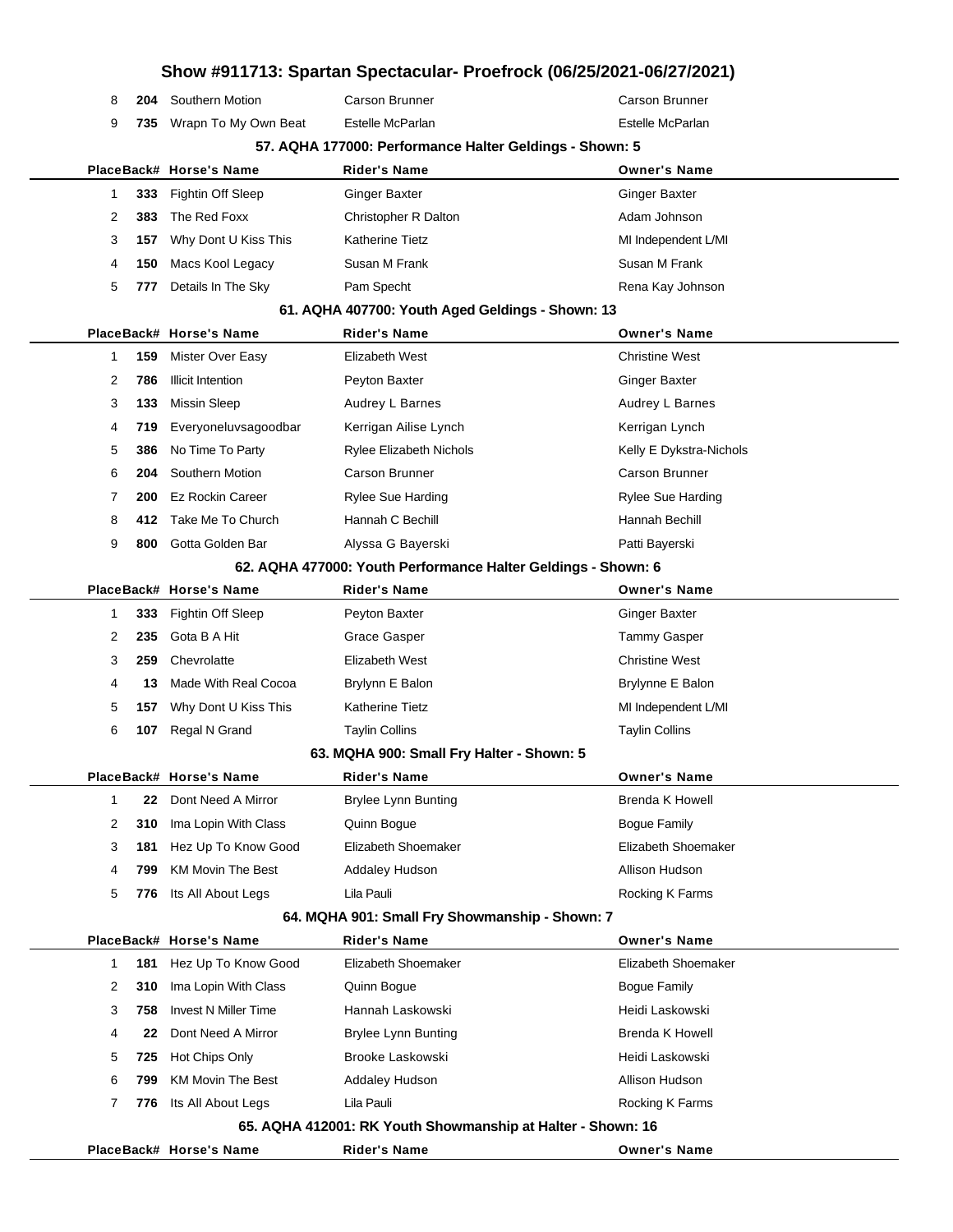| 1            | 713  | <b>Exclusively Mocca</b>  | Kayla E Virga                                               | Kayla E Virga            |
|--------------|------|---------------------------|-------------------------------------------------------------|--------------------------|
| 2            | 334  | Hot Look N Dream          | Olivia Hill                                                 | Olivia Hill              |
| 3            | 412. | Take Me To Church         | Hannah C Bechill                                            | Hannah Bechill           |
| 4            | 164  | <b>Red Deeified</b>       | Karina R Bader-Van Dyke                                     | Kailene Bader Van Dyke   |
| 5            | 800  | Gotta Golden Bar          | Alyssa G Bayerski                                           | Patti Bayerski           |
| 6            | 735  | Wrapn To My Own Beat      | Estelle McParlan                                            | Estelle McParlan         |
| 7            | 146  | ValentinosBlazinRide      | <b>Madison Stuart</b>                                       | <b>Madison Stuart</b>    |
| 8            | 719  | Everyoneluvsagoodbar      | Kerrigan Ailise Lynch                                       | Kerrigan Lynch           |
| 9            | 630  | Im Pink Floyd             | Kate Davis                                                  | <b>Kate Davis</b>        |
|              |      |                           | 66. AQHA 412002: L1 Youth Showmanship at Halter - Shown: 19 |                          |
|              |      | PlaceBack# Horse's Name   | <b>Rider's Name</b>                                         | <b>Owner's Name</b>      |
| 1            | 630  | Im Pink Floyd             | Kate Davis                                                  | <b>Kate Davis</b>        |
| 2            | 713  | <b>Exclusively Mocca</b>  | Kayla E Virga                                               | Kayla E Virga            |
| 3            | 222  | Ms Mae Flash              | <b>Braelyn R Bunting</b>                                    | Christa L Baldwin        |
| 4            | 719  | Everyoneluvsagoodbar      | Kerrigan Ailise Lynch                                       | Kerrigan Lynch           |
| 5            | 157  | Why Dont U Kiss This      | Katherine Tietz                                             | MI Independent L/MI      |
| 6            | 412  | Take Me To Church         | Hannah C Bechill                                            | Hannah Bechill           |
| 7            | 107  | Regal N Grand             | <b>Taylin Collins</b>                                       | <b>Taylin Collins</b>    |
| 8            | 721  | One Black Krymsun         | <b>Carlene Armstrong</b>                                    | <b>Carlene Armstrong</b> |
| 9            | 776  | Its All About Legs        | Grace Benway                                                | Rocking K Farms          |
|              |      |                           | 67. AQHA 412000: Youth Showmanship at Halter - Shown: 16    |                          |
|              |      | PlaceBack# Horse's Name   | <b>Rider's Name</b>                                         | <b>Owner's Name</b>      |
| $\mathbf{1}$ | 259  | Chevrolatte               | Elizabeth West                                              | <b>Christine West</b>    |
| 2            | 235  | Gota B A Hit              | Grace Gasper                                                | <b>Tammy Gasper</b>      |
| 3            | 24   | Gonna Get Ya Good         | Rilynn K Lindsay                                            | Rilynn Lindsay           |
| 4            | 333  | Fightin Off Sleep         | Peyton Baxter                                               | <b>Ginger Baxter</b>     |
| 5            | 157  | Why Dont U Kiss This      | Katherine Tietz                                             | MI Independent L/MI      |
| 6            | 13   | Made With Real Cocoa      | Brylynn E Balon                                             | Brylynne E Balon         |
| $7^{\circ}$  | 1854 | Hes Good To Go            | <b>Isabelle Freeland</b>                                    | <b>Isabelle Freeland</b> |
| 8            |      | 735 Wrapn To My Own Beat  | Estelle McParlan                                            | Estelle McParlan         |
| 9            | 164  | <b>Red Deeified</b>       | Karina R Bader-Van Dyke                                     | Kailene Bader Van Dyke   |
|              |      |                           | 68. AQHA 212001: RK Amt Showmanship at Halter - Shown: 10   |                          |
|              |      | PlaceBack# Horse's Name   | <b>Rider's Name</b>                                         | <b>Owner's Name</b>      |
| $\mathbf{1}$ | 804  | Follow Ur Intuition       | Stefanie A Freeland                                         | Stefanie Freeland        |
| 2            | 776  | Its All About Legs        | Amanda Pauli                                                | Rocking K Farms          |
| 3            | 25   | Johnny Diesel             | Morgan L Letzkus                                            | James Letzkus            |
| 4            | 523  | My Vintage Mercedes       | Delaney Bakker                                              | Cynthia Bakker           |
| 5            | 623  | Absolute At The Bar       | Katie Marie Blount                                          | Sherry Marie Blount      |
| 6            | 369  | Sleepin In The Snow       | Rebecca Eno                                                 | Rebecca Eno              |
| 7            | 711  | Indeed Shez Lazy          | Lauryn Leuenberger                                          | Lauryn Leuenberger       |
| 8            | 14   | Soever Southern           | <b>Alexis Marie Coates</b>                                  | Corlinda Huffman         |
| 9            | 726  | Now Youve Seen Me         | Sharon J Crowel                                             | Sharon J Crowel          |
|              |      |                           | 69. AQHA 212002: L1 Amt Showmanship at Halter - Shown: 16   |                          |
|              |      | PlaceBack# Horse's Name   | <b>Rider's Name</b>                                         | <b>Owner's Name</b>      |
| 1.           | 755  | To Good To Be Red         | Stephanie Mae Cesarz                                        | Stephanie Cesarz         |
| 2            | 148  | <b>Heres Your Captive</b> | Margaret Larobardiere                                       | Lauren Barnes            |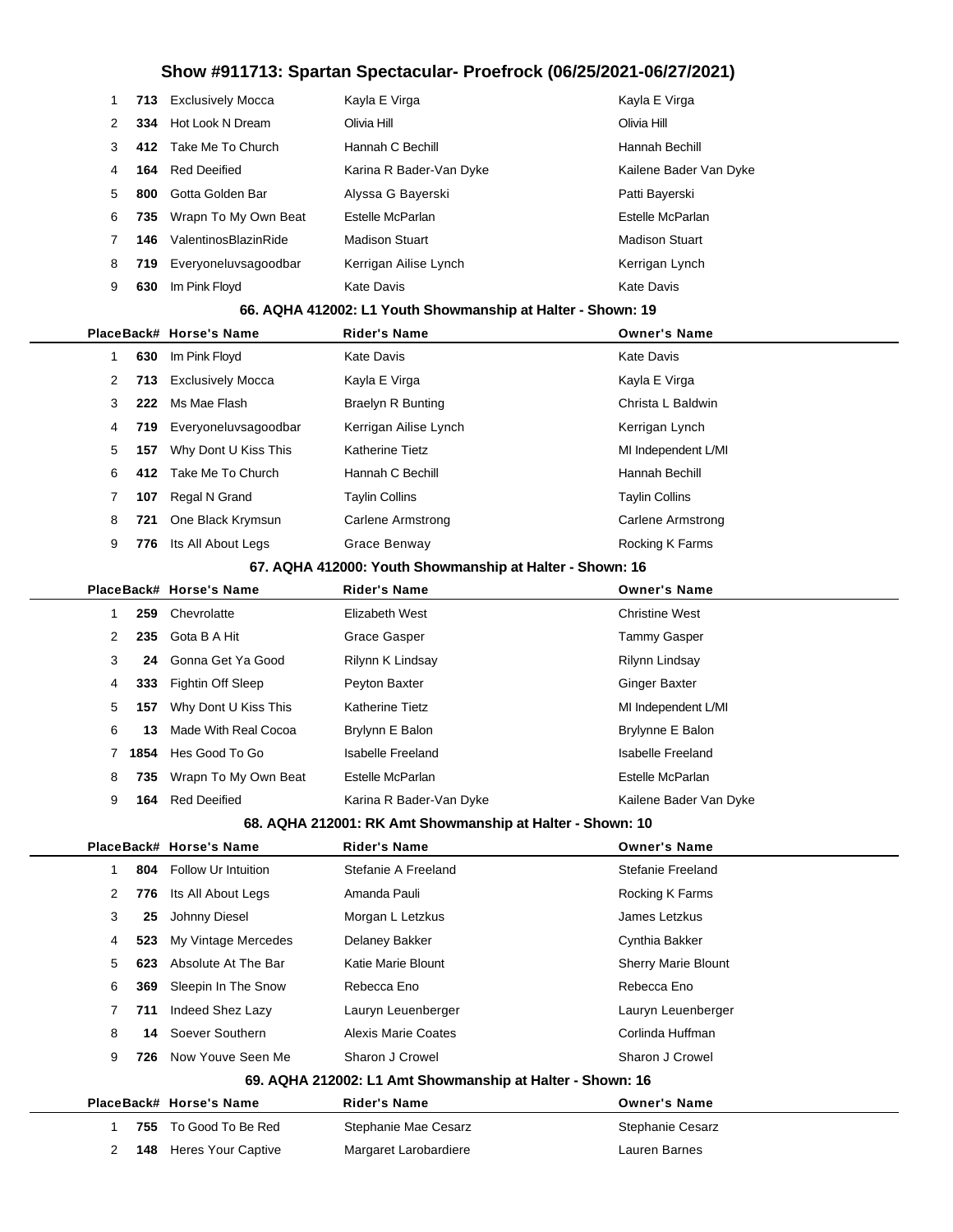| 3  |     | 322 Too LazyToSpeak     | Megan Hirschman        | Megan Hirschman      |
|----|-----|-------------------------|------------------------|----------------------|
| 4  |     | 776 Its All About Legs  | Amanda Pauli           | Rocking K Farms      |
| 5  | 66  | I O You One             | Lisa A Ondersma-Lowetz | Lisa A Ondersma      |
| 6. |     | 523 My Vintage Mercedes | Delaney Bakker         | Cynthia Bakker       |
|    |     | 722 Blazing Potential   | Katie Elizabeth Main   | Katie Elizabeth Main |
| 8  | 25  | Johnny Diesel           | Morgan L Letzkus       | James Letzkus        |
| 9  | 311 | STELLAS GOTR GROOVE     | Kerry Daudlin          | Kerry Daudlin        |

#### **70. AQHA 212800: Amt Select Showmanship at Halter - Shown: 9**

|                      |      | PlaceBack# Horse's Name    | <b>Rider's Name</b> | <b>Owner's Name</b> |
|----------------------|------|----------------------------|---------------------|---------------------|
|                      | 804  | Follow Ur Intuition        | Stefanie A Freeland | Stefanie Freeland   |
| $\mathbf{2}^{\circ}$ | 150  | Macs Kool Legacy           | Susan M Frank       | Susan M Frank       |
| 3                    | 119  | Baylite Jac                | Jeanne Hugo         | Jeanne Hugo         |
| 4                    | 22   | Dont Need A Mirror         | Brenda K Howell     | Brenda K Howell     |
| 5                    | 123. | Rock Legend                | Cynthia R Pyle      | Cynthia Pyle        |
| 6                    | 211  | Hes Hott                   | Diana Midgley       | Diana Midgley       |
| 7                    | 12   | Southern Eyes On Me        | Nancy Kay Fullerton | Nancy Fullerton     |
| 8                    | 369  | Sleepin In The Snow        | Rebecca Eno         | Rebecca Eno         |
| 9                    | 311  | <b>STELLAS GOTR GROOVE</b> | Kerry Daudlin       | Kerry Daudlin       |
|                      |      |                            |                     |                     |

#### **71. AQHA 212000: Amt Showmanship at Halter - Shown: 10**

|    |     | PlaceBack# Horse's Name     | <b>Rider's Name</b>      | <b>Owner's Name</b>     |  |
|----|-----|-----------------------------|--------------------------|-------------------------|--|
|    | 222 | Ms Mae Flash                | Brandy L Baldwin-Bunting | Christa L Baldwin       |  |
| 2  | 383 | The Red Foxx                | Adam Johnson             | Adam Johnson            |  |
| 3  |     | 750 Fancy Enough To Win     | <b>Madison Mulder</b>    | <b>Madison Mulder</b>   |  |
| 4  |     | <b>724</b> Expensive Assets | Madison Elizabeth Pfahl  | Madison Elizabeth Pfahl |  |
| 5. | 122 | <b>Invitations Are Good</b> | Lily Ellen Atkinson      | Lily Ellen Atkinson     |  |
| 6  | 722 | <b>Blazing Potential</b>    | Katie Elizabeth Main     | Katie Elizabeth Main    |  |
|    | 360 | Invy Pit Crew               | Holly M Gordon           | Holly M Gordon          |  |
| 8  | 196 | That Blue Me Away           | Megan K Mahoney          | Megan Mahoney           |  |
| 9  | 66  | I O You One                 | Lisa A Ondersma-Lowetz   | Lisa A Ondersma         |  |

#### **72. AQHA 144100: Junior Hunter Under Saddle - Shown: 2**

|                                                           |     | PlaceBack# Horse's Name  | <b>Rider's Name</b>                                       | <b>Owner's Name</b>    |  |  |  |  |  |
|-----------------------------------------------------------|-----|--------------------------|-----------------------------------------------------------|------------------------|--|--|--|--|--|
|                                                           | 370 | Al Have Potential        | Jennifer Lee Bluhm                                        | Morgan Elizabeth Glann |  |  |  |  |  |
| 2                                                         | 133 | Missin Sleep             | Michelle McCarthy Warda                                   | Audrey L Barnes        |  |  |  |  |  |
| 73. AQHA 444001: RK Youth Hunter Under Saddle - Shown: 13 |     |                          |                                                           |                        |  |  |  |  |  |
|                                                           |     | PlaceBack# Horse's Name  | <b>Rider's Name</b>                                       | <b>Owner's Name</b>    |  |  |  |  |  |
|                                                           | 721 | One Black Krymsun        | Carlene Armstrong                                         | Carlene Armstrong      |  |  |  |  |  |
| 2                                                         | 735 | Wrapn To My Own Beat     | Estelle McParlan                                          | Estelle McParlan       |  |  |  |  |  |
| 3                                                         | 713 | <b>Exclusively Mocca</b> | Kayla E Virga                                             | Kayla E Virga          |  |  |  |  |  |
| 4                                                         | 719 | Everyoneluvsagoodbar     | Kerrigan Ailise Lynch                                     | Kerrigan Lynch         |  |  |  |  |  |
| 5                                                         | 412 | Take Me To Church        | Hannah C Bechill                                          | Hannah Bechill         |  |  |  |  |  |
| 6                                                         | 750 | Fancy Enough To Win      | Maya Edwards                                              | <b>Madison Mulder</b>  |  |  |  |  |  |
| 7                                                         | 630 | Im Pink Floyd            | Kate Davis                                                | Kate Davis             |  |  |  |  |  |
| 8                                                         | 207 | Kaptain Kaveman          | Elizabeth Smith                                           | Elizabeth Smith        |  |  |  |  |  |
| 9                                                         | 776 | Its All About Legs       | Grace Benway                                              | Rocking K Farms        |  |  |  |  |  |
|                                                           |     |                          | 74. AQHA 444002: L1 Youth Hunter Under Saddle - Shown: 13 |                        |  |  |  |  |  |
|                                                           |     | PlaceBack# Horse's Name  | <b>Rider's Name</b>                                       | <b>Owner's Name</b>    |  |  |  |  |  |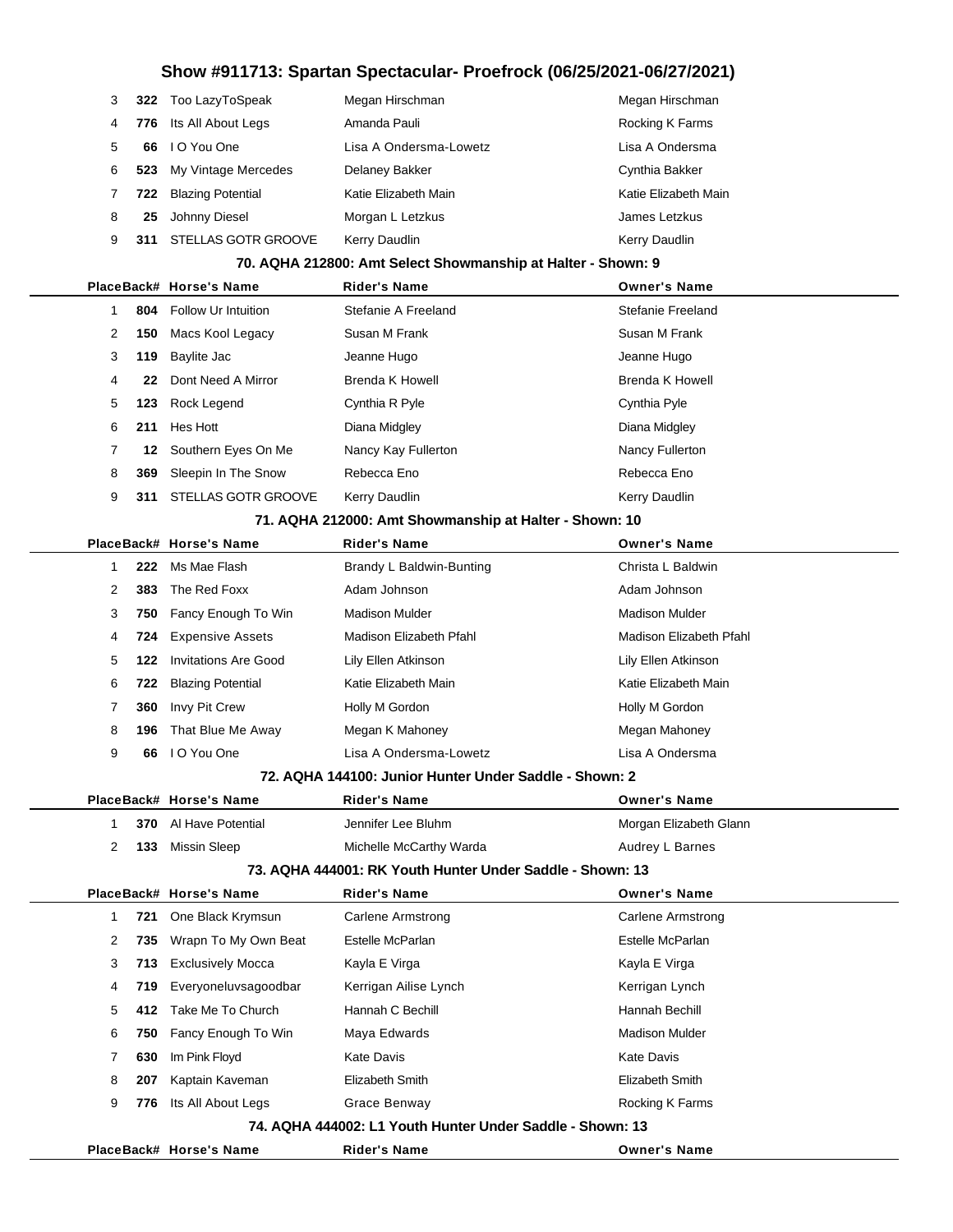| 1 | 721  | One Black Krymsun        | <b>Carlene Armstrong</b>                                    | Carlene Armstrong        |
|---|------|--------------------------|-------------------------------------------------------------|--------------------------|
| 2 | 735  | Wrapn To My Own Beat     | Estelle McParlan                                            | Estelle McParlan         |
| 3 | 200  | <b>Ez Rockin Career</b>  | <b>Rylee Sue Harding</b>                                    | <b>Rylee Sue Harding</b> |
| 4 | 107  | Regal N Grand            | <b>Taylin Collins</b>                                       | <b>Taylin Collins</b>    |
| 5 | 713  | <b>Exclusively Mocca</b> | Kayla E Virga                                               | Kayla E Virga            |
| 6 | 412. | Take Me To Church        | Hannah C Bechill                                            | Hannah Bechill           |
| 7 | 222  | Ms Mae Flash             | <b>Braelyn R Bunting</b>                                    | Christa L Baldwin        |
| 8 | 630  | Im Pink Floyd            | Kate Davis                                                  | <b>Kate Davis</b>        |
| 9 | 146  | ValentinosBlazinRide     | <b>Madison Stuart</b>                                       | <b>Madison Stuart</b>    |
|   |      |                          | 75. AQHA 444000: Youth Hunter Under Saddle - Shown: 12      |                          |
|   |      | PlaceBack# Horse's Name  | <b>Rider's Name</b>                                         | <b>Owner's Name</b>      |
| 1 | 721  | One Black Krymsun        | <b>Carlene Armstrong</b>                                    | Carlene Armstrong        |
| 2 | 235  | Gota B A Hit             | Grace Gasper                                                | <b>Tammy Gasper</b>      |
| 3 | 333  | Fightin Off Sleep        | Peyton Baxter                                               | Ginger Baxter            |
| 4 | 735  | Wrapn To My Own Beat     | Estelle McParlan                                            | Estelle McParlan         |
| 5 | 200  | <b>Ez Rockin Career</b>  | <b>Rylee Sue Harding</b>                                    | <b>Rylee Sue Harding</b> |
| 6 | 133  | <b>Missin Sleep</b>      | Audrey L Barnes                                             | Audrey L Barnes          |
| 7 | 713  | <b>Exclusively Mocca</b> | Kayla E Virga                                               | Kayla E Virga            |
| 8 | 107  | Regal N Grand            | <b>Taylin Collins</b>                                       | <b>Taylin Collins</b>    |
| 9 | 259  | Chevrolatte              | Elizabeth West                                              | <b>Christine West</b>    |
|   |      |                          | 76. AQHA 144004: L1 Hunter Under Saddle - Shown: 3          |                          |
|   |      | PlaceBack# Horse's Name  | <b>Rider's Name</b>                                         | <b>Owner's Name</b>      |
| 1 | 370  | Al Have Potential        | Jennifer Lee Bluhm                                          | Morgan Elizabeth Glann   |
| 2 | 804  | Follow Ur Intuition      | September Croel                                             | Stefanie Freeland        |
| 3 | 728  | I Party Two              | Minae Kroeze                                                | Marilynn Snippe          |
|   |      |                          | 77. AQHA 244001: RK Amt Hunter Under Saddle - Shown: 6      |                          |
|   |      | PlaceBack# Horse's Name  | Rider's Name                                                | <b>Owner's Name</b>      |
| 1 |      | 197 WF Dynamic Invite    | Marjorie Taylor                                             | Marjorie Taylor          |
| 2 | 523  | My Vintage Mercedes      | Delaney Bakker                                              | Cynthia Bakker           |
| 3 | 25   | Johnny Diesel            | Morgan L Letzkus                                            | James Letzkus            |
| 4 |      | 369 Sleepin In The Snow  | Rebecca Eno                                                 | Rebecca Eno              |
| 5 | 711  | Indeed Shez Lazy         | Lauryn Leuenberger                                          | Lauryn Leuenberger       |
| 6 | 244  | Twisted Batt             | Michelle Dawn Eno                                           | Michelle Dawn Eno        |
|   |      |                          | 78. AQHA 244002: L1 Amt Hunter Under Saddle - Shown: 15     |                          |
|   |      | PlaceBack# Horse's Name  | Rider's Name                                                | <b>Owner's Name</b>      |
| 1 | 755  | To Good To Be Red        | Stephanie Mae Cesarz                                        | Stephanie Cesarz         |
| 2 | 729  | Full Of Blessings        | Kimberly L Whaley                                           | Kimberly L Whaley        |
| 3 |      | 197 WF Dynamic Invite    | Marjorie Taylor                                             | Marjorie Taylor          |
| 4 | 311  | STELLAS GOTR GROOVE      | Kerry Daudlin                                               | Kerry Daudlin            |
| 5 | 66   | I O You One              | Lisa A Ondersma-Lowetz                                      | Lisa A Ondersma          |
| 6 | 717  | JZ Limited Liability     | Debbie Barber                                               | Debbie Barber            |
| 7 | 211  | Hes Hott                 | Diana Midgley                                               | Diana Midgley            |
| 8 | 523  | My Vintage Mercedes      | Delaney Bakker                                              | Cynthia Bakker           |
| 9 |      | 722 Blazing Potential    | Katie Elizabeth Main                                        | Katie Elizabeth Main     |
|   |      |                          | 79. AQHA 244800: Amt Select Hunter Under Saddle - Shown: 11 |                          |
|   |      | PlaceBack# Horse's Name  | <b>Rider's Name</b>                                         | <b>Owner's Name</b>      |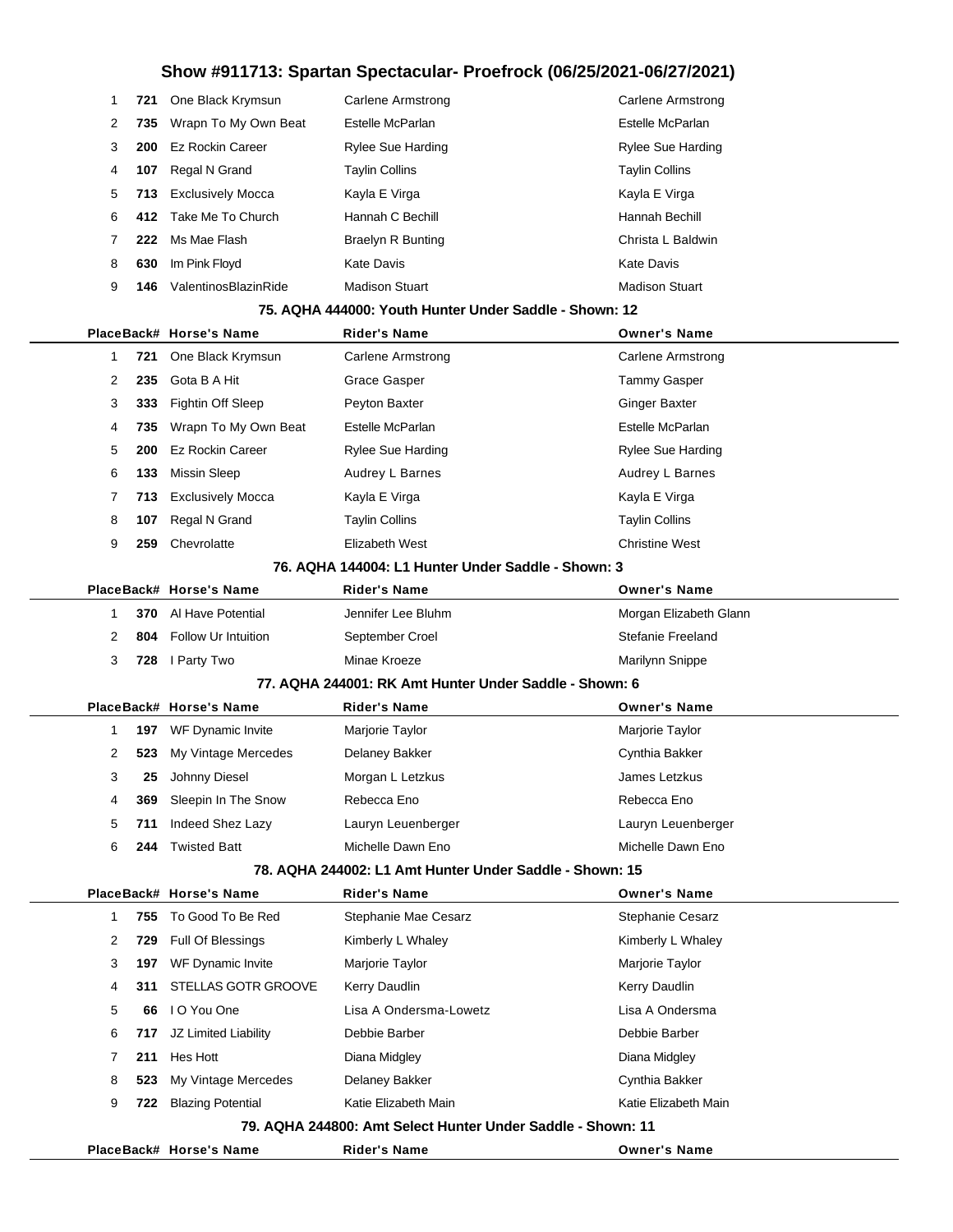| 1                                                   | 123 | Rock Legend                 | Cynthia R Pyle                                             | Cynthia Pyle             |  |  |  |  |  |
|-----------------------------------------------------|-----|-----------------------------|------------------------------------------------------------|--------------------------|--|--|--|--|--|
| 2                                                   | 729 | Full Of Blessings           | Kimberly L Whaley                                          | Kimberly L Whaley        |  |  |  |  |  |
| 3                                                   | 717 | JZ Limited Liability        | Debbie Barber                                              | Debbie Barber            |  |  |  |  |  |
| 4                                                   | 197 | WF Dynamic Invite           | Marjorie Taylor                                            | Marjorie Taylor          |  |  |  |  |  |
| 5                                                   | 311 | <b>STELLAS GOTR GROOVE</b>  | Kerry Daudlin                                              | Kerry Daudlin            |  |  |  |  |  |
| 6                                                   | 211 | Hes Hott                    | Diana Midgley                                              | Diana Midgley            |  |  |  |  |  |
| 7                                                   | 70  | True Blue I Will Be         | <b>Kay Stanek</b>                                          | <b>Kay Stanek</b>        |  |  |  |  |  |
| 8                                                   | 804 | Follow Ur Intuition         | Stefanie A Freeland                                        | Stefanie Freeland        |  |  |  |  |  |
| 9                                                   | 369 | Sleepin In The Snow         | Rebecca Eno                                                | Rebecca Eno              |  |  |  |  |  |
| 80. AQHA 244000: Amt Hunter Under Saddle - Shown: 4 |     |                             |                                                            |                          |  |  |  |  |  |
|                                                     |     | PlaceBack# Horse's Name     | Rider's Name                                               | <b>Owner's Name</b>      |  |  |  |  |  |
| 1                                                   | 66  | I O You One                 | Lisa A Ondersma-Lowetz                                     | Lisa A Ondersma          |  |  |  |  |  |
| 2                                                   | 122 | <b>Invitations Are Good</b> | Lily Ellen Atkinson                                        | Lily Ellen Atkinson      |  |  |  |  |  |
| 3                                                   | 222 | Ms Mae Flash                | Brandy L Baldwin-Bunting                                   | Christa L Baldwin        |  |  |  |  |  |
| 4                                                   | 523 | My Vintage Mercedes         | Delaney Bakker                                             | Cynthia Bakker           |  |  |  |  |  |
|                                                     |     |                             | 81. AQHA 144200: Senior Hunter Under Saddle - Shown: 6     |                          |  |  |  |  |  |
|                                                     |     | PlaceBack# Horse's Name     | Rider's Name                                               | <b>Owner's Name</b>      |  |  |  |  |  |
| 1                                                   | 123 | Rock Legend                 | Cynthia R Pyle                                             | Cynthia Pyle             |  |  |  |  |  |
| 2                                                   | 122 | <b>Invitations Are Good</b> | September Croel                                            | Lily Ellen Atkinson      |  |  |  |  |  |
| 3                                                   | 191 | Ella Be Kruzin              | Minae Kroeze                                               | Merri VanDyke            |  |  |  |  |  |
| 4                                                   | 70  | True Blue I Will Be         | <b>Kay Stanek</b>                                          | <b>Kay Stanek</b>        |  |  |  |  |  |
| 5                                                   | 164 | <b>Red Deeified</b>         | Karina R Bader-Van Dyke                                    | Kailene Bader Van Dyke   |  |  |  |  |  |
| 6                                                   | 777 | Details In The Sky          | Pam Specht                                                 | Rena Kay Johnson         |  |  |  |  |  |
|                                                     |     |                             | 82. MQHA 905: Small Fry HUS - Shown: 6                     |                          |  |  |  |  |  |
|                                                     |     | PlaceBack# Horse's Name     | Rider's Name                                               | <b>Owner's Name</b>      |  |  |  |  |  |
| 1                                                   | 181 | Hez Up To Know Good         | Elizabeth Shoemaker                                        | Elizabeth Shoemaker      |  |  |  |  |  |
| 2                                                   | 22  | Dont Need A Mirror          | <b>Brylee Lynn Bunting</b>                                 | <b>Brenda K Howell</b>   |  |  |  |  |  |
|                                                     | 725 | Hot Chips Only              | Brooke Laskowski                                           | Heidi Laskowski          |  |  |  |  |  |
| 3                                                   |     |                             |                                                            |                          |  |  |  |  |  |
| 4                                                   | 310 | Ima Lopin With Class        | Quinn Bogue                                                | <b>Bogue Family</b>      |  |  |  |  |  |
| 5                                                   | 758 | <b>Invest N Miller Time</b> | Hannah Laskowski                                           | Heidi Laskowski          |  |  |  |  |  |
| 6                                                   |     | 282 Lopers Get Good Chex    | Lila Pauli                                                 | Sara L M Shoemaker       |  |  |  |  |  |
|                                                     |     |                             | 83. MQHA 906: Small Fry Equitation - Shown: 5              |                          |  |  |  |  |  |
|                                                     |     | PlaceBack# Horse's Name     | <b>Rider's Name</b>                                        | <b>Owner's Name</b>      |  |  |  |  |  |
| $\mathbf{1}$                                        | 725 | Hot Chips Only              | Brooke Laskowski                                           | Heidi Laskowski          |  |  |  |  |  |
| 2                                                   | 22  | Dont Need A Mirror          | Brylee Lynn Bunting                                        | <b>Brenda K Howell</b>   |  |  |  |  |  |
| 3                                                   | 181 | Hez Up To Know Good         | Elizabeth Shoemaker                                        | Elizabeth Shoemaker      |  |  |  |  |  |
| 4                                                   | 310 | Ima Lopin With Class        | Quinn Bogue                                                | <b>Bogue Family</b>      |  |  |  |  |  |
| 5                                                   | 758 | <b>Invest N Miller Time</b> | Hannah Laskowski                                           | Heidi Laskowski          |  |  |  |  |  |
|                                                     |     |                             | 84. AQHA 452001: RK Youth Hunt Seat Equitation - Shown: 17 |                          |  |  |  |  |  |
|                                                     |     | PlaceBack# Horse's Name     | Rider's Name                                               | <b>Owner's Name</b>      |  |  |  |  |  |
| $\mathbf{1}$                                        | 713 | <b>Exclusively Mocca</b>    | Kayla E Virga                                              | Kayla E Virga            |  |  |  |  |  |
| 2                                                   | 721 | One Black Krymsun           | <b>Carlene Armstrong</b>                                   | <b>Carlene Armstrong</b> |  |  |  |  |  |
| 3                                                   | 334 | Hot Look N Dream            | Olivia Hill                                                | Olivia Hill              |  |  |  |  |  |
| 4                                                   | 735 | Wrapn To My Own Beat        | Estelle McParlan                                           | Estelle McParlan         |  |  |  |  |  |
| 5                                                   | 13  | Made With Real Cocoa        | Brylynn E Balon                                            | Brylynne E Balon         |  |  |  |  |  |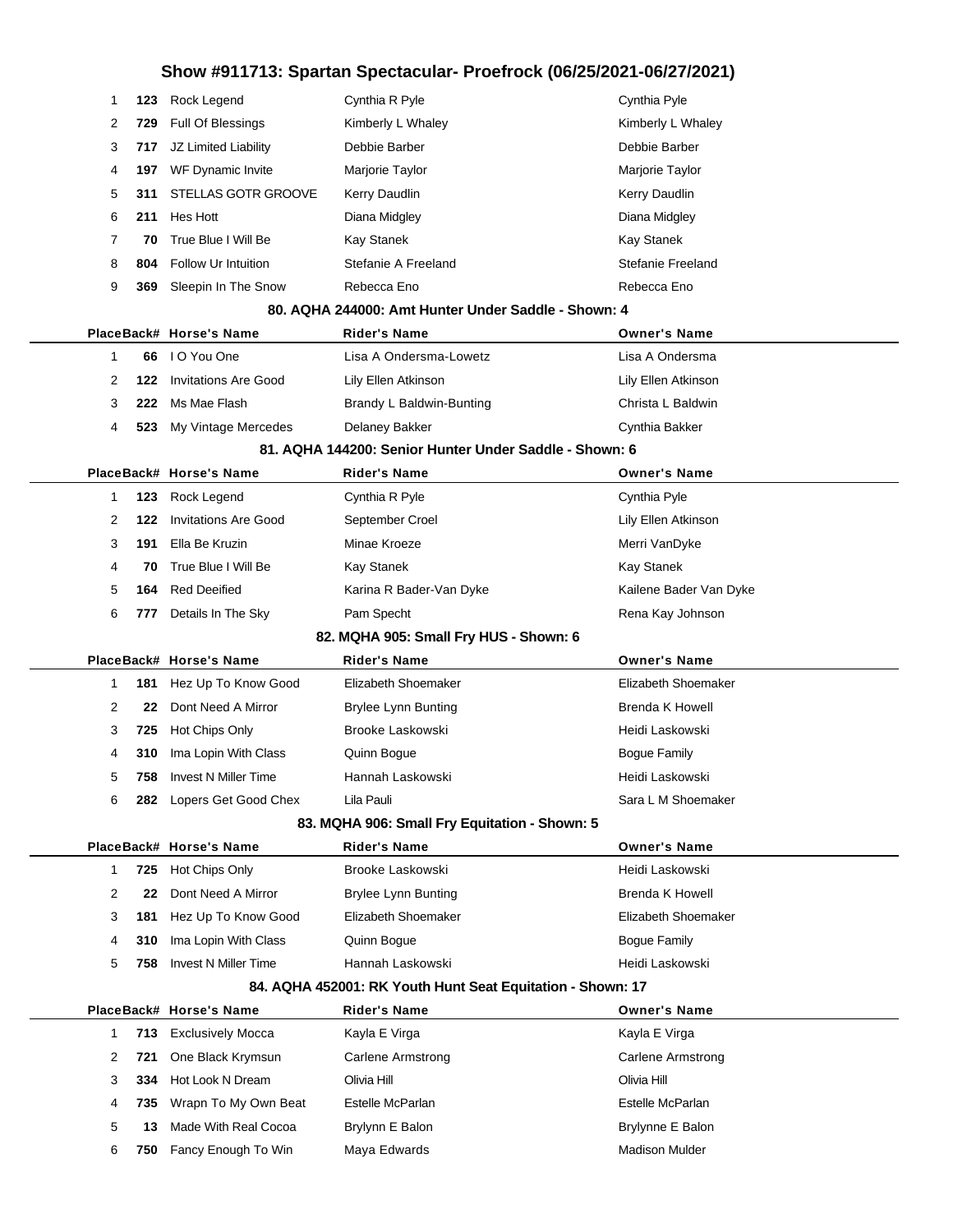|                     |                           |                                                            | Show #911713: Spartan Spectacular- Proefrock (06/25/2021-06/27/2021) |
|---------------------|---------------------------|------------------------------------------------------------|----------------------------------------------------------------------|
| 7<br>715            | <b>Regal Enchantment</b>  | Jaydin Ruhle                                               | Saige Ruhle                                                          |
| 8<br>719.           | Everyoneluvsagoodbar      | Kerrigan Ailise Lynch                                      | Kerrigan Lynch                                                       |
| 9<br>412            | Take Me To Church         | Hannah C Bechill                                           | Hannah Bechill                                                       |
|                     |                           | 85. AQHA 452002: L1 Youth Hunt Seat Equitation - Shown: 16 |                                                                      |
|                     | PlaceBack# Horse's Name   | Rider's Name                                               | <b>Owner's Name</b>                                                  |
| $\mathbf 1$<br>713  | <b>Exclusively Mocca</b>  | Kayla E Virga                                              | Kayla E Virga                                                        |
| 2<br>630            | Im Pink Floyd             | Kate Davis                                                 | <b>Kate Davis</b>                                                    |
| 3<br>721            | One Black Krymsun         | Carlene Armstrong                                          | <b>Carlene Armstrong</b>                                             |
| 4<br>200            | <b>Ez Rockin Career</b>   | <b>Rylee Sue Harding</b>                                   | <b>Rylee Sue Harding</b>                                             |
| 5<br>735            | Wrapn To My Own Beat      | Estelle McParlan                                           | Estelle McParlan                                                     |
| 6<br>164            | <b>Red Deeified</b>       | Karina R Bader-Van Dyke                                    | Kailene Bader Van Dyke                                               |
| 1854<br>7           | Hes Good To Go            | <b>Isabelle Freeland</b>                                   | <b>Isabelle Freeland</b>                                             |
| 8<br>719            | Everyoneluvsagoodbar      | Kerrigan Ailise Lynch                                      | Kerrigan Lynch                                                       |
| 9<br>146            | ValentinosBlazinRide      | <b>Madison Stuart</b>                                      | <b>Madison Stuart</b>                                                |
|                     |                           | 86. AQHA 452000: Youth Hunt Seat Equitation - Shown: 12    |                                                                      |
|                     | PlaceBack# Horse's Name   | <b>Rider's Name</b>                                        | <b>Owner's Name</b>                                                  |
| $\mathbf{1}$<br>235 | Gota B A Hit              | Grace Gasper                                               | <b>Tammy Gasper</b>                                                  |
| 2<br>333            | Fightin Off Sleep         | Peyton Baxter                                              | <b>Ginger Baxter</b>                                                 |
| 3<br>24             | Gonna Get Ya Good         | Rilynn K Lindsay                                           | Rilynn Lindsay                                                       |
| 4<br>713            | <b>Exclusively Mocca</b>  | Kayla E Virga                                              | Kayla E Virga                                                        |
| 5<br>133            | <b>Missin Sleep</b>       | Audrey L Barnes                                            | Audrey L Barnes                                                      |
| 6<br>200            | <b>Ez Rockin Career</b>   | <b>Rylee Sue Harding</b>                                   | <b>Rylee Sue Harding</b>                                             |
| 7<br>735            | Wrapn To My Own Beat      | Estelle McParlan                                           | Estelle McParlan                                                     |
| 8<br>1854           | Hes Good To Go            | <b>Isabelle Freeland</b>                                   | <b>Isabelle Freeland</b>                                             |
| 9<br>164            | <b>Red Deeified</b>       | Karina R Bader-Van Dyke                                    | Kailene Bader Van Dyke                                               |
|                     |                           | 87. AQHA 252001: RK Amt Hunt Seat Equitation - Shown: 9    |                                                                      |
|                     | PlaceBack# Horse's Name   | Rider's Name                                               | <b>Owner's Name</b>                                                  |
| $\mathbf 1$<br>25   | Johnny Diesel             | Morgan L Letzkus                                           | James Letzkus                                                        |
| 148<br>2            | Heres Your Captive        | Margaret Larobardiere                                      | Lauren Barnes                                                        |
| 3<br>252            | Made Of Candy             | Stephen Erdman                                             | Stephen Erdman                                                       |
| 523<br>4            | My Vintage Mercedes       | Delaney Bakker                                             | Cynthia Bakker                                                       |
| 5<br>623            | Absolute At The Bar       | Katie Marie Blount                                         | <b>Sherry Marie Blount</b>                                           |
| 6<br>197            | WF Dynamic Invite         | Marjorie Taylor                                            | Marjorie Taylor                                                      |
| 804<br>7            | Follow Ur Intuition       | Stefanie A Freeland                                        | Stefanie Freeland                                                    |
| 8<br>711            | Indeed Shez Lazy          | Lauryn Leuenberger                                         | Lauryn Leuenberger                                                   |
| 9<br>369            | Sleepin In The Snow       | Rebecca Eno                                                | Rebecca Eno                                                          |
|                     |                           | 88. AQHA 252002: L1 Amt Hunt Seat Equitation - Shown: 12   |                                                                      |
|                     | PlaceBack# Horse's Name   | <b>Rider's Name</b>                                        | <b>Owner's Name</b>                                                  |
| 717<br>1            | JZ Limited Liability      | Debbie Barber                                              | Debbie Barber                                                        |
| 2<br>523            | My Vintage Mercedes       | Delaney Bakker                                             | Cynthia Bakker                                                       |
| 3<br>804            | Follow Ur Intuition       | Stefanie A Freeland                                        | Stefanie Freeland                                                    |
| 4<br>750            | Fancy Enough To Win       | <b>Madison Mulder</b>                                      | <b>Madison Mulder</b>                                                |
| 5<br>623            | Absolute At The Bar       | Katie Marie Blount                                         | <b>Sherry Marie Blount</b>                                           |
| 6<br>711            | Indeed Shez Lazy          | Lauryn Leuenberger                                         | Lauryn Leuenberger                                                   |
| 211<br>7            | Hes Hott                  | Diana Midgley                                              | Diana Midgley                                                        |
| 8<br>148            | <b>Heres Your Captive</b> | Margaret Larobardiere                                      | Lauren Barnes                                                        |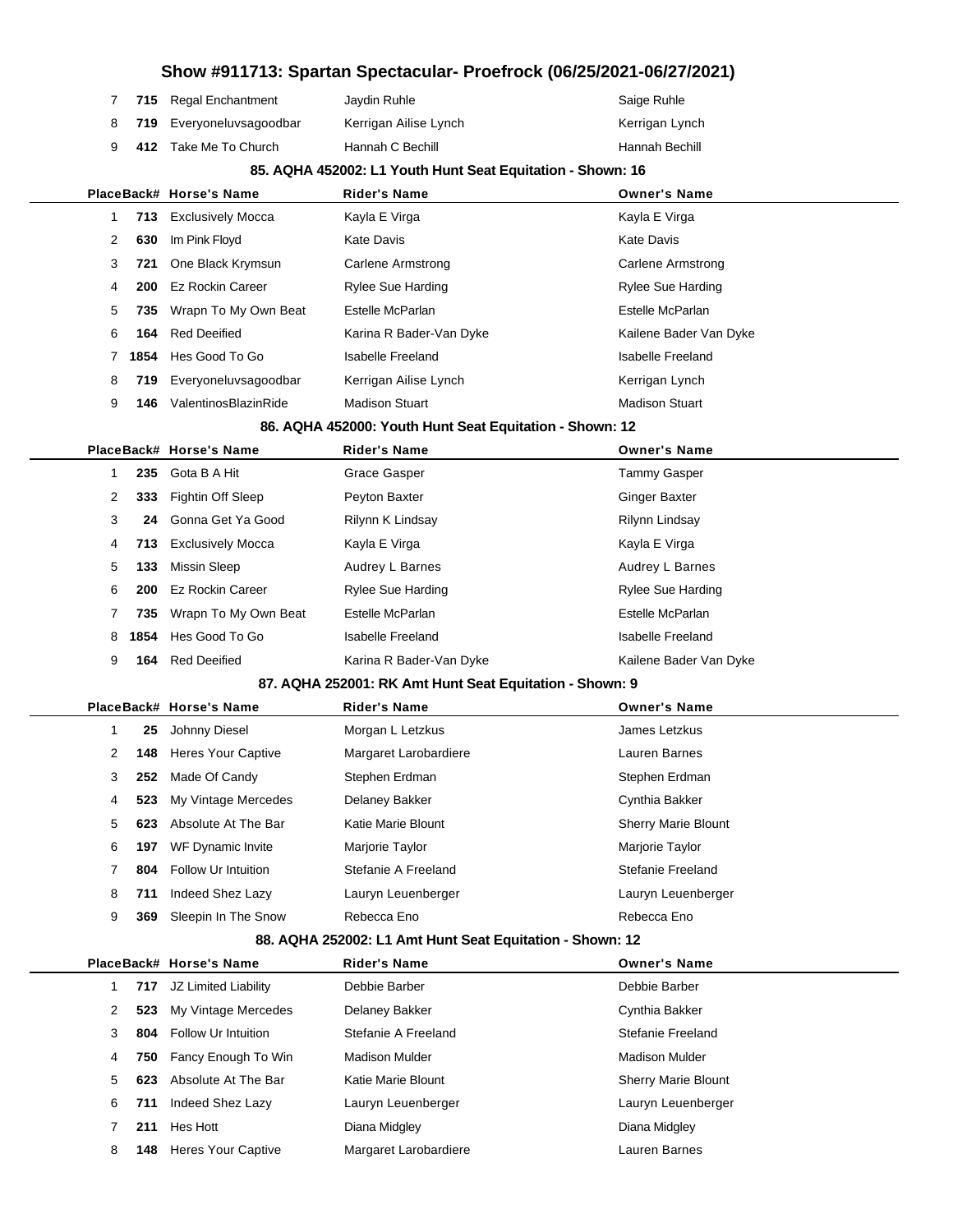**197** WF Dynamic Invite Marjorie Taylor Marion Marion Mariorie Taylor

|   |      |                             | 89. AQHA 252800: Amt Select Hunt Seat Equitation - Shown: 8 |                         |
|---|------|-----------------------------|-------------------------------------------------------------|-------------------------|
|   |      | PlaceBack# Horse's Name     | Rider's Name                                                | <b>Owner's Name</b>     |
| 1 | 311  | STELLAS GOTR GROOVE         | Kerry Daudlin                                               | Kerry Daudlin           |
| 2 | 22   | Dont Need A Mirror          | <b>Brenda K Howell</b>                                      | <b>Brenda K Howell</b>  |
| 3 | 150  | Macs Kool Legacy            | Susan M Frank                                               | Susan M Frank           |
| 4 | 804  | Follow Ur Intuition         | Stefanie A Freeland                                         | Stefanie Freeland       |
| 5 | 119  | Baylite Jac                 | Jeanne Hugo                                                 | Jeanne Hugo             |
| 6 | 717  | JZ Limited Liability        | Debbie Barber                                               | Debbie Barber           |
| 7 | 123  | Rock Legend                 | Cynthia R Pyle                                              | Cynthia Pyle            |
| 8 | 211  | Hes Hott                    | Diana Midgley                                               | Diana Midgley           |
|   |      |                             | 90. AQHA 252000: Amt Hunt Seat Equitation - Shown: 6        |                         |
|   |      | PlaceBack# Horse's Name     | <b>Rider's Name</b>                                         | <b>Owner's Name</b>     |
| 1 | 222  | Ms Mae Flash                | Brandy L Baldwin-Bunting                                    | Christa L Baldwin       |
| 2 | 122  | <b>Invitations Are Good</b> | Lily Ellen Atkinson                                         | Lily Ellen Atkinson     |
| 3 | 196  | That Blue Me Away           | Megan K Mahoney                                             | Megan Mahoney           |
| 4 | 724  | <b>Expensive Assets</b>     | Madison Elizabeth Pfahl                                     | Madison Elizabeth Pfahl |
| 5 | 722  | <b>Blazing Potential</b>    | Katie Elizabeth Main                                        | Katie Elizabeth Main    |
|   |      |                             | 91. AQHA 142100: Junior Western Pleasure - Shown: 3         |                         |
|   |      | PlaceBack# Horse's Name     | Rider's Name                                                | <b>Owner's Name</b>     |
| 1 | 12   | Southern Eyes On Me         | Karen C Holden                                              | Nancy Fullerton         |
| 2 | 124  | Madd Money                  | Christopher R Dalton                                        | Lauren Lauver           |
| 3 | 244  | <b>Twisted Batt</b>         | Michelle Dawn Eno                                           | Michelle Dawn Eno       |
|   |      |                             | 92. AQHA 442001: RK Youth Western Pleasure - Shown: 14      |                         |
|   |      | PlaceBack# Horse's Name     | <b>Rider's Name</b>                                         | <b>Owner's Name</b>     |
| 1 | 124  | Madd Money                  | Lauren E Lauver                                             | Lauren Lauver           |
| 2 | 207  | Kaptain Kaveman             | Elizabeth Smith                                             | Elizabeth Smith         |
| 3 | 412. | Take Me To Church           | Hannah C Bechill                                            | Hannah Bechill          |
| 4 | 750  | Fancy Enough To Win         | Maya Edwards                                                | <b>Madison Mulder</b>   |
| 5 | 282  | Lopers Get Good Chex        | Stellamia Aerts                                             | Sara L M Shoemaker      |
| 6 | 630  | Im Pink Floyd               | Kate Davis                                                  | <b>Kate Davis</b>       |
| 7 |      | 713 Exclusively Mocca       | Kayla E Virga                                               | Kayla E Virga           |
| 8 | 334  | Hot Look N Dream            | Olivia Hill                                                 | Olivia Hill             |
|   | 386  | No Time To Party            | <b>Rylee Elizabeth Nichols</b>                              | Kelly E Dykstra-Nichols |
| 9 |      |                             |                                                             |                         |
|   |      |                             | 93. AQHA 442002: L1 Youth Western Pleasure - Shown: 15      |                         |
|   |      | PlaceBack# Horse's Name     | <b>Rider's Name</b>                                         | <b>Owner's Name</b>     |
| 1 | 107  | Regal N Grand               | <b>Taylin Collins</b>                                       | <b>Taylin Collins</b>   |
| 2 | 17   | Crimson Martini             | Rylee Jeanne Zobl                                           | Joleen O'Boyle Zobl     |
| 3 | 206  | Prepare To B Shocked        | Myah Jane Chaput                                            | Stacy E Chaput          |
| 4 | 412. | Take Me To Church           | Hannah C Bechill                                            | Hannah Bechill          |
| 5 | 222  | Ms Mae Flash                | <b>Braelyn R Bunting</b>                                    | Christa L Baldwin       |
| 6 | 750  | Fancy Enough To Win         | Maya Edwards                                                | <b>Madison Mulder</b>   |
| 7 | 146  | ValentinosBlazinRide        | <b>Madison Stuart</b>                                       | <b>Madison Stuart</b>   |
| 8 | 282  | Lopers Get Good Chex        | Stellamia Aerts                                             | Sara L M Shoemaker      |
| 9 | 713. | <b>Exclusively Mocca</b>    | Kayla E Virga                                               | Kayla E Virga           |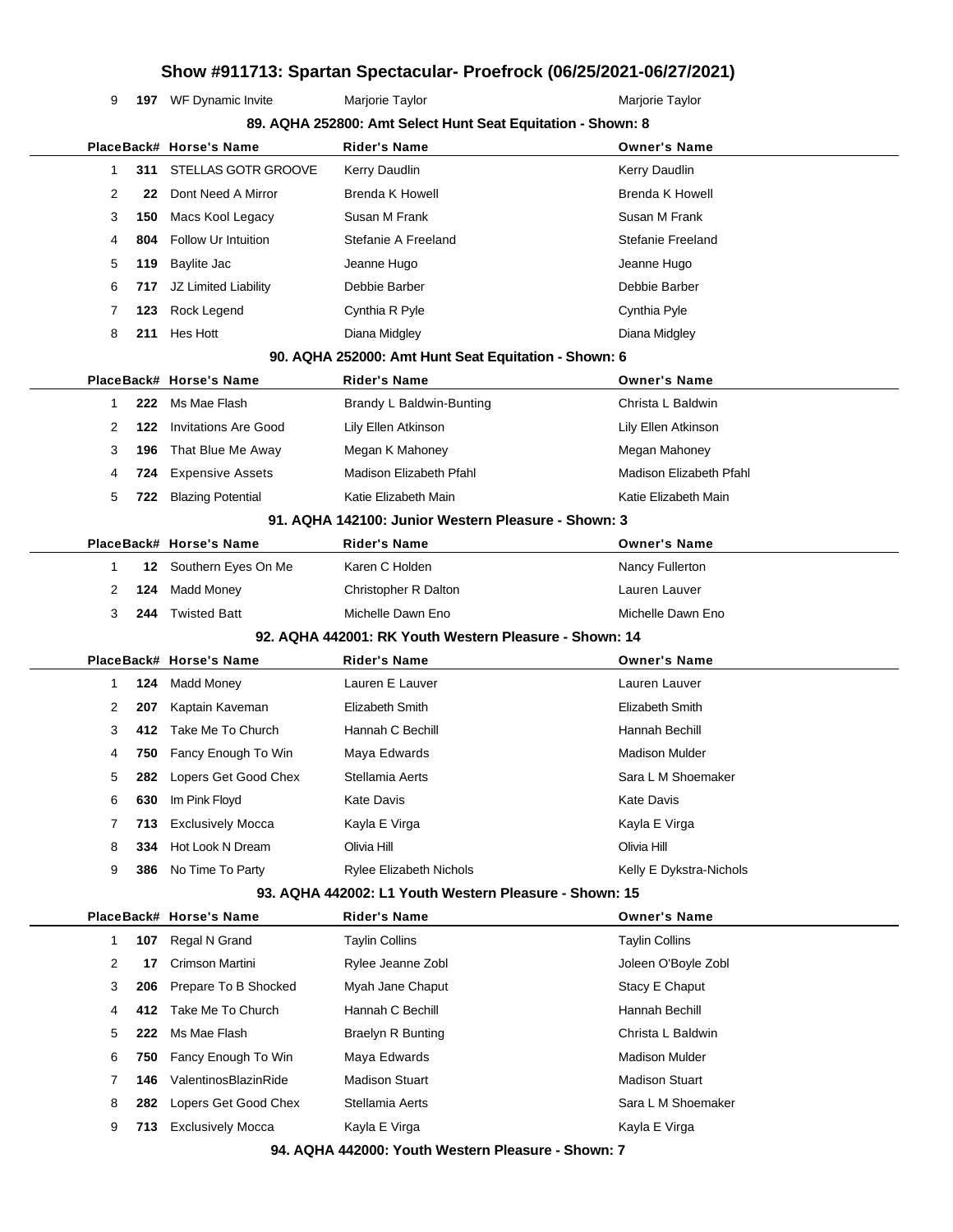|   |     | PlaceBack# Horse's Name | Rider's Name                                            | <b>Owner's Name</b>    |
|---|-----|-------------------------|---------------------------------------------------------|------------------------|
| 1 | 333 | Fightin Off Sleep       | Peyton Baxter                                           | <b>Ginger Baxter</b>   |
| 2 | 107 | Regal N Grand           | Taylin Collins                                          | <b>Taylin Collins</b>  |
| 3 | 149 | Got My Swag On          | Katherine West                                          | <b>Christine West</b>  |
| 4 | 235 | Gota B A Hit            | <b>Grace Gasper</b>                                     | <b>Tammy Gasper</b>    |
| 5 | 412 | Take Me To Church       | Hannah C Bechill                                        | Hannah Bechill         |
| 6 | 157 | Why Dont U Kiss This    | Katherine Tietz                                         | MI Independent L/MI    |
| 7 | 124 | <b>Madd Money</b>       | Lauren E Lauver                                         | Lauren Lauver          |
|   |     |                         | 95. AQHA 142004: L1 Western Pleasure - Shown: 8         |                        |
|   |     | PlaceBack# Horse's Name | Rider's Name                                            | <b>Owner's Name</b>    |
| 1 | 383 | The Red Foxx            | Christopher R Dalton                                    | Adam Johnson           |
| 2 | 12  | Southern Eyes On Me     | Karen C Holden                                          | Nancy Fullerton        |
| 3 | 732 | <b>Truely The Best</b>  | Jennifer Lee Bluhm                                      | Gina Janke             |
| 4 | 714 | Krown On The Rox        | Morgan Lantz                                            | Estelle McParlan       |
| 5 | 17  | Crimson Martini         | Rylee Jeanne Zobl                                       | Joleen O'Boyle Zobl    |
| 6 | 726 | Now Youve Seen Me       | September Croel                                         | Sharon J Crowel        |
| 7 | 330 | TJ Simply The Best      | Michelle McCarthy Warda                                 | Noble Hills Farm LLC   |
| 8 | 244 | <b>Twisted Batt</b>     | Michelle Dawn Eno                                       | Michelle Dawn Eno      |
|   |     |                         | 96. AQHA 242001: RK Amt Western Pleasure - Shown: 9     |                        |
|   |     | PlaceBack# Horse's Name | Rider's Name                                            | <b>Owner's Name</b>    |
| 1 | 25  | Johnny Diesel           | Morgan L Letzkus                                        | James Letzkus          |
| 2 | 804 | Follow Ur Intuition     | Stefanie A Freeland                                     | Stefanie Freeland      |
| 3 | 282 | Lopers Get Good Chex    | Sara LM Shoemaker                                       | Sara L M Shoemaker     |
| 4 | 330 | TJ Simply The Best      | Jill M Finley                                           | Noble Hills Farm LLC   |
| 5 | 244 | <b>Twisted Batt</b>     | Michelle Dawn Eno                                       | Michelle Dawn Eno      |
| 6 | 523 | My Vintage Mercedes     | Delaney Bakker                                          | Cynthia Bakker         |
| 7 | 711 | Indeed Shez Lazy        | Lauryn Leuenberger                                      | Lauryn Leuenberger     |
| 8 |     | 712 So U Can Dance      | <b>Barbara Walters</b>                                  | Dede Baley             |
|   |     |                         | 97. AQHA 242002: L1 Amt Western Pleasure - Shown: 9     |                        |
|   |     | PlaceBack# Horse's Name | Rider's Name                                            | <b>Owner's Name</b>    |
| 1 | 81  | One Code Of Red         | Mr Ronald L. Matthews                                   | Mr Ronald L. Matthews  |
| 2 | 25  | Johnny Diesel           | Morgan L Letzkus                                        | James Letzkus          |
| 3 | 322 | Too LazyToSpeak         | Megan Hirschman                                         | Megan Hirschman        |
| 4 | 282 | Lopers Get Good Chex    | Sara LM Shoemaker                                       | Sara L M Shoemaker     |
| 5 | 66  | I O You One             | Lisa A Ondersma-Lowetz                                  | Lisa A Ondersma        |
| 6 | 244 | <b>Twisted Batt</b>     | Michelle Dawn Eno                                       | Michelle Dawn Eno      |
| 7 | 369 | Sleepin In The Snow     | Rebecca Eno                                             | Rebecca Eno            |
| 8 | 523 | My Vintage Mercedes     | Delaney Bakker                                          | Cynthia Bakker         |
| 9 | 712 | So U Can Dance          | <b>Barbara Walters</b>                                  | Dede Baley             |
|   |     |                         | 98. AQHA 242800: Amt Select Western Pleasure - Shown: 9 |                        |
|   |     | PlaceBack# Horse's Name | <b>Rider's Name</b>                                     | <b>Owner's Name</b>    |
| 1 | 81  | One Code Of Red         | Mr Ronald L. Matthews                                   | Mr Ronald L. Matthews  |
| 2 | 22  | Dont Need A Mirror      | Brenda K Howell                                         | <b>Brenda K Howell</b> |
| 3 | 330 | TJ Simply The Best      | Jill M Finley                                           | Noble Hills Farm LLC   |
| 4 | 369 | Sleepin In The Snow     | Rebecca Eno                                             | Rebecca Eno            |
| 5 | 804 | Follow Ur Intuition     | Stefanie A Freeland                                     | Stefanie Freeland      |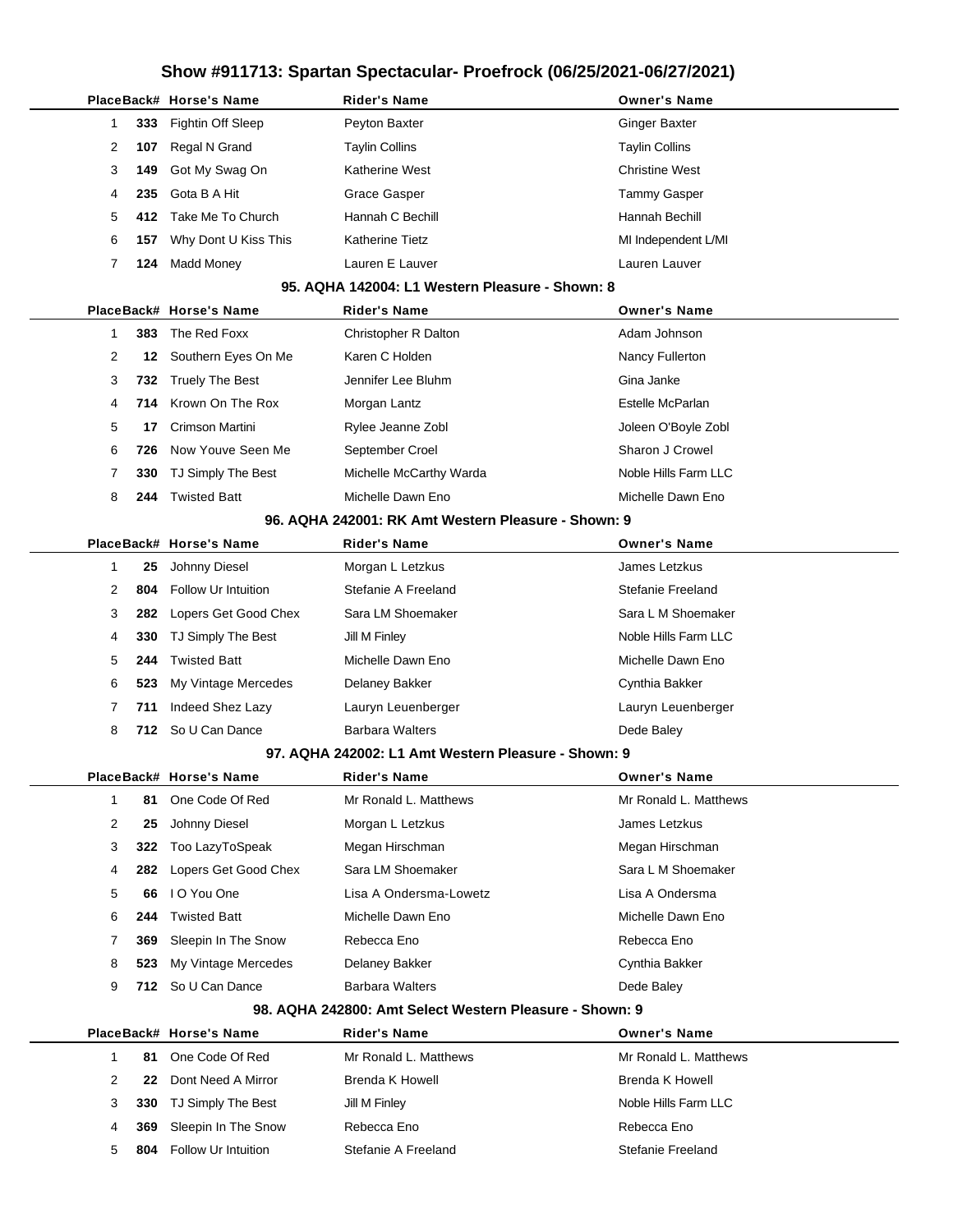| 6. | 12 Southern Eyes On Me | Nancy Kay Fullerton    | <b>Nancy Fullerton</b> |
|----|------------------------|------------------------|------------------------|
| 7  | 150 Macs Kool Legacy   | Susan M Frank          | Susan M Frank          |
|    | 8 123 Rock Legend      | Cynthia R Pyle         | Cynthia Pyle           |
|    | 9 712 So U Can Dance   | <b>Barbara Walters</b> | Dede Baley             |

ц.

#### **99. AQHA 242000: Amt Western Pleasure - Shown: 8**

|                |      | PlaceBack# Horse's Name     | <b>Rider's Name</b>                                  | <b>Owner's Name</b>      |
|----------------|------|-----------------------------|------------------------------------------------------|--------------------------|
| 1              | 222  | Ms Mae Flash                | Brandy L Baldwin-Bunting                             | Christa L Baldwin        |
| 2              | 383  | The Red Foxx                | Adam Johnson                                         | Adam Johnson             |
| 3              |      | 212 Zip N The Dreams        | Annelise N Sophiea                                   | Ainslee Sophiea          |
| 4              | 122  | <b>Invitations Are Good</b> | Lily Ellen Atkinson                                  | Lily Ellen Atkinson      |
| 5              | 720  | Lope Lazy Lope              | Elizabeth Lauren Kooistra                            | <b>Bob Sherman</b>       |
| 6              | 252  | Made Of Candy               | Stephen Erdman                                       | Stephen Erdman           |
| 7              | 761  | Made It Rain                | Jennifer Huntoon                                     | Jennifer Huntoon         |
| 8              | 322  | Too LazyToSpeak             | Megan Hirschman                                      | Megan Hirschman          |
|                |      |                             | 100. AQHA 142200: Senior Western Pleasure - Shown: 9 |                          |
|                |      | PlaceBack# Horse's Name     | <b>Rider's Name</b>                                  | <b>Owner's Name</b>      |
| 1              | 761  | Made It Rain                | Jennifer Huntoon                                     | Jennifer Huntoon         |
| 2              | 222  | Ms Mae Flash                | Christa L Baldwin                                    | Christa L Baldwin        |
| 3              | 732  | <b>Truely The Best</b>      | Jennifer Lee Bluhm                                   | Gina Janke               |
| 4              | 157  | Why Dont U Kiss This        | <b>Katherine Tietz</b>                               | MI Independent L/MI      |
| 5              | 122  | <b>Invitations Are Good</b> | Lily Ellen Atkinson                                  | Lily Ellen Atkinson      |
| 6              | 191  | Ella Be Kruzin              | Minae Kroeze                                         | Merri VanDyke            |
| 7              | 733  | Only Happens                | Michelle McCarthy Warda                              | Angie Heighton           |
| 8              | 720  | Lope Lazy Lope              | Elizabeth Lauren Kooistra                            | <b>Bob Sherman</b>       |
| 9              | 1854 | Hes Good To Go              | September Croel                                      | <b>Isabelle Freeland</b> |
|                |      |                             | 101. MQHA 902: Small Fry Western Pleasure - Shown: 7 |                          |
|                |      | PlaceBack# Horse's Name     | <b>Rider's Name</b>                                  | <b>Owner's Name</b>      |
| 1              | 22   | Dont Need A Mirror          | <b>Brylee Lynn Bunting</b>                           | Brenda K Howell          |
| $\overline{2}$ | 799  | <b>KM Movin The Best</b>    | <b>Addaley Hudson</b>                                | Allison Hudson           |
| 3              | 730  | A Simply Hot Boogie         | Evan Ford                                            | Danny Ford               |
| 4              | 725  | Hot Chips Only              | <b>Brooke Laskowski</b>                              | Heidi Laskowski          |
| 5              | 310  | Ima Lopin With Class        | Quinn Bogue                                          | <b>Bogue Family</b>      |
| 6              | 226  | Art Trouble                 | Karly Lewis                                          | Michele Lewis            |
| 7              | 181  | Hez Up To Know Good         | Elizabeth Shoemaker                                  | Elizabeth Shoemaker      |
|                |      |                             | 102. MQHA 903: Small Fry Horsemanship - Shown: 6     |                          |
|                |      | PlaceBack# Horse's Name     | <b>Rider's Name</b>                                  | <b>Owner's Name</b>      |
| 1              | 799  | <b>KM Movin The Best</b>    | Addaley Hudson                                       | Allison Hudson           |
| 2              | 181  | Hez Up To Know Good         | Elizabeth Shoemaker                                  | Elizabeth Shoemaker      |
| 3              | 22   | Dont Need A Mirror          | <b>Brylee Lynn Bunting</b>                           | Brenda K Howell          |
| 4              | 725  | Hot Chips Only              | Brooke Laskowski                                     | Heidi Laskowski          |
| 5              | 310  | Ima Lopin With Class        | Quinn Bogue                                          | <b>Bogue Family</b>      |
| 6              | 226  | Art Trouble                 | Karly Lewis                                          | Michele Lewis            |
|                |      |                             | 103. MQHA 910: MQHA Lead Line - Shown: 3             |                          |
|                |      | PlaceBack# Horse's Name     | <b>Rider's Name</b>                                  | <b>Owner's Name</b>      |
| 1              | 244  | <b>Twisted Batt</b>         | Shelby Eno                                           | Michelle Dawn Eno        |
| 2              | 360  | Invy Pit Crew               | Avery Gordon                                         | Holly M Gordon           |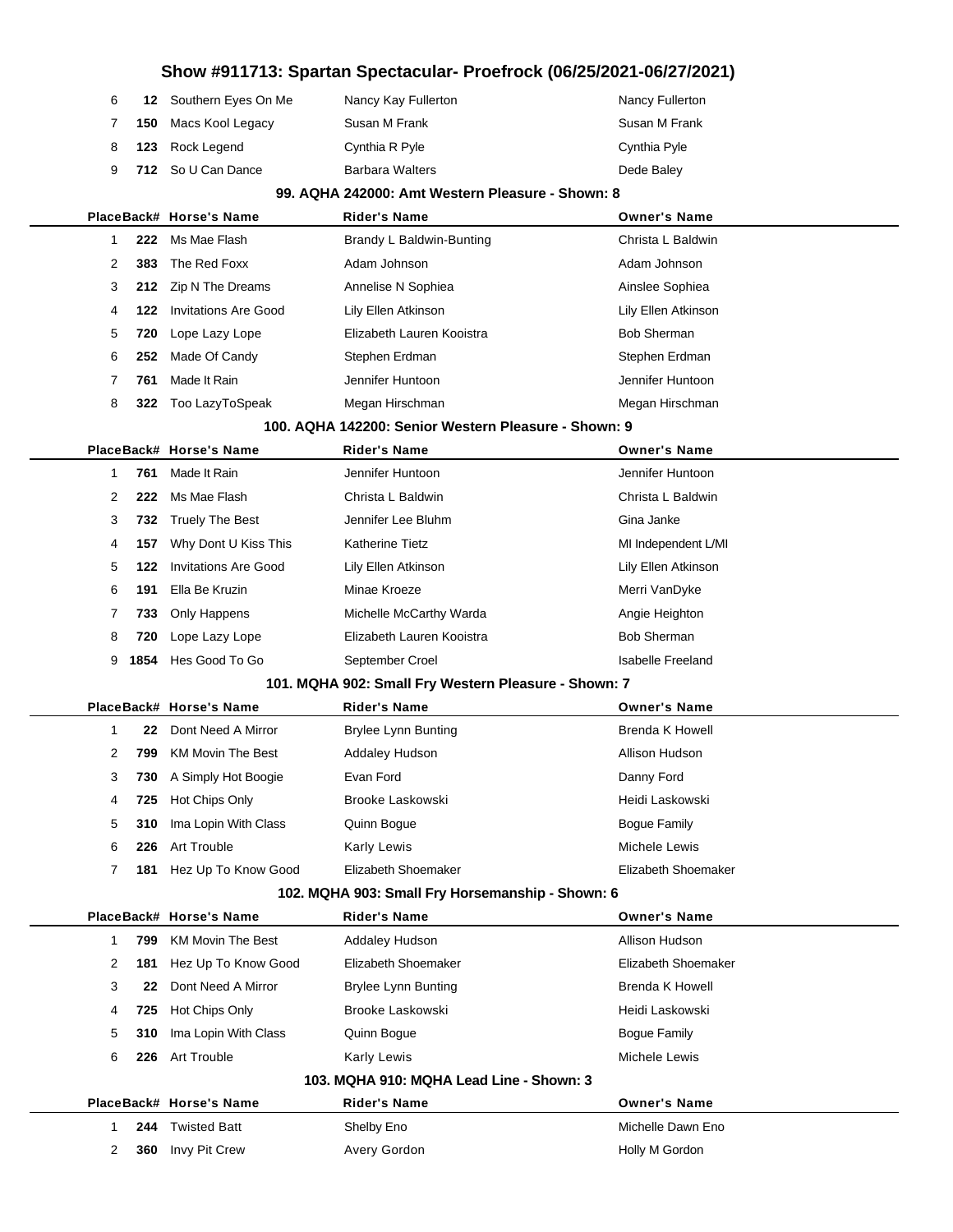3 721 One Black Krymsun Zachary Veldhoff Carlene Armstrong

|                |      |                                                | 104. MQHA 4400: Thayne Miner Horsemanship - Shown: 20       |                                      |
|----------------|------|------------------------------------------------|-------------------------------------------------------------|--------------------------------------|
|                |      | PlaceBack# Horse's Name                        | <b>Rider's Name</b>                                         | <b>Owner's Name</b>                  |
| 1              | 630  | Im Pink Floyd                                  | <b>Kate Davis</b>                                           | Kate Davis                           |
| 2              | 122  | <b>Invitations Are Good</b>                    | Katie Tenerowicz                                            | Lily Ellen Atkinson                  |
| 3              | 750  | Fancy Enough To Win                            | Maya Edwards                                                | <b>Madison Mulder</b>                |
| 4              | 107  | Regal N Grand                                  | <b>Taylin Collins</b>                                       | <b>Taylin Collins</b>                |
| 5              | 24   | Gonna Get Ya Good                              | Rilynn K Lindsay                                            | Rilynn Lindsay                       |
| 6              | 222  | Ms Mae Flash                                   | Katherine West                                              | Christa L Baldwin                    |
| 7              | 310  | Ima Lopin With Class                           | Audrey L Barnes                                             | <b>Bogue Family</b>                  |
| 8              | 721  | One Black Krymsun                              | <b>Carlene Armstrong</b>                                    | <b>Carlene Armstrong</b>             |
| 9              | 124  | <b>Madd Money</b>                              | Christopher R Dalton                                        | Lauren Lauver                        |
|                |      |                                                | 105. AQHA 440001: RK Youth Western Horsemanship - Shown: 16 |                                      |
|                |      | PlaceBack# Horse's Name                        | <b>Rider's Name</b>                                         | <b>Owner's Name</b>                  |
| $\mathbf 1$    | 630  | Im Pink Floyd                                  | <b>Kate Davis</b>                                           | <b>Kate Davis</b>                    |
| $\overline{2}$ | 713  | <b>Exclusively Mocca</b>                       | Kayla E Virga                                               | Kayla E Virga                        |
| 3              | 412  | Take Me To Church                              | Hannah C Bechill                                            | Hannah Bechill                       |
| 4              | 17   | Crimson Martini                                | Rylee Jeanne Zobl                                           | Joleen O'Boyle Zobl                  |
| 5              | 1854 | Hes Good To Go                                 | <b>Isabelle Freeland</b>                                    | <b>Isabelle Freeland</b>             |
| 6              | 164  | <b>Red Deeified</b>                            | Karina R Bader-Van Dyke                                     | Kailene Bader Van Dyke               |
| 7              | 719  | Everyoneluvsagoodbar                           | Kerrigan Ailise Lynch                                       | Kerrigan Lynch                       |
| 8              | 721  | One Black Krymsun                              | <b>Carlene Armstrong</b>                                    | <b>Carlene Armstrong</b>             |
| 9              | 334  | Hot Look N Dream                               | Olivia Hill                                                 | Olivia Hill                          |
|                |      |                                                | 106. AQHA 440002: L1 Youth Western Horsemanship - Shown: 19 |                                      |
|                |      | PlaceBack# Horse's Name                        | <b>Rider's Name</b>                                         | <b>Owner's Name</b>                  |
| 1              | 107  | Regal N Grand                                  | <b>Taylin Collins</b>                                       | <b>Taylin Collins</b>                |
| 2              | 630  | Im Pink Floyd                                  | <b>Kate Davis</b>                                           | Kate Davis                           |
| 3              | 200  | <b>Ez Rockin Career</b>                        | <b>Rylee Sue Harding</b>                                    | <b>Rylee Sue Harding</b>             |
| 4              | 17   | Crimson Martini                                | Rylee Jeanne Zobl                                           | Joleen O'Boyle Zobl                  |
| 5              | 146  | ValentinosBlazinRide                           | <b>Madison Stuart</b>                                       | <b>Madison Stuart</b>                |
| 6              | 721  | One Black Krymsun                              | <b>Carlene Armstrong</b>                                    | Carlene Armstrong                    |
| 7              | 713  | <b>Exclusively Mocca</b>                       | Kayla E Virga                                               | Kayla E Virga                        |
| 8              | 412  | Take Me To Church                              | Hannah C Bechill                                            | Hannah Bechill                       |
| 9              | 734  | <b>Extremely Impulsive</b>                     | Benjamin Kortz                                              | Christine Ann Haight                 |
|                |      |                                                | 107. AQHA 440000: Youth Western Horsemanship - Shown: 11    |                                      |
|                |      | PlaceBack# Horse's Name                        | <b>Rider's Name</b>                                         | <b>Owner's Name</b>                  |
| 1              | 235  | Gota B A Hit                                   | Grace Gasper                                                | <b>Tammy Gasper</b>                  |
| 2              | 24   | Gonna Get Ya Good                              | Rilynn K Lindsay                                            | Rilynn Lindsay                       |
| 3              | 718  | Gotta Lil Spook                                | Peyton Baxter                                               | <b>Ginger Baxter</b>                 |
| 4              | 149  | Got My Swag On                                 | Katherine West                                              | <b>Christine West</b>                |
| 5              | 107  | Regal N Grand                                  | <b>Taylin Collins</b>                                       | <b>Taylin Collins</b>                |
| 6              | 200  | <b>Ez Rockin Career</b><br><b>Missin Sleep</b> | <b>Rylee Sue Harding</b>                                    | <b>Rylee Sue Harding</b>             |
| 7              | 133  |                                                | Audrey L Barnes<br><b>Katherine Tietz</b>                   | Audrey L Barnes                      |
| 8<br>9         | 157  | Why Dont U Kiss This<br><b>Madd Money</b>      | Lauren E Lauver                                             | MI Independent L/MI<br>Lauren Lauver |
|                | 124  |                                                |                                                             |                                      |
|                |      |                                                | 108. AQHA 240001: RK Amt Western Horsemanship - Shown: 7    |                                      |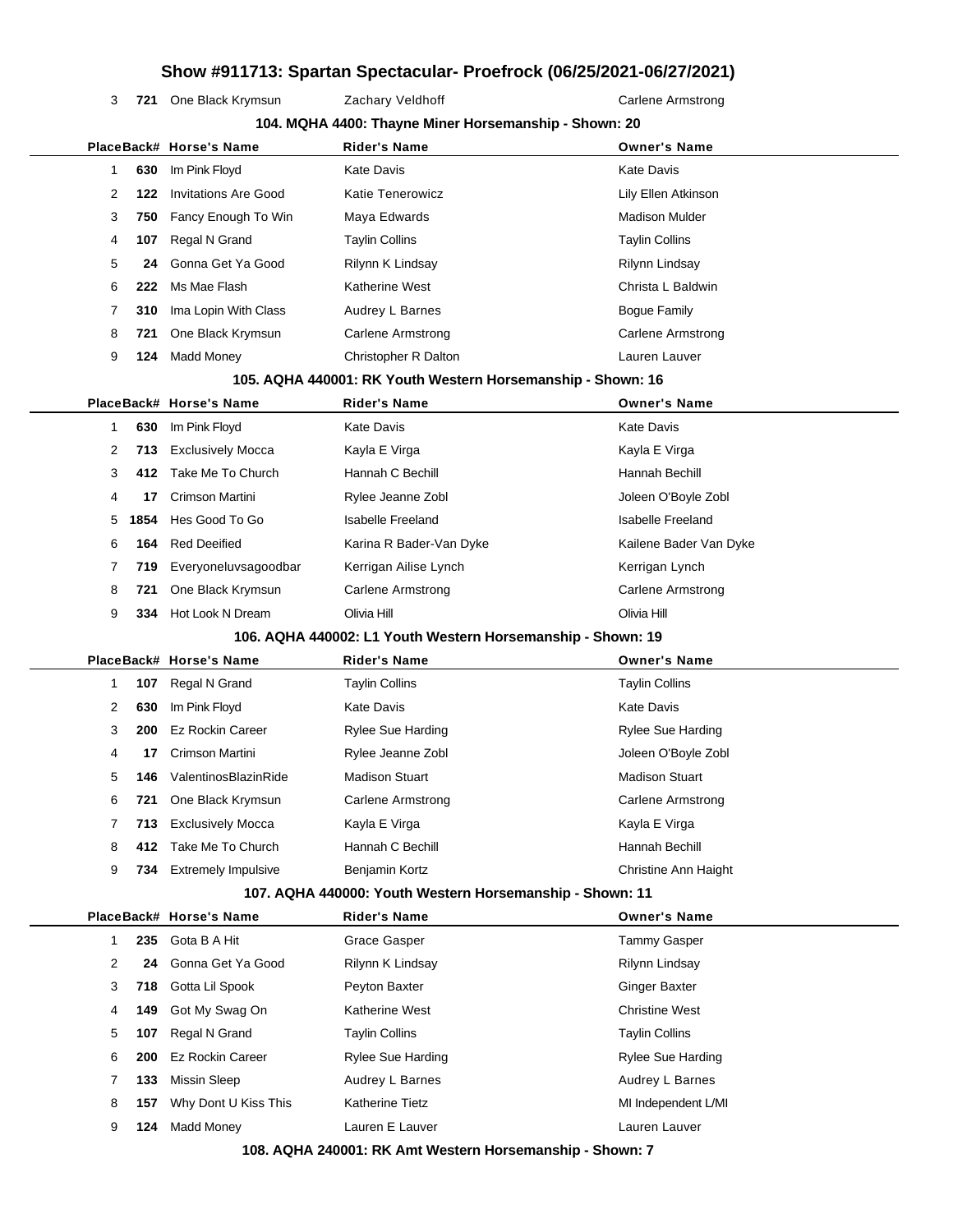|                |     | PlaceBack# Horse's Name     | <b>Rider's Name</b>                                                    | <b>Owner's Name</b>        |
|----------------|-----|-----------------------------|------------------------------------------------------------------------|----------------------------|
| 1              | 25  | Johnny Diesel               | Morgan L Letzkus                                                       | James Letzkus              |
| 2              | 523 | My Vintage Mercedes         | Delaney Bakker                                                         | Cynthia Bakker             |
| 3              | 623 | Absolute At The Bar         | Katie Marie Blount                                                     | <b>Sherry Marie Blount</b> |
| 4              | 804 | <b>Follow Ur Intuition</b>  | Stefanie A Freeland                                                    | Stefanie Freeland          |
| 5              | 330 | TJ Simply The Best          | Jill M Finley                                                          | Noble Hills Farm LLC       |
| 6              | 148 | <b>Heres Your Captive</b>   | Margaret Larobardiere                                                  | Lauren Barnes              |
| $\overline{7}$ | 711 | Indeed Shez Lazy            | Lauryn Leuenberger                                                     | Lauryn Leuenberger         |
|                |     |                             | 109. AQHA 240002: L1 Amt Western Horsemanship - Shown: 10              |                            |
|                |     | PlaceBack# Horse's Name     | <b>Rider's Name</b>                                                    | <b>Owner's Name</b>        |
| 1              | 66  | I O You One                 | Lisa A Ondersma-Lowetz                                                 | Lisa A Ondersma            |
| 2              | 114 | Uf A Boy Named Sue          | Ashton A Ulrich                                                        | Ashton A Ulrich            |
| 3              | 523 | My Vintage Mercedes         | Delaney Bakker                                                         | Cynthia Bakker             |
| 4              | 799 | <b>KM Movin The Best</b>    | Allison R Hudson                                                       | Allison Hudson             |
| 5              | 148 | <b>Heres Your Captive</b>   | Margaret Larobardiere                                                  | Lauren Barnes              |
| 6              | 369 | Sleepin In The Snow         | Rebecca Eno                                                            | Rebecca Eno                |
| 7              | 322 | Too LazyToSpeak             | Megan Hirschman                                                        | Megan Hirschman            |
| 8              | 330 | TJ Simply The Best          | Jill M Finley                                                          | Noble Hills Farm LLC       |
| 9              | 623 | Absolute At The Bar         | Katie Marie Blount                                                     | <b>Sherry Marie Blount</b> |
|                |     |                             | 110. AQHA 240800: Amt Select Western Horsemanship - Shown: 7           |                            |
|                |     | PlaceBack# Horse's Name     | <b>Rider's Name</b>                                                    | <b>Owner's Name</b>        |
| 1              | 22  | Dont Need A Mirror          | Brenda K Howell                                                        | Brenda K Howell            |
| 2              | 123 | Rock Legend                 | Cynthia R Pyle                                                         | Cynthia Pyle               |
| 3              | 119 | Baylite Jac                 | Jeanne Hugo                                                            | Jeanne Hugo                |
| 4              | 804 | Follow Ur Intuition         | Stefanie A Freeland                                                    | Stefanie Freeland          |
| 5              | 369 | Sleepin In The Snow         | Rebecca Eno                                                            | Rebecca Eno                |
| 6              | 150 | Macs Kool Legacy            | Susan M Frank                                                          | Susan M Frank              |
| 7              | 3   | Pistol Packn Charly         | Mary Beth Hegedus                                                      | Mary Beth Hegedus          |
|                |     |                             | 111. AQHA 240000: Amt Western Horsemanship - Shown: 9                  |                            |
|                |     | PlaceBack# Horse's Name     | <b>Rider's Name</b>                                                    | <b>Owner's Name</b>        |
| -1             | 222 | Ms Mae Flash                | Brandy L Baldwin-Bunting                                               | Christa L Baldwin          |
| 2              | 122 | <b>Invitations Are Good</b> | Lily Ellen Atkinson                                                    | Lily Ellen Atkinson        |
| 3              | 196 | That Blue Me Away           | Megan K Mahoney                                                        | Megan Mahoney              |
| 4              | 722 | <b>Blazing Potential</b>    | Katie Elizabeth Main                                                   | Katie Elizabeth Main       |
| 5              | 66  | I O You One                 | Lisa A Ondersma-Lowetz                                                 | Lisa A Ondersma            |
| 6              | 322 | Too LazyToSpeak             | Megan Hirschman                                                        | Megan Hirschman            |
| 7              | 724 | <b>Expensive Assets</b>     | Madison Elizabeth Pfahl                                                | Madison Elizabeth Pfahl    |
| 8              | 383 | The Red Foxx                | Adam Johnson                                                           | Adam Johnson               |
| 9              | 252 | Made Of Candy               | Stephen Erdman                                                         | Stephen Erdman             |
|                |     |                             | 5052. NSBA 200685: NSBA Amateur Performance Halter Geldings - Shown: 2 |                            |
|                |     | PlaceBack# Horse's Name     | <b>Rider's Name</b>                                                    | <b>Owner's Name</b>        |
| 1              | 335 | One Kool Fool               | <b>Brenda Schrader</b>                                                 | Brenda Schrader            |
| 2              | 122 | <b>Invitations Are Good</b> | Lily Ellen Atkinson                                                    | Lily Ellen Atkinson        |
|                |     |                             | 5057. NSBA 200385: NSBA Performance Halter Geldings - Shown: 2         |                            |
|                |     | PlaceBack# Horse's Name     | <b>Rider's Name</b>                                                    | <b>Owner's Name</b>        |
| 1              | 333 | Fightin Off Sleep           | <b>Ginger Baxter</b>                                                   | <b>Ginger Baxter</b>       |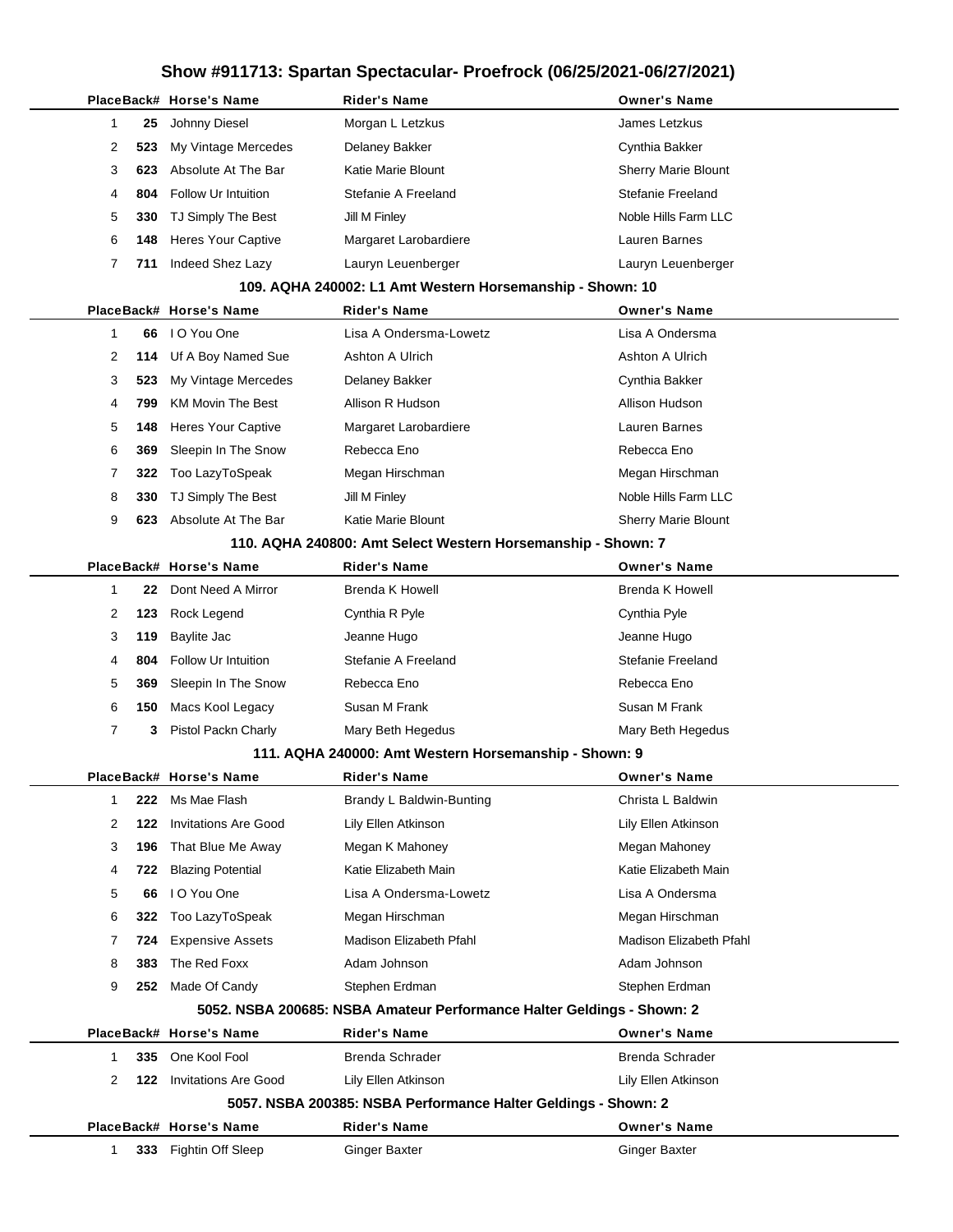|              |     |                          | Show #911713: Spartan Spectacular- Proefrock (06/25/2021-06/27/2021)     |                          |  |
|--------------|-----|--------------------------|--------------------------------------------------------------------------|--------------------------|--|
| 2            |     | 157 Why Dont U Kiss This | Katherine Tietz                                                          | MI Independent L/MI      |  |
|              |     |                          | 5062. NSBA 207385: NSBA Youth Performance Halter Geldings - Shown: 5     |                          |  |
|              |     | PlaceBack# Horse's Name  | <b>Rider's Name</b>                                                      | <b>Owner's Name</b>      |  |
| 1            | 333 | Fightin Off Sleep        | Peyton Baxter                                                            | <b>Ginger Baxter</b>     |  |
| 2            | 235 | Gota B A Hit             | Grace Gasper                                                             | <b>Tammy Gasper</b>      |  |
| 3            | 13  | Made With Real Cocoa     | Brylynn E Balon                                                          | Brylynne E Balon         |  |
| 4            | 157 | Why Dont U Kiss This     | Katherine Tietz                                                          | MI Independent L/MI      |  |
| 5            | 107 | Regal N Grand            | <b>Taylin Collins</b>                                                    | <b>Taylin Collins</b>    |  |
|              |     |                          | 5064. NSBA 207061: NSBA Yth W/T SMS At Halter Small Fry - Shown: 1       |                          |  |
|              |     | PlaceBack# Horse's Name  | <b>Rider's Name</b>                                                      | <b>Owner's Name</b>      |  |
| 1            |     | 310 Ima Lopin With Class | Quinn Bogue                                                              | <b>Bogue Family</b>      |  |
|              |     |                          | 5065. NSBA 307710: NSBA Rookie Youth Showmanship At Halter - Shown: 7    |                          |  |
|              |     | PlaceBack# Horse's Name  | <b>Rider's Name</b>                                                      | <b>Owner's Name</b>      |  |
| 1            | 713 | <b>Exclusively Mocca</b> | Kayla E Virga                                                            | Kayla E Virga            |  |
| 2            | 412 | Take Me To Church        | Hannah C Bechill                                                         | Hannah Bechill           |  |
| 3            | 735 | Wrapn To My Own Beat     | Estelle McParlan                                                         | Estelle McParlan         |  |
| 4            | 146 | ValentinosBlazinRide     | <b>Madison Stuart</b>                                                    | <b>Madison Stuart</b>    |  |
|              |     |                          | 5066. NSBA 207100: NSBA Level 1 Youth Showmanship At Halter - Shown: 11  |                          |  |
|              |     | PlaceBack# Horse's Name  | <b>Rider's Name</b>                                                      | <b>Owner's Name</b>      |  |
| 0            | 133 | <b>Missin Sleep</b>      | Audrey L Barnes                                                          | Audrey L Barnes          |  |
| 1            | 713 | <b>Exclusively Mocca</b> | Kayla E Virga                                                            | Kayla E Virga            |  |
| 2            | 157 | Why Dont U Kiss This     | <b>Katherine Tietz</b>                                                   | MI Independent L/MI      |  |
| 3            | 412 | Take Me To Church        | Hannah C Bechill                                                         | Hannah Bechill           |  |
| 4            | 107 | Regal N Grand            | <b>Taylin Collins</b>                                                    | <b>Taylin Collins</b>    |  |
| 5            | 721 | One Black Krymsun        | Carlene Armstrong                                                        | <b>Carlene Armstrong</b> |  |
|              |     |                          | 5067. NSBA 207300: NSBA Youth Showmanship At Halter - All Age - Shown: 9 |                          |  |
|              |     | PlaceBack# Horse's Name  | Rider's Name                                                             | <b>Owner's Name</b>      |  |
| 0            | 133 | Missin Sleep             | Audrey L Barnes                                                          | Audrey L Barnes          |  |
| 1            |     | 235 Gota B A Hit         | Grace Gasper                                                             | Tammy Gasper             |  |
| 2            | 333 | <b>Fightin Off Sleep</b> | Peyton Baxter                                                            | <b>Ginger Baxter</b>     |  |
| 3            | 157 | Why Dont U Kiss This     | <b>Katherine Tietz</b>                                                   | MI Independent L/MI      |  |
| 4            | 735 | Wrapn To My Own Beat     | Estelle McParlan                                                         | Estelle McParlan         |  |
|              |     |                          | 5068. NSBA 305410: NSBA Rookie Amateur Showmanship At Halter - Shown: 1  |                          |  |
|              |     | PlaceBack# Horse's Name  | <b>Rider's Name</b>                                                      | <b>Owner's Name</b>      |  |
| $\mathbf{1}$ | 25  | Johnny Diesel            | Morgan L Letzkus                                                         | James Letzkus            |  |
|              |     |                          | 5069. NSBA 205400: NSBA Level 1 Amateur Showmanship At Halter - Shown: 3 |                          |  |
|              |     | PlaceBack# Horse's Name  | <b>Rider's Name</b>                                                      | <b>Owner's Name</b>      |  |
| 1            |     | 25 Johnny Diesel         | Morgan L Letzkus                                                         | James Letzkus            |  |
|              |     |                          | 5070. NSBA 206606: NSBA Select Amateur Showmanship At Halter - Shown: 3  |                          |  |
|              |     | PlaceBack# Horse's Name  | <b>Rider's Name</b>                                                      | <b>Owner's Name</b>      |  |
| 1            | 123 | Rock Legend              | Cynthia R Pyle                                                           | Cynthia Pyle             |  |
| 2            | 211 | Hes Hott                 | Diana Midgley                                                            | Diana Midgley            |  |
| 3            | 12  | Southern Eyes On Me      | Nancy Kay Fullerton                                                      | Nancy Fullerton          |  |
|              |     |                          | 9004. AQHA 101200: Grand Champion Mares - Shown: 4                       |                          |  |
|              |     | PlaceBack# Horse's Name  | <b>Rider's Name</b>                                                      | <b>Owner's Name</b>      |  |
| 1            |     | 249 Apleezing            | Tom Robertson                                                            | <b>Christine West</b>    |  |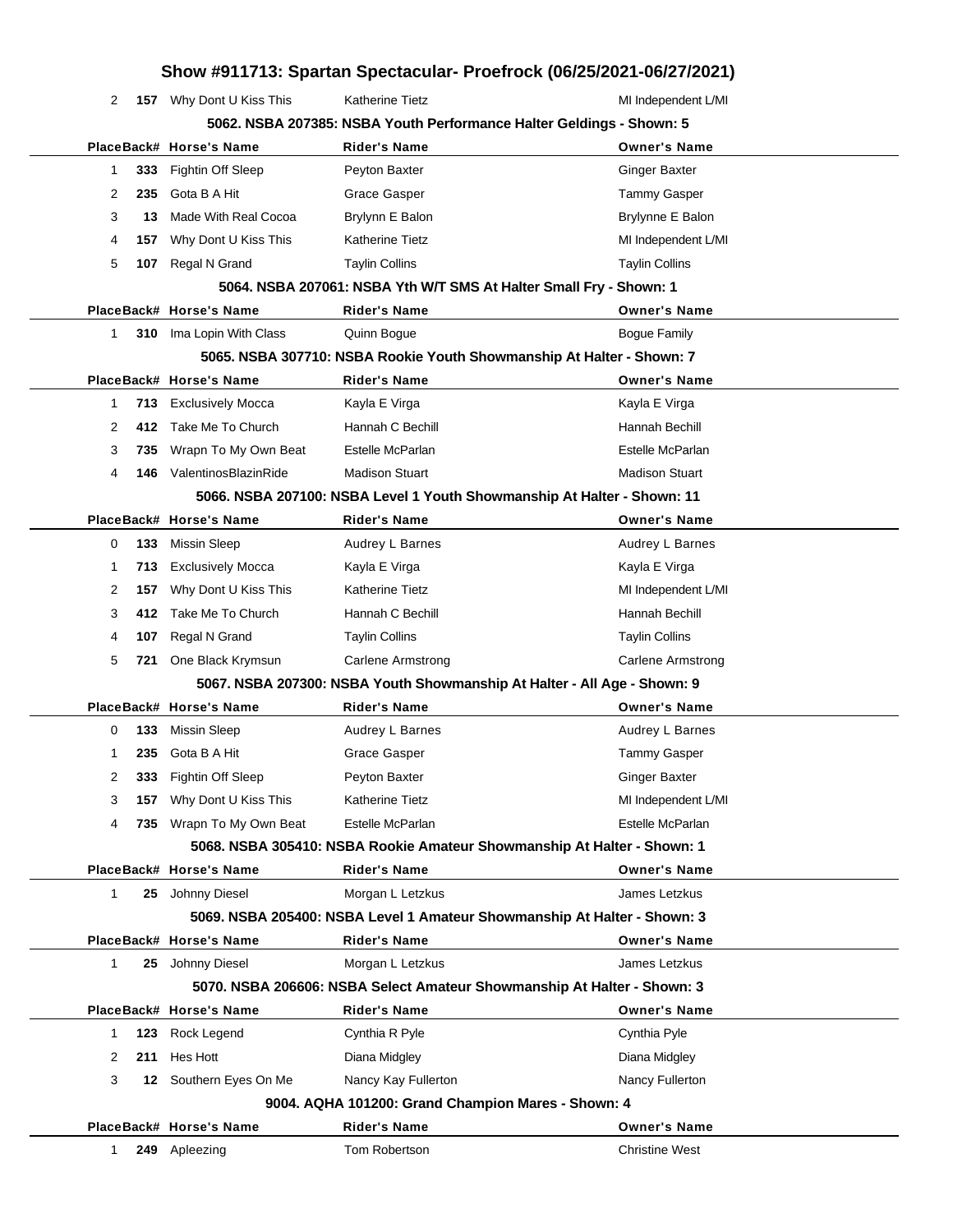**9005. AQHA 101300: Reserve Champion Mare - Shown: 7**

|              | PlaceBack# Horse's Name     | <b>Rider's Name</b>                                          | <b>Owner's Name</b>      |
|--------------|-----------------------------|--------------------------------------------------------------|--------------------------|
| $\mathbf{1}$ | 778 Baewatch                | Tom Robertson                                                | Warren E English Jr      |
|              |                             | 9006. AQHA 201200: Amt Grand Champion Mares - Shown: 5       |                          |
|              | PlaceBack# Horse's Name     | <b>Rider's Name</b>                                          | <b>Owner's Name</b>      |
| 1            | 249 Apleezing               | <b>Christine West</b>                                        | <b>Christine West</b>    |
|              |                             | 9007. AQHA 201300: Amt Reserve Champion Mare - Shown: 8      |                          |
|              | PlaceBack# Horse's Name     | <b>Rider's Name</b>                                          | <b>Owner's Name</b>      |
| $\mathbf{1}$ | 760 My Xtreme Secret        | Elizabeth Lauren Kooistra                                    | Laurie Sherman           |
|              |                             | 9008. AQHA 401200: Youth Grand Champion Mares - Shown: 2     |                          |
|              | PlaceBack# Horse's Name     | <b>Rider's Name</b>                                          | <b>Owner's Name</b>      |
| 1            | 249 Apleezing               | <b>Katherine West</b>                                        | <b>Christine West</b>    |
|              |                             | 9009. AQHA 401300: Youth Reserve Champion Mares - Shown: 5   |                          |
|              | PlaceBack# Horse's Name     | <b>Rider's Name</b>                                          | <b>Owner's Name</b>      |
| 1            | 334 Hot Look N Dream        | Olivia Hill                                                  | Olivia Hill              |
|              |                             | 9010. AQHA 101400: Grand Champion Geldings - Shown: 5        |                          |
|              | PlaceBack# Horse's Name     | <b>Rider's Name</b>                                          | <b>Owner's Name</b>      |
| $1 \quad$    | <b>159</b> Mister Over Easy | Tom Robertson                                                | <b>Christine West</b>    |
|              |                             | 9011. AQHA 101500: Reserve Champion Gelding - Shown: 8       |                          |
|              | PlaceBack# Horse's Name     | <b>Rider's Name</b>                                          | <b>Owner's Name</b>      |
| $\mathbf{1}$ | 7 He Is The Exception       | Tom Robertson                                                | Christopher J Perniciaro |
|              |                             | 9012. AQHA 201400: Amt Grand Champion Gelding - Shown: 4     |                          |
|              | PlaceBack# Horse's Name     | <b>Rider's Name</b>                                          | <b>Owner's Name</b>      |
| 1            | <b>159</b> Mister Over Easy | <b>Christine West</b>                                        | <b>Christine West</b>    |
|              |                             | 9013. AQHA 201500: Amt Reserve Champion Gelding - Shown: 10  |                          |
|              | PlaceBack# Horse's Name     | <b>Rider's Name</b>                                          | <b>Owner's Name</b>      |
| $\mathbf{1}$ | 7 He Is The Exception       | Laura Renee Perniciaro                                       | Christopher J Perniciaro |
|              |                             | 9014. AQHA 401400: Youth Grand Champion Geldings - Shown: 3  |                          |
|              | PlaceBack# Horse's Name     | <b>Rider's Name</b>                                          | <b>Owner's Name</b>      |
| 1            | 159 Mister Over Easy        | Elizabeth West                                               | <b>Christine West</b>    |
|              |                             | 9015. AQHA 401500: Youth Reserve Champion Gelding - Shown: 5 |                          |
|              | PlaceBack# Horse's Name     | <b>Rider's Name</b>                                          | <b>Owner's Name</b>      |
| 1            | 786 Illicit Intention       | Peyton Baxter                                                | <b>Ginger Baxter</b>     |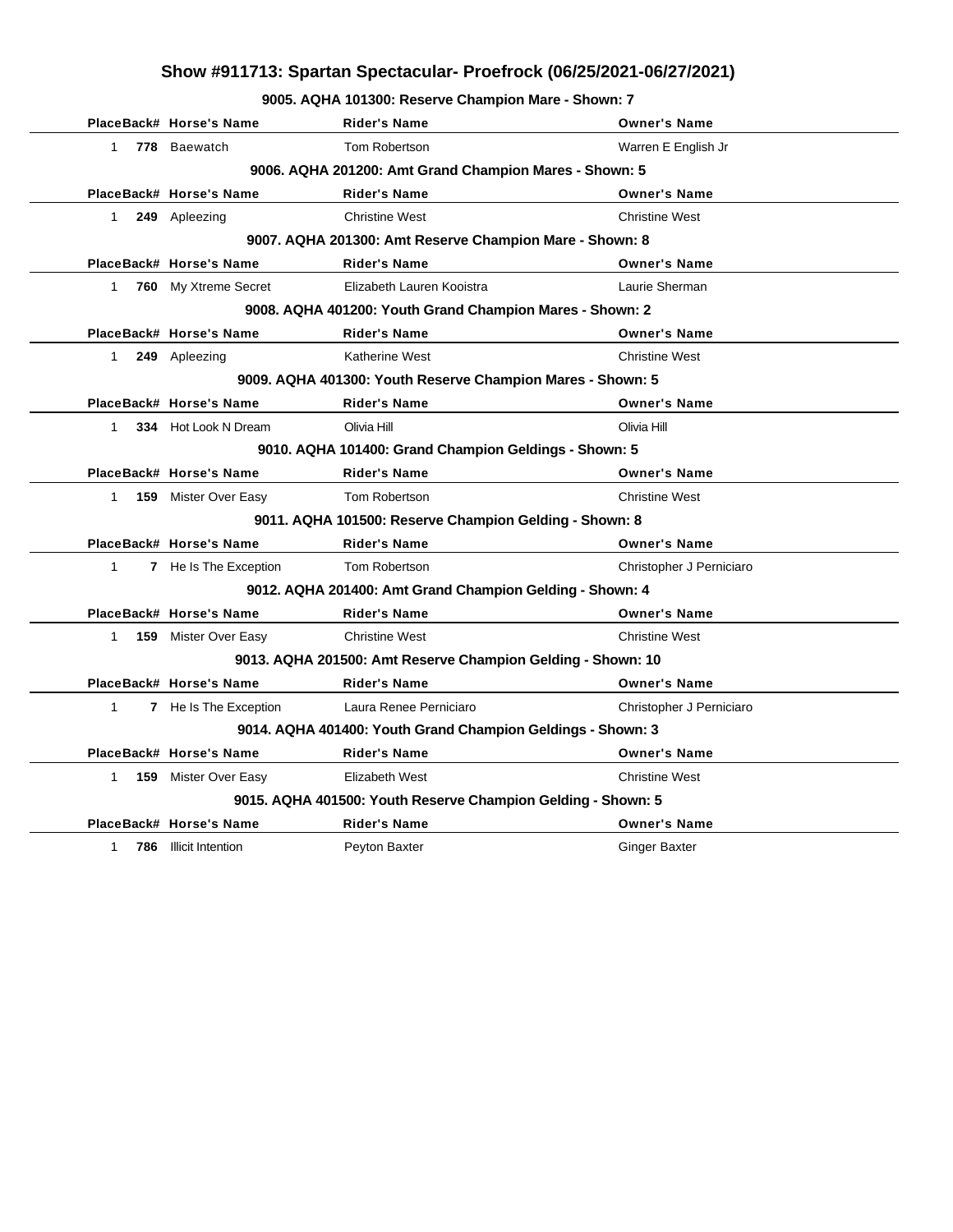### **1. AQHA 138004: L1 Trail - Shown: 9**

|              |     | PlaceBack# Horse's Name     | <b>Rider's Name</b>                        | <b>Owner's Name</b>    |
|--------------|-----|-----------------------------|--------------------------------------------|------------------------|
| 1            |     | 12 Southern Eyes On Me      | Karen C Holden                             | Nancy Fullerton        |
| 2            | 714 | Krown On The Rox            | Morgan Lantz                               | Estelle McParlan       |
| 3            | 164 | <b>Red Deeified</b>         | Minae Kroeze                               | Kailene Bader Van Dyke |
| 4            | 191 | Ella Be Kruzin              | Minae Kroeze                               | Merri VanDyke          |
| 5            | 124 | <b>Madd Money</b>           | Christopher R Dalton                       | Lauren Lauver          |
| 6            | 133 | <b>Missin Sleep</b>         | Michelle McCarthy Warda                    | Audrey L Barnes        |
|              |     |                             | 2. AQHA 138000: Trail - Shown: 10          |                        |
|              |     | PlaceBack# Horse's Name     | <b>Rider's Name</b>                        | <b>Owner's Name</b>    |
| 1            | 222 | Ms Mae Flash                | Christa L Baldwin                          | Christa L Baldwin      |
| 2            | 24  | Gonna Get Ya Good           | Mr Ryan C Lindsay                          | Rilynn Lindsay         |
| 3            | 122 | <b>Invitations Are Good</b> | September Croel                            | Lily Ellen Atkinson    |
| 4            | 720 | Lope Lazy Lope              | Elizabeth Lauren Kooistra                  | <b>Bob Sherman</b>     |
| 5            | 259 | Chevrolatte                 | Elizabeth West                             | <b>Christine West</b>  |
| 6            | 335 | One Kool Fool               | Linda K Moody                              | <b>Brenda Schrader</b> |
| 7            | 191 | Ella Be Kruzin              | Minae Kroeze                               | Merri VanDyke          |
| 8            | 123 | Rock Legend                 | Cynthia R Pyle                             | Cynthia Pyle           |
| 9            | 133 | <b>Missin Sleep</b>         | Michelle McCarthy Warda                    | Audrey L Barnes        |
|              |     |                             | 3. AQHA 438002: L1 Youth Trail - Shown: 13 |                        |
|              |     | PlaceBack# Horse's Name     | Rider's Name                               | <b>Owner's Name</b>    |
| 1            | 222 | Ms Mae Flash                | <b>Braelyn R Bunting</b>                   | Christa L Baldwin      |
| 2            | 412 | Take Me To Church           | Hannah C Bechill                           | Hannah Bechill         |
| 3            | 630 | Im Pink Floyd               | <b>Kate Davis</b>                          | <b>Kate Davis</b>      |
| 4            | 750 | Fancy Enough To Win         | Maya Edwards                               | <b>Madison Mulder</b>  |
| 5            | 713 | <b>Exclusively Mocca</b>    | Kayla E Virga                              | Kayla E Virga          |
| 6            | 146 | ValentinosBlazinRide        | <b>Madison Stuart</b>                      | <b>Madison Stuart</b>  |
| 7            | 206 | Prepare To B Shocked        | Myah Jane Chaput                           | Stacy E Chaput         |
| 8            | 735 | Wrapn To My Own Beat        | Estelle McParlan                           | Estelle McParlan       |
| 9            | 164 | <b>Red Deeified</b>         | Karina R Bader-Van Dyke                    | Kailene Bader Van Dyke |
|              |     |                             | 4. AQHA 438000: Youth Trail - Shown: 10    |                        |
|              |     | PlaceBack# Horse's Name     | <b>Rider's Name</b>                        | <b>Owner's Name</b>    |
| $\mathbf{1}$ | 24  | Gonna Get Ya Good           | Rilynn K Lindsay                           | Rilynn Lindsay         |
| 2            | 200 | <b>Ez Rockin Career</b>     | <b>Rylee Sue Harding</b>                   | Rylee Sue Harding      |
| 3            | 259 | Chevrolatte                 | Elizabeth West                             | <b>Christine West</b>  |
| 4            | 107 | Regal N Grand               | <b>Taylin Collins</b>                      | <b>Taylin Collins</b>  |
| 5            | 146 | ValentinosBlazinRide        | <b>Madison Stuart</b>                      | <b>Madison Stuart</b>  |
| 6            | 412 | Take Me To Church           | Hannah C Bechill                           | Hannah Bechill         |
| 7            | 735 | Wrapn To My Own Beat        | Estelle McParlan                           | Estelle McParlan       |
| 8            | 235 | Gota B A Hit                | Grace Gasper                               | Tammy Gasper           |
| 9            | 133 | <b>Missin Sleep</b>         | Audrey L Barnes                            | Audrey L Barnes        |
|              |     |                             | 5. MQHA 904: Small Fry Trail - Shown: 5    |                        |
|              |     | PlaceBack# Horse's Name     | <b>Rider's Name</b>                        | <b>Owner's Name</b>    |
| 1            | 222 | Ms Mae Flash                | <b>Brylee Lynn Bunting</b>                 | Christa L Baldwin      |
| 2            | 22  | Dont Need A Mirror          | <b>Brylee Lynn Bunting</b>                 | <b>Brenda K Howell</b> |
| 3            | 181 | Hez Up To Know Good         | Elizabeth Shoemaker                        | Elizabeth Shoemaker    |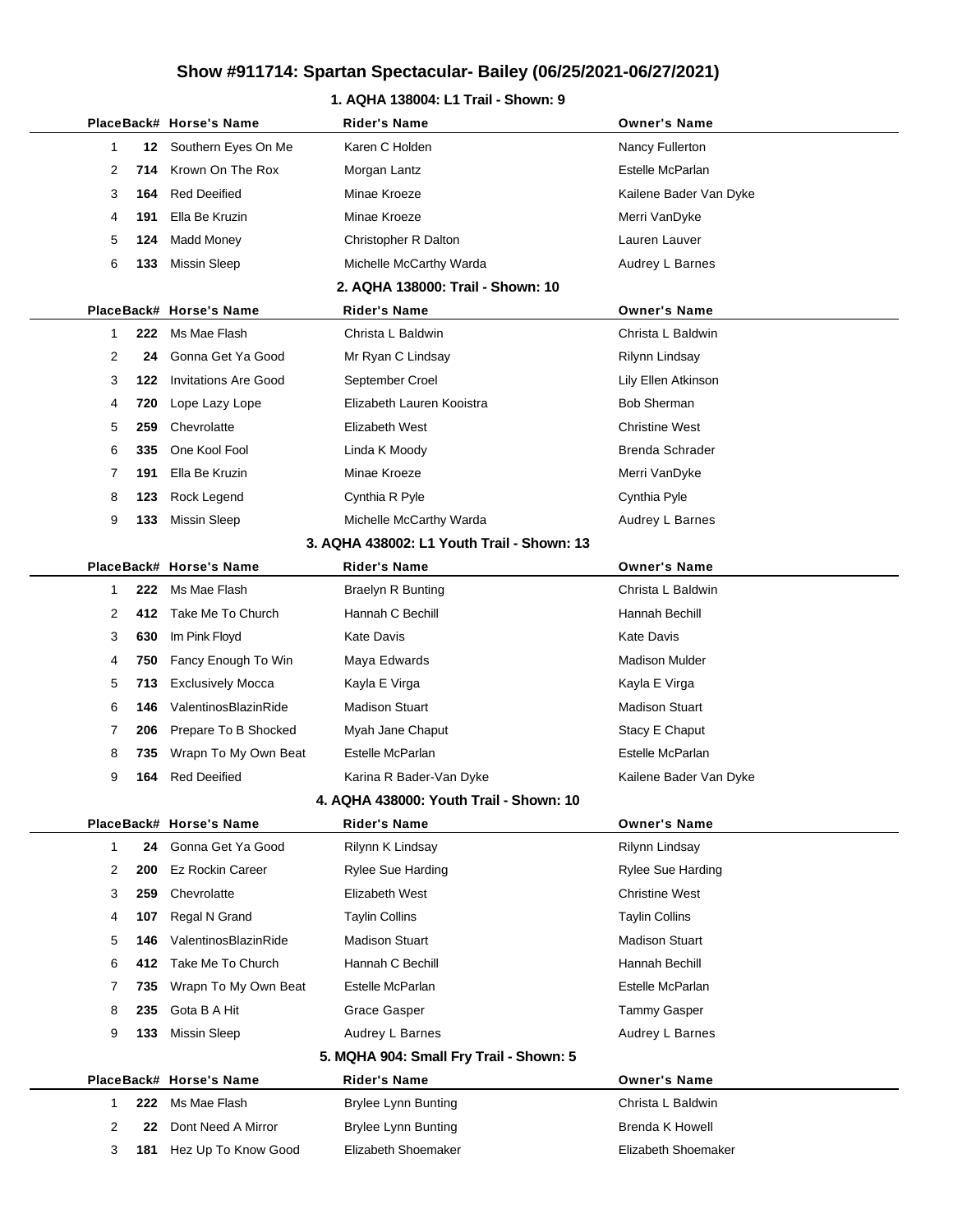| 4 | 226 | Art Trouble                 | <b>Karly Lewis</b>                                  | Michele Lewis          |  |
|---|-----|-----------------------------|-----------------------------------------------------|------------------------|--|
| 5 | 310 | Ima Lopin With Class        | Quinn Bogue                                         | <b>Bogue Family</b>    |  |
|   |     |                             | 6. AQHA 238002: L1 Amt Trail - Shown: 9             |                        |  |
|   |     | PlaceBack# Horse's Name     | <b>Rider's Name</b>                                 | <b>Owner's Name</b>    |  |
| 1 | 191 | Ella Be Kruzin              | Kailene Bader-Van Dyke                              | Merri VanDyke          |  |
| 2 | 3   | Pistol Packn Charly         | Mary Beth Hegedus                                   | Mary Beth Hegedus      |  |
| 3 | 720 | Lope Lazy Lope              | Elizabeth Lauren Kooistra                           | <b>Bob Sherman</b>     |  |
| 4 | 523 | My Vintage Mercedes         | Delaney Bakker                                      | Cynthia Bakker         |  |
| 5 | 196 | That Blue Me Away           | Megan K Mahoney                                     | Megan Mahoney          |  |
| 6 | 750 | Fancy Enough To Win         | <b>Madison Mulder</b>                               | <b>Madison Mulder</b>  |  |
| 7 | 369 | Sleepin In The Snow         | Rebecca Eno                                         | Rebecca Eno            |  |
| 8 | 148 | <b>Heres Your Captive</b>   | Margaret Larobardiere                               | Lauren Barnes          |  |
| 9 | 722 | <b>Blazing Potential</b>    | Katie Elizabeth Main                                | Katie Elizabeth Main   |  |
|   |     |                             | 7. AQHA 238800: Amt Select Trail - Shown: 5         |                        |  |
|   |     | PlaceBack# Horse's Name     | <b>Rider's Name</b>                                 | <b>Owner's Name</b>    |  |
| 1 | 22  | Dont Need A Mirror          | <b>Brenda K Howell</b>                              | <b>Brenda K Howell</b> |  |
| 2 | 3   | Pistol Packn Charly         | Mary Beth Hegedus                                   | Mary Beth Hegedus      |  |
| 3 | 123 | Rock Legend                 | Cynthia R Pyle                                      | Cynthia Pyle           |  |
| 4 | 335 | One Kool Fool               | Brenda Schrader                                     | Brenda Schrader        |  |
| 5 | 369 | Sleepin In The Snow         | Rebecca Eno                                         | Rebecca Eno            |  |
|   |     |                             | 8. AQHA 238000: Amt Trail - Shown: 5                |                        |  |
|   |     | PlaceBack# Horse's Name     | <b>Rider's Name</b>                                 | <b>Owner's Name</b>    |  |
| 1 | 222 | Ms Mae Flash                | Brandy L Baldwin-Bunting                            | Christa L Baldwin      |  |
| 2 | 122 | <b>Invitations Are Good</b> | Lily Ellen Atkinson                                 | Lily Ellen Atkinson    |  |
| 3 | 196 | That Blue Me Away           | Megan K Mahoney                                     | Megan Mahoney          |  |
| 4 | 720 | Lope Lazy Lope              | Elizabeth Lauren Kooistra                           | <b>Bob Sherman</b>     |  |
|   |     |                             | 9. AQHA 136004: L1 Western Riding - Shown: 2        |                        |  |
|   |     | PlaceBack# Horse's Name     | <b>Rider's Name</b>                                 | <b>Owner's Name</b>    |  |
| 1 | 119 | Baylite Jac                 | Jeanne Hugo                                         | Jeanne Hugo            |  |
|   |     |                             | 11. AQHA 436002: L1 Youth Western Riding - Shown: 3 |                        |  |
|   |     | PlaceBack# Horse's Name     | Rider's Name                                        | <b>Owner's Name</b>    |  |
| 1 | 200 | <b>Ez Rockin Career</b>     | Rylee Sue Harding                                   | Rylee Sue Harding      |  |
| 2 | 333 | Fightin Off Sleep           | Peyton Baxter                                       | <b>Ginger Baxter</b>   |  |
|   |     |                             | 12. AQHA 436000: Youth Western Riding - Shown: 1    |                        |  |
|   |     | PlaceBack# Horse's Name     | <b>Rider's Name</b>                                 | <b>Owner's Name</b>    |  |
| 1 |     | 333 Fightin Off Sleep       | Peyton Baxter                                       | <b>Ginger Baxter</b>   |  |
|   |     |                             | 13. AQHA 236002: L1 Amt Western Riding - Shown: 1   |                        |  |
|   |     | PlaceBack# Horse's Name     | <b>Rider's Name</b>                                 | <b>Owner's Name</b>    |  |
| 1 |     | 335 One Kool Fool           | Brenda Schrader                                     | Brenda Schrader        |  |
|   |     |                             | 15. AQHA 236000: Amt Western Riding - Shown: 2      |                        |  |
|   |     | PlaceBack# Horse's Name     | <b>Rider's Name</b>                                 | <b>Owner's Name</b>    |  |
| 1 | 122 | <b>Invitations Are Good</b> | Lily Ellen Atkinson                                 | Lily Ellen Atkinson    |  |
| 2 | 335 | One Kool Fool               | <b>Brenda Schrader</b>                              | Brenda Schrader        |  |
|   |     |                             | 16. AQHA 143000: Ranch Riding - Shown: 3            |                        |  |
|   |     | PlaceBack# Horse's Name     | <b>Rider's Name</b>                                 | <b>Owner's Name</b>    |  |
| 1 |     | 119 Baylite Jac             | Jeanne Hugo                                         | Jeanne Hugo            |  |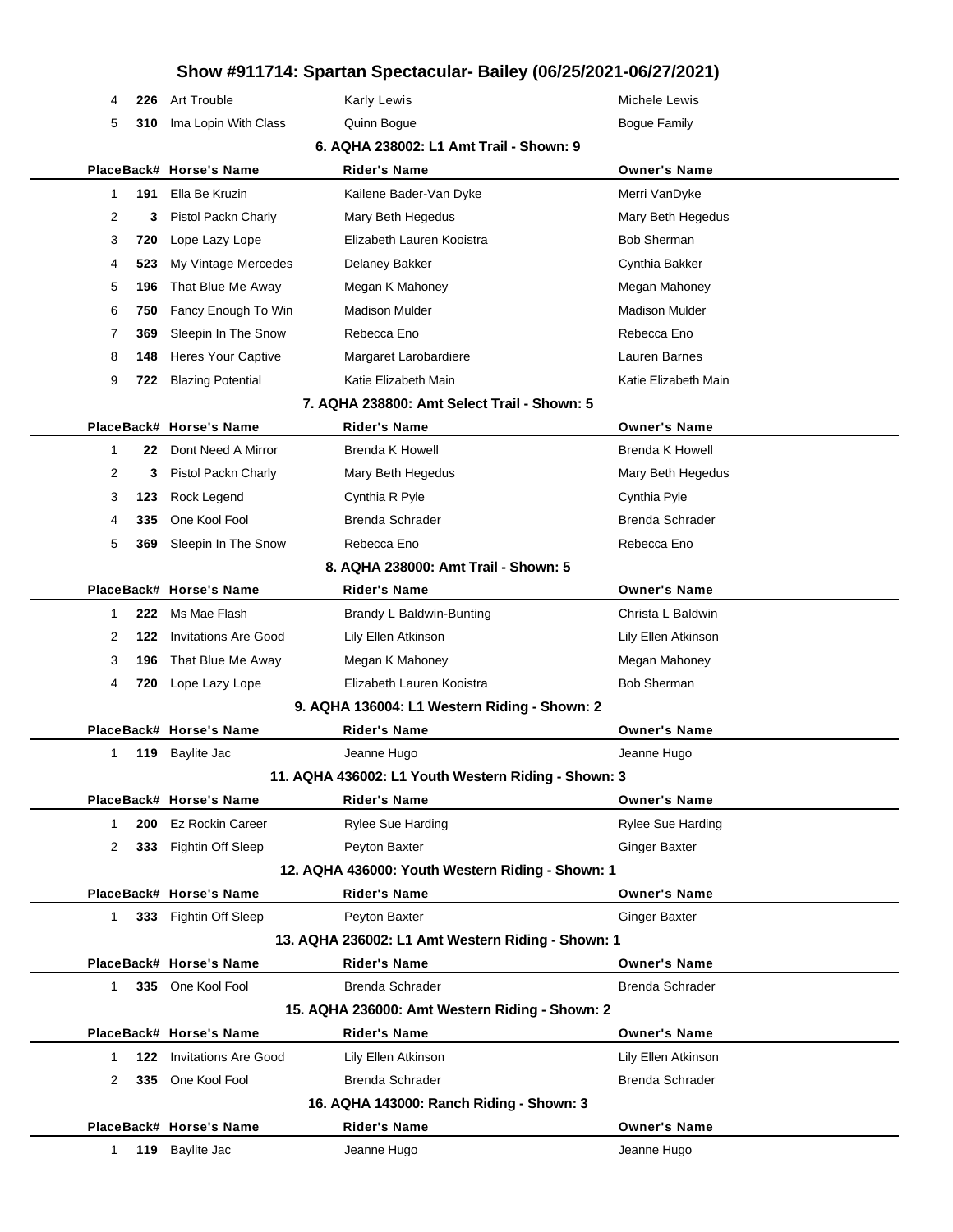|          |                          | Show #911714: Spartan Spectacular- Bailey (06/25/2021-06/27/2021) |                               |
|----------|--------------------------|-------------------------------------------------------------------|-------------------------------|
| 2<br>718 | Gotta Lil Spook          | Peyton Baxter                                                     | <b>Ginger Baxter</b>          |
| 3<br>55  | Sleepin By The Bay       | Michelle McCarthy Warda                                           | Ken A & Maryellen Mumy        |
|          |                          | 17. AQHA 443000: Youth Ranch Riding - Shown: 3                    |                               |
|          | PlaceBack# Horse's Name  | <b>Rider's Name</b>                                               | <b>Owner's Name</b>           |
| 1        | 718 Gotta Lil Spook      | Peyton Baxter                                                     | <b>Ginger Baxter</b>          |
| 2<br>200 | <b>Ez Rockin Career</b>  | <b>Rylee Sue Harding</b>                                          | <b>Rylee Sue Harding</b>      |
| 3        | 735 Wrapn To My Own Beat | Estelle McParlan                                                  | Estelle McParlan              |
|          |                          | 18. AQHA 243000: Amt Ranch Riding - Shown: 4                      |                               |
|          | PlaceBack# Horse's Name  | Rider's Name                                                      | <b>Owner's Name</b>           |
| 1<br>119 | Baylite Jac              | Jeanne Hugo                                                       | Jeanne Hugo                   |
| 2<br>55  | Sleepin By The Bay       | Ken A Mumy                                                        | Ken A & Maryellen Mumy        |
| 3<br>722 | <b>Blazing Potential</b> | Katie Elizabeth Main                                              | Katie Elizabeth Main          |
| 4        | 114 Uf A Boy Named Sue   | Ashton A Ulrich                                                   | Ashton A Ulrich               |
|          |                          | 28. AQHA 103100: Yearling Stallions - Shown: 2                    |                               |
|          | PlaceBack# Horse's Name  | <b>Rider's Name</b>                                               | <b>Owner's Name</b>           |
| 746<br>1 | Evincing                 | Tom Robertson                                                     | <b>Henrekin Halter Horses</b> |
| 2<br>716 | Impressin Da Ladies      | Brandon James Moreno                                              | <b>Brandon James Moreno</b>   |
|          |                          | 33. AQHA 205400: Amt Yearling Mares - Shown: 3                    |                               |
|          | PlaceBack# Horse's Name  | <b>Rider's Name</b>                                               | <b>Owner's Name</b>           |
| 646<br>1 | Cherree Bomb             | <b>Sherry Marie Blount</b>                                        | <b>Sherry Marie Blount</b>    |
| 2<br>740 | SleepingMyBluesAway      | Laurie Sherman                                                    | Laurie Sherman                |
| 3<br>760 | My Xtreme Secret         | Elizabeth Lauren Kooistra                                         | Laurie Sherman                |
|          |                          | 36. AQHA 205700: Amt Aged Mares - Shown: 2                        |                               |
|          | PlaceBack# Horse's Name  | Rider's Name                                                      | <b>Owner's Name</b>           |
| 1        | 249 Apleezing            | <b>Christine West</b>                                             | <b>Christine West</b>         |
| 2        | 712 So U Can Dance       | <b>Barbara Walters</b>                                            | Dede Baley                    |
|          |                          | 37. AQHA 275000: Amt Performance Halter Mares - Shown: 3          |                               |
|          | PlaceBack# Horse's Name  | Rider's Name                                                      | <b>Owner's Name</b>           |
| 1        | 222 Ms Mae Flash         | Brandy L Baldwin-Bunting                                          | Christa L Baldwin             |
| 2<br>22  | Dont Need A Mirror       | <b>Brenda K Howell</b>                                            | <b>Brenda K Howell</b>        |
| 3<br>196 | That Blue Me Away        | Megan K Mahoney                                                   | Megan Mahoney                 |
|          |                          | 38. AQHA 105400: Yearling Mares - Shown: 4                        |                               |
|          | PlaceBack# Horse's Name  | Rider's Name                                                      | <b>Owner's Name</b>           |
| 778<br>1 | Baewatch                 | Tom Robertson                                                     | Warren E English Jr           |
| 2<br>646 | <b>Cherree Bomb</b>      | Sherry Marie Blount                                               | <b>Sherry Marie Blount</b>    |
| 3<br>740 | SleepingMyBluesAway      | Laurie Sherman                                                    | Laurie Sherman                |
| 4<br>760 | My Xtreme Secret         | Elizabeth Lauren Kooistra                                         | Laurie Sherman                |
|          |                          | 41. AQHA 105700: Aged Mares - Shown: 2                            |                               |
|          | PlaceBack# Horse's Name  | Rider's Name                                                      | <b>Owner's Name</b>           |
| 249<br>1 | Apleezing                | Tom Robertson                                                     | <b>Christine West</b>         |
| 2<br>191 | Ella Be Kruzin           | Minae Kroeze                                                      | Merri VanDyke                 |
|          |                          | 42. AQHA 175000: Performance Halter Mares - Shown: 2              |                               |
|          | PlaceBack# Horse's Name  | Rider's Name                                                      | <b>Owner's Name</b>           |
| 1<br>222 | Ms Mae Flash             | Brandy L Baldwin-Bunting                                          | Christa L Baldwin             |
| 2<br>22  | Dont Need A Mirror       | <b>Brenda K Howell</b>                                            | <b>Brenda K Howell</b>        |
|          |                          | 46. AQHA 405700: Youth Aged Mares - Shown: 3                      |                               |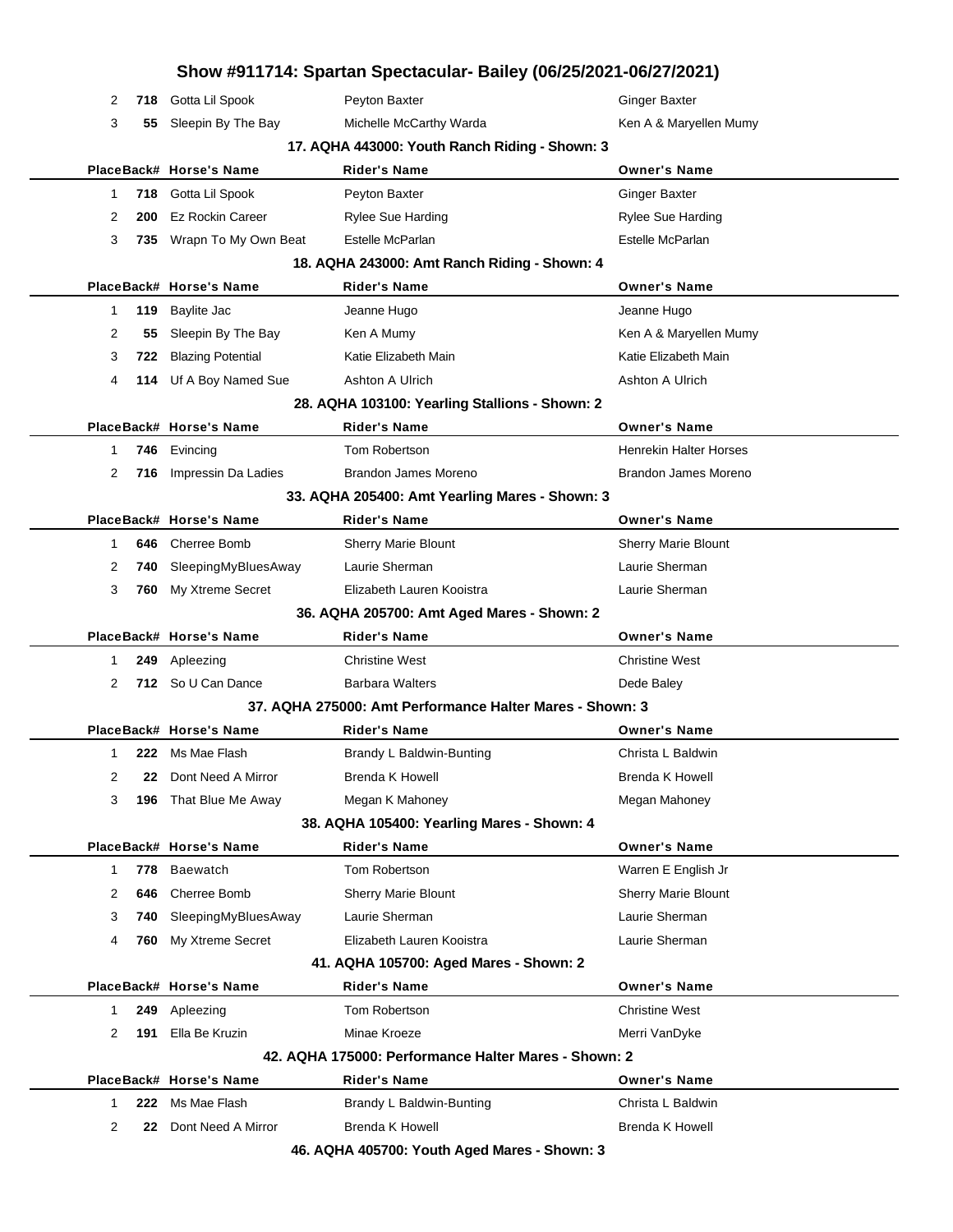## **Show #911714: Spartan Spectacular- Bailey (06/25/2021-06/27/2021) PlaceBack# Horse's Name Rider's Name Owner's Name 249** Apleezing **Christian Christian Mest** Katherine West Christine West Christine West **149** Got My Swag On **Elizabeth West** Christine West Christine West 3 713 Exclusively Mocca **Kayla E Virga** Kayla E Virga Kayla E Virga **47. AQHA 475000: Youth Performance Halter Mares - Shown: 2 PlaceBack# Horse's Name Rider's Name Owner's Name 282** Lopers Get Good Chex Elizabeth Shoemaker Sara L M Shoemaker **334** Hot Look N Dream Olivia Hill Olivia Hill **50. AQHA 207600: Amt Three Yr Old Geldings - Shown: 3 PlaceBack# Horse's Name Rider's Name Owner's Name 7** He Is The Exception Laura Renee Perniciaro **Christopher J Perniciaro 244** Twisted Batt Michelle Dawn Eno Michelle Dawn Eno **252** Made Of Candy Stephen Erdman Stephen Erdman Stephen Stephen Erdman **51. AQHA 207700: Amt Aged Geldings - Shown: 9 PlaceBack# Horse's Name Rider's Name Owner's Name 159** Mister Over Easy Christine West Christine West **786** Illicit Intention Ginger Baxter Ginger Baxter **723** Elusive Pick **Beverly Sue Koke** Beverly Sue Koke **Beverly Sue Koke 369** Sleepin In The Snow Rebecca Eno Rebecca Eno Rebecca Eno **330** TJ Simply The Best Jill M Finley Juli 10 Process And All Starm LLC **726** Now Youve Seen Me Sharon J Crowel Sharon J Crowel **804** Follow Ur Intuition Stefanie A Freeland Stefanie Freeland **123** Rock Legend Cynthia R Pyle Cynthia Pyle **119** Baylite Jac Jeanne Hugo Jeanne Hugo **52. AQHA 277000: Amt Performance Halter Geldings - Shown: 6 PlaceBack# Horse's Name Rider's Name Owner's Name 150** Macs Kool Legacy Susan M Frank Susan M Susan M Frank **335** One Kool Fool **Brenda Schrader** Brenda Schrader Brenda Schrader Brenda Schrader **383** The Red Foxx **Adam Johnson** Adam Johnson Adam Johnson **122** Invitations Are Good Lily Ellen Atkinson Lily Ellen Atkinson **66** I O You One Lisa A Ondersma-Lowetz Lisa A Ondersma **70** True Blue I Will Be Kay Stanek Kay Stanek **55. AQHA 107600: Three Yr Old Geldings - Shown: 3 PlaceBack# Horse's Name Rider's Name Owner's Name 7** He Is The Exception Tom Robertson Christopher J Perniciaro **252** Made Of Candy Stephen Erdman Stephen Erdman **244** Twisted Batt Michelle Dawn Eno Michelle Dawn Eno **56. AQHA 107700: Aged Geldings - Shown: 11 PlaceBack# Horse's Name Rider's Name Owner's Name 159** Mister Over Easy **Tom Robertson** Christine West 2 786 Illicit Intention **Peyton Baxter** Communication **Communication Communication Peyton Baxter** Communication **Ginger Baxter 723** Elusive Pick **TOM Robertson Beverly Sue Koke 412** Take Me To Church **Hannah C Bechill** Hannah Bechill Hannah Bechill **369** Sleepin In The Snow Rebecca Eno Rebecca Eno Rebecca Eno **330** TJ Simply The Best Jill M Finley Noble Hills Farm LLC **386** No Time To Party **Rylee Elizabeth Nichols Research Research Research Research Research Research Research Research Research Research Research Research Research Research Research Research Research Research Research**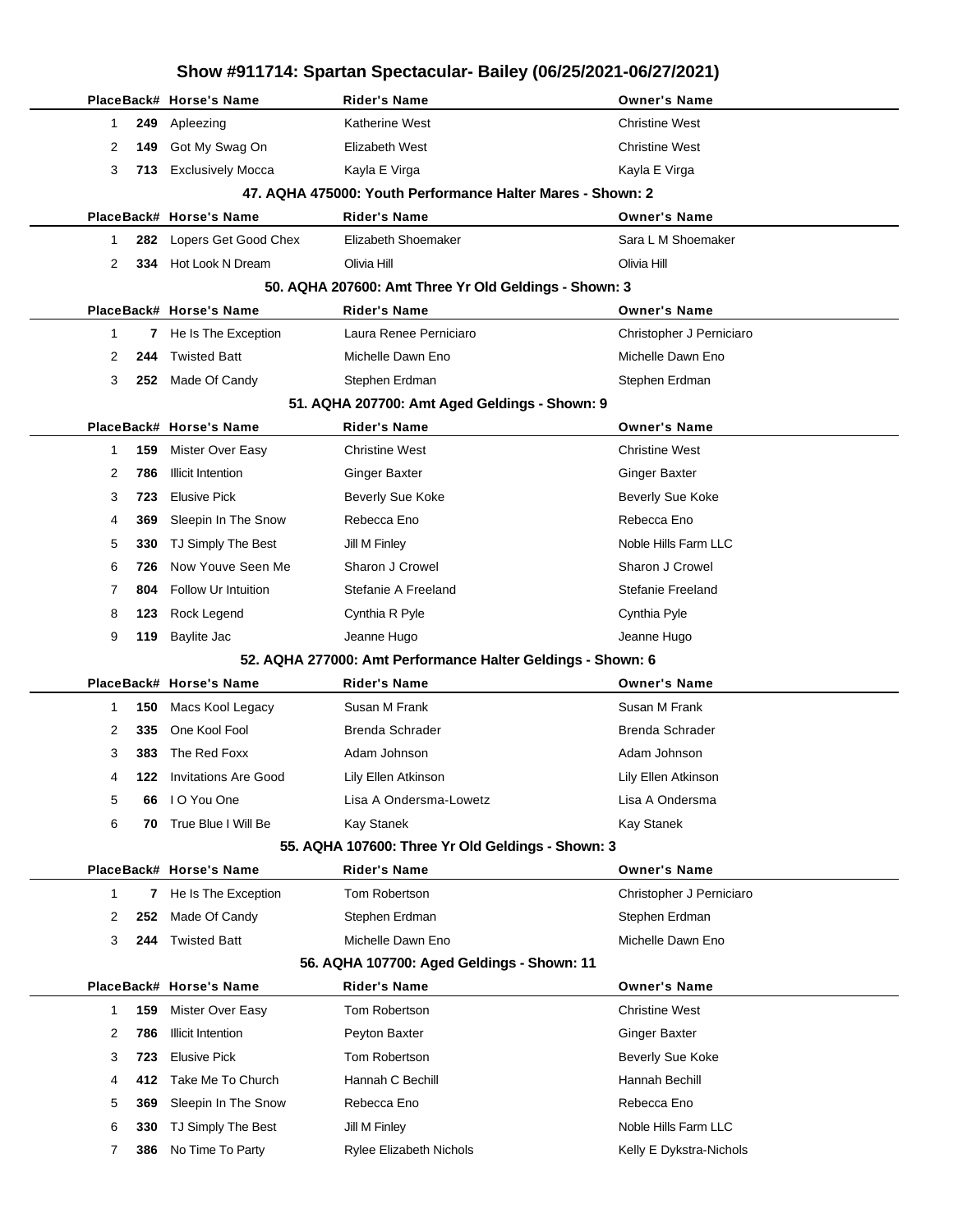|                |     |                             |                                                               | Show #911714: Spartan Spectacular- Bailey (06/25/2021-06/27/2021) |
|----------------|-----|-----------------------------|---------------------------------------------------------------|-------------------------------------------------------------------|
| 8              | 200 | <b>Ez Rockin Career</b>     | <b>Rylee Sue Harding</b>                                      | <b>Rylee Sue Harding</b>                                          |
| 9              | 204 | Southern Motion             | Carson Brunner                                                | Carson Brunner                                                    |
|                |     |                             | 57. AQHA 177000: Performance Halter Geldings - Shown: 5       |                                                                   |
|                |     | PlaceBack# Horse's Name     | <b>Rider's Name</b>                                           | <b>Owner's Name</b>                                               |
| 1              | 333 | Fightin Off Sleep           | <b>Ginger Baxter</b>                                          | <b>Ginger Baxter</b>                                              |
| 2              | 150 | Macs Kool Legacy            | Susan M Frank                                                 | Susan M Frank                                                     |
| 3              | 383 | The Red Foxx                | Christopher R Dalton                                          | Adam Johnson                                                      |
| 4              | 157 | Why Dont U Kiss This        | <b>Katherine Tietz</b>                                        | MI Independent L/MI                                               |
| 5              | 777 | Details In The Sky          | Pam Specht                                                    | Rena Kay Johnson                                                  |
|                |     |                             | 61. AQHA 407700: Youth Aged Geldings - Shown: 13              |                                                                   |
|                |     | PlaceBack# Horse's Name     | <b>Rider's Name</b>                                           | <b>Owner's Name</b>                                               |
| 1              | 159 | Mister Over Easy            | Elizabeth West                                                | <b>Christine West</b>                                             |
| 2              | 786 | <b>Illicit Intention</b>    | Peyton Baxter                                                 | <b>Ginger Baxter</b>                                              |
| 3              | 800 | Gotta Golden Bar            | Alyssa G Bayerski                                             | Patti Bayerski                                                    |
| 4              | 412 | Take Me To Church           | Hannah C Bechill                                              | Hannah Bechill                                                    |
| 5              | 204 | Southern Motion             | Carson Brunner                                                | Carson Brunner                                                    |
| 6              | 386 | No Time To Party            | <b>Rylee Elizabeth Nichols</b>                                | Kelly E Dykstra-Nichols                                           |
| $\overline{7}$ | 200 | <b>Ez Rockin Career</b>     | <b>Rylee Sue Harding</b>                                      | <b>Rylee Sue Harding</b>                                          |
| 8              | 124 | <b>Madd Money</b>           | Lauren E Lauver                                               | Lauren Lauver                                                     |
| 9              | 133 | <b>Missin Sleep</b>         | Audrey L Barnes                                               | Audrey L Barnes                                                   |
|                |     |                             | 62. AQHA 477000: Youth Performance Halter Geldings - Shown: 6 |                                                                   |
|                |     | PlaceBack# Horse's Name     | <b>Rider's Name</b>                                           | <b>Owner's Name</b>                                               |
| 1              | 333 | Fightin Off Sleep           | Peyton Baxter                                                 | <b>Ginger Baxter</b>                                              |
| 2              | 235 | Gota B A Hit                | <b>Grace Gasper</b>                                           | <b>Tammy Gasper</b>                                               |
| 3              | 157 | Why Dont U Kiss This        | Katherine Tietz                                               | MI Independent L/MI                                               |
| 4              | 259 | Chevrolatte                 | Elizabeth West                                                | <b>Christine West</b>                                             |
| 5              | 13  | Made With Real Cocoa        | Brylynn E Balon                                               | Brylynne E Balon                                                  |
| 6              | 107 | Regal N Grand               | <b>Taylin Collins</b>                                         | <b>Taylin Collins</b>                                             |
|                |     |                             | 63. MQHA 900: Small Fry Halter - Shown: 5                     |                                                                   |
|                |     | PlaceBack# Horse's Name     | <b>Rider's Name</b>                                           | <b>Owner's Name</b>                                               |
| 1              | 22  | Dont Need A Mirror          | <b>Brylee Lynn Bunting</b>                                    | Brenda K Howell                                                   |
| 2              | 799 | <b>KM Movin The Best</b>    | <b>Addaley Hudson</b>                                         | Allison Hudson                                                    |
| 3              | 310 | Ima Lopin With Class        | Quinn Bogue                                                   | Boque Family                                                      |
| 4              | 181 | Hez Up To Know Good         | Elizabeth Shoemaker                                           | Elizabeth Shoemaker                                               |
| 5              | 776 | Its All About Legs          | Lila Pauli                                                    | Rocking K Farms                                                   |
|                |     | PlaceBack# Horse's Name     | 64. MQHA 901: Small Fry Showmanship - Shown: 7                | <b>Owner's Name</b>                                               |
| 1              | 181 | Hez Up To Know Good         | <b>Rider's Name</b><br>Elizabeth Shoemaker                    | Elizabeth Shoemaker                                               |
| 2              | 22  | Dont Need A Mirror          | <b>Brylee Lynn Bunting</b>                                    | <b>Brenda K Howell</b>                                            |
| 3              | 310 | Ima Lopin With Class        | Quinn Bogue                                                   | <b>Bogue Family</b>                                               |
| 4              | 799 | <b>KM Movin The Best</b>    | <b>Addaley Hudson</b>                                         | Allison Hudson                                                    |
| 5              | 758 | <b>Invest N Miller Time</b> | Hannah Laskowski                                              | Heidi Laskowski                                                   |
| 6              | 725 | Hot Chips Only              | Brooke Laskowski                                              | Heidi Laskowski                                                   |
| 7              | 776 | Its All About Legs          | Lila Pauli                                                    | Rocking K Farms                                                   |
|                |     |                             | 65. AQHA 412001: RK Youth Showmanship at Halter - Shown: 16   |                                                                   |
|                |     | PlaceBack# Horse's Name     | <b>Rider's Name</b>                                           | <b>Owner's Name</b>                                               |
|                |     |                             |                                                               |                                                                   |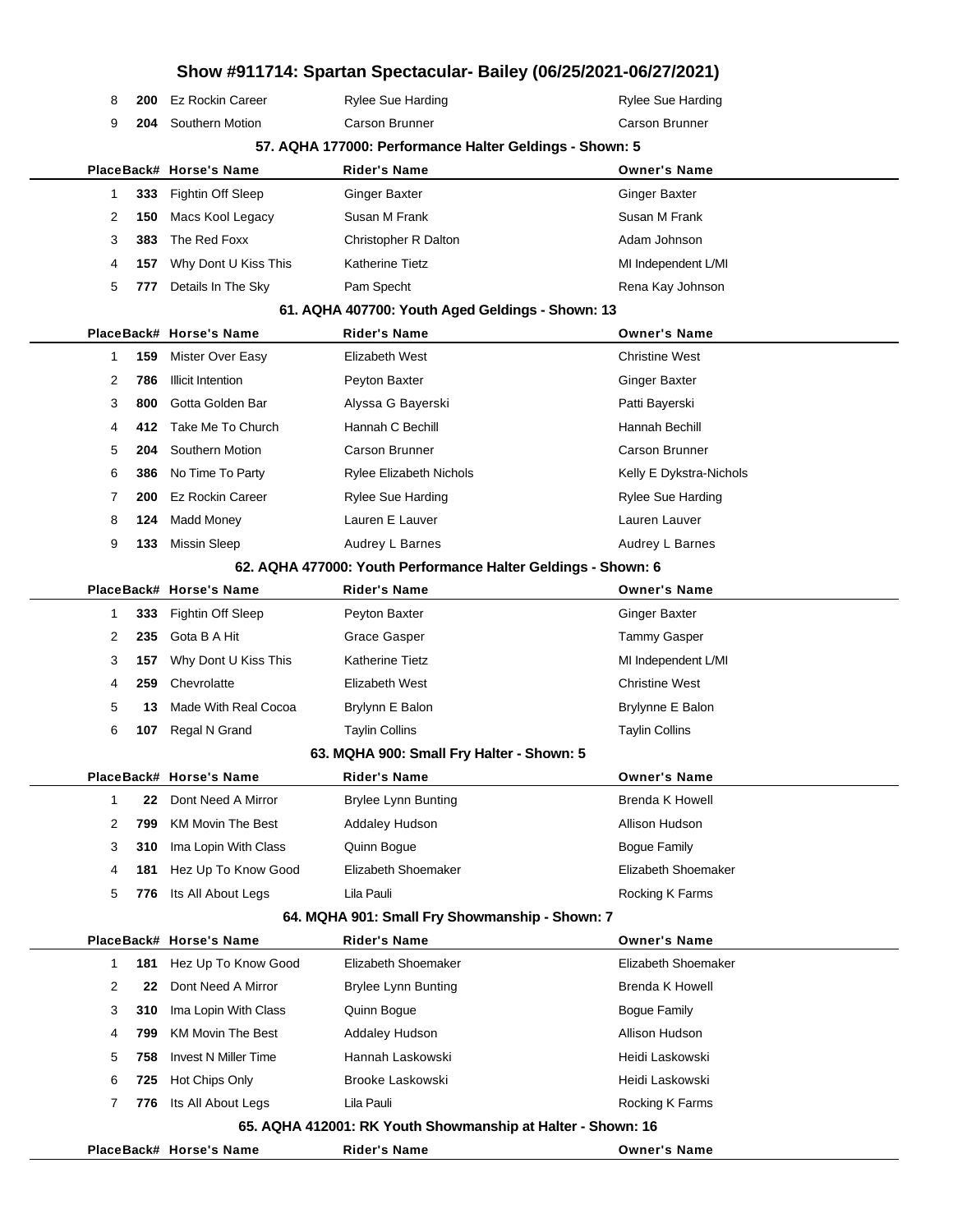| 1 | 800  | Gotta Golden Bar         | Alyssa G Bayerski                                           | Patti Bayerski           |
|---|------|--------------------------|-------------------------------------------------------------|--------------------------|
| 2 | 713  | <b>Exclusively Mocca</b> | Kayla E Virga                                               | Kayla E Virga            |
| 3 | 334  | Hot Look N Dream         | Olivia Hill                                                 | Olivia Hill              |
| 4 | 735  | Wrapn To My Own Beat     | Estelle McParlan                                            | Estelle McParlan         |
| 5 | 412  | Take Me To Church        | Hannah C Bechill                                            | Hannah Bechill           |
| 6 | 164  | <b>Red Deeified</b>      | Karina R Bader-Van Dyke                                     | Kailene Bader Van Dyke   |
| 7 | 781  | Lukes Wise Man           | Natalie Ryanna Marsh                                        | Samantha Mogg            |
| 8 | 146  | ValentinosBlazinRide     | <b>Madison Stuart</b>                                       | <b>Madison Stuart</b>    |
| 9 | 721  | One Black Krymsun        | <b>Carlene Armstrong</b>                                    | <b>Carlene Armstrong</b> |
|   |      |                          | 66. AQHA 412002: L1 Youth Showmanship at Halter - Shown: 19 |                          |
|   |      | PlaceBack# Horse's Name  | Rider's Name                                                | <b>Owner's Name</b>      |
| 1 | 719  | Everyoneluvsagoodbar     | Kerrigan Ailise Lynch                                       | Kerrigan Lynch           |
| 2 | 630  | Im Pink Floyd            | Kate Davis                                                  | <b>Kate Davis</b>        |
| 3 | 222  | Ms Mae Flash             | <b>Braelyn R Bunting</b>                                    | Christa L Baldwin        |
| 4 | 157  | Why Dont U Kiss This     | <b>Katherine Tietz</b>                                      | MI Independent L/MI      |
| 5 | 412  | Take Me To Church        | Hannah C Bechill                                            | Hannah Bechill           |
| 6 | 107  | Regal N Grand            | <b>Taylin Collins</b>                                       | <b>Taylin Collins</b>    |
| 7 | 713  | <b>Exclusively Mocca</b> | Kayla E Virga                                               | Kayla E Virga            |
| 8 | 800  | Gotta Golden Bar         | Alyssa G Bayerski                                           | Patti Bayerski           |
| 9 | 776  | Its All About Legs       | Grace Benway                                                | Rocking K Farms          |
|   |      |                          | 67. AQHA 412000: Youth Showmanship at Halter - Shown: 16    |                          |
|   |      | PlaceBack# Horse's Name  | <b>Rider's Name</b>                                         | <b>Owner's Name</b>      |
| 1 | 24   | Gonna Get Ya Good        | Rilynn K Lindsay                                            | Rilynn Lindsay           |
| 2 | 259  | Chevrolatte              | <b>Elizabeth West</b>                                       | <b>Christine West</b>    |
| 3 | 133  | <b>Missin Sleep</b>      | Audrey L Barnes                                             | Audrey L Barnes          |
| 4 | 333  | <b>Fightin Off Sleep</b> | Peyton Baxter                                               | <b>Ginger Baxter</b>     |
| 5 | 735  | Wrapn To My Own Beat     | Estelle McParlan                                            | Estelle McParlan         |
| 6 | 13   | Made With Real Cocoa     | Brylynn E Balon                                             | Brylynne E Balon         |
| 7 | 1854 | Hes Good To Go           | <b>Isabelle Freeland</b>                                    | <b>Isabelle Freeland</b> |
| 8 |      | 107 Regal N Grand        | <b>Taylin Collins</b>                                       | <b>Taylin Collins</b>    |
| 9 |      | 124 Madd Money           | Lauren E Lauver                                             | Lauren Lauver            |
|   |      |                          | 68. AQHA 212001: RK Amt Showmanship at Halter - Shown: 10   |                          |
|   |      | PlaceBack# Horse's Name  | Rider's Name                                                | <b>Owner's Name</b>      |
| 1 | 25   | Johnny Diesel            | Morgan L Letzkus                                            | James Letzkus            |
| 2 | 523  | My Vintage Mercedes      | Delaney Bakker                                              | Cynthia Bakker           |
| 3 | 804  | Follow Ur Intuition      | Stefanie A Freeland                                         | Stefanie Freeland        |
| 4 | 776  | Its All About Legs       | Amanda Pauli                                                | Rocking K Farms          |
| 5 | 623  | Absolute At The Bar      | Katie Marie Blount                                          | Sherry Marie Blount      |
| 6 | 369  | Sleepin In The Snow      | Rebecca Eno                                                 | Rebecca Eno              |
| 7 | 711  | Indeed Shez Lazy         | Lauryn Leuenberger                                          | Lauryn Leuenberger       |
| 8 | 726  | Now Youve Seen Me        | Sharon J Crowel                                             | Sharon J Crowel          |
| 9 | 197  | WF Dynamic Invite        | Marjorie Taylor                                             | Marjorie Taylor          |
|   |      |                          | 69. AQHA 212002: L1 Amt Showmanship at Halter - Shown: 16   |                          |
|   |      | PlaceBack# Horse's Name  | Rider's Name                                                | <b>Owner's Name</b>      |
| 1 | 66   | I O You One              | Lisa A Ondersma-Lowetz                                      | Lisa A Ondersma          |
| 2 | 148  | Heres Your Captive       | Margaret Larobardiere                                       | Lauren Barnes            |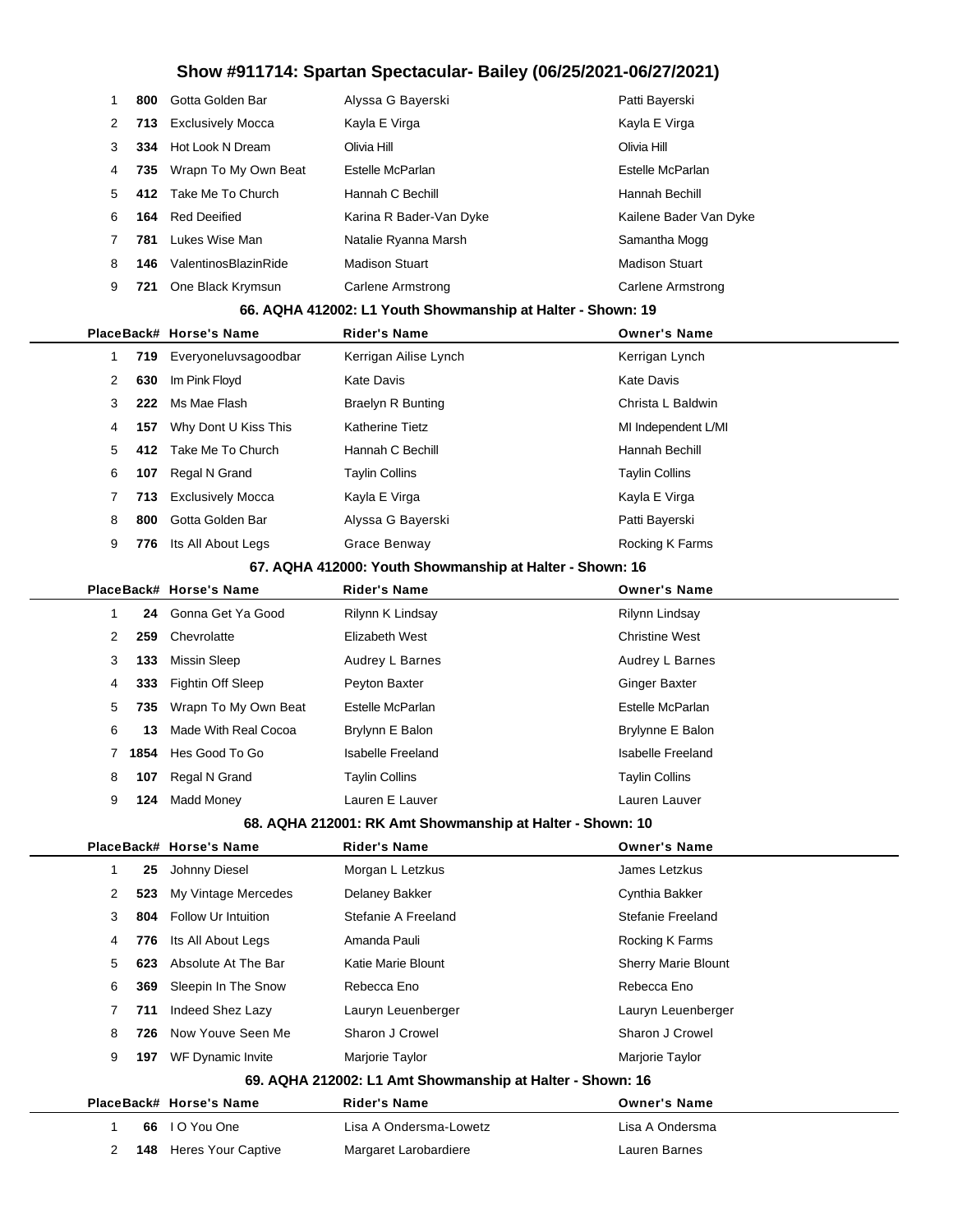| 3 |     | 722 Blazing Potential | Katie Elizabeth Main | Katie Elizabeth Main       |
|---|-----|-----------------------|----------------------|----------------------------|
| 4 | 523 | My Vintage Mercedes   | Delaney Bakker       | Cynthia Bakker             |
| 5 |     | 755 To Good To Be Red | Stephanie Mae Cesarz | <b>Stephanie Cesarz</b>    |
| 6 | 25  | Johnny Diesel         | Morgan L Letzkus     | James Letzkus              |
|   | 623 | Absolute At The Bar   | Katie Marie Blount   | <b>Sherry Marie Blount</b> |
| 8 |     | 322 Too LazyToSpeak   | Megan Hirschman      | Megan Hirschman            |
| 9 | 776 | Its All About Legs    | Amanda Pauli         | Rocking K Farms            |
|   |     |                       |                      |                            |

#### **70. AQHA 212800: Amt Select Showmanship at Halter - Shown: 9**

|   |     | PlaceBack# Horse's Name    | <b>Rider's Name</b> | <b>Owner's Name</b> |
|---|-----|----------------------------|---------------------|---------------------|
|   | 804 | <b>Follow Ur Intuition</b> | Stefanie A Freeland | Stefanie Freeland   |
| 2 | 119 | Baylite Jac                | Jeanne Hugo         | Jeanne Hugo         |
| 3 | 22  | Dont Need A Mirror         | Brenda K Howell     | Brenda K Howell     |
| 4 | 150 | Macs Kool Legacy           | Susan M Frank       | Susan M Frank       |
| 5 | 211 | Hes Hott                   | Diana Midgley       | Diana Midgley       |
| 6 | 12  | Southern Eyes On Me        | Nancy Kay Fullerton | Nancy Fullerton     |
| 7 | 123 | Rock Legend                | Cynthia R Pyle      | Cynthia Pyle        |
| 8 | 369 | Sleepin In The Snow        | Rebecca Eno         | Rebecca Eno         |
| 9 | 311 | <b>STELLAS GOTR GROOVE</b> | Kerry Daudlin       | Kerry Daudlin       |
|   |     |                            |                     |                     |

#### **71. AQHA 212000: Amt Showmanship at Halter - Shown: 10**

|   |     | PlaceBack# Horse's Name  | <b>Rider's Name</b>      | <b>Owner's Name</b>     |
|---|-----|--------------------------|--------------------------|-------------------------|
|   | 222 | Ms Mae Flash             | Brandy L Baldwin-Bunting | Christa L Baldwin       |
| 2 | 122 | Invitations Are Good     | Lily Ellen Atkinson      | Lily Ellen Atkinson     |
| 3 | 750 | Fancy Enough To Win      | Madison Mulder           | Madison Mulder          |
| 4 | 196 | That Blue Me Away        | Megan K Mahoney          | Megan Mahoney           |
| 5 | 722 | <b>Blazing Potential</b> | Katie Elizabeth Main     | Katie Elizabeth Main    |
| 6 | 360 | Invy Pit Crew            | Holly M Gordon           | Holly M Gordon          |
|   | 724 | <b>Expensive Assets</b>  | Madison Elizabeth Pfahl  | Madison Elizabeth Pfahl |
| 8 | 383 | The Red Foxx             | Adam Johnson             | Adam Johnson            |
| 9 | 66  | I O You One              | Lisa A Ondersma-Lowetz   | Lisa A Ondersma         |

#### **72. AQHA 144100: Junior Hunter Under Saddle - Shown: 2**

|   |      | PlaceBack# Horse's Name | <b>Rider's Name</b>                                       | <b>Owner's Name</b>    |
|---|------|-------------------------|-----------------------------------------------------------|------------------------|
| 1 | 370  | Al Have Potential       | Jennifer Lee Bluhm                                        | Morgan Elizabeth Glann |
| 2 | 133  | Missin Sleep            | Michelle McCarthy Warda                                   | Audrey L Barnes        |
|   |      |                         | 73. AQHA 444001: RK Youth Hunter Under Saddle - Shown: 13 |                        |
|   |      | PlaceBack# Horse's Name | <b>Rider's Name</b>                                       | <b>Owner's Name</b>    |
| 1 | 721  | One Black Krymsun       | Carlene Armstrong                                         | Carlene Armstrong      |
| 2 | 735  | Wrapn To My Own Beat    | Estelle McParlan                                          | Estelle McParlan       |
| 3 | 713  | Exclusively Mocca       | Kayla E Virga                                             | Kayla E Virga          |
| 4 | 412  | Take Me To Church       | Hannah C Bechill                                          | Hannah Bechill         |
| 5 | 719. | Everyoneluvsagoodbar    | Kerrigan Ailise Lynch                                     | Kerrigan Lynch         |
| 6 | 750  | Fancy Enough To Win     | Maya Edwards                                              | <b>Madison Mulder</b>  |
| 7 | 630  | Im Pink Floyd           | <b>Kate Davis</b>                                         | <b>Kate Davis</b>      |
| 8 | 13   | Made With Real Cocoa    | Brylynn E Balon                                           | Brylynne E Balon       |
| 9 | 207  | Kaptain Kaveman         | Elizabeth Smith                                           | Elizabeth Smith        |
|   |      |                         | 74. AQHA 444002: L1 Youth Hunter Under Saddle - Shown: 13 |                        |
|   |      | PlaceBack# Horse's Name | <b>Rider's Name</b>                                       | <b>Owner's Name</b>    |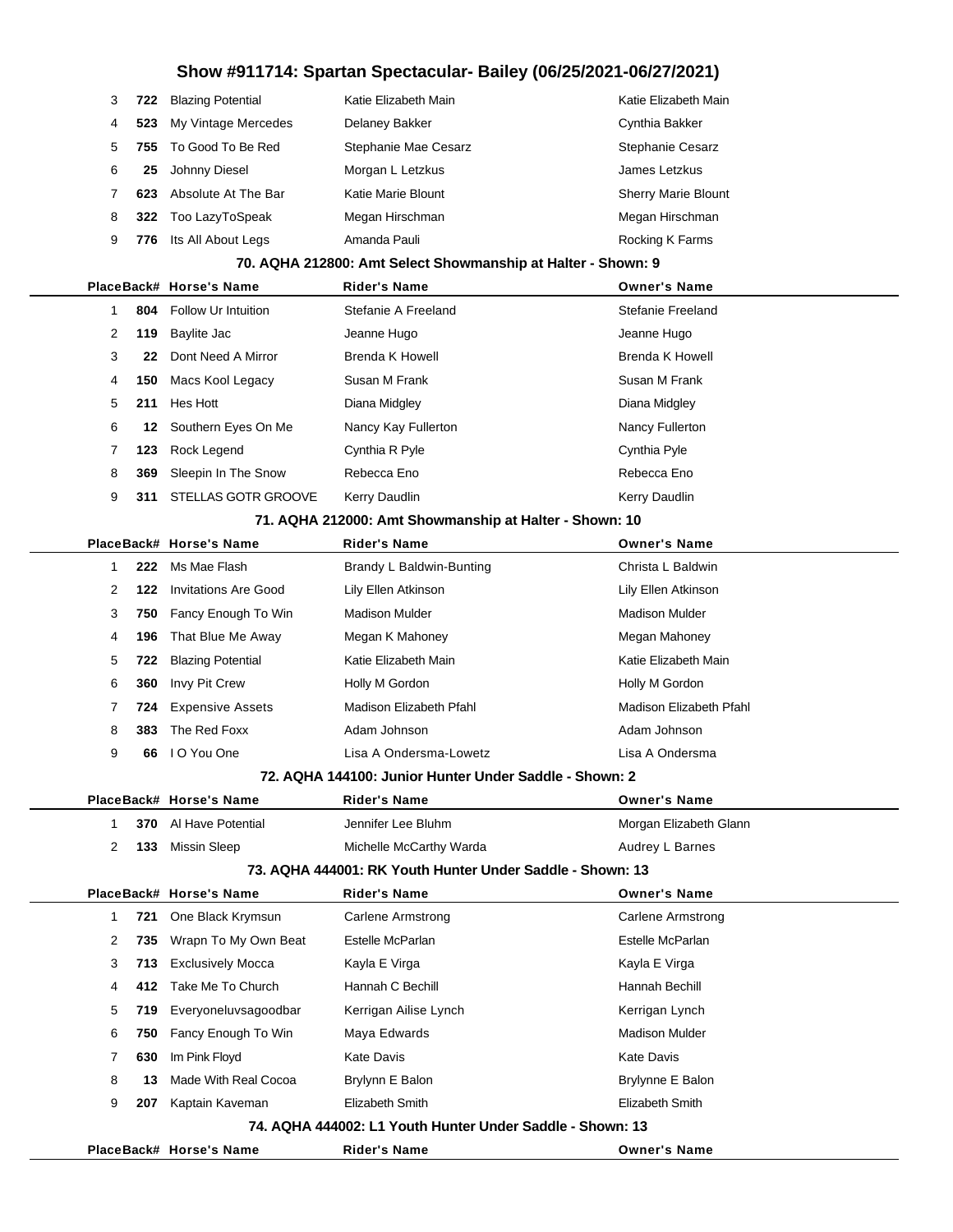| 1 | 200  | Ez Rockin Career         | <b>Rylee Sue Harding</b>                                    | <b>Rylee Sue Harding</b> |
|---|------|--------------------------|-------------------------------------------------------------|--------------------------|
| 2 | 713  | <b>Exclusively Mocca</b> | Kayla E Virga                                               | Kayla E Virga            |
| 3 | 735  | Wrapn To My Own Beat     | Estelle McParlan                                            | Estelle McParlan         |
| 4 | 721  | One Black Krymsun        | Carlene Armstrong                                           | Carlene Armstrong        |
| 5 | 412. | Take Me To Church        | Hannah C Bechill                                            | Hannah Bechill           |
| 6 | 107  | Regal N Grand            | <b>Taylin Collins</b>                                       | <b>Taylin Collins</b>    |
| 7 | 222  | Ms Mae Flash             | <b>Braelyn R Bunting</b>                                    | Christa L Baldwin        |
| 8 | 146  | ValentinosBlazinRide     | <b>Madison Stuart</b>                                       | <b>Madison Stuart</b>    |
| 9 | 719  | Everyoneluvsagoodbar     | Kerrigan Ailise Lynch                                       | Kerrigan Lynch           |
|   |      |                          | 75. AQHA 444000: Youth Hunter Under Saddle - Shown: 12      |                          |
|   |      | PlaceBack# Horse's Name  | <b>Rider's Name</b>                                         | <b>Owner's Name</b>      |
| 1 | 333  | Fightin Off Sleep        | Peyton Baxter                                               | <b>Ginger Baxter</b>     |
| 2 | 235  | Gota B A Hit             | Grace Gasper                                                | <b>Tammy Gasper</b>      |
| 3 | 200  | <b>Ez Rockin Career</b>  | <b>Rylee Sue Harding</b>                                    | <b>Rylee Sue Harding</b> |
| 4 | 735  | Wrapn To My Own Beat     | Estelle McParlan                                            | Estelle McParlan         |
| 5 | 721  | One Black Krymsun        | Carlene Armstrong                                           | Carlene Armstrong        |
| 6 | 713  | <b>Exclusively Mocca</b> | Kayla E Virga                                               | Kayla E Virga            |
| 7 | 107  | Regal N Grand            | <b>Taylin Collins</b>                                       | <b>Taylin Collins</b>    |
| 8 | 164  | <b>Red Deeified</b>      | Karina R Bader-Van Dyke                                     | Kailene Bader Van Dyke   |
| 9 | 334  | Hot Look N Dream         | Olivia Hill                                                 | Olivia Hill              |
|   |      |                          | 76. AQHA 144004: L1 Hunter Under Saddle - Shown: 3          |                          |
|   |      | PlaceBack# Horse's Name  | Rider's Name                                                | <b>Owner's Name</b>      |
| 1 | 370  | Al Have Potential        | Jennifer Lee Bluhm                                          | Morgan Elizabeth Glann   |
| 2 | 804  | Follow Ur Intuition      | September Croel                                             | Stefanie Freeland        |
| 3 | 728  | I Party Two              | Minae Kroeze                                                | Marilynn Snippe          |
|   |      |                          | 77. AQHA 244001: RK Amt Hunter Under Saddle - Shown: 6      |                          |
|   |      | PlaceBack# Horse's Name  | <b>Rider's Name</b>                                         | <b>Owner's Name</b>      |
| 1 | 25   | Johnny Diesel            | Morgan L Letzkus                                            | James Letzkus            |
| 2 | 523  | My Vintage Mercedes      | Delaney Bakker                                              | Cynthia Bakker           |
| 3 | 369  | Sleepin In The Snow      | Rebecca Eno                                                 | Rebecca Eno              |
| 4 | 244  | <b>Twisted Batt</b>      | Michelle Dawn Eno                                           | Michelle Dawn Eno        |
| 5 | 197  | WF Dynamic Invite        | Marjorie Taylor                                             | Marjorie Taylor          |
| 6 | 711  | Indeed Shez Lazy         | Lauryn Leuenberger                                          | Lauryn Leuenberger       |
|   |      |                          | 78. AQHA 244002: L1 Amt Hunter Under Saddle - Shown: 15     |                          |
|   |      | PlaceBack# Horse's Name  | <b>Rider's Name</b>                                         | <b>Owner's Name</b>      |
| 1 | 66   | I O You One              | Lisa A Ondersma-Lowetz                                      | Lisa A Ondersma          |
| 2 | 755  | To Good To Be Red        | Stephanie Mae Cesarz                                        | Stephanie Cesarz         |
| 3 | 211  | Hes Hott                 | Diana Midgley                                               | Diana Midgley            |
| 4 | 523  | My Vintage Mercedes      | Delaney Bakker                                              | Cynthia Bakker           |
| 5 | 729  | Full Of Blessings        | Kimberly L Whaley                                           | Kimberly L Whaley        |
| 6 | 804  | Follow Ur Intuition      | Stefanie A Freeland                                         | Stefanie Freeland        |
| 7 | 25   | Johnny Diesel            | Morgan L Letzkus                                            | James Letzkus            |
| 8 | 197  | WF Dynamic Invite        | Marjorie Taylor                                             | Marjorie Taylor          |
| 9 | 369  | Sleepin In The Snow      | Rebecca Eno                                                 | Rebecca Eno              |
|   |      |                          | 79. AQHA 244800: Amt Select Hunter Under Saddle - Shown: 11 |                          |
|   |      | PlaceBack# Horse's Name  | <b>Rider's Name</b>                                         | <b>Owner's Name</b>      |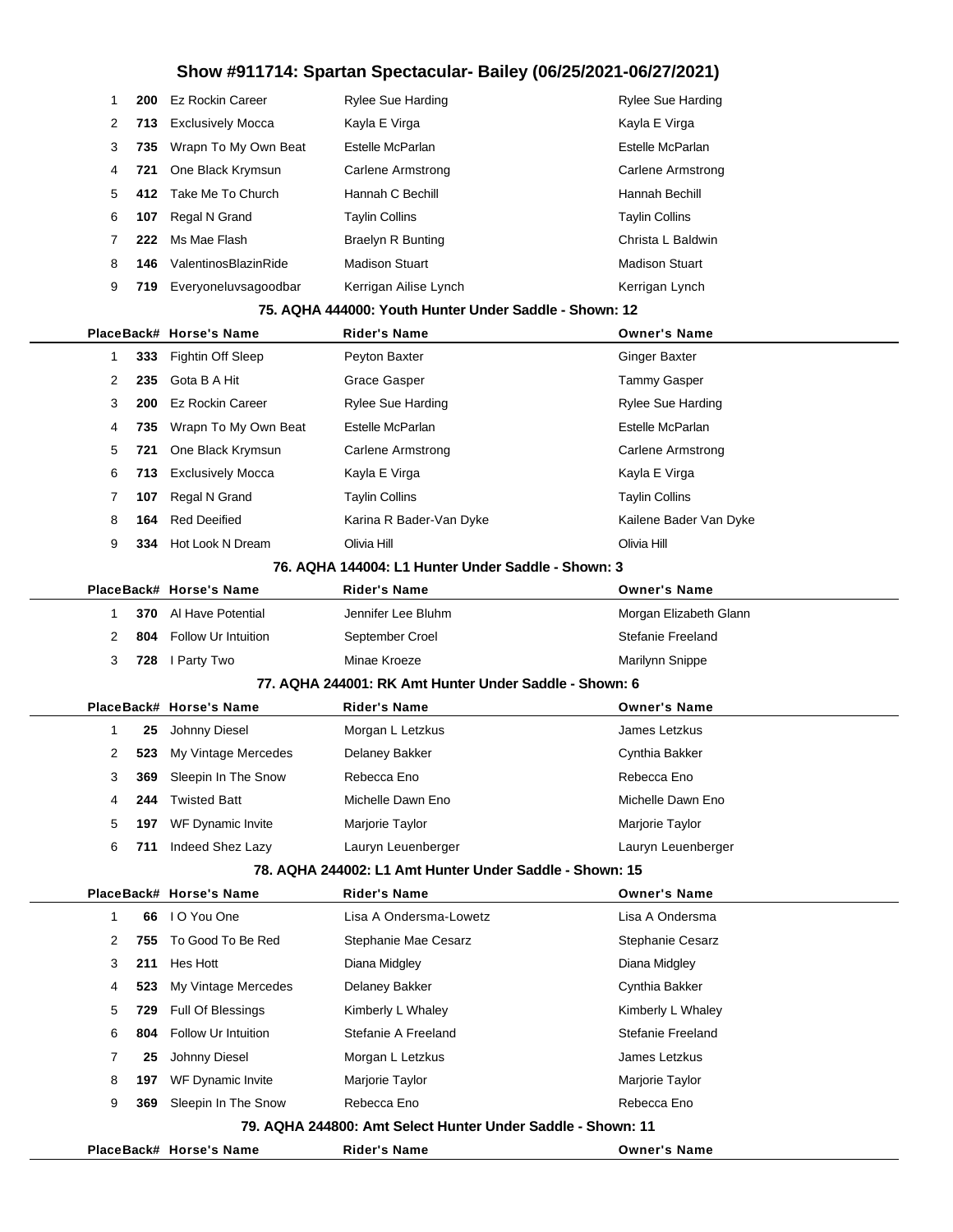| 1            | 211        | Hes Hott                                 | Diana Midgley                                              | Diana Midgley                   |
|--------------|------------|------------------------------------------|------------------------------------------------------------|---------------------------------|
| 2            | 729        | Full Of Blessings                        | Kimberly L Whaley                                          | Kimberly L Whaley               |
| 3            | 70         | True Blue I Will Be                      | Kay Stanek                                                 | Kay Stanek                      |
| 4            | 123        | Rock Legend                              | Cynthia R Pyle                                             | Cynthia Pyle                    |
| 5            | 311        | STELLAS GOTR GROOVE                      | Kerry Daudlin                                              | Kerry Daudlin                   |
| 6            | 804        | Follow Ur Intuition                      | Stefanie A Freeland                                        | Stefanie Freeland               |
| 7            | 197        | WF Dynamic Invite                        | Marjorie Taylor                                            | Marjorie Taylor                 |
| 8            | 717        | JZ Limited Liability                     | Debbie Barber                                              | Debbie Barber                   |
| 9            | 369        | Sleepin In The Snow                      | Rebecca Eno                                                | Rebecca Eno                     |
|              |            |                                          | 80. AQHA 244000: Amt Hunter Under Saddle - Shown: 4        |                                 |
|              |            | PlaceBack# Horse's Name                  | <b>Rider's Name</b>                                        | <b>Owner's Name</b>             |
| $\mathbf{1}$ | 66         | I O You One                              | Lisa A Ondersma-Lowetz                                     | Lisa A Ondersma                 |
| 2            | 122        | <b>Invitations Are Good</b>              | Lily Ellen Atkinson                                        | Lily Ellen Atkinson             |
| 3            | 222        | Ms Mae Flash                             | Brandy L Baldwin-Bunting                                   | Christa L Baldwin               |
| 4            | 523        | My Vintage Mercedes                      | <b>Delaney Bakker</b>                                      | Cynthia Bakker                  |
|              |            |                                          | 81. AQHA 144200: Senior Hunter Under Saddle - Shown: 6     |                                 |
|              |            | PlaceBack# Horse's Name                  | <b>Rider's Name</b>                                        | <b>Owner's Name</b>             |
| 1.           | 122        | <b>Invitations Are Good</b>              | September Croel                                            | Lily Ellen Atkinson             |
| 2            | 123        | Rock Legend                              | Cynthia R Pyle                                             | Cynthia Pyle                    |
| 3            | 70         | True Blue I Will Be                      | Kay Stanek                                                 | Kay Stanek                      |
| 4            | 191        | Ella Be Kruzin                           | Minae Kroeze                                               | Merri VanDyke                   |
| 5            | 164        | <b>Red Deeified</b>                      | Karina R Bader-Van Dyke                                    | Kailene Bader Van Dyke          |
| 6            | 777        | Details In The Sky                       | Pam Specht                                                 | Rena Kay Johnson                |
|              |            |                                          | 82. MQHA 905: Small Fry HUS - Shown: 6                     |                                 |
|              |            |                                          |                                                            |                                 |
|              |            | PlaceBack# Horse's Name                  | Rider's Name                                               | <b>Owner's Name</b>             |
| 1.           | 181        | Hez Up To Know Good                      | Elizabeth Shoemaker                                        | Elizabeth Shoemaker             |
| 2            | 22         | Dont Need A Mirror                       | <b>Brylee Lynn Bunting</b>                                 | <b>Brenda K Howell</b>          |
| 3            | 725        | Hot Chips Only                           | Brooke Laskowski                                           | Heidi Laskowski                 |
| 4            | 310        | Ima Lopin With Class                     | Quinn Bogue                                                | <b>Bogue Family</b>             |
| 5            | 758        | <b>Invest N Miller Time</b>              | Hannah Laskowski                                           | Heidi Laskowski                 |
| 6            |            | 282 Lopers Get Good Chex                 | Lila Pauli                                                 | Sara L M Shoemaker              |
|              |            |                                          | 83. MQHA 906: Small Fry Equitation - Shown: 5              |                                 |
|              |            | PlaceBack# Horse's Name                  | <b>Rider's Name</b>                                        | <b>Owner's Name</b>             |
| 1.           | 725        | Hot Chips Only                           | Brooke Laskowski                                           | Heidi Laskowski                 |
| 2            | 22         | Dont Need A Mirror                       | <b>Brylee Lynn Bunting</b>                                 | Brenda K Howell                 |
| 3            | 181        | Hez Up To Know Good                      | Elizabeth Shoemaker                                        | Elizabeth Shoemaker             |
| 4            | 758        | <b>Invest N Miller Time</b>              | Hannah Laskowski                                           | Heidi Laskowski                 |
| 5            | 310        | Ima Lopin With Class                     | Quinn Bogue                                                | <b>Bogue Family</b>             |
|              |            |                                          | 84. AQHA 452001: RK Youth Hunt Seat Equitation - Shown: 17 |                                 |
|              |            | PlaceBack# Horse's Name                  | Rider's Name                                               | <b>Owner's Name</b>             |
| 1            | 721        | One Black Krymsun                        | <b>Carlene Armstrong</b>                                   | Carlene Armstrong               |
| 2            | 713        | <b>Exclusively Mocca</b>                 | Kayla E Virga                                              | Kayla E Virga                   |
| 3            | 750        | Fancy Enough To Win                      | Maya Edwards                                               | <b>Madison Mulder</b>           |
| 4            | 630        | Im Pink Floyd                            | <b>Kate Davis</b>                                          | <b>Kate Davis</b>               |
| 5<br>6       | 334<br>13. | Hot Look N Dream<br>Made With Real Cocoa | Olivia Hill<br>Brylynn E Balon                             | Olivia Hill<br>Brylynne E Balon |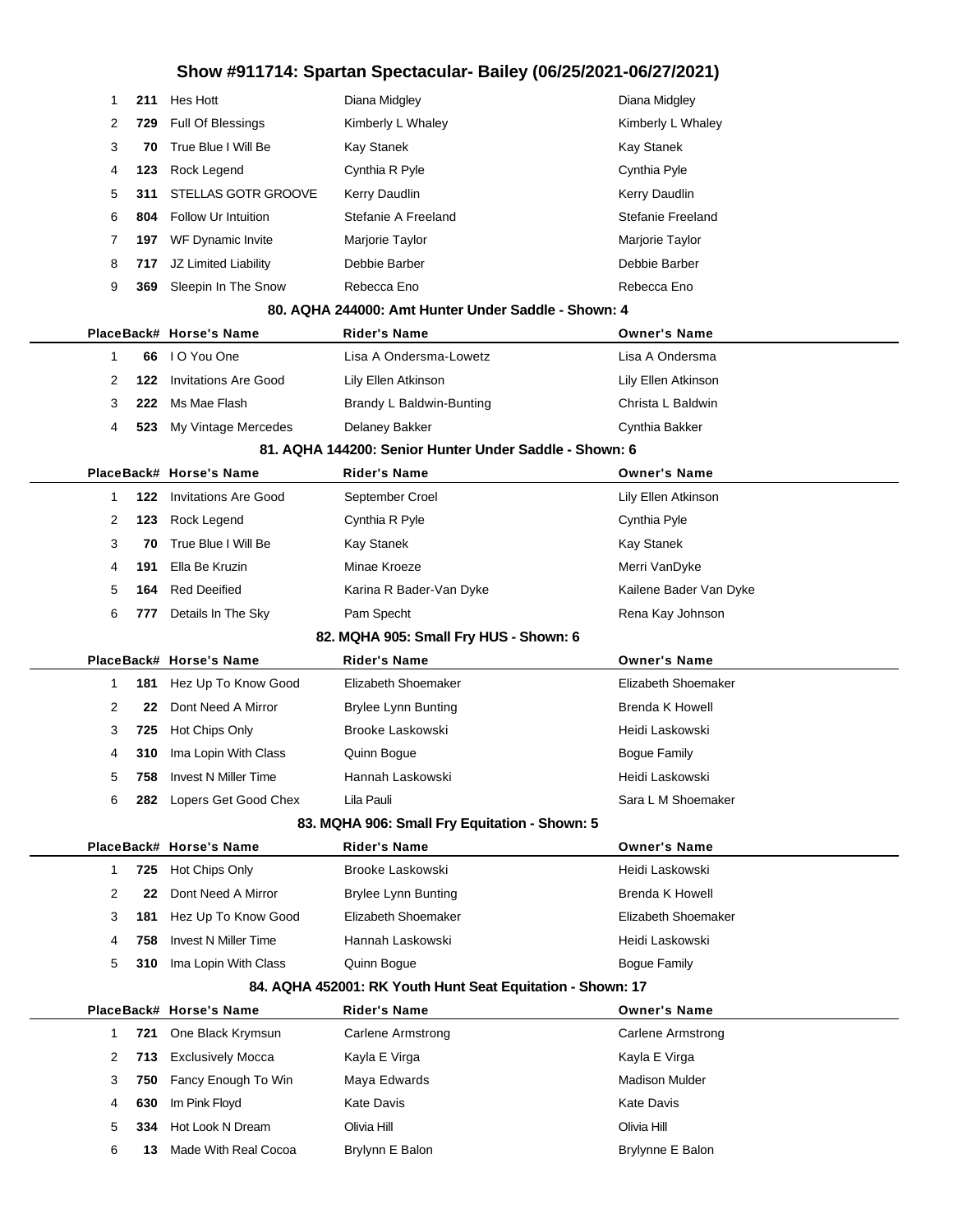## **Show #911714: Spartan Spectacular- Bailey (06/25/2021-06/27/2021) 719** Everyoneluvsagoodbar Kerrigan Ailise Lynch Kerrigan Lynch 8 735 Wrapn To My Own Beat Estelle McParlan **Estelle McParlan** Estelle McParlan **715** Regal Enchantment Jaydin Ruhle **Saige Ruhle** Saige Ruhle **85. AQHA 452002: L1 Youth Hunt Seat Equitation - Shown: 16 PlaceBack# Horse's Name Rider's Name Owner's Name 200** Ez Rockin Career **Rylee Sue Harding Rylee Sue Harding Rylee Sue Harding Rylee Sue Harding Rylee Sue Harding** 2 719 Everyoneluvsagoodbar Kerrigan Ailise Lynch **Kerrigan Kerrigan Lynch 1854** Hes Good To Go **Isabelle Freeland** Isabelle Freeland Isabelle Freeland **630** Im Pink Floyd **Kate Davis** Kate Davis **Kate Davis** Kate Davis **721** One Black Krymsun Carlene Armstrong Carlene Armstrong Carlene Armstrong 6 713 Exclusively Mocca **Kayla E Virga** Kayla E Virga Kayla E Virga **146** ValentinosBlazinRide Madison Stuart Madison Stuart **750** Fancy Enough To Win Maya Edwards Machines Madison Mulder 9 735 Wrapn To My Own Beat Estelle McParlan **Eximene Communist Communist Communist Communist Communist Communist Communist Communist Communist Communist Communist Communist Communist Communist Communist Communist Communist 86. AQHA 452000: Youth Hunt Seat Equitation - Shown: 12 PlaceBack# Horse's Name Rider's Name Owner's Name 333** Fightin Off Sleep Peyton Baxter **Peyton Baxter** Cinger Baxter 2 235 Gota B A Hit Grace Gasper Tammy Gasper Tammy Gasper Gonna Get Ya Good Rilynn K Lindsay **Rilynn Lindsay** Rilynn Lindsay **200** Ez Rockin Career **Rylee Sue Harding Rylee Sue Harding Rylee Sue Harding Rylee Sue Harding 713** Exclusively Mocca Kayla E Virga Kayla E Virga Kayla E Virga **133** Missin Sleep **Audrey L Barnes** Audrey L Barnes Audrey L Barnes **1854** Hes Good To Go **Isabelle Freeland** Isabelle Freeland Isabelle Freeland 8 735 Wrapn To My Own Beat Estelle McParlan **Estelle McParlan** Estelle McParlan **164** Red Deeified **Karina R Bader-Van Dyke** Kailene Bader Van Dyke **87. AQHA 252001: RK Amt Hunt Seat Equitation - Shown: 9 PlaceBack# Horse's Name Rider's Name Owner's Name 25** Johnny Diesel Morgan L Letzkus James Letzkus **523** My Vintage Mercedes Delaney Bakker Cynthia Bakker Cynthia Bakker **148** Heres Your Captive Margaret Larobardiere Lauren Barnes **197** WF Dynamic Invite Marjorie Taylor Marjorie Taylor **252** Made Of Candy Stephen Erdman Stephen Erdman Stephen Erdman **623** Absolute At The Bar Katie Marie Blount Sherry Marie Blount **804** Follow Ur Intuition Stefanie A Freeland Stefanie Freeland **711** Indeed Shez Lazy Lauryn Leuenberger Lauryn Leuenberger DQ 369 Sleepin In The Snow Rebecca Eno Rebecca Eno Rebecca Eno **88. AQHA 252002: L1 Amt Hunt Seat Equitation - Shown: 12 PlaceBack# Horse's Name Rider's Name Owner's Name 717** JZ Limited Liability Debbie Barber Debbie Barber **523** My Vintage Mercedes Delaney Bakker Cynthia Bakker **711** Indeed Shez Lazy Lauryn Leuenberger Lauryn Leuenberger **750** Fancy Enough To Win Madison Mulder Madison Mulder Madison Mulder **804** Follow Ur Intuition Stefanie A Freeland Stefanie Freeland **623** Absolute At The Bar Katie Marie Blount Sherry Marie Blount **211** Hes Hott **Diana Midgley** Diana Midgley **Diana Midgley**

**148** Heres Your Captive Margaret Larobardiere Lauren Barnes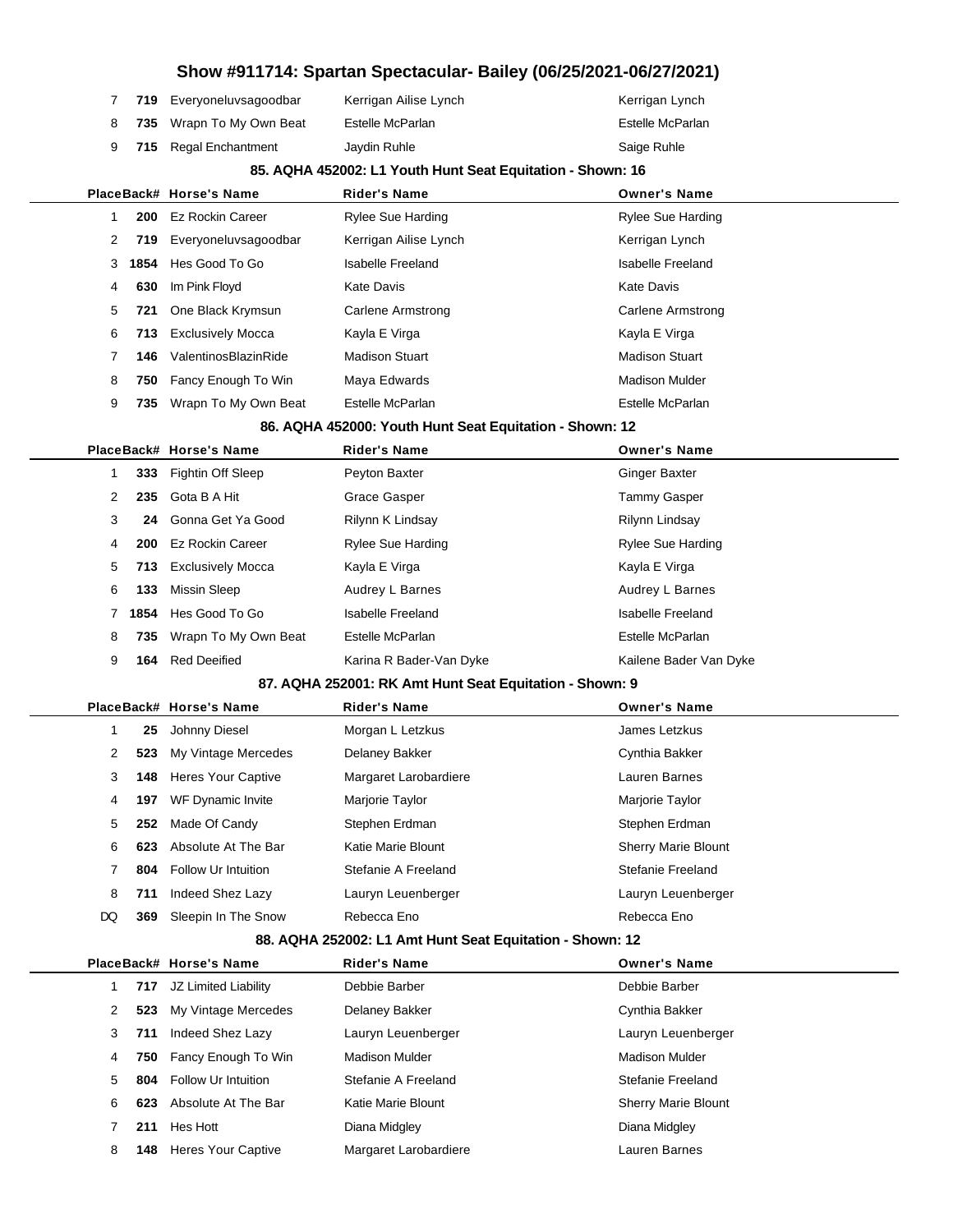**369** Sleepin In The Snow Rebecca Eno Rebecca Eno Rebecca Eno

| 89. AQHA 252800: Amt Select Hunt Seat Equitation - Shown: 8 |      |                             |                                                        |                          |  |
|-------------------------------------------------------------|------|-----------------------------|--------------------------------------------------------|--------------------------|--|
|                                                             |      | PlaceBack# Horse's Name     | Rider's Name                                           | <b>Owner's Name</b>      |  |
| 1                                                           | 311  | STELLAS GOTR GROOVE         | Kerry Daudlin                                          | Kerry Daudlin            |  |
| 2                                                           | 22   | Dont Need A Mirror          | <b>Brenda K Howell</b>                                 | <b>Brenda K Howell</b>   |  |
| 3                                                           | 150  | Macs Kool Legacy            | Susan M Frank                                          | Susan M Frank            |  |
| 4                                                           | 717  | JZ Limited Liability        | Debbie Barber                                          | Debbie Barber            |  |
| 5                                                           | 119  | Baylite Jac                 | Jeanne Hugo                                            | Jeanne Hugo              |  |
| 6                                                           | 804  | Follow Ur Intuition         | Stefanie A Freeland                                    | Stefanie Freeland        |  |
| 7                                                           | 123  | Rock Legend                 | Cynthia R Pyle                                         | Cynthia Pyle             |  |
| 8                                                           | 211  | Hes Hott                    | Diana Midgley                                          | Diana Midgley            |  |
|                                                             |      |                             | 90. AQHA 252000: Amt Hunt Seat Equitation - Shown: 6   |                          |  |
|                                                             |      | PlaceBack# Horse's Name     | <b>Rider's Name</b>                                    | <b>Owner's Name</b>      |  |
| 1                                                           | 222  | Ms Mae Flash                | Brandy L Baldwin-Bunting                               | Christa L Baldwin        |  |
| 2                                                           | 122  | <b>Invitations Are Good</b> | Lily Ellen Atkinson                                    | Lily Ellen Atkinson      |  |
| 3                                                           | 196  | That Blue Me Away           | Megan K Mahoney                                        | Megan Mahoney            |  |
| 4                                                           | 722  | <b>Blazing Potential</b>    | Katie Elizabeth Main                                   | Katie Elizabeth Main     |  |
| 5                                                           | 724  | <b>Expensive Assets</b>     | Madison Elizabeth Pfahl                                | Madison Elizabeth Pfahl  |  |
|                                                             |      |                             | 91. AQHA 142100: Junior Western Pleasure - Shown: 3    |                          |  |
|                                                             |      | PlaceBack# Horse's Name     | Rider's Name                                           | <b>Owner's Name</b>      |  |
| $\mathbf{1}$                                                | 12   | Southern Eyes On Me         | Karen C Holden                                         | Nancy Fullerton          |  |
| 2                                                           | 124  | <b>Madd Money</b>           | Christopher R Dalton                                   | Lauren Lauver            |  |
| 3                                                           | 244  | <b>Twisted Batt</b>         | Michelle Dawn Eno                                      | Michelle Dawn Eno        |  |
| 92. AQHA 442001: RK Youth Western Pleasure - Shown: 14      |      |                             |                                                        |                          |  |
|                                                             |      |                             |                                                        |                          |  |
|                                                             |      | PlaceBack# Horse's Name     | <b>Rider's Name</b>                                    | <b>Owner's Name</b>      |  |
| 1                                                           | 713  | <b>Exclusively Mocca</b>    | Kayla E Virga                                          | Kayla E Virga            |  |
| 2                                                           | 124  | Madd Money                  | Lauren E Lauver                                        | Lauren Lauver            |  |
| 3                                                           | 721  | One Black Krymsun           | Carlene Armstrong                                      | Carlene Armstrong        |  |
| 4                                                           | 207  | Kaptain Kaveman             | Elizabeth Smith                                        | Elizabeth Smith          |  |
| 5                                                           | 386  | No Time To Party            | Rylee Elizabeth Nichols                                | Kelly E Dykstra-Nichols  |  |
| 6                                                           | 282  | Lopers Get Good Chex        | Stellamia Aerts                                        | Sara L M Shoemaker       |  |
| 7                                                           | 630  | Im Pink Floyd               | <b>Kate Davis</b>                                      | <b>Kate Davis</b>        |  |
| 8                                                           | 750  | Fancy Enough To Win         | Maya Edwards                                           | <b>Madison Mulder</b>    |  |
| 9                                                           | 1854 | Hes Good To Go              | <b>Isabelle Freeland</b>                               | <b>Isabelle Freeland</b> |  |
|                                                             |      |                             | 93. AQHA 442002: L1 Youth Western Pleasure - Shown: 15 |                          |  |
|                                                             |      | PlaceBack# Horse's Name     | <b>Rider's Name</b>                                    | <b>Owner's Name</b>      |  |
| 1                                                           | 222  | Ms Mae Flash                | <b>Braelyn R Bunting</b>                               | Christa L Baldwin        |  |
| 2                                                           | 17   | Crimson Martini             | Rylee Jeanne Zobl                                      | Joleen O'Boyle Zobl      |  |
| 3                                                           | 713  | <b>Exclusively Mocca</b>    | Kayla E Virga                                          | Kayla E Virga            |  |
| 4                                                           | 206  | Prepare To B Shocked        | Myah Jane Chaput                                       | Stacy E Chaput           |  |
| 5                                                           | 721  | One Black Krymsun           | <b>Carlene Armstrong</b>                               | <b>Carlene Armstrong</b> |  |
| 6                                                           | 282  | Lopers Get Good Chex        | Stellamia Aerts                                        | Sara L M Shoemaker       |  |
| 7                                                           | 630  | Im Pink Floyd               | <b>Kate Davis</b>                                      | <b>Kate Davis</b>        |  |
| 8                                                           | 107  | Regal N Grand               | <b>Taylin Collins</b>                                  | <b>Taylin Collins</b>    |  |
| 9                                                           | 146  | ValentinosBlazinRide        | <b>Madison Stuart</b>                                  | <b>Madison Stuart</b>    |  |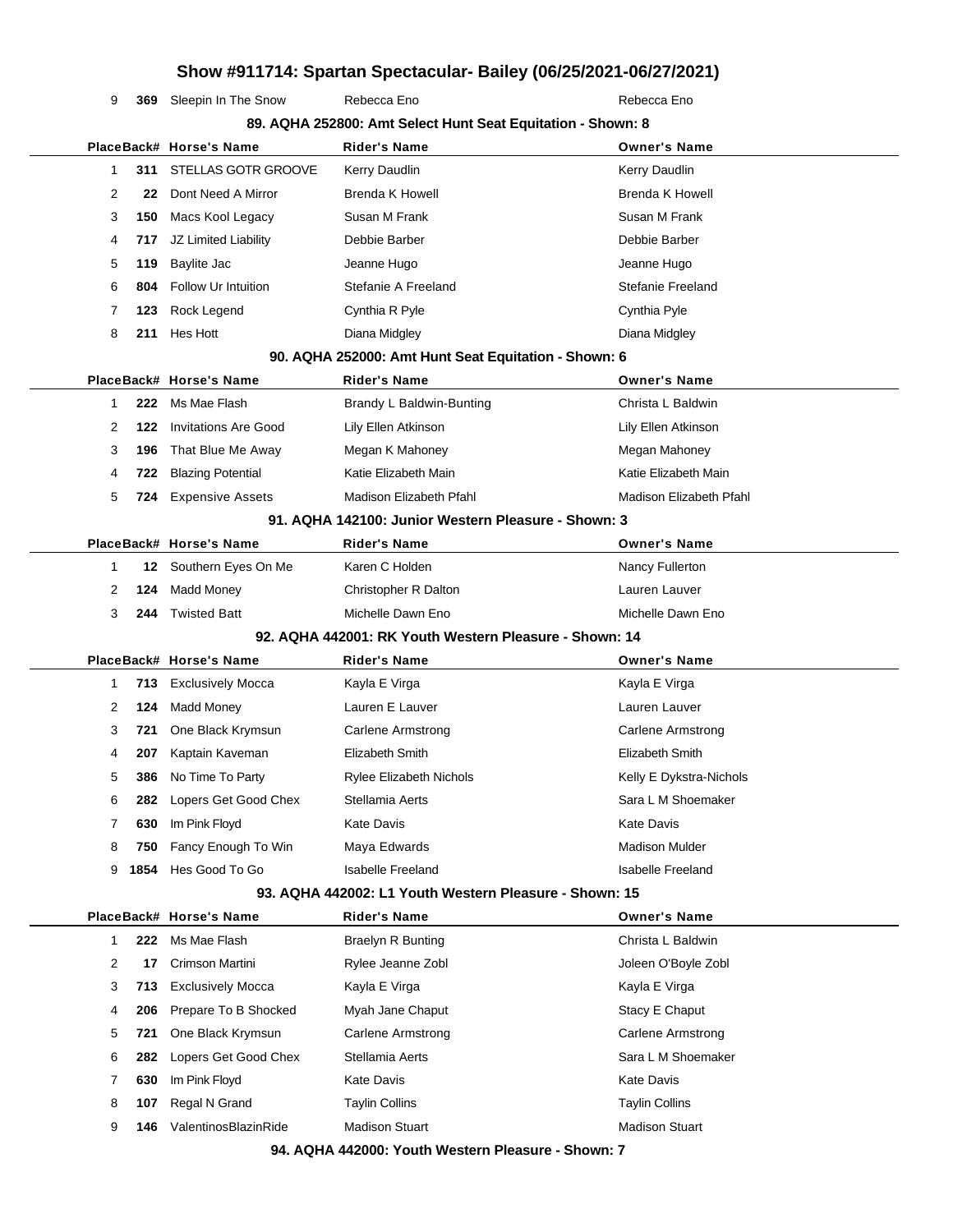|              |                  | PlaceBack# Horse's Name    | Rider's Name                                            | <b>Owner's Name</b>   |
|--------------|------------------|----------------------------|---------------------------------------------------------|-----------------------|
| 1            | 149              | Got My Swag On             | Katherine West                                          | <b>Christine West</b> |
| 2            | 107              | Regal N Grand              | <b>Taylin Collins</b>                                   | <b>Taylin Collins</b> |
| 3            | 157              | Why Dont U Kiss This       | Katherine Tietz                                         | MI Independent L/MI   |
| 4            | 333              | <b>Fightin Off Sleep</b>   | Peyton Baxter                                           | <b>Ginger Baxter</b>  |
| 5            | 235              | Gota B A Hit               | Grace Gasper                                            | <b>Tammy Gasper</b>   |
| 6            | 412.             | Take Me To Church          | Hannah C Bechill                                        | Hannah Bechill        |
| 7            | 124              | <b>Madd Money</b>          | Lauren E Lauver                                         | Lauren Lauver         |
|              |                  |                            | 95. AQHA 142004: L1 Western Pleasure - Shown: 8         |                       |
|              |                  | PlaceBack# Horse's Name    | Rider's Name                                            | <b>Owner's Name</b>   |
| 1            | 12               | Southern Eyes On Me        | Karen C Holden                                          | Nancy Fullerton       |
| 2            | 17               | Crimson Martini            | Rylee Jeanne Zobl                                       | Joleen O'Boyle Zobl   |
| 3            | 732              | <b>Truely The Best</b>     | Jennifer Lee Bluhm                                      | Gina Janke            |
| 4            | 383              | The Red Foxx               | Christopher R Dalton                                    | Adam Johnson          |
| 5            | 726              | Now Youve Seen Me          | September Croel                                         | Sharon J Crowel       |
| 6            | 714              | Krown On The Rox           | Morgan Lantz                                            | Estelle McParlan      |
| 7            | 330              | TJ Simply The Best         | Michelle McCarthy Warda                                 | Noble Hills Farm LLC  |
| 8            | 244              | <b>Twisted Batt</b>        | Michelle Dawn Eno                                       | Michelle Dawn Eno     |
|              |                  |                            | 96. AQHA 242001: RK Amt Western Pleasure - Shown: 9     |                       |
|              |                  | PlaceBack# Horse's Name    | Rider's Name                                            | <b>Owner's Name</b>   |
| 1            | 330              | TJ Simply The Best         | Jill M Finley                                           | Noble Hills Farm LLC  |
| 2            | 369              | Sleepin In The Snow        | Rebecca Eno                                             | Rebecca Eno           |
| 3            | 523              | My Vintage Mercedes        | Delaney Bakker                                          | Cynthia Bakker        |
| 4            | 282              | Lopers Get Good Chex       | Sara LM Shoemaker                                       | Sara L M Shoemaker    |
| 5            | 804              | <b>Follow Ur Intuition</b> | Stefanie A Freeland                                     | Stefanie Freeland     |
| 6            | 25               | Johnny Diesel              | Morgan L Letzkus                                        | James Letzkus         |
| 7            | 244              | <b>Twisted Batt</b>        | Michelle Dawn Eno                                       | Michelle Dawn Eno     |
| 8            | 711              | Indeed Shez Lazy           | Lauryn Leuenberger                                      | Lauryn Leuenberger    |
| 9            | 712              | So U Can Dance             | <b>Barbara Walters</b>                                  | Dede Baley            |
|              |                  |                            | 97. AQHA 242002: L1 Amt Western Pleasure - Shown: 9     |                       |
|              |                  | PlaceBack# Horse's Name    | Rider's Name                                            | <b>Owner's Name</b>   |
| $\mathbf{1}$ | 81               | One Code Of Red            | Mr Ronald L. Matthews                                   | Mr Ronald L. Matthews |
| 2            | 369              | Sleepin In The Snow        | Rebecca Eno                                             | Rebecca Eno           |
| 3            | 523              | My Vintage Mercedes        | Delaney Bakker                                          | Cynthia Bakker        |
| 4            | 66               | I O You One                | Lisa A Ondersma-Lowetz                                  | Lisa A Ondersma       |
| 5            | 25               | Johnny Diesel              | Morgan L Letzkus                                        | James Letzkus         |
| 6            | 282              | Lopers Get Good Chex       | Sara LM Shoemaker                                       | Sara L M Shoemaker    |
| 7            | 244              | <b>Twisted Batt</b>        | Michelle Dawn Eno                                       | Michelle Dawn Eno     |
| 8            | 712              | So U Can Dance             | <b>Barbara Walters</b>                                  | Dede Baley            |
|              |                  |                            | 98. AQHA 242800: Amt Select Western Pleasure - Shown: 9 |                       |
|              |                  | PlaceBack# Horse's Name    | <b>Rider's Name</b>                                     | <b>Owner's Name</b>   |
| 1            | 12 <sup>12</sup> | Southern Eyes On Me        | Nancy Kay Fullerton                                     | Nancy Fullerton       |
| 2            | 81               | One Code Of Red            | Mr Ronald L. Matthews                                   | Mr Ronald L. Matthews |
| 3            | 22               | Dont Need A Mirror         | Brenda K Howell                                         | Brenda K Howell       |
| 4            | 369              | Sleepin In The Snow        | Rebecca Eno                                             | Rebecca Eno           |
| 5            | 804              | Follow Ur Intuition        | Stefanie A Freeland                                     | Stefanie Freeland     |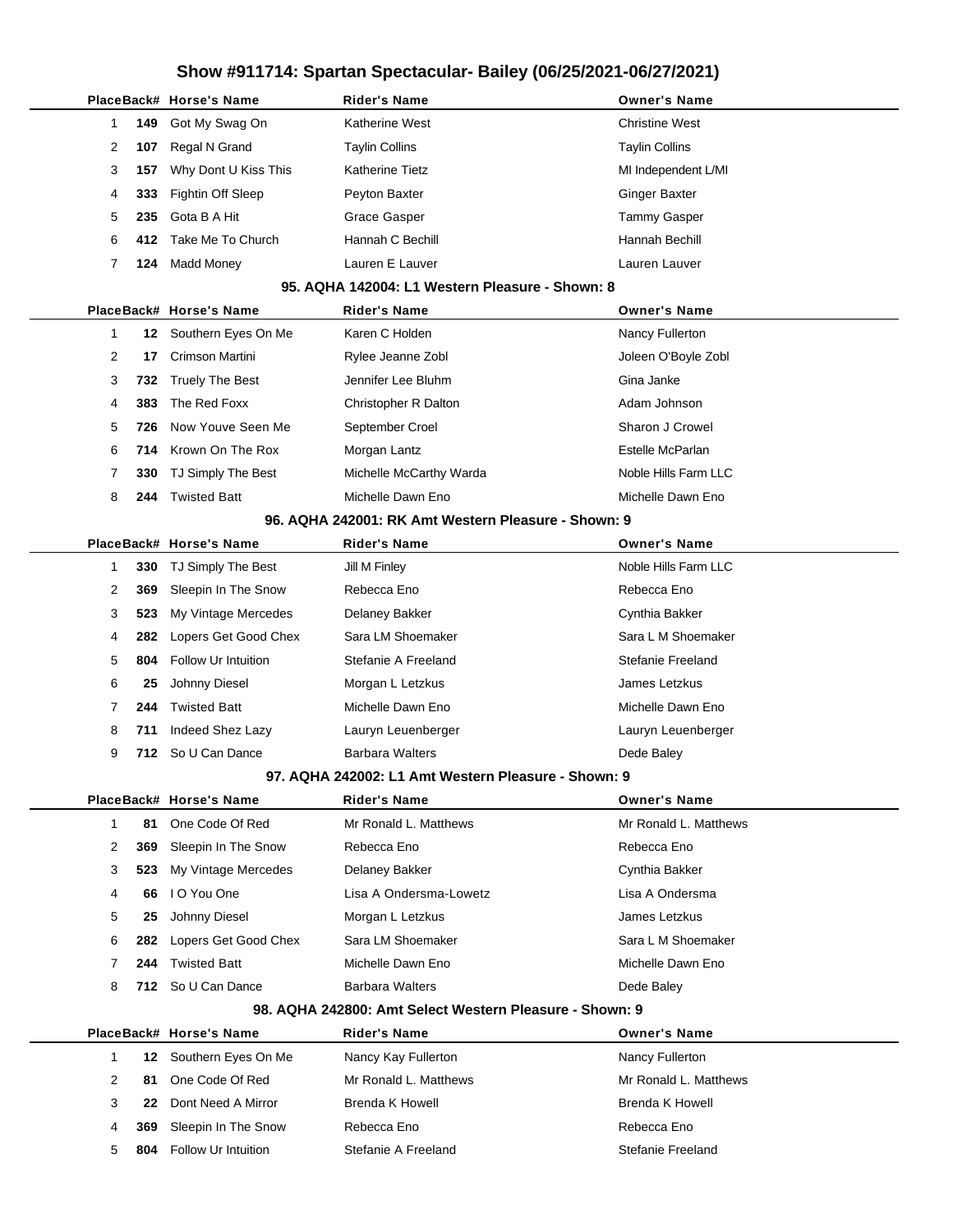|  | 6 330 TJ Simply The Best | Jill M Finley          | Noble Hills Farm LLC |
|--|--------------------------|------------------------|----------------------|
|  | 7 123 Rock Legend        | Cynthia R Pyle         | Cynthia Pyle         |
|  | 8 150 Macs Kool Legacy   | Susan M Frank          | Susan M Frank        |
|  | 9 712 So U Can Dance     | <b>Barbara Walters</b> | Dede Baley           |

÷

#### **99. AQHA 242000: Amt Western Pleasure - Shown: 8**

|              |      | PlaceBack# Horse's Name                              | <b>Rider's Name</b>                                  | <b>Owner's Name</b>      |  |  |
|--------------|------|------------------------------------------------------|------------------------------------------------------|--------------------------|--|--|
| 1            | 222  | Ms Mae Flash                                         | Brandy L Baldwin-Bunting                             | Christa L Baldwin        |  |  |
| 2            | 383  | The Red Foxx                                         | Adam Johnson                                         | Adam Johnson             |  |  |
| 3            | 720  | Lope Lazy Lope                                       | Elizabeth Lauren Kooistra                            | <b>Bob Sherman</b>       |  |  |
| 4            | 761  | Made It Rain                                         | Jennifer Huntoon                                     | Jennifer Huntoon         |  |  |
| 5            | 212  | Zip N The Dreams                                     | Annelise N Sophiea                                   | Ainslee Sophiea          |  |  |
| 6            | 122  | <b>Invitations Are Good</b>                          | Lily Ellen Atkinson                                  | Lily Ellen Atkinson      |  |  |
| 7            | 252  | Made Of Candy                                        | Stephen Erdman                                       | Stephen Erdman           |  |  |
| 8            | 322  | Too LazyToSpeak                                      | Megan Hirschman                                      | Megan Hirschman          |  |  |
|              |      |                                                      | 100. AQHA 142200: Senior Western Pleasure - Shown: 9 |                          |  |  |
|              |      | PlaceBack# Horse's Name                              | <b>Rider's Name</b>                                  | <b>Owner's Name</b>      |  |  |
| $\mathbf 1$  | 222  | Ms Mae Flash                                         | Christa L Baldwin                                    | Christa L Baldwin        |  |  |
| 2            | 720  | Lope Lazy Lope                                       | Elizabeth Lauren Kooistra                            | <b>Bob Sherman</b>       |  |  |
| 3            | 761  | Made It Rain                                         | Jennifer Huntoon                                     | Jennifer Huntoon         |  |  |
| 4            | 157  | Why Dont U Kiss This                                 | <b>Katherine Tietz</b>                               | MI Independent L/MI      |  |  |
| 5            | 732  | <b>Truely The Best</b>                               | Jennifer Lee Bluhm                                   | Gina Janke               |  |  |
| 6            | 733  | Only Happens                                         | Michelle McCarthy Warda                              | Angie Heighton           |  |  |
| 7            | 1854 | Hes Good To Go                                       | September Croel                                      | <b>Isabelle Freeland</b> |  |  |
| 8            | 122  | <b>Invitations Are Good</b>                          | Lily Ellen Atkinson                                  | Lily Ellen Atkinson      |  |  |
| 9            | 191  | Ella Be Kruzin                                       | Minae Kroeze                                         | Merri VanDyke            |  |  |
|              |      | 101. MQHA 902: Small Fry Western Pleasure - Shown: 7 |                                                      |                          |  |  |
|              |      | PlaceBack# Horse's Name                              | <b>Rider's Name</b>                                  | <b>Owner's Name</b>      |  |  |
| $\mathbf{1}$ | 22   | Dont Need A Mirror                                   | <b>Brylee Lynn Bunting</b>                           | Brenda K Howell          |  |  |
| 2            | 799  | <b>KM Movin The Best</b>                             | <b>Addaley Hudson</b>                                | Allison Hudson           |  |  |
| 3            | 310  | Ima Lopin With Class                                 | Quinn Bogue                                          | <b>Bogue Family</b>      |  |  |
|              |      |                                                      |                                                      |                          |  |  |
| 4            | 725  | Hot Chips Only                                       | <b>Brooke Laskowski</b>                              | Heidi Laskowski          |  |  |
| 5            | 226  | Art Trouble                                          | Karly Lewis                                          | Michele Lewis            |  |  |
| 6            | 181  | Hez Up To Know Good                                  | Elizabeth Shoemaker                                  | Elizabeth Shoemaker      |  |  |
| 7            | 730  | A Simply Hot Boogie                                  | Evan Ford                                            | Danny Ford               |  |  |
|              |      |                                                      | 102. MQHA 903: Small Fry Horsemanship - Shown: 6     |                          |  |  |
|              |      | PlaceBack# Horse's Name                              | <b>Rider's Name</b>                                  | <b>Owner's Name</b>      |  |  |
| $\mathbf 1$  | 22   | Dont Need A Mirror                                   | <b>Brylee Lynn Bunting</b>                           | Brenda K Howell          |  |  |
| 2            | 799  | <b>KM Movin The Best</b>                             | <b>Addaley Hudson</b>                                | Allison Hudson           |  |  |
| 3            | 226  | Art Trouble                                          | Karly Lewis                                          | Michele Lewis            |  |  |
| 4            | 725  | Hot Chips Only                                       | <b>Brooke Laskowski</b>                              | Heidi Laskowski          |  |  |
| 5            | 310  | Ima Lopin With Class                                 | Quinn Bogue                                          | <b>Bogue Family</b>      |  |  |
| 6            | 181  | Hez Up To Know Good                                  | Elizabeth Shoemaker                                  | Elizabeth Shoemaker      |  |  |
|              |      |                                                      | 103. MQHA 910: MQHA Lead Line - Shown: 3             |                          |  |  |
|              |      | PlaceBack# Horse's Name                              | <b>Rider's Name</b>                                  | <b>Owner's Name</b>      |  |  |
| $\mathbf 1$  | 244  | <b>Twisted Batt</b>                                  | Shelby Eno                                           | Michelle Dawn Eno        |  |  |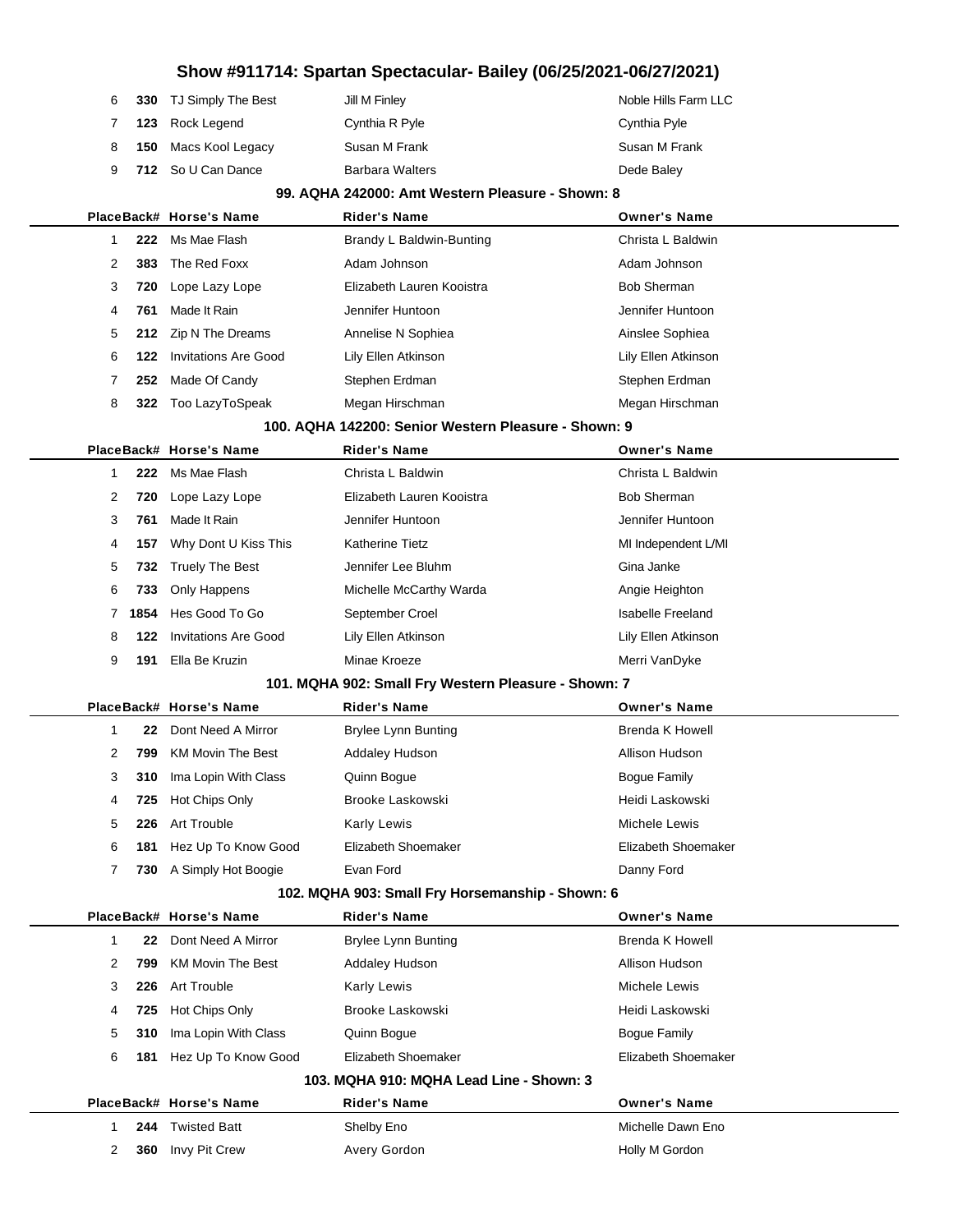3 721 One Black Krymsun Zachary Veldhoff Carlene Armstrong

|                                                             | 104. MQHA 4400: Thayne Miner Horsemanship - Shown: 20 |                                        |                                                             |                                                 |  |  |  |
|-------------------------------------------------------------|-------------------------------------------------------|----------------------------------------|-------------------------------------------------------------|-------------------------------------------------|--|--|--|
|                                                             |                                                       | PlaceBack# Horse's Name                | <b>Rider's Name</b>                                         | <b>Owner's Name</b>                             |  |  |  |
| $\mathbf{1}$                                                | 630                                                   | Im Pink Floyd                          | <b>Kate Davis</b>                                           | <b>Kate Davis</b>                               |  |  |  |
| 2                                                           | 122                                                   | <b>Invitations Are Good</b>            | Katie Tenerowicz                                            | Lily Ellen Atkinson                             |  |  |  |
| 3                                                           | 750                                                   | Fancy Enough To Win                    | Maya Edwards                                                | <b>Madison Mulder</b>                           |  |  |  |
| 4                                                           | 107                                                   | Regal N Grand                          | <b>Taylin Collins</b>                                       | <b>Taylin Collins</b>                           |  |  |  |
| 5                                                           | 310                                                   | Ima Lopin With Class                   | Audrey L Barnes                                             | <b>Bogue Family</b>                             |  |  |  |
| 6                                                           | 222                                                   | Ms Mae Flash                           | Katherine West                                              | Christa L Baldwin                               |  |  |  |
| 7                                                           | 721                                                   | One Black Krymsun                      | Carlene Armstrong                                           | Carlene Armstrong                               |  |  |  |
| 8                                                           | 24                                                    | Gonna Get Ya Good                      | Rilynn K Lindsay                                            | Rilynn Lindsay                                  |  |  |  |
| 9                                                           | 124                                                   | <b>Madd Money</b>                      | Christopher R Dalton                                        | Lauren Lauver                                   |  |  |  |
|                                                             |                                                       |                                        | 105. AQHA 440001: RK Youth Western Horsemanship - Shown: 16 |                                                 |  |  |  |
|                                                             |                                                       | PlaceBack# Horse's Name                | <b>Rider's Name</b>                                         | <b>Owner's Name</b>                             |  |  |  |
| 1                                                           | 630                                                   | Im Pink Floyd                          | <b>Kate Davis</b>                                           | <b>Kate Davis</b>                               |  |  |  |
| 2                                                           | 713                                                   | <b>Exclusively Mocca</b>               | Kayla E Virga                                               | Kayla E Virga                                   |  |  |  |
| 3                                                           | 1854                                                  | Hes Good To Go                         | <b>Isabelle Freeland</b>                                    | Isabelle Freeland                               |  |  |  |
| 4                                                           | 146                                                   | ValentinosBlazinRide                   | <b>Madison Stuart</b>                                       | <b>Madison Stuart</b>                           |  |  |  |
| 5                                                           | 17                                                    | Crimson Martini                        | Rylee Jeanne Zobl                                           | Joleen O'Boyle Zobl                             |  |  |  |
| 6                                                           | 721                                                   | One Black Krymsun                      | <b>Carlene Armstrong</b>                                    | <b>Carlene Armstrong</b>                        |  |  |  |
| 7                                                           | 412                                                   | Take Me To Church                      | Hannah C Bechill                                            | Hannah Bechill                                  |  |  |  |
| 8                                                           | 164                                                   | <b>Red Deeified</b>                    | Karina R Bader-Van Dyke                                     | Kailene Bader Van Dyke                          |  |  |  |
| 9                                                           | 719                                                   | Everyoneluvsagoodbar                   | Kerrigan Ailise Lynch                                       | Kerrigan Lynch                                  |  |  |  |
| 106. AQHA 440002: L1 Youth Western Horsemanship - Shown: 19 |                                                       |                                        |                                                             |                                                 |  |  |  |
|                                                             |                                                       |                                        |                                                             |                                                 |  |  |  |
|                                                             |                                                       | PlaceBack# Horse's Name                | <b>Rider's Name</b>                                         | <b>Owner's Name</b>                             |  |  |  |
| 1                                                           | 630                                                   | Im Pink Floyd                          | <b>Kate Davis</b>                                           | <b>Kate Davis</b>                               |  |  |  |
| 2                                                           | 107                                                   | Regal N Grand                          | Taylin Collins                                              | <b>Taylin Collins</b>                           |  |  |  |
| 3                                                           | 1854                                                  | Hes Good To Go                         | <b>Isabelle Freeland</b>                                    | <b>Isabelle Freeland</b>                        |  |  |  |
| 4                                                           | 200                                                   | <b>Ez Rockin Career</b>                | <b>Rylee Sue Harding</b>                                    | <b>Rylee Sue Harding</b>                        |  |  |  |
| 5                                                           | 721                                                   | One Black Krymsun                      | <b>Carlene Armstrong</b>                                    | <b>Carlene Armstrong</b>                        |  |  |  |
| 6                                                           | 17                                                    | Crimson Martini                        | Rylee Jeanne Zobl                                           | Joleen O'Boyle Zobl                             |  |  |  |
| 7                                                           | 713                                                   | <b>Exclusively Mocca</b>               | Kayla E Virga                                               | Kayla E Virga                                   |  |  |  |
| 8                                                           | 734                                                   | <b>Extremely Impulsive</b>             | Benjamin Kortz                                              | Christine Ann Haight                            |  |  |  |
| 9                                                           | 719                                                   | Everyoneluvsagoodbar                   | Kerrigan Ailise Lynch                                       | Kerrigan Lynch                                  |  |  |  |
|                                                             |                                                       |                                        | 107. AQHA 440000: Youth Western Horsemanship - Shown: 11    |                                                 |  |  |  |
|                                                             |                                                       | PlaceBack# Horse's Name                | <b>Rider's Name</b>                                         | <b>Owner's Name</b>                             |  |  |  |
| 1                                                           | 24                                                    | Gonna Get Ya Good                      | Rilynn K Lindsay                                            | Rilynn Lindsay                                  |  |  |  |
| 2                                                           | 235                                                   | Gota B A Hit                           | <b>Grace Gasper</b>                                         | <b>Tammy Gasper</b>                             |  |  |  |
| 3                                                           | 718                                                   | Gotta Lil Spook                        | Peyton Baxter                                               | <b>Ginger Baxter</b>                            |  |  |  |
| 4                                                           | 149                                                   | Got My Swag On                         | Katherine West                                              | <b>Christine West</b>                           |  |  |  |
| 5                                                           | 200                                                   | <b>Ez Rockin Career</b>                | Rylee Sue Harding                                           | Rylee Sue Harding                               |  |  |  |
| 6                                                           | 107                                                   | Regal N Grand                          | <b>Taylin Collins</b>                                       | <b>Taylin Collins</b>                           |  |  |  |
| 7                                                           | 133                                                   | Missin Sleep                           | Audrey L Barnes                                             | Audrey L Barnes                                 |  |  |  |
| 8<br>9                                                      | 157<br>1854                                           | Why Dont U Kiss This<br>Hes Good To Go | Katherine Tietz<br><b>Isabelle Freeland</b>                 | MI Independent L/MI<br><b>Isabelle Freeland</b> |  |  |  |

**108. AQHA 240001: RK Amt Western Horsemanship - Shown: 7**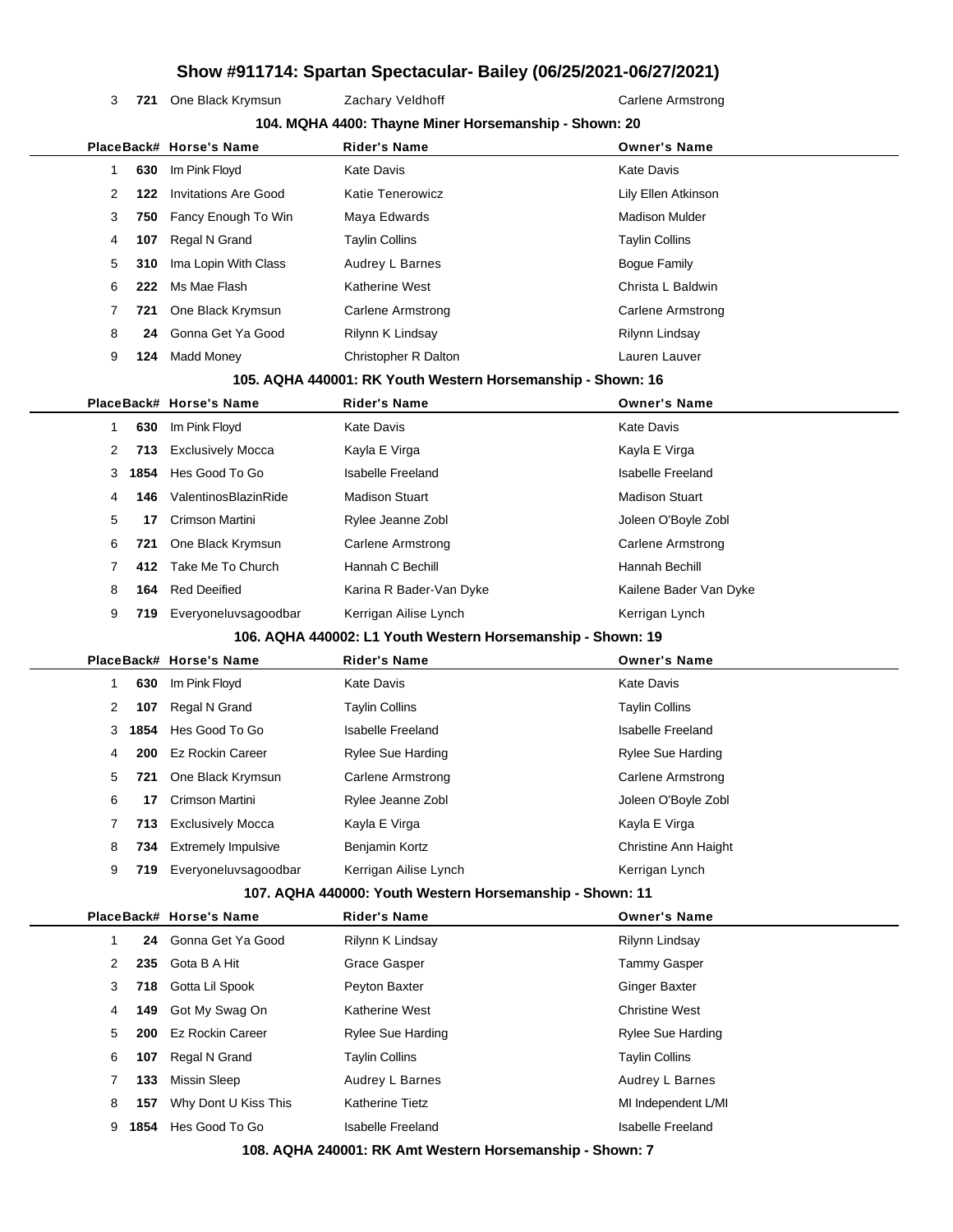|    |     | PlaceBack# Horse's Name                               | Rider's Name                                                        | <b>Owner's Name</b>        |
|----|-----|-------------------------------------------------------|---------------------------------------------------------------------|----------------------------|
| 1  | 25  | Johnny Diesel                                         | Morgan L Letzkus                                                    | James Letzkus              |
| 2  | 523 | My Vintage Mercedes                                   | Delaney Bakker                                                      | Cynthia Bakker             |
| 3  | 623 | Absolute At The Bar                                   | Katie Marie Blount                                                  | <b>Sherry Marie Blount</b> |
| 4  | 804 | <b>Follow Ur Intuition</b>                            | Stefanie A Freeland                                                 | Stefanie Freeland          |
| 5  | 330 | TJ Simply The Best                                    | Jill M Finley                                                       | Noble Hills Farm LLC       |
| 6  | 148 | <b>Heres Your Captive</b>                             | Margaret Larobardiere                                               | Lauren Barnes              |
| 7  | 711 | Indeed Shez Lazy                                      | Lauryn Leuenberger                                                  | Lauryn Leuenberger         |
|    |     |                                                       | 109. AQHA 240002: L1 Amt Western Horsemanship - Shown: 10           |                            |
|    |     | PlaceBack# Horse's Name                               | Rider's Name                                                        | <b>Owner's Name</b>        |
| 1  | 523 | My Vintage Mercedes                                   | Delaney Bakker                                                      | Cynthia Bakker             |
| 2  | 66  | I O You One                                           | Lisa A Ondersma-Lowetz                                              | Lisa A Ondersma            |
| 3  | 114 | Uf A Boy Named Sue                                    | Ashton A Ulrich                                                     | Ashton A Ulrich            |
| 4  | 799 | <b>KM Movin The Best</b>                              | Allison R Hudson                                                    | Allison Hudson             |
| 5  | 148 | <b>Heres Your Captive</b>                             | Margaret Larobardiere                                               | Lauren Barnes              |
| 6  | 369 | Sleepin In The Snow                                   | Rebecca Eno                                                         | Rebecca Eno                |
| 7  | 330 | TJ Simply The Best                                    | Jill M Finley                                                       | Noble Hills Farm LLC       |
| 8  | 322 | Too LazyToSpeak                                       | Megan Hirschman                                                     | Megan Hirschman            |
| 9  | 623 | Absolute At The Bar                                   | Katie Marie Blount                                                  | <b>Sherry Marie Blount</b> |
|    |     |                                                       | 110. AQHA 240800: Amt Select Western Horsemanship - Shown: 7        |                            |
|    |     | PlaceBack# Horse's Name                               | Rider's Name                                                        | <b>Owner's Name</b>        |
| -1 | 22  | Dont Need A Mirror                                    | Brenda K Howell                                                     | <b>Brenda K Howell</b>     |
| 2  | 123 | Rock Legend                                           | Cynthia R Pyle                                                      | Cynthia Pyle               |
| 3  | 119 | Baylite Jac                                           | Jeanne Hugo                                                         | Jeanne Hugo                |
| 4  | 369 | Sleepin In The Snow                                   | Rebecca Eno                                                         | Rebecca Eno                |
| 5  | 804 | Follow Ur Intuition                                   | Stefanie A Freeland                                                 | Stefanie Freeland          |
| 6  | 150 | Macs Kool Legacy                                      | Susan M Frank                                                       | Susan M Frank              |
| 7  | 3   | Pistol Packn Charly                                   | Mary Beth Hegedus                                                   | Mary Beth Hegedus          |
|    |     | 111. AQHA 240000: Amt Western Horsemanship - Shown: 9 |                                                                     |                            |
|    |     | PlaceBack# Horse's Name                               | Rider's Name                                                        | <b>Owner's Name</b>        |
| -1 | 222 | Ms Mae Flash                                          | Brandy L Baldwin-Bunting                                            | Christa L Baldwin          |
| 2  | 122 | <b>Invitations Are Good</b>                           | Lily Ellen Atkinson                                                 | Lily Ellen Atkinson        |
| 3  | 724 | <b>Expensive Assets</b>                               | Madison Elizabeth Pfahl                                             | Madison Elizabeth Pfahl    |
| 4  | 196 | That Blue Me Away                                     | Megan K Mahoney                                                     | Megan Mahoney              |
| 5  | 722 | <b>Blazing Potential</b>                              | Katie Elizabeth Main                                                | Katie Elizabeth Main       |
| 6  | 66  | I O You One                                           | Lisa A Ondersma-Lowetz                                              | Lisa A Ondersma            |
| 7  | 322 | Too LazyToSpeak                                       | Megan Hirschman                                                     | Megan Hirschman            |
| 8  | 383 | The Red Foxx                                          | Adam Johnson                                                        | Adam Johnson               |
| 9  | 252 | Made Of Candy                                         | Stephen Erdman                                                      | Stephen Erdman             |
|    |     |                                                       | 5072. NSBA 220301: NSBA Junior Hunter Under Saddle - Shown: 1       |                            |
|    |     | PlaceBack# Horse's Name                               | Rider's Name                                                        | <b>Owner's Name</b>        |
| 1  | 133 | Missin Sleep                                          | Michelle McCarthy Warda                                             | Audrey L Barnes            |
|    |     |                                                       | 5073. NSBA 327710: NSBA Rookie Youth Hunter Under Saddle - Shown: 7 |                            |
|    |     | PlaceBack# Horse's Name                               | Rider's Name                                                        | <b>Owner's Name</b>        |
| 1  | 721 | One Black Krymsun                                     | Carlene Armstrong                                                   | Carlene Armstrong          |
| 2  | 735 | Wrapn To My Own Beat                                  | Estelle McParlan                                                    | Estelle McParlan           |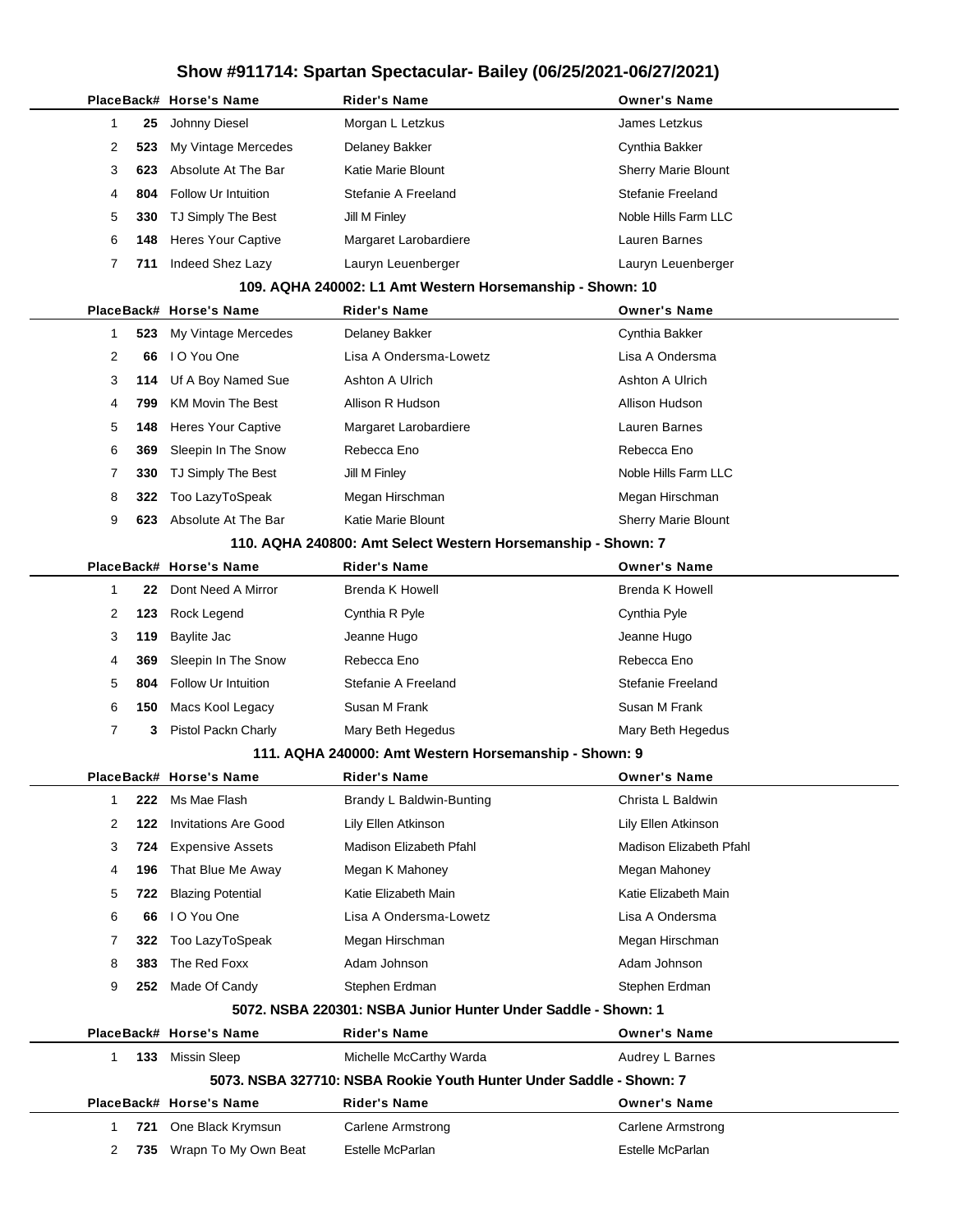| Show #911714: Spartan Spectacular- Bailey (06/25/2021-06/27/2021) |     |                          |                                                                                  |                          |  |
|-------------------------------------------------------------------|-----|--------------------------|----------------------------------------------------------------------------------|--------------------------|--|
| 3                                                                 | 713 | <b>Exclusively Mocca</b> | Kayla E Virga                                                                    | Kayla E Virga            |  |
| 4                                                                 | 412 | Take Me To Church        | Hannah C Bechill                                                                 | Hannah Bechill           |  |
| 5                                                                 | 13  | Made With Real Cocoa     | Brylynn E Balon                                                                  | Brylynne E Balon         |  |
| 6                                                                 | 207 | Kaptain Kaveman          | Elizabeth Smith                                                                  | Elizabeth Smith          |  |
|                                                                   |     |                          | 5074. NSBA 227100: NSBA Level 1 Youth Hunter Under Saddle - Shown: 7             |                          |  |
|                                                                   |     | PlaceBack# Horse's Name  | Rider's Name                                                                     | <b>Owner's Name</b>      |  |
| $\mathbf{1}$                                                      | 200 | <b>Ez Rockin Career</b>  | <b>Rylee Sue Harding</b>                                                         | <b>Rylee Sue Harding</b> |  |
| 2                                                                 | 713 | <b>Exclusively Mocca</b> | Kayla E Virga                                                                    | Kayla E Virga            |  |
| 3                                                                 | 735 | Wrapn To My Own Beat     | Estelle McParlan                                                                 | Estelle McParlan         |  |
| 4                                                                 | 721 | One Black Krymsun        | <b>Carlene Armstrong</b>                                                         | <b>Carlene Armstrong</b> |  |
| 5                                                                 | 412 | Take Me To Church        | Hannah C Bechill                                                                 | Hannah Bechill           |  |
| 6                                                                 | 107 | Regal N Grand            | <b>Taylin Collins</b>                                                            | <b>Taylin Collins</b>    |  |
| $\overline{7}$                                                    | 146 | ValentinosBlazinRide     | <b>Madison Stuart</b>                                                            | <b>Madison Stuart</b>    |  |
|                                                                   |     |                          | 5075. NSBA 227300: NSBA Youth Hunter Under Saddle - All Age - Shown: 8           |                          |  |
|                                                                   |     | PlaceBack# Horse's Name  | <b>Rider's Name</b>                                                              | <b>Owner's Name</b>      |  |
| 0                                                                 | 133 | Missin Sleep             | Audrey L Barnes                                                                  | Audrey L Barnes          |  |
| 1                                                                 | 333 | <b>Fightin Off Sleep</b> | Peyton Baxter                                                                    | <b>Ginger Baxter</b>     |  |
| 2                                                                 | 235 | Gota B A Hit             | Grace Gasper                                                                     | <b>Tammy Gasper</b>      |  |
| 3                                                                 | 200 | <b>Ez Rockin Career</b>  | Rylee Sue Harding                                                                | Rylee Sue Harding        |  |
| 4                                                                 | 735 | Wrapn To My Own Beat     | Estelle McParlan                                                                 | Estelle McParlan         |  |
| 5                                                                 | 721 | One Black Krymsun        | <b>Carlene Armstrong</b>                                                         | <b>Carlene Armstrong</b> |  |
| 6                                                                 | 713 | <b>Exclusively Mocca</b> | Kayla E Virga                                                                    | Kayla E Virga            |  |
| 7                                                                 | 107 | Regal N Grand            | <b>Taylin Collins</b>                                                            | <b>Taylin Collins</b>    |  |
|                                                                   |     |                          | 5077. NSBA 325410: NSBA Rookie Amateur Hunter Under Saddle - Shown: 1            |                          |  |
|                                                                   |     | PlaceBack# Horse's Name  | Rider's Name                                                                     | <b>Owner's Name</b>      |  |
| 1                                                                 | 25  | Johnny Diesel            | Morgan L Letzkus                                                                 | James Letzkus            |  |
|                                                                   |     |                          | 5078. NSBA 225400: NSBA Level 1 Amateur Hunter Under Saddle - Shown: 3           |                          |  |
|                                                                   |     | PlaceBack# Horse's Name  | Rider's Name                                                                     | <b>Owner's Name</b>      |  |
| $\mathbf{1}$                                                      | 211 | Hes Hott                 | Diana Midgley                                                                    | Diana Midgley            |  |
| 2                                                                 | 25  | Johnny Diesel            | Morgan L Letzkus                                                                 | James Letzkus            |  |
|                                                                   |     |                          | 5079. NSBA 226600: NSBA Select Amateur Hunter Under Saddle - Shown: 3            |                          |  |
|                                                                   |     | PlaceBack# Horse's Name  | Rider's Name                                                                     | <b>Owner's Name</b>      |  |
| $\mathbf{1}$                                                      | 211 | Hes Hott                 | Diana Midgley                                                                    | Diana Midgley            |  |
| 2                                                                 | 123 | Rock Legend              | Cynthia R Pyle                                                                   | Cynthia Pyle             |  |
| 3                                                                 | 717 | JZ Limited Liability     | Debbie Barber                                                                    | Debbie Barber            |  |
|                                                                   |     |                          | 5081. NSBA 220302: NSBA Senior Hunter Under Saddle - Shown: 1                    |                          |  |
|                                                                   |     | PlaceBack# Horse's Name  | <b>Rider's Name</b>                                                              | <b>Owner's Name</b>      |  |
| $\mathbf{1}$                                                      |     | 123 Rock Legend          | Cynthia R Pyle                                                                   | Cynthia Pyle             |  |
|                                                                   |     |                          | 5082. NSBA 227061: NSBA Youth Walk Trot Hunter Under Saddle Small Fry - Shown: 1 |                          |  |
|                                                                   |     | PlaceBack# Horse's Name  | <b>Rider's Name</b>                                                              | <b>Owner's Name</b>      |  |
| $\mathbf{1}$                                                      |     | 310 Ima Lopin With Class | Quinn Bogue                                                                      | <b>Bogue Family</b>      |  |
|                                                                   |     |                          | 5083. NSBA 267061: NSBA Yth W/T Hunt Seat Eq - Small Fry - Shown: 1              |                          |  |
|                                                                   |     | PlaceBack# Horse's Name  | <b>Rider's Name</b>                                                              | <b>Owner's Name</b>      |  |
| $\mathbf{1}$                                                      |     | 310 Ima Lopin With Class | Quinn Bogue                                                                      | <b>Bogue Family</b>      |  |
|                                                                   |     |                          | 5084. NSBA 367710: NSBA Rookie Youth Hunt Seat Equitation - Shown: 8             |                          |  |
|                                                                   |     | PlaceBack# Horse's Name  | <b>Rider's Name</b>                                                              | <b>Owner's Name</b>      |  |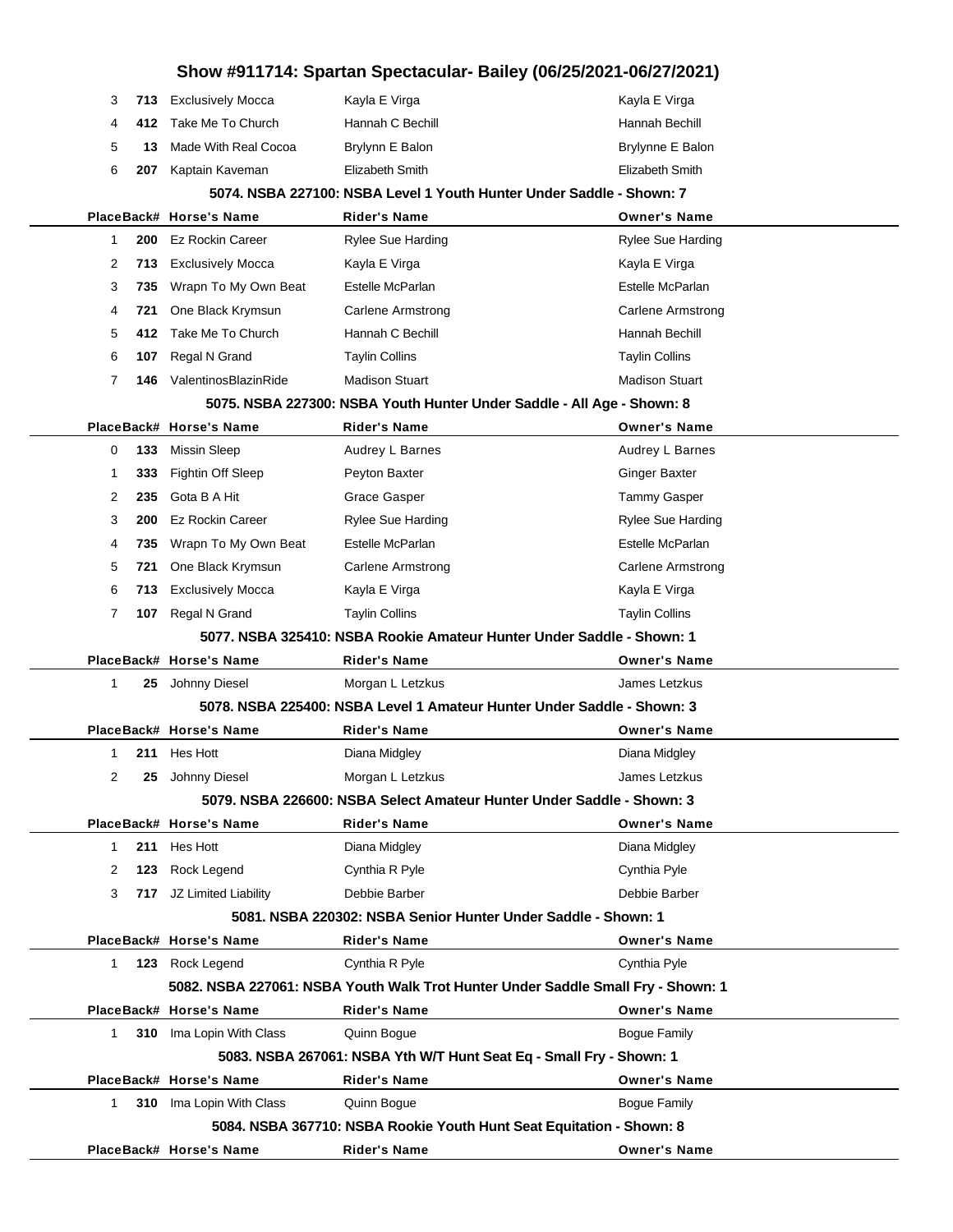| Show #911714: Spartan Spectacular- Bailey (06/25/2021-06/27/2021) |     |                          |                                                                         |                                              |  |
|-------------------------------------------------------------------|-----|--------------------------|-------------------------------------------------------------------------|----------------------------------------------|--|
| -1                                                                | 721 | One Black Krymsun        | <b>Carlene Armstrong</b>                                                | Carlene Armstrong                            |  |
| 2                                                                 | 713 | <b>Exclusively Mocca</b> | Kayla E Virga                                                           | Kayla E Virga                                |  |
| 3                                                                 | 13  | Made With Real Cocoa     | Brylynn E Balon                                                         | Brylynne E Balon                             |  |
| 4                                                                 | 735 | Wrapn To My Own Beat     | Estelle McParlan                                                        | Estelle McParlan                             |  |
|                                                                   |     |                          | 5085. NSBA 267100: NSBA Level 1 Youth Hunt Seat Equitation - Shown: 8   |                                              |  |
|                                                                   |     | PlaceBack# Horse's Name  | <b>Rider's Name</b>                                                     | <b>Owner's Name</b>                          |  |
| $\mathbf{1}$                                                      | 200 | <b>Ez Rockin Career</b>  | <b>Rylee Sue Harding</b>                                                | Rylee Sue Harding                            |  |
| 2                                                                 | 721 | One Black Krymsun        | <b>Carlene Armstrong</b>                                                | Carlene Armstrong                            |  |
| 3                                                                 | 713 | <b>Exclusively Mocca</b> | Kayla E Virga                                                           | Kayla E Virga                                |  |
| 4                                                                 | 146 | ValentinosBlazinRide     | <b>Madison Stuart</b>                                                   | <b>Madison Stuart</b>                        |  |
| 5                                                                 | 735 | Wrapn To My Own Beat     | Estelle McParlan                                                        | Estelle McParlan                             |  |
|                                                                   |     |                          | 5086. NSBA 267300: NSBA Youth Hunt Seat Equitation - All Age - Shown: 7 |                                              |  |
|                                                                   |     | PlaceBack# Horse's Name  | <b>Rider's Name</b>                                                     | <b>Owner's Name</b>                          |  |
| -1                                                                | 333 | Fightin Off Sleep        | Peyton Baxter                                                           | <b>Ginger Baxter</b>                         |  |
| 2                                                                 | 235 | Gota B A Hit             | <b>Grace Gasper</b>                                                     | <b>Tammy Gasper</b>                          |  |
| 3                                                                 | 200 | <b>Ez Rockin Career</b>  | <b>Rylee Sue Harding</b>                                                | <b>Rylee Sue Harding</b>                     |  |
| 4                                                                 | 713 | <b>Exclusively Mocca</b> | Kayla E Virga                                                           | Kayla E Virga                                |  |
| 5                                                                 | 735 | Wrapn To My Own Beat     | Estelle McParlan                                                        | Estelle McParlan                             |  |
|                                                                   |     |                          | 5087. NSBA 365410: NSBA Rookie Amateur Hunt Seat Equitation - Shown: 2  |                                              |  |
|                                                                   |     | PlaceBack# Horse's Name  | <b>Rider's Name</b>                                                     | <b>Owner's Name</b>                          |  |
| $\mathbf{1}$                                                      | 25  | Johnny Diesel            | Morgan L Letzkus                                                        | James Letzkus                                |  |
| 2                                                                 | 252 | Made Of Candy            | Stephen Erdman                                                          | Stephen Erdman                               |  |
|                                                                   |     |                          | 5088. NSBA 265400: NSBA Level 1 Amateur Hunt Seat Equitation - Shown: 2 |                                              |  |
|                                                                   |     | PlaceBack# Horse's Name  | <b>Rider's Name</b>                                                     | <b>Owner's Name</b>                          |  |
| 1                                                                 | 717 | JZ Limited Liability     | Debbie Barber                                                           | Debbie Barber                                |  |
| 2                                                                 | 211 | Hes Hott                 | Diana Midgley                                                           | Diana Midgley                                |  |
|                                                                   |     |                          | 5089. NSBA 266606: NSBA Select Amateur Hunt Seat Equitation - Shown: 3  |                                              |  |
|                                                                   |     | PlaceBack# Horse's Name  | <b>Rider's Name</b>                                                     | <b>Owner's Name</b>                          |  |
|                                                                   |     | 717 JZ Limited Liability | Debbie Barber                                                           | Debbie Barber                                |  |
| 2                                                                 | 123 | Rock Legend              | Cynthia R Pyle                                                          | Cynthia Pyle                                 |  |
| 3                                                                 | 211 | Hes Hott                 | Diana Midgley                                                           | Diana Midgley                                |  |
|                                                                   |     | PlaceBack# Horse's Name  | 9004. AQHA 101200: Grand Champion Mares - Shown: 4                      |                                              |  |
|                                                                   |     |                          | <b>Rider's Name</b><br>Tom Robertson                                    | <b>Owner's Name</b><br><b>Christine West</b> |  |
| 1                                                                 |     | 249 Apleezing            | 9005. AQHA 101300: Reserve Champion Mare - Shown: 7                     |                                              |  |
|                                                                   |     | PlaceBack# Horse's Name  | <b>Rider's Name</b>                                                     | <b>Owner's Name</b>                          |  |
| $\mathbf{1}$                                                      |     | 778 Baewatch             | Tom Robertson                                                           | Warren E English Jr                          |  |
|                                                                   |     |                          | 9006. AQHA 201200: Amt Grand Champion Mares - Shown: 5                  |                                              |  |
|                                                                   |     | PlaceBack# Horse's Name  | <b>Rider's Name</b>                                                     | <b>Owner's Name</b>                          |  |
| 1                                                                 |     | 249 Apleezing            | <b>Christine West</b>                                                   | <b>Christine West</b>                        |  |
|                                                                   |     |                          | 9007. AQHA 201300: Amt Reserve Champion Mare - Shown: 8                 |                                              |  |
|                                                                   |     | PlaceBack# Horse's Name  | <b>Rider's Name</b>                                                     | <b>Owner's Name</b>                          |  |
| $\mathbf{1}$                                                      |     | 222 Ms Mae Flash         | Brandy L Baldwin-Bunting                                                | Christa L Baldwin                            |  |
|                                                                   |     |                          | 9008. AQHA 401200: Youth Grand Champion Mares - Shown: 2                |                                              |  |
|                                                                   |     | PlaceBack# Horse's Name  | <b>Rider's Name</b>                                                     | <b>Owner's Name</b>                          |  |
| 1                                                                 | 249 | Apleezing                | Katherine West                                                          | <b>Christine West</b>                        |  |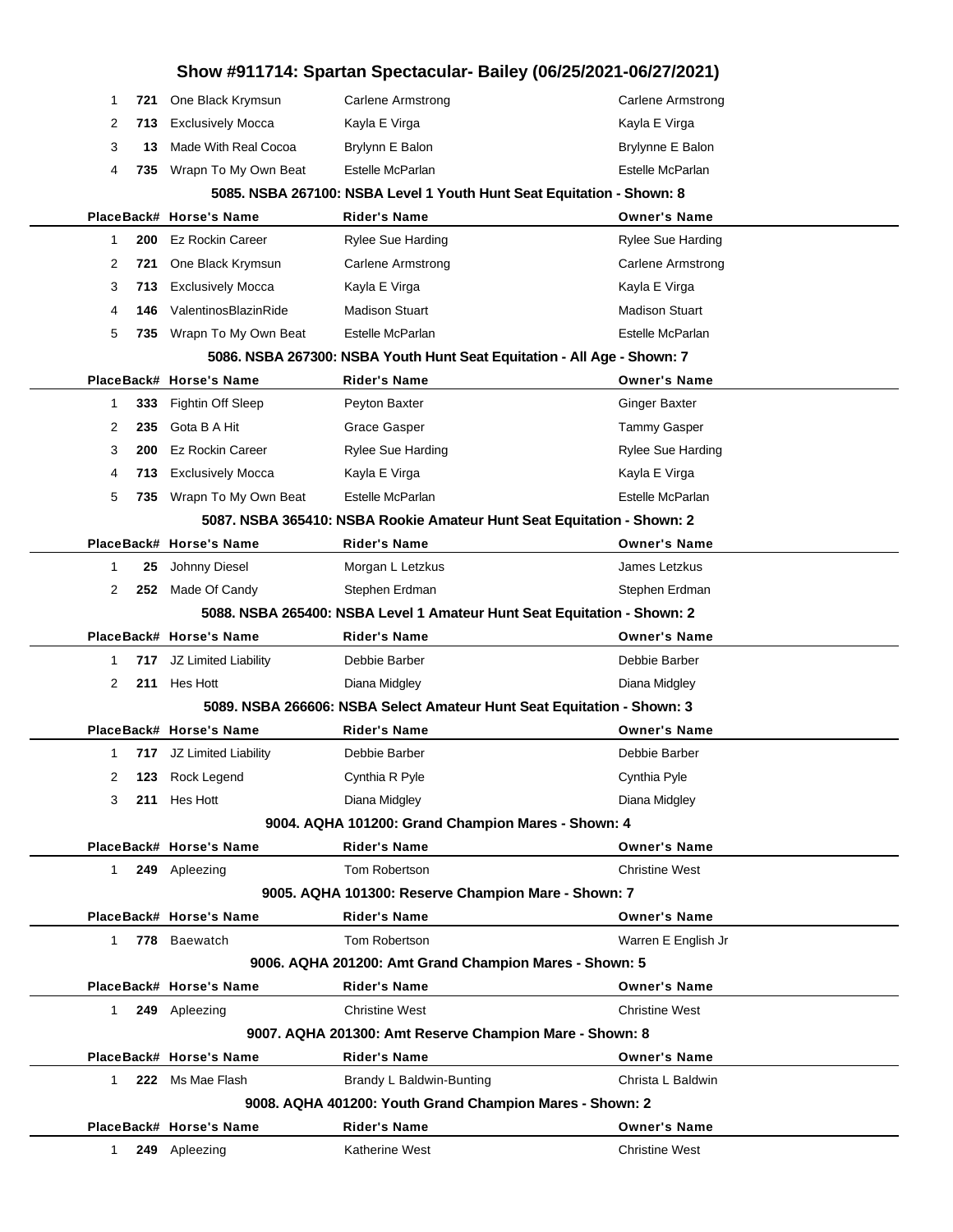**9009. AQHA 401300: Youth Reserve Champion Mares - Shown: 5**

|                    | PlaceBack# Horse's Name  | <b>Rider's Name</b>                                          | <b>Owner's Name</b>   |  |
|--------------------|--------------------------|--------------------------------------------------------------|-----------------------|--|
| 149<br>$\mathbf 1$ | Got My Swag On           | Elizabeth West                                               | <b>Christine West</b> |  |
|                    |                          | 9010. AQHA 101400: Grand Champion Geldings - Shown: 5        |                       |  |
|                    | PlaceBack# Horse's Name  | <b>Rider's Name</b>                                          | <b>Owner's Name</b>   |  |
| 159<br>1.          | Mister Over Easy         | Tom Robertson                                                | <b>Christine West</b> |  |
|                    |                          | 9011. AQHA 101500: Reserve Champion Gelding - Shown: 8       |                       |  |
|                    | PlaceBack# Horse's Name  | <b>Rider's Name</b>                                          | <b>Owner's Name</b>   |  |
| 786<br>1           | <b>Illicit Intention</b> | Peyton Baxter                                                | <b>Ginger Baxter</b>  |  |
|                    |                          | 9012. AQHA 201400: Amt Grand Champion Gelding - Shown: 4     |                       |  |
|                    | PlaceBack# Horse's Name  | <b>Rider's Name</b>                                          | <b>Owner's Name</b>   |  |
| 159<br>1           | Mister Over Easy         | <b>Christine West</b>                                        | <b>Christine West</b> |  |
|                    |                          | 9013. AQHA 201500: Amt Reserve Champion Gelding - Shown: 10  |                       |  |
|                    | PlaceBack# Horse's Name  | <b>Rider's Name</b>                                          | <b>Owner's Name</b>   |  |
| 786                | <b>Illicit Intention</b> | <b>Ginger Baxter</b>                                         | <b>Ginger Baxter</b>  |  |
|                    |                          | 9014. AQHA 401400: Youth Grand Champion Geldings - Shown: 3  |                       |  |
|                    | PlaceBack# Horse's Name  | <b>Rider's Name</b>                                          | <b>Owner's Name</b>   |  |
| 1.<br>159          | Mister Over Easy         | Elizabeth West                                               | <b>Christine West</b> |  |
|                    |                          | 9015. AQHA 401500: Youth Reserve Champion Gelding - Shown: 5 |                       |  |
|                    | PlaceBack# Horse's Name  | <b>Rider's Name</b>                                          | <b>Owner's Name</b>   |  |
| 786                | <b>Illicit Intention</b> | Peyton Baxter                                                | <b>Ginger Baxter</b>  |  |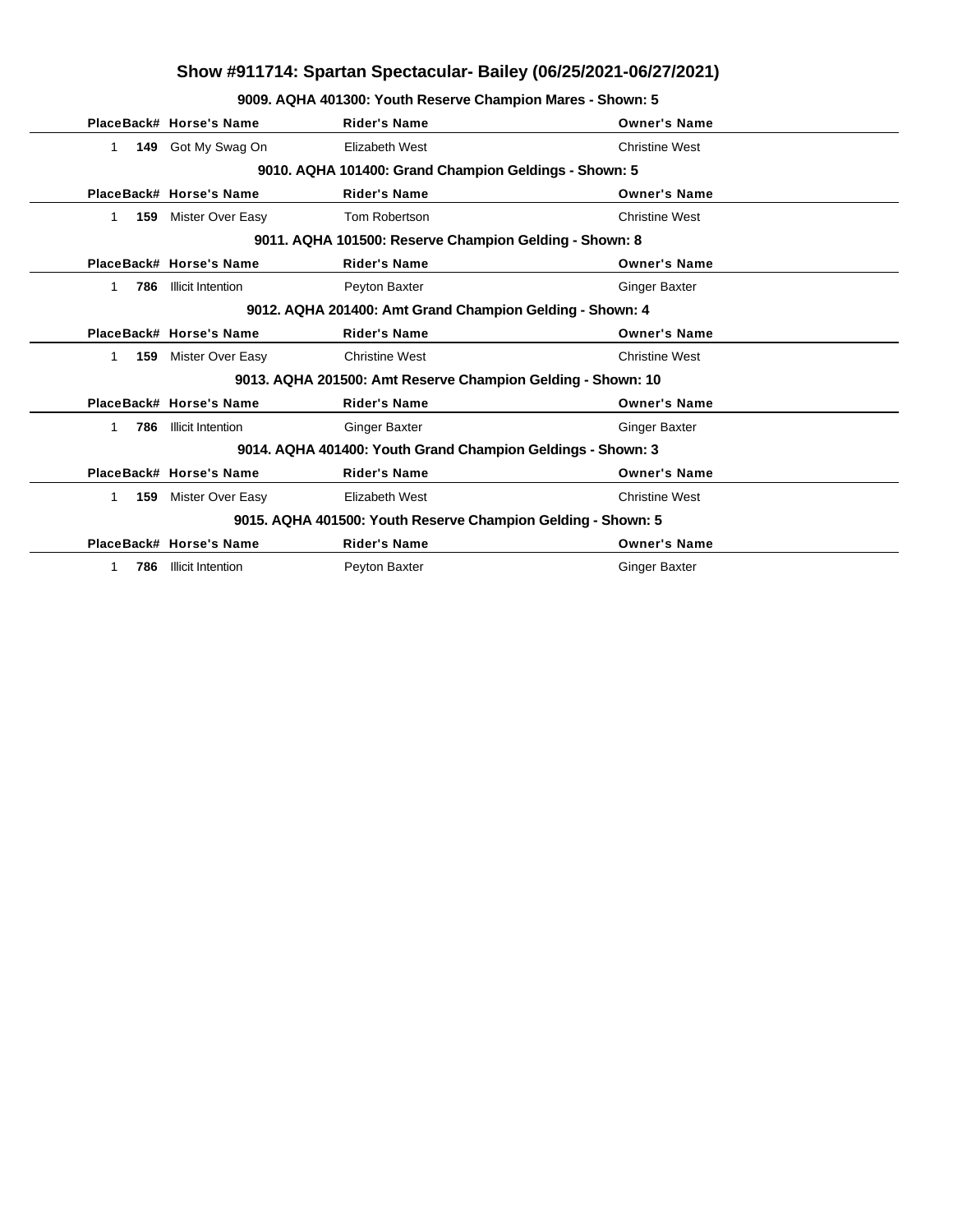### **1. AQHA 138004: L1 Trail - Shown: 9**

|              |     | PlaceBack# Horse's Name     | <b>Rider's Name</b>                        | <b>Owner's Name</b>      |
|--------------|-----|-----------------------------|--------------------------------------------|--------------------------|
| 1            | 714 | Krown On The Rox            | Morgan Lantz                               | Estelle McParlan         |
| 2            | 164 | <b>Red Deeified</b>         | Minae Kroeze                               | Kailene Bader Van Dyke   |
| 3            | 12  | Southern Eyes On Me         | Karen C Holden                             | Nancy Fullerton          |
| 4            | 191 | Ella Be Kruzin              | Minae Kroeze                               | Merri VanDyke            |
| 5            | 124 | <b>Madd Money</b>           | Christopher R Dalton                       | Lauren Lauver            |
| 6            | 133 | <b>Missin Sleep</b>         | Michelle McCarthy Warda                    | Audrey L Barnes          |
|              |     |                             | 2. AQHA 138000: Trail - Shown: 10          |                          |
|              |     | PlaceBack# Horse's Name     | <b>Rider's Name</b>                        | <b>Owner's Name</b>      |
| 1            | 122 | <b>Invitations Are Good</b> | September Croel                            | Lily Ellen Atkinson      |
| 2            | 222 | Ms Mae Flash                | Christa L Baldwin                          | Christa L Baldwin        |
| 3            | 335 | One Kool Fool               | Linda K Moody                              | Brenda Schrader          |
| 4            | 259 | Chevrolatte                 | Elizabeth West                             | <b>Christine West</b>    |
| 5            | 191 | Ella Be Kruzin              | Minae Kroeze                               | Merri VanDyke            |
| 6            | 123 | Rock Legend                 | Cynthia R Pyle                             | Cynthia Pyle             |
| 7            | 720 | Lope Lazy Lope              | Elizabeth Lauren Kooistra                  | <b>Bob Sherman</b>       |
| 8            | 133 | <b>Missin Sleep</b>         | Michelle McCarthy Warda                    | Audrey L Barnes          |
| 9            | 24  | Gonna Get Ya Good           | Mr Ryan C Lindsay                          | Rilynn Lindsay           |
|              |     |                             | 3. AQHA 438002: L1 Youth Trail - Shown: 13 |                          |
|              |     | PlaceBack# Horse's Name     | Rider's Name                               | <b>Owner's Name</b>      |
| 1            | 107 | Regal N Grand               | <b>Taylin Collins</b>                      | <b>Taylin Collins</b>    |
| 2            | 206 | Prepare To B Shocked        | Myah Jane Chaput                           | Stacy E Chaput           |
| 3            | 630 | Im Pink Floyd               | <b>Kate Davis</b>                          | <b>Kate Davis</b>        |
| 4            | 222 | Ms Mae Flash                | <b>Braelyn R Bunting</b>                   | Christa L Baldwin        |
| 5            | 412 | Take Me To Church           | Hannah C Bechill                           | Hannah Bechill           |
| 6            | 164 | <b>Red Deeified</b>         | Karina R Bader-Van Dyke                    | Kailene Bader Van Dyke   |
| 7            | 735 | Wrapn To My Own Beat        | Estelle McParlan                           | Estelle McParlan         |
| 8            | 713 | <b>Exclusively Mocca</b>    | Kayla E Virga                              | Kayla E Virga            |
| 9            | 146 | ValentinosBlazinRide        | <b>Madison Stuart</b>                      | <b>Madison Stuart</b>    |
|              |     |                             | 4. AQHA 438000: Youth Trail - Shown: 10    |                          |
|              |     | PlaceBack# Horse's Name     | <b>Rider's Name</b>                        | <b>Owner's Name</b>      |
| $\mathbf{1}$ | 259 | Chevrolatte                 | Elizabeth West                             | <b>Christine West</b>    |
| 2            | 24  | Gonna Get Ya Good           | Rilynn K Lindsay                           | Rilynn Lindsay           |
| 3            | 735 | Wrapn To My Own Beat        | Estelle McParlan                           | Estelle McParlan         |
| 4            | 107 | Regal N Grand               | <b>Taylin Collins</b>                      | <b>Taylin Collins</b>    |
| 5            | 200 | <b>Ez Rockin Career</b>     | <b>Rylee Sue Harding</b>                   | <b>Rylee Sue Harding</b> |
| 6            | 146 | ValentinosBlazinRide        | <b>Madison Stuart</b>                      | <b>Madison Stuart</b>    |
| 7            | 133 | Missin Sleep                | Audrey L Barnes                            | Audrey L Barnes          |
| 8            | 412 | Take Me To Church           | Hannah C Bechill                           | Hannah Bechill           |
| 9            | 721 | One Black Krymsun           | <b>Carlene Armstrong</b>                   | Carlene Armstrong        |
|              |     |                             | 5. MQHA 904: Small Fry Trail - Shown: 5    |                          |
|              |     | PlaceBack# Horse's Name     | Rider's Name                               | <b>Owner's Name</b>      |
| $\mathbf{1}$ | 222 | Ms Mae Flash                | <b>Brylee Lynn Bunting</b>                 | Christa L Baldwin        |
| 2            | 22  | Dont Need A Mirror          | Brylee Lynn Bunting                        | Brenda K Howell          |
| 3            | 181 | Hez Up To Know Good         | Elizabeth Shoemaker                        | Elizabeth Shoemaker      |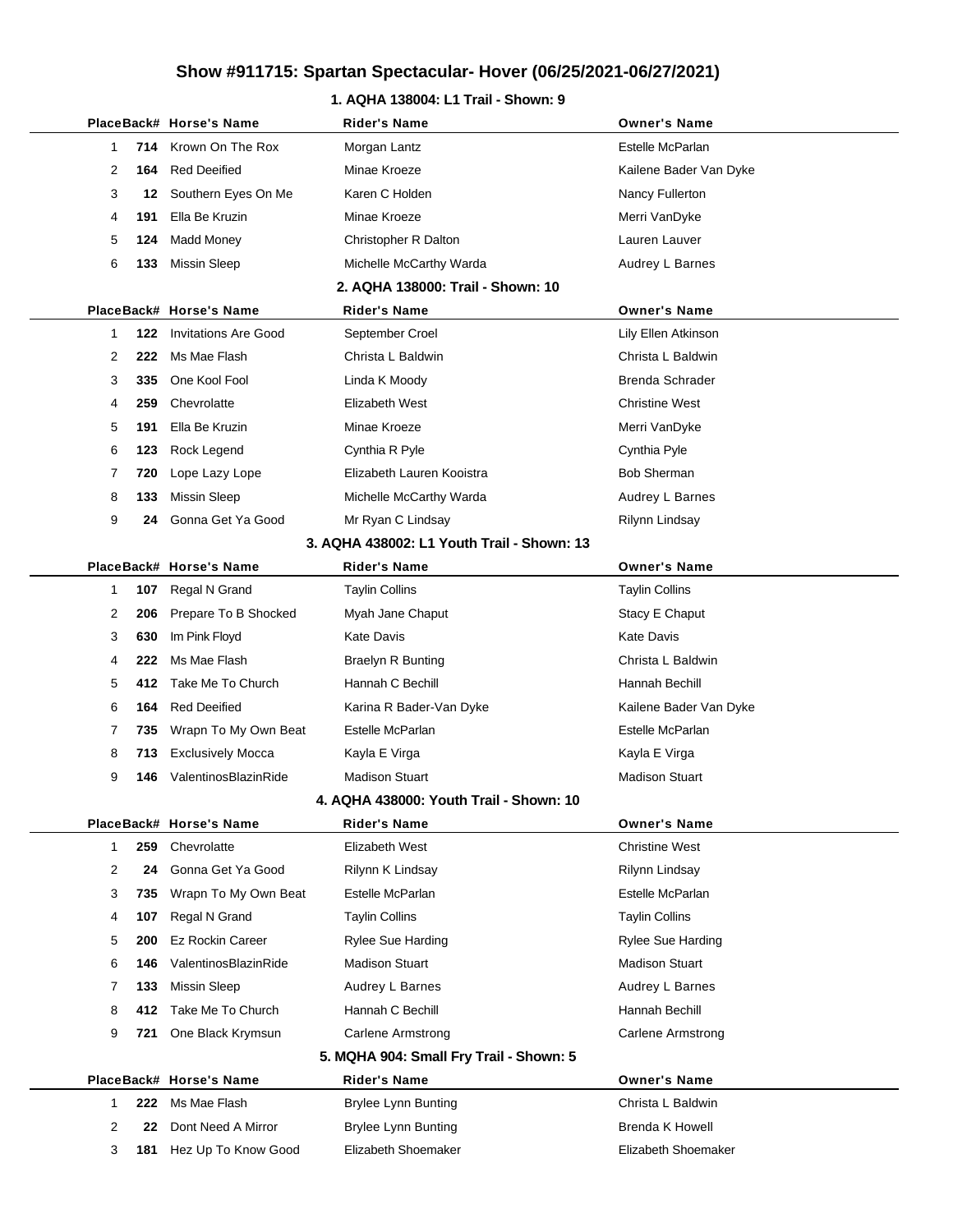| 4            | 226 | Art Trouble                     | <b>Karly Lewis</b>                                  | Michele Lewis            |  |
|--------------|-----|---------------------------------|-----------------------------------------------------|--------------------------|--|
| 5            | 310 | Ima Lopin With Class            | Quinn Bogue                                         | <b>Bogue Family</b>      |  |
|              |     |                                 | 6. AQHA 238002: L1 Amt Trail - Shown: 9             |                          |  |
|              |     | PlaceBack# Horse's Name         | <b>Rider's Name</b>                                 | <b>Owner's Name</b>      |  |
| 1            | 191 | Ella Be Kruzin                  | Kailene Bader-Van Dyke                              | Merri VanDyke            |  |
| 2            | 3   | Pistol Packn Charly             | Mary Beth Hegedus                                   | Mary Beth Hegedus        |  |
| 3            | 720 | Lope Lazy Lope                  | Elizabeth Lauren Kooistra                           | <b>Bob Sherman</b>       |  |
| 4            | 196 | That Blue Me Away               | Megan K Mahoney                                     | Megan Mahoney            |  |
| 5            | 523 | My Vintage Mercedes             | Delaney Bakker                                      | Cynthia Bakker           |  |
| 6            | 750 | Fancy Enough To Win             | <b>Madison Mulder</b>                               | <b>Madison Mulder</b>    |  |
| 7            | 722 | <b>Blazing Potential</b>        | Katie Elizabeth Main                                | Katie Elizabeth Main     |  |
| 8            | 369 | Sleepin In The Snow             | Rebecca Eno                                         | Rebecca Eno              |  |
| 9            | 148 | Heres Your Captive              | Margaret Larobardiere                               | Lauren Barnes            |  |
|              |     |                                 | 7. AQHA 238800: Amt Select Trail - Shown: 5         |                          |  |
|              |     | PlaceBack# Horse's Name         | <b>Rider's Name</b>                                 | <b>Owner's Name</b>      |  |
| 1            | 22  | Dont Need A Mirror              | <b>Brenda K Howell</b>                              | <b>Brenda K Howell</b>   |  |
| 2            | 123 | Rock Legend                     | Cynthia R Pyle                                      | Cynthia Pyle             |  |
| 3            | 369 | Sleepin In The Snow             | Rebecca Eno                                         | Rebecca Eno              |  |
| 4            | 3   | Pistol Packn Charly             | Mary Beth Hegedus                                   | Mary Beth Hegedus        |  |
| 5            | 335 | One Kool Fool                   | <b>Brenda Schrader</b>                              | <b>Brenda Schrader</b>   |  |
|              |     |                                 | 8. AQHA 238000: Amt Trail - Shown: 5                |                          |  |
|              |     | PlaceBack# Horse's Name         | <b>Rider's Name</b>                                 | <b>Owner's Name</b>      |  |
| 1            | 222 | Ms Mae Flash                    | Brandy L Baldwin-Bunting                            | Christa L Baldwin        |  |
| 2            | 122 | <b>Invitations Are Good</b>     | Lily Ellen Atkinson                                 | Lily Ellen Atkinson      |  |
| 3            | 196 | That Blue Me Away               | Megan K Mahoney                                     | Megan Mahoney            |  |
| 4            | 720 | Lope Lazy Lope                  | Elizabeth Lauren Kooistra                           | <b>Bob Sherman</b>       |  |
|              |     |                                 | 9. AQHA 136004: L1 Western Riding - Shown: 2        |                          |  |
|              |     | PlaceBack# Horse's Name         | <b>Rider's Name</b>                                 | <b>Owner's Name</b>      |  |
| 1            | 119 | Baylite Jac                     | Jeanne Hugo                                         | Jeanne Hugo              |  |
|              |     |                                 | 11. AQHA 436002: L1 Youth Western Riding - Shown: 3 |                          |  |
|              |     | PlaceBack# Horse's Name         | Rider's Name                                        | <b>Owner's Name</b>      |  |
| 1            |     | 200 Ez Rockin Career            | <b>Rylee Sue Harding</b>                            | <b>Rylee Sue Harding</b> |  |
| 2            |     | 333 Fightin Off Sleep           | Peyton Baxter                                       | <b>Ginger Baxter</b>     |  |
|              |     |                                 | 12. AQHA 436000: Youth Western Riding - Shown: 1    |                          |  |
|              |     | PlaceBack# Horse's Name         | <b>Rider's Name</b>                                 | <b>Owner's Name</b>      |  |
| $\mathbf{1}$ |     | 333 Fightin Off Sleep           | Peyton Baxter                                       | <b>Ginger Baxter</b>     |  |
|              |     |                                 | 13. AQHA 236002: L1 Amt Western Riding - Shown: 1   |                          |  |
|              |     | PlaceBack# Horse's Name         | <b>Rider's Name</b>                                 | <b>Owner's Name</b>      |  |
| 1            |     | 335 One Kool Fool               | <b>Brenda Schrader</b>                              | <b>Brenda Schrader</b>   |  |
|              |     |                                 | 15. AQHA 236000: Amt Western Riding - Shown: 2      |                          |  |
|              |     | PlaceBack# Horse's Name         | <b>Rider's Name</b>                                 | <b>Owner's Name</b>      |  |
| 1            |     | <b>122</b> Invitations Are Good | Lily Ellen Atkinson                                 | Lily Ellen Atkinson      |  |
| 2            | 335 | One Kool Fool                   | <b>Brenda Schrader</b>                              | Brenda Schrader          |  |
|              |     |                                 | 16. AQHA 143000: Ranch Riding - Shown: 3            |                          |  |
|              |     | PlaceBack# Horse's Name         | <b>Rider's Name</b>                                 | <b>Owner's Name</b>      |  |
| 1            |     | 718 Gotta Lil Spook             | Peyton Baxter                                       | <b>Ginger Baxter</b>     |  |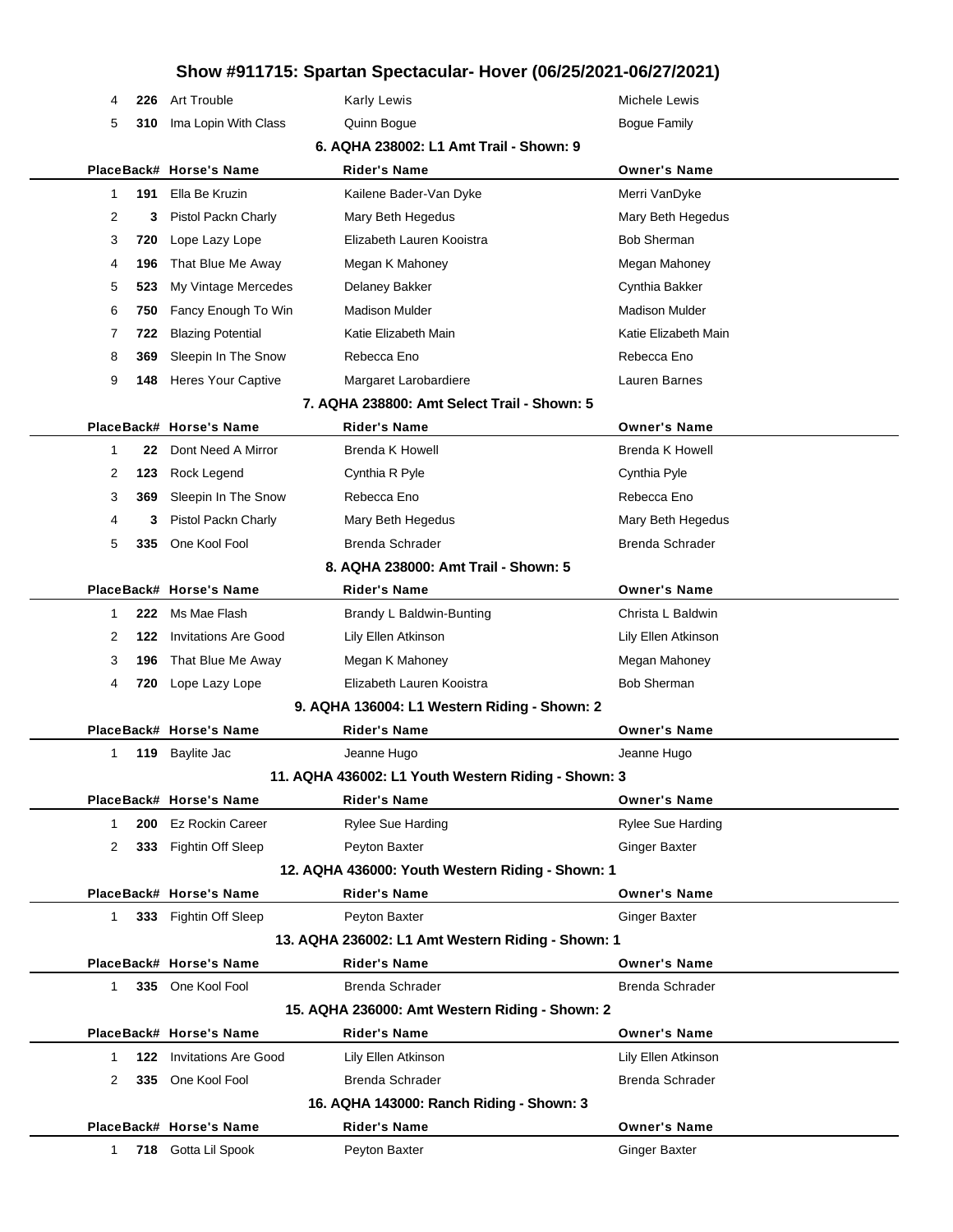| Show #911715: Spartan Spectacular- Hover (06/25/2021-06/27/2021) |                          |                                                          |                               |  |  |  |  |
|------------------------------------------------------------------|--------------------------|----------------------------------------------------------|-------------------------------|--|--|--|--|
| 2<br>119                                                         | <b>Baylite Jac</b>       | Jeanne Hugo                                              | Jeanne Hugo                   |  |  |  |  |
| 3<br>55                                                          | Sleepin By The Bay       | Michelle McCarthy Warda                                  | Ken A & Maryellen Mumy        |  |  |  |  |
| 17. AQHA 443000: Youth Ranch Riding - Shown: 3                   |                          |                                                          |                               |  |  |  |  |
|                                                                  | PlaceBack# Horse's Name  | <b>Rider's Name</b>                                      | <b>Owner's Name</b>           |  |  |  |  |
| 718<br>1                                                         | Gotta Lil Spook          | Peyton Baxter                                            | <b>Ginger Baxter</b>          |  |  |  |  |
| 2<br>735                                                         | Wrapn To My Own Beat     | Estelle McParlan                                         | Estelle McParlan              |  |  |  |  |
| 3<br>200                                                         | <b>Ez Rockin Career</b>  | <b>Rylee Sue Harding</b>                                 | <b>Rylee Sue Harding</b>      |  |  |  |  |
|                                                                  |                          | 18. AQHA 243000: Amt Ranch Riding - Shown: 4             |                               |  |  |  |  |
|                                                                  | PlaceBack# Horse's Name  | <b>Rider's Name</b>                                      | <b>Owner's Name</b>           |  |  |  |  |
| 119<br>1                                                         | Baylite Jac              | Jeanne Hugo                                              | Jeanne Hugo                   |  |  |  |  |
| 722<br>2                                                         | <b>Blazing Potential</b> | Katie Elizabeth Main                                     | Katie Elizabeth Main          |  |  |  |  |
| 3<br>114                                                         | Uf A Boy Named Sue       | Ashton A Ulrich                                          | Ashton A Ulrich               |  |  |  |  |
| 4<br>55                                                          | Sleepin By The Bay       | Ken A Mumy                                               | Ken A & Maryellen Mumy        |  |  |  |  |
|                                                                  |                          | 28. AQHA 103100: Yearling Stallions - Shown: 2           |                               |  |  |  |  |
|                                                                  | PlaceBack# Horse's Name  | <b>Rider's Name</b>                                      | <b>Owner's Name</b>           |  |  |  |  |
| 746<br>1                                                         | Evincing                 | Tom Robertson                                            | <b>Henrekin Halter Horses</b> |  |  |  |  |
| 2<br>716                                                         | Impressin Da Ladies      | Brandon James Moreno                                     | Brandon James Moreno          |  |  |  |  |
|                                                                  |                          | 33. AQHA 205400: Amt Yearling Mares - Shown: 3           |                               |  |  |  |  |
|                                                                  | PlaceBack# Horse's Name  | <b>Rider's Name</b>                                      | <b>Owner's Name</b>           |  |  |  |  |
| 760<br>1                                                         | My Xtreme Secret         | Elizabeth Lauren Kooistra                                | Laurie Sherman                |  |  |  |  |
| 2<br>646                                                         | Cherree Bomb             | Sherry Marie Blount                                      | Sherry Marie Blount           |  |  |  |  |
| 3                                                                | 740 SleepingMyBluesAway  | Laurie Sherman                                           | Laurie Sherman                |  |  |  |  |
|                                                                  |                          | 36. AQHA 205700: Amt Aged Mares - Shown: 2               |                               |  |  |  |  |
|                                                                  | PlaceBack# Horse's Name  | <b>Rider's Name</b>                                      | <b>Owner's Name</b>           |  |  |  |  |
| 249<br>1                                                         | Apleezing                | <b>Christine West</b>                                    | <b>Christine West</b>         |  |  |  |  |
| 2                                                                | 712 So U Can Dance       | <b>Barbara Walters</b>                                   | Dede Baley                    |  |  |  |  |
|                                                                  |                          | 37. AQHA 275000: Amt Performance Halter Mares - Shown: 3 |                               |  |  |  |  |
|                                                                  | PlaceBack# Horse's Name  | <b>Rider's Name</b>                                      | <b>Owner's Name</b>           |  |  |  |  |
| 1                                                                | <b>222</b> Ms Mae Flash  | Brandy L Baldwin-Bunting                                 | Christa L Baldwin             |  |  |  |  |
| 2<br>22                                                          | Dont Need A Mirror       | <b>Brenda K Howell</b>                                   | <b>Brenda K Howell</b>        |  |  |  |  |
| 3<br>196                                                         | That Blue Me Away        | Megan K Mahoney                                          | Megan Mahoney                 |  |  |  |  |
|                                                                  |                          | 38. AQHA 105400: Yearling Mares - Shown: 4               |                               |  |  |  |  |
|                                                                  | PlaceBack# Horse's Name  | <b>Rider's Name</b>                                      | <b>Owner's Name</b>           |  |  |  |  |
| 778<br>1                                                         | Baewatch                 | Tom Robertson                                            | Warren E English Jr           |  |  |  |  |
| 2<br>760                                                         | My Xtreme Secret         | Elizabeth Lauren Kooistra                                | Laurie Sherman                |  |  |  |  |
| 3<br>646                                                         | Cherree Bomb             | Sherry Marie Blount                                      | Sherry Marie Blount           |  |  |  |  |
| 4<br>740                                                         | SleepingMyBluesAway      | Laurie Sherman                                           | Laurie Sherman                |  |  |  |  |
|                                                                  |                          | 41. AQHA 105700: Aged Mares - Shown: 2                   |                               |  |  |  |  |
|                                                                  | PlaceBack# Horse's Name  | <b>Rider's Name</b>                                      | <b>Owner's Name</b>           |  |  |  |  |
| 249<br>1                                                         | Apleezing                | Tom Robertson                                            | <b>Christine West</b>         |  |  |  |  |
| 2<br>191                                                         | Ella Be Kruzin           | Minae Kroeze                                             | Merri VanDyke                 |  |  |  |  |
|                                                                  |                          | 42. AQHA 175000: Performance Halter Mares - Shown: 2     |                               |  |  |  |  |
|                                                                  | PlaceBack# Horse's Name  | <b>Rider's Name</b>                                      | <b>Owner's Name</b>           |  |  |  |  |
| 222<br>1                                                         | Ms Mae Flash             | Brandy L Baldwin-Bunting                                 | Christa L Baldwin             |  |  |  |  |
| $\overline{2}$<br>22                                             | Dont Need A Mirror       | <b>Brenda K Howell</b>                                   | <b>Brenda K Howell</b>        |  |  |  |  |
|                                                                  |                          | 46. AQHA 405700: Youth Aged Mares - Shown: 3             |                               |  |  |  |  |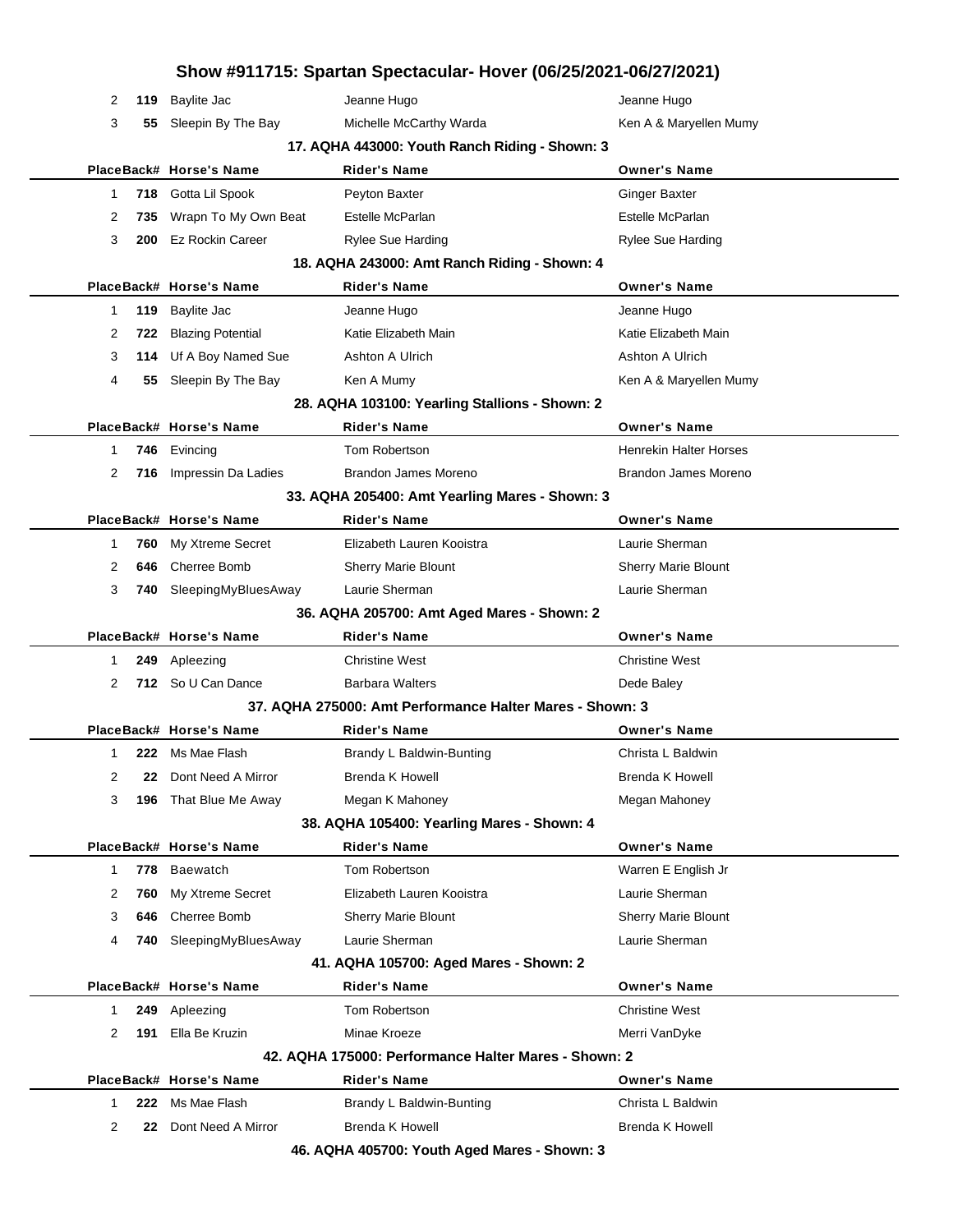## **Show #911715: Spartan Spectacular- Hover (06/25/2021-06/27/2021) PlaceBack# Horse's Name Rider's Name Owner's Name** 1 **249** Apleezing **Christian Christian Mest** Katherine West Christine West Christine West 2 **149** Got My Swag On **Elizabeth West** Christine West Christine West 3 713 Exclusively Mocca **Kayla E Virga** Kayla E Virga Kayla E Virga **47. AQHA 475000: Youth Performance Halter Mares - Shown: 2 PlaceBack# Horse's Name Rider's Name Owner's Name** 1 **282** Lopers Get Good Chex Elizabeth Shoemaker Sara L M Shoemaker 2 **334** Hot Look N Dream Olivia Hill Olivia Hill **50. AQHA 207600: Amt Three Yr Old Geldings - Shown: 3 PlaceBack# Horse's Name Rider's Name Owner's Name** 1 **7** He Is The Exception Laura Renee Perniciaro **Christopher J Perniciaro** 2 252 Made Of Candy Stephen Erdman Stephen Erdman Stephen Erdman 3 **244** Twisted Batt Michelle Dawn Eno Michelle Dawn Eno **51. AQHA 207700: Amt Aged Geldings - Shown: 9 PlaceBack# Horse's Name Rider's Name Owner's Name** 1 **723** Elusive Pick **Beverly Sue Koke** Beverly Sue Koke Beverly Sue Koke 2 **159** Mister Over Easy **Christine West** Christine West Christine West 3 786 Illicit Intention **Ginger Baxter** Ginger Baxter Ginger Baxter Ginger Baxter 4 **330** TJ Simply The Best Jill M Finley Jill The State Assembly the State Noble Hills Farm LLC 5 **119** Baylite Jac Jeanne Hugo Jeanne Hugo 6 **804** Follow Ur Intuition Stefanie A Freeland Stefanie Freeland 7 **123** Rock Legend Cynthia R Pyle Cynthia Pyle 8 **726** Now Youve Seen Me Sharon J Crowel Sharon J Crowel Sharon J Crowel 9 **369** Sleepin In The Snow Rebecca Eno Rebecca Eno Rebecca Eno **52. AQHA 277000: Amt Performance Halter Geldings - Shown: 6 PlaceBack# Horse's Name Rider's Name Owner's Name** 1 **150** Macs Kool Legacy Susan M Frank Susan M Susan M Frank 2 **122** Invitations Are Good Lily Ellen Atkinson Lily Ellen Atkinson 3 **335** One Kool Fool **Brenda Schrader** Brenda Schrader Brenda Schrader Brenda Schrader 4 **383** The Red Foxx **Adam Johnson** Adam Johnson Adam Johnson 5 **66** I O You One Lisa A Ondersma-Lowetz Lisa A Ondersma 6 **70** True Blue I Will Be Kay Stanek Kay Stanek **55. AQHA 107600: Three Yr Old Geldings - Shown: 3 PlaceBack# Horse's Name Rider's Name Owner's Name** 1 **7** He Is The Exception Tom Robertson Christopher J Perniciaro 2 **252** Made Of Candy Stephen Erdman Stephen Erdman 3 **244** Twisted Batt Michelle Dawn Eno Michelle Dawn Eno **56. AQHA 107700: Aged Geldings - Shown: 11 PlaceBack# Horse's Name Rider's Name Owner's Name** 1 **723** Elusive Pick **Tom Robertson Beverly Sue Koke** 2 **159** Mister Over Easy **Tom Robertson** Christine West 3 786 Illicit Intention **Peyton Baxter** Communication **Communication** Baxter Ginger Baxter 4 **330** TJ Simply The Best Jill M Finley Jill M Finley Noble Hills Farm LLC 5 **204** Southern Motion Carson Brunner Carson Brunner Carson Brunner 6 **412** Take Me To Church Hannah C Bechill Hannah Bechill 7 735 Wrapn To My Own Beat Estelle McParlan **Estelle McParlan** Estelle McParlan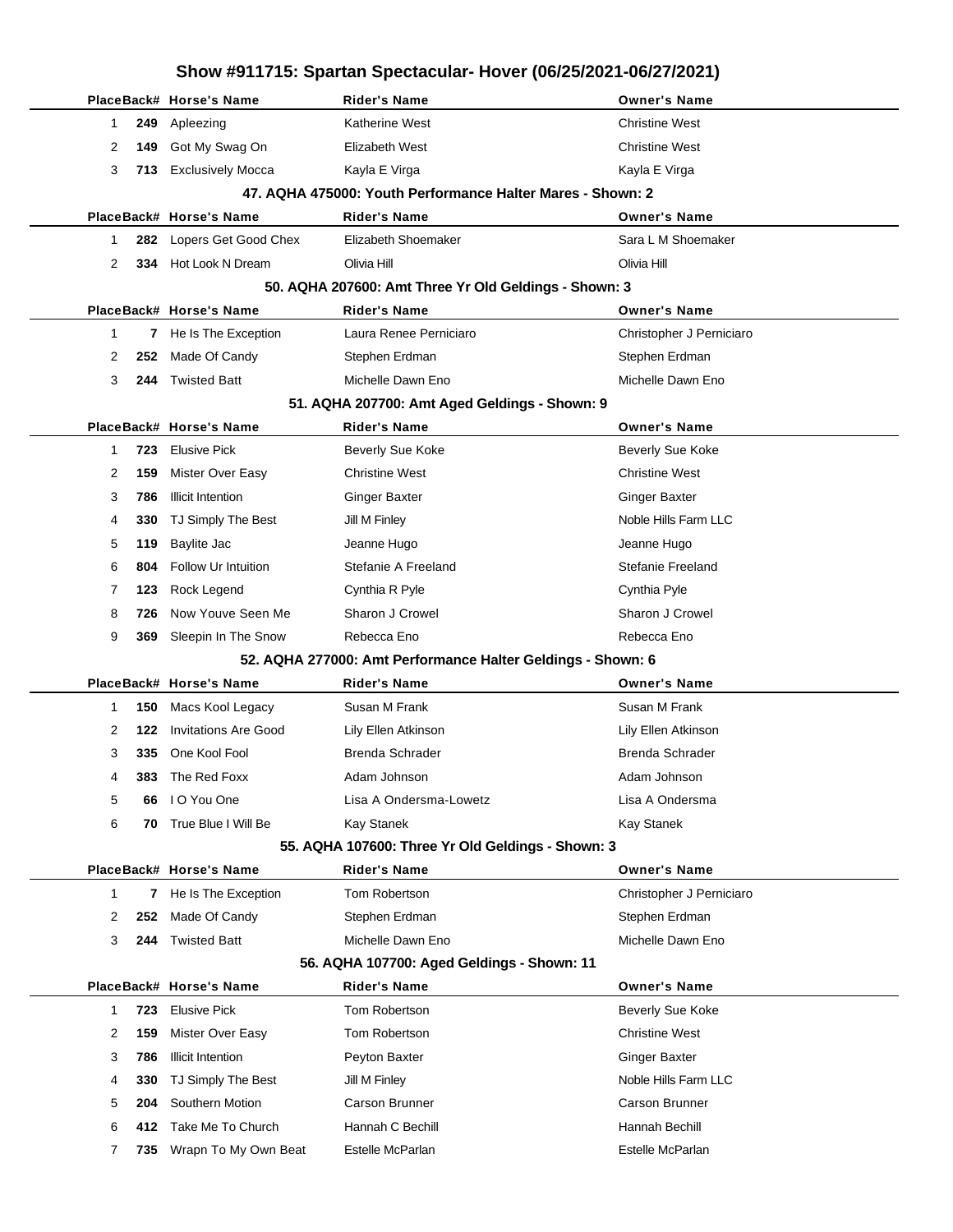|             |     |                             |                                                               | Show #911715: Spartan Spectacular- Hover (06/25/2021-06/27/2021) |
|-------------|-----|-----------------------------|---------------------------------------------------------------|------------------------------------------------------------------|
| 8           | 719 | Everyoneluvsagoodbar        | Kerrigan Ailise Lynch                                         | Kerrigan Lynch                                                   |
| 9           | 200 | <b>Ez Rockin Career</b>     | Rylee Sue Harding                                             | Rylee Sue Harding                                                |
|             |     |                             | 57. AQHA 177000: Performance Halter Geldings - Shown: 5       |                                                                  |
|             |     | PlaceBack# Horse's Name     | <b>Rider's Name</b>                                           | <b>Owner's Name</b>                                              |
| 1           | 150 | Macs Kool Legacy            | Susan M Frank                                                 | Susan M Frank                                                    |
| 2           | 333 | Fightin Off Sleep           | <b>Ginger Baxter</b>                                          | <b>Ginger Baxter</b>                                             |
| 3           | 157 | Why Dont U Kiss This        | <b>Katherine Tietz</b>                                        | MI Independent L/MI                                              |
| 4           | 383 | The Red Foxx                | Christopher R Dalton                                          | Adam Johnson                                                     |
| 5           | 777 | Details In The Sky          | Pam Specht                                                    | Rena Kay Johnson                                                 |
|             |     |                             | 61. AQHA 407700: Youth Aged Geldings - Shown: 13              |                                                                  |
|             |     | PlaceBack# Horse's Name     | <b>Rider's Name</b>                                           | <b>Owner's Name</b>                                              |
| 1           | 159 | Mister Over Easy            | Elizabeth West                                                | <b>Christine West</b>                                            |
| 2           | 786 | <b>Illicit Intention</b>    | Peyton Baxter                                                 | <b>Ginger Baxter</b>                                             |
| 3           | 133 | <b>Missin Sleep</b>         | Audrey L Barnes                                               | Audrey L Barnes                                                  |
| 4           | 204 | Southern Motion             | <b>Carson Brunner</b>                                         | Carson Brunner                                                   |
| 5           | 412 | Take Me To Church           | Hannah C Bechill                                              | Hannah Bechill                                                   |
| 6           | 735 | Wrapn To My Own Beat        | Estelle McParlan                                              | Estelle McParlan                                                 |
| 7           | 719 | Everyoneluvsagoodbar        | Kerrigan Ailise Lynch                                         | Kerrigan Lynch                                                   |
| 8           | 386 | No Time To Party            | Rylee Elizabeth Nichols                                       | Kelly E Dykstra-Nichols                                          |
| 9           | 124 | <b>Madd Money</b>           | Lauren E Lauver                                               | Lauren Lauver                                                    |
|             |     |                             | 62. AQHA 477000: Youth Performance Halter Geldings - Shown: 6 |                                                                  |
|             |     | PlaceBack# Horse's Name     | <b>Rider's Name</b>                                           | <b>Owner's Name</b>                                              |
| 1           | 333 | <b>Fightin Off Sleep</b>    | Peyton Baxter                                                 | <b>Ginger Baxter</b>                                             |
| 2           | 235 | Gota B A Hit                | <b>Grace Gasper</b>                                           | <b>Tammy Gasper</b>                                              |
| 3           | 157 | Why Dont U Kiss This        | <b>Katherine Tietz</b>                                        | MI Independent L/MI                                              |
| 4           | 13  | Made With Real Cocoa        | Brylynn E Balon                                               | Brylynne E Balon                                                 |
| 5           | 107 | Regal N Grand               | <b>Taylin Collins</b>                                         | <b>Taylin Collins</b>                                            |
|             |     |                             | 63. MQHA 900: Small Fry Halter - Shown: 5                     |                                                                  |
|             |     | PlaceBack# Horse's Name     | <b>Rider's Name</b>                                           | <b>Owner's Name</b>                                              |
| 1           | 799 | <b>KM Movin The Best</b>    | Addaley Hudson                                                | Allison Hudson                                                   |
| 2           | 22  | Dont Need A Mirror          | Brylee Lynn Bunting                                           | <b>Brenda K Howell</b>                                           |
| 3           | 310 | Ima Lopin With Class        | Quinn Bogue                                                   | <b>Bogue Family</b>                                              |
| 4           | 181 | Hez Up To Know Good         | Elizabeth Shoemaker                                           | Elizabeth Shoemaker                                              |
| 5           | 776 | Its All About Legs          | Lila Pauli<br>64. MQHA 901: Small Fry Showmanship - Shown: 7  | Rocking K Farms                                                  |
|             |     | PlaceBack# Horse's Name     | <b>Rider's Name</b>                                           | <b>Owner's Name</b>                                              |
| $\mathbf 1$ | 181 | Hez Up To Know Good         | Elizabeth Shoemaker                                           | Elizabeth Shoemaker                                              |
| 2           | 310 | Ima Lopin With Class        | Quinn Bogue                                                   | <b>Bogue Family</b>                                              |
| 3           | 22  | Dont Need A Mirror          | <b>Brylee Lynn Bunting</b>                                    | <b>Brenda K Howell</b>                                           |
| 4           | 799 | <b>KM Movin The Best</b>    | <b>Addaley Hudson</b>                                         | Allison Hudson                                                   |
| 5           | 758 | <b>Invest N Miller Time</b> | Hannah Laskowski                                              | Heidi Laskowski                                                  |
| 6           | 725 | Hot Chips Only              | Brooke Laskowski                                              | Heidi Laskowski                                                  |
| 7           | 776 | Its All About Legs          | Lila Pauli                                                    | Rocking K Farms                                                  |
|             |     |                             | 65. AQHA 412001: RK Youth Showmanship at Halter - Shown: 16   |                                                                  |
|             |     | PlaceBack# Horse's Name     | <b>Rider's Name</b>                                           | <b>Owner's Name</b>                                              |
| 1           | 800 | Gotta Golden Bar            | Alyssa G Bayerski                                             | Patti Bayerski                                                   |
|             |     |                             |                                                               |                                                                  |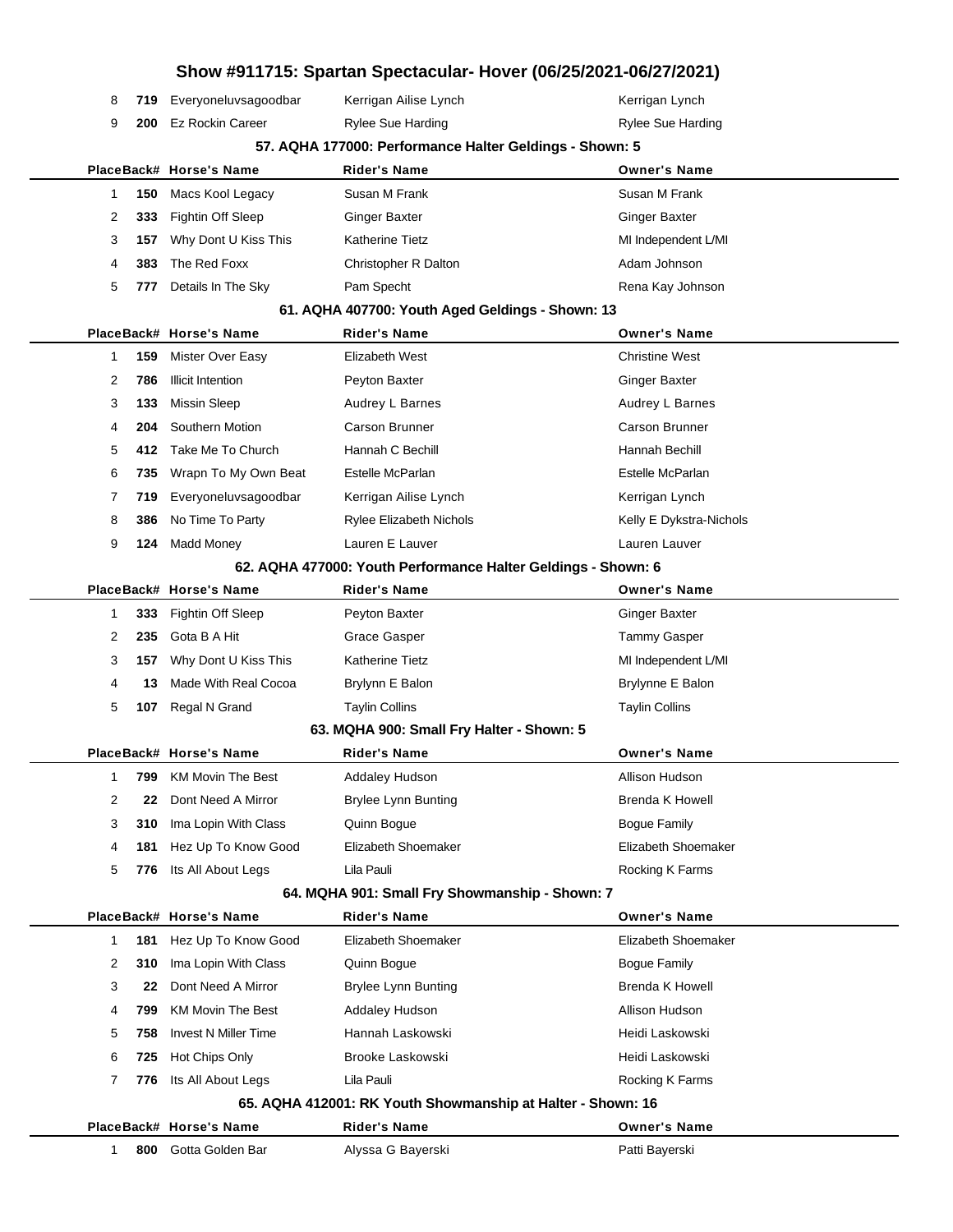| 2 |     | 713 Exclusively Mocca    | Kayla E Virga           | Kayla E Virga          |
|---|-----|--------------------------|-------------------------|------------------------|
| 3 |     | 735 Wrapn To My Own Beat | Estelle McParlan        | Estelle McParlan       |
| 4 |     | 412 Take Me To Church    | Hannah C Bechill        | Hannah Bechill         |
| 5 |     | 334 Hot Look N Dream     | Olivia Hill             | Olivia Hill            |
| 6 | 164 | Red Deeified             | Karina R Bader-Van Dyke | Kailene Bader Van Dyke |
|   | 630 | Im Pink Floyd            | Kate Davis              | Kate Davis             |
| 8 | 721 | One Black Krymsun        | Carlene Armstrong       | Carlene Armstrong      |
| 9 | 146 | ValentinosBlazinRide     | <b>Madison Stuart</b>   | <b>Madison Stuart</b>  |

#### **66. AQHA 412002: L1 Youth Showmanship at Halter - Shown: 19**

|                      |     | PlaceBack# Horse's Name  | <b>Rider's Name</b>            | <b>Owner's Name</b>     |
|----------------------|-----|--------------------------|--------------------------------|-------------------------|
|                      | 630 | Im Pink Floyd            | <b>Kate Davis</b>              | <b>Kate Davis</b>       |
| $\mathbf{2}^{\circ}$ | 222 | Ms Mae Flash             | Braelyn R Bunting              | Christa L Baldwin       |
| 3                    |     | 719 Everyoneluvsagoodbar | Kerrigan Ailise Lynch          | Kerrigan Lynch          |
| 4                    | 412 | Take Me To Church        | Hannah C Bechill               | Hannah Bechill          |
| 5                    | 157 | Why Dont U Kiss This     | <b>Katherine Tietz</b>         | MI Independent L/MI     |
| 6                    | 713 | <b>Exclusively Mocca</b> | Kayla E Virga                  | Kayla E Virga           |
| 7                    | 17  | Crimson Martini          | Rylee Jeanne Zobl              | Joleen O'Boyle Zobl     |
| 8                    | 386 | No Time To Party         | <b>Rylee Elizabeth Nichols</b> | Kelly E Dykstra-Nichols |
| 9                    | 776 | Its All About Legs       | Grace Benway                   | Rocking K Farms         |
|                      |     |                          |                                |                         |

#### **67. AQHA 412000: Youth Showmanship at Halter - Shown: 16**

|   |     | PlaceBack# Horse's Name  | <b>Rider's Name</b>    | <b>Owner's Name</b>   |
|---|-----|--------------------------|------------------------|-----------------------|
|   |     | 333 Fightin Off Sleep    | Peyton Baxter          | Ginger Baxter         |
| 2 | 133 | Missin Sleep             | Audrey L Barnes        | Audrey L Barnes       |
| 3 |     | 259 Chevrolatte          | Elizabeth West         | <b>Christine West</b> |
| 4 | 13. | Made With Real Cocoa     | Brylynn E Balon        | Brylynne E Balon      |
| 5 |     | 24 Gonna Get Ya Good     | Rilynn K Lindsay       | Rilynn Lindsay        |
| 6 |     | 235 Gota B A Hit         | Grace Gasper           | Tammy Gasper          |
|   | 157 | Why Dont U Kiss This     | <b>Katherine Tietz</b> | MI Independent L/MI   |
| 8 |     | 735 Wrapn To My Own Beat | Estelle McParlan       | Estelle McParlan      |
| 9 | 107 | Regal N Grand            | <b>Taylin Collins</b>  | <b>Taylin Collins</b> |

#### **68. AQHA 212001: RK Amt Showmanship at Halter - Shown: 10**

|    |     | PlaceBack# Horse's Name | <b>Rider's Name</b> | <b>Owner's Name</b>        |
|----|-----|-------------------------|---------------------|----------------------------|
|    | 25  | Johnny Diesel           | Morgan L Letzkus    | James Letzkus              |
| 2  | 804 | Follow Ur Intuition     | Stefanie A Freeland | Stefanie Freeland          |
| 3  | 523 | My Vintage Mercedes     | Delaney Bakker      | Cynthia Bakker             |
| 4  | 776 | Its All About Legs      | Amanda Pauli        | <b>Rocking K Farms</b>     |
| 5. | 623 | Absolute At The Bar     | Katie Marie Blount  | <b>Sherry Marie Blount</b> |
| 6  | 369 | Sleepin In The Snow     | Rebecca Eno         | Rebecca Eno                |
| 7  | 711 | Indeed Shez Lazy        | Lauryn Leuenberger  | Lauryn Leuenberger         |
| 8  | 14  | Soever Southern         | Alexis Marie Coates | Corlinda Huffman           |
| 9  | 726 | Now Youve Seen Me       | Sharon J Crowel     | Sharon J Crowel            |
|    |     |                         |                     |                            |

#### **69. AQHA 212002: L1 Amt Showmanship at Halter - Shown: 16**

|  | PlaceBack# Horse's Name       | Rider's Name           | <b>Owner's Name</b>  |
|--|-------------------------------|------------------------|----------------------|
|  | 66 IO You One                 | Lisa A Ondersma-Lowetz | Lisa A Ondersma      |
|  | 2 722 Blazing Potential       | Katie Elizabeth Main   | Katie Elizabeth Main |
|  | <b>148</b> Heres Your Captive | Margaret Larobardiere  | Lauren Barnes        |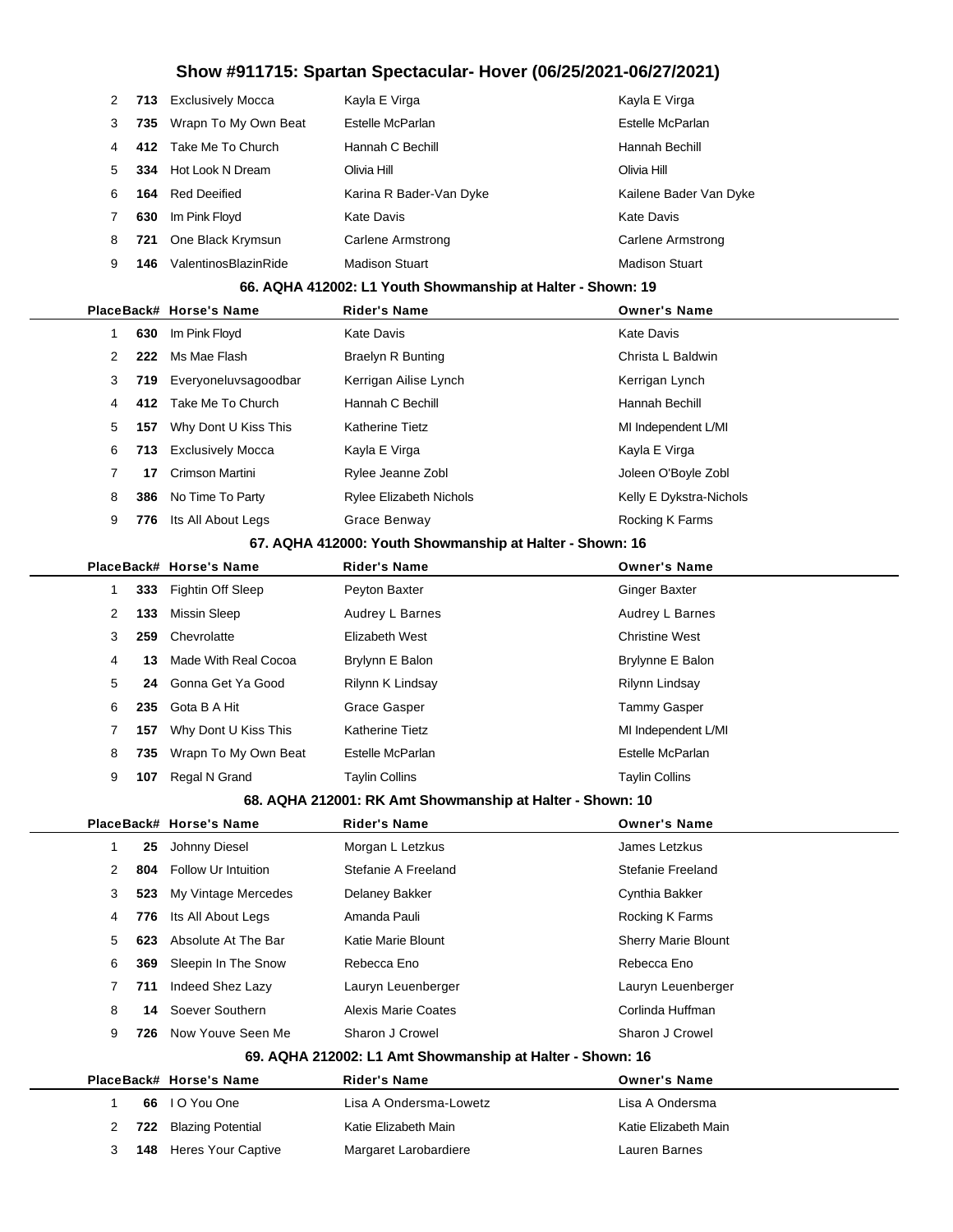|   |     |                             | Show #911715: Spartan Spectacular- Hover (06/25/2021-06/27/2021) |                          |
|---|-----|-----------------------------|------------------------------------------------------------------|--------------------------|
| 4 | 755 | To Good To Be Red           | Stephanie Mae Cesarz                                             | Stephanie Cesarz         |
| 5 | 322 | Too LazyToSpeak             | Megan Hirschman                                                  | Megan Hirschman          |
| 6 | 776 | Its All About Legs          | Amanda Pauli                                                     | Rocking K Farms          |
| 7 | 25  | Johnny Diesel               | Morgan L Letzkus                                                 | James Letzkus            |
| 8 | 523 | My Vintage Mercedes         | <b>Delaney Bakker</b>                                            | Cynthia Bakker           |
| 9 | 623 | Absolute At The Bar         | Katie Marie Blount                                               | Sherry Marie Blount      |
|   |     |                             | 70. AQHA 212800: Amt Select Showmanship at Halter - Shown: 9     |                          |
|   |     | PlaceBack# Horse's Name     | <b>Rider's Name</b>                                              | <b>Owner's Name</b>      |
| 1 | 22  | Dont Need A Mirror          | Brenda K Howell                                                  | <b>Brenda K Howell</b>   |
| 2 | 119 | Baylite Jac                 | Jeanne Hugo                                                      | Jeanne Hugo              |
| 3 | 804 | <b>Follow Ur Intuition</b>  | Stefanie A Freeland                                              | Stefanie Freeland        |
| 4 | 150 | Macs Kool Legacy            | Susan M Frank                                                    | Susan M Frank            |
| 5 | 123 | Rock Legend                 | Cynthia R Pyle                                                   | Cynthia Pyle             |
| 6 | 12  | Southern Eyes On Me         | Nancy Kay Fullerton                                              | Nancy Fullerton          |
| 7 | 211 | Hes Hott                    | Diana Midgley                                                    | Diana Midgley            |
| 8 | 369 | Sleepin In The Snow         | Rebecca Eno                                                      | Rebecca Eno              |
|   |     |                             | 71. AQHA 212000: Amt Showmanship at Halter - Shown: 10           |                          |
|   |     | PlaceBack# Horse's Name     | Rider's Name                                                     | <b>Owner's Name</b>      |
| 1 | 222 | Ms Mae Flash                | Brandy L Baldwin-Bunting                                         | Christa L Baldwin        |
| 2 | 724 | <b>Expensive Assets</b>     | Madison Elizabeth Pfahl                                          | Madison Elizabeth Pfahl  |
| 3 | 122 | <b>Invitations Are Good</b> | Lily Ellen Atkinson                                              | Lily Ellen Atkinson      |
| 4 | 750 | Fancy Enough To Win         | <b>Madison Mulder</b>                                            | <b>Madison Mulder</b>    |
| 5 | 360 | Invy Pit Crew               | Holly M Gordon                                                   | Holly M Gordon           |
| 6 | 722 | <b>Blazing Potential</b>    | Katie Elizabeth Main                                             | Katie Elizabeth Main     |
| 7 | 196 | That Blue Me Away           | Megan K Mahoney                                                  | Megan Mahoney            |
| 8 | 383 | The Red Foxx                | Adam Johnson                                                     | Adam Johnson             |
| 9 | 66  | I O You One                 | Lisa A Ondersma-Lowetz                                           | Lisa A Ondersma          |
|   |     |                             | 72. AQHA 144100: Junior Hunter Under Saddle - Shown: 2           |                          |
|   |     | PlaceBack# Horse's Name     | Rider's Name                                                     | Owner's Name             |
| 1 | 133 | Missin Sleep                | Michelle McCarthy Warda                                          | Audrey L Barnes          |
| 2 | 370 | Al Have Potential           | Jennifer Lee Bluhm                                               | Morgan Elizabeth Glann   |
|   |     |                             | 73. AQHA 444001: RK Youth Hunter Under Saddle - Shown: 13        |                          |
|   |     | PlaceBack# Horse's Name     | Rider's Name                                                     | <b>Owner's Name</b>      |
| 1 | 721 | One Black Krymsun           | <b>Carlene Armstrong</b>                                         | Carlene Armstrong        |
| 2 | 735 | Wrapn To My Own Beat        | Estelle McParlan                                                 | Estelle McParlan         |
| 3 | 713 | <b>Exclusively Mocca</b>    | Kayla E Virga                                                    | Kayla E Virga            |
| 4 | 412 | Take Me To Church           | Hannah C Bechill                                                 | Hannah Bechill           |
| 5 | 630 | Im Pink Floyd               | Kate Davis                                                       | <b>Kate Davis</b>        |
| 6 | 750 | Fancy Enough To Win         | Maya Edwards                                                     | <b>Madison Mulder</b>    |
| 7 | 13  | Made With Real Cocoa        | Brylynn E Balon                                                  | Brylynne E Balon         |
| 8 | 719 | Everyoneluvsagoodbar        | Kerrigan Ailise Lynch                                            | Kerrigan Lynch           |
| 9 | 207 | Kaptain Kaveman             | Elizabeth Smith                                                  | Elizabeth Smith          |
|   |     |                             | 74. AQHA 444002: L1 Youth Hunter Under Saddle - Shown: 13        |                          |
|   |     | PlaceBack# Horse's Name     | Rider's Name                                                     | <b>Owner's Name</b>      |
| 1 | 721 | One Black Krymsun           | <b>Carlene Armstrong</b>                                         | <b>Carlene Armstrong</b> |
| 2 | 735 | Wrapn To My Own Beat        | Estelle McParlan                                                 | Estelle McParlan         |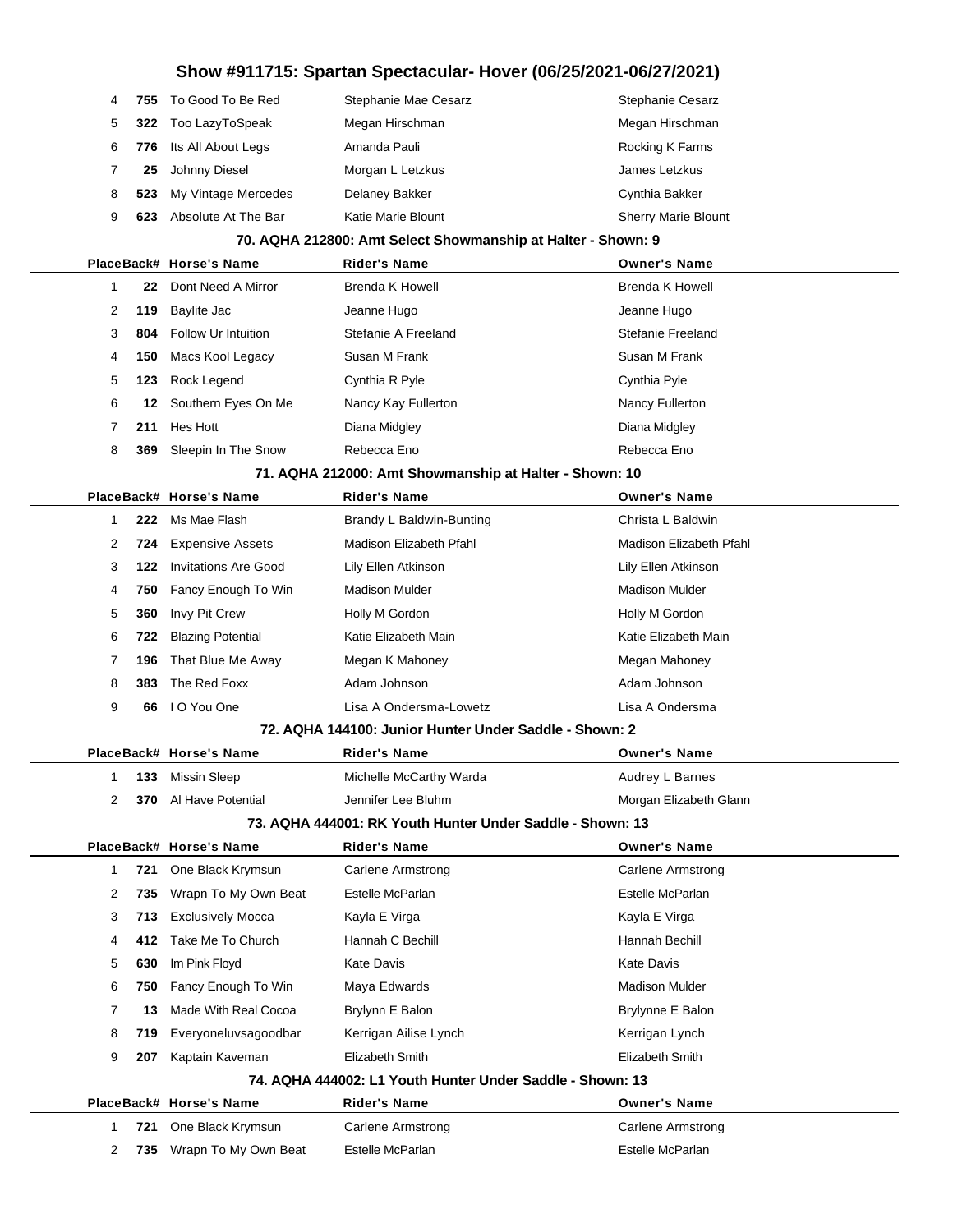| 3 |     | 713 Exclusively Mocca | Kayla E Virga         | Kayla E Virga            |
|---|-----|-----------------------|-----------------------|--------------------------|
| 4 | 200 | Ez Rockin Career      | Rylee Sue Harding     | <b>Rylee Sue Harding</b> |
| 5 | 412 | Take Me To Church     | Hannah C Bechill      | Hannah Bechill           |
| 6 | 630 | Im Pink Floyd         | Kate Davis            | Kate Davis               |
|   | 107 | Regal N Grand         | <b>Taylin Collins</b> | <b>Taylin Collins</b>    |
| 8 | 750 | Fancy Enough To Win   | Maya Edwards          | <b>Madison Mulder</b>    |
| 9 | 719 | Everyoneluvsagoodbar  | Kerrigan Ailise Lynch | Kerrigan Lynch           |
|   |     |                       |                       |                          |

#### **75. AQHA 444000: Youth Hunter Under Saddle - Shown: 12**

|   |     | PlaceBack# Horse's Name  | <b>Rider's Name</b>      | <b>Owner's Name</b>      |
|---|-----|--------------------------|--------------------------|--------------------------|
|   |     | 333 Fightin Off Sleep    | Peyton Baxter            | <b>Ginger Baxter</b>     |
| 2 | 721 | One Black Krymsun        | Carlene Armstrong        | Carlene Armstrong        |
| 3 |     | 735 Wrapn To My Own Beat | Estelle McParlan         | Estelle McParlan         |
| 4 |     | 200 Ez Rockin Career     | <b>Rylee Sue Harding</b> | <b>Rylee Sue Harding</b> |
| 5 | 235 | Gota B A Hit             | Grace Gasper             | Tammy Gasper             |
| 6 |     | 713 Exclusively Mocca    | Kayla E Virga            | Kayla E Virga            |
|   | 107 | Regal N Grand            | <b>Taylin Collins</b>    | <b>Taylin Collins</b>    |
| 8 | 133 | Missin Sleep             | Audrey L Barnes          | Audrey L Barnes          |
| 9 | 259 | Chevrolatte              | Elizabeth West           | <b>Christine West</b>    |
|   |     |                          |                          |                          |

#### **76. AQHA 144004: L1 Hunter Under Saddle - Shown: 3**

|   |     | PlaceBack# Horse's Name      | <b>Rider's Name</b> | <b>Owner's Name</b>    |
|---|-----|------------------------------|---------------------|------------------------|
|   | 804 | Follow Ur Intuition          | September Croel     | Stefanie Freeland      |
| 2 |     | <b>370</b> Al Have Potential | Jennifer Lee Bluhm  | Morgan Elizabeth Glann |
| 3 |     | 728 I Party Two              | Minae Kroeze        | Marilynn Snippe        |

#### **77. AQHA 244001: RK Amt Hunter Under Saddle - Shown: 6**

|   |     | PlaceBack# Horse's Name | <b>Rider's Name</b> | <b>Owner's Name</b> |
|---|-----|-------------------------|---------------------|---------------------|
|   | 244 | <b>Twisted Batt</b>     | Michelle Dawn Eno   | Michelle Dawn Eno   |
| 2 | 25  | Johnny Diesel           | Morgan L Letzkus    | James Letzkus       |
| 3 |     | 523 My Vintage Mercedes | Delaney Bakker      | Cynthia Bakker      |
| 4 |     | 369 Sleepin In The Snow | Rebecca Eno         | Rebecca Eno         |
| 5 | 197 | WF Dynamic Invite       | Marjorie Taylor     | Marjorie Taylor     |
| 6 | 711 | Indeed Shez Lazy        | Lauryn Leuenberger  | Lauryn Leuenberger  |
|   |     |                         |                     |                     |

### **78. AQHA 244002: L1 Amt Hunter Under Saddle - Shown: 15**

|   |     | PlaceBack# Horse's Name  | <b>Rider's Name</b>                                         | <b>Owner's Name</b> |
|---|-----|--------------------------|-------------------------------------------------------------|---------------------|
| 1 | 66  | I O You One              | Lisa A Ondersma-Lowetz                                      | Lisa A Ondersma     |
| 2 | 755 | To Good To Be Red        | Stephanie Mae Cesarz                                        | Stephanie Cesarz    |
| 3 | 211 | Hes Hott                 | Diana Midgley                                               | Diana Midgley       |
| 4 | 717 | JZ Limited Liability     | Debbie Barber                                               | Debbie Barber       |
| 5 | 729 | Full Of Blessings        | Kimberly L Whaley                                           | Kimberly L Whaley   |
| 6 | 25  | Johnny Diesel            | Morgan L Letzkus                                            | James Letzkus       |
| 7 | 197 | WF Dynamic Invite        | Marjorie Taylor                                             | Marjorie Taylor     |
| 8 | 244 | <b>Twisted Batt</b>      | Michelle Dawn Eno                                           | Michelle Dawn Eno   |
| 9 | 523 | My Vintage Mercedes      | Delaney Bakker                                              | Cynthia Bakker      |
|   |     |                          | 79. AQHA 244800: Amt Select Hunter Under Saddle - Shown: 11 |                     |
|   |     | PlaceBack# Horse's Name  | <b>Rider's Name</b>                                         | <b>Owner's Name</b> |
|   | 211 | Hes Hott                 | Diana Midgley                                               | Diana Midgley       |
| 2 | 729 | <b>Full Of Blessings</b> | Kimberly L Whaley                                           | Kimberly L Whaley   |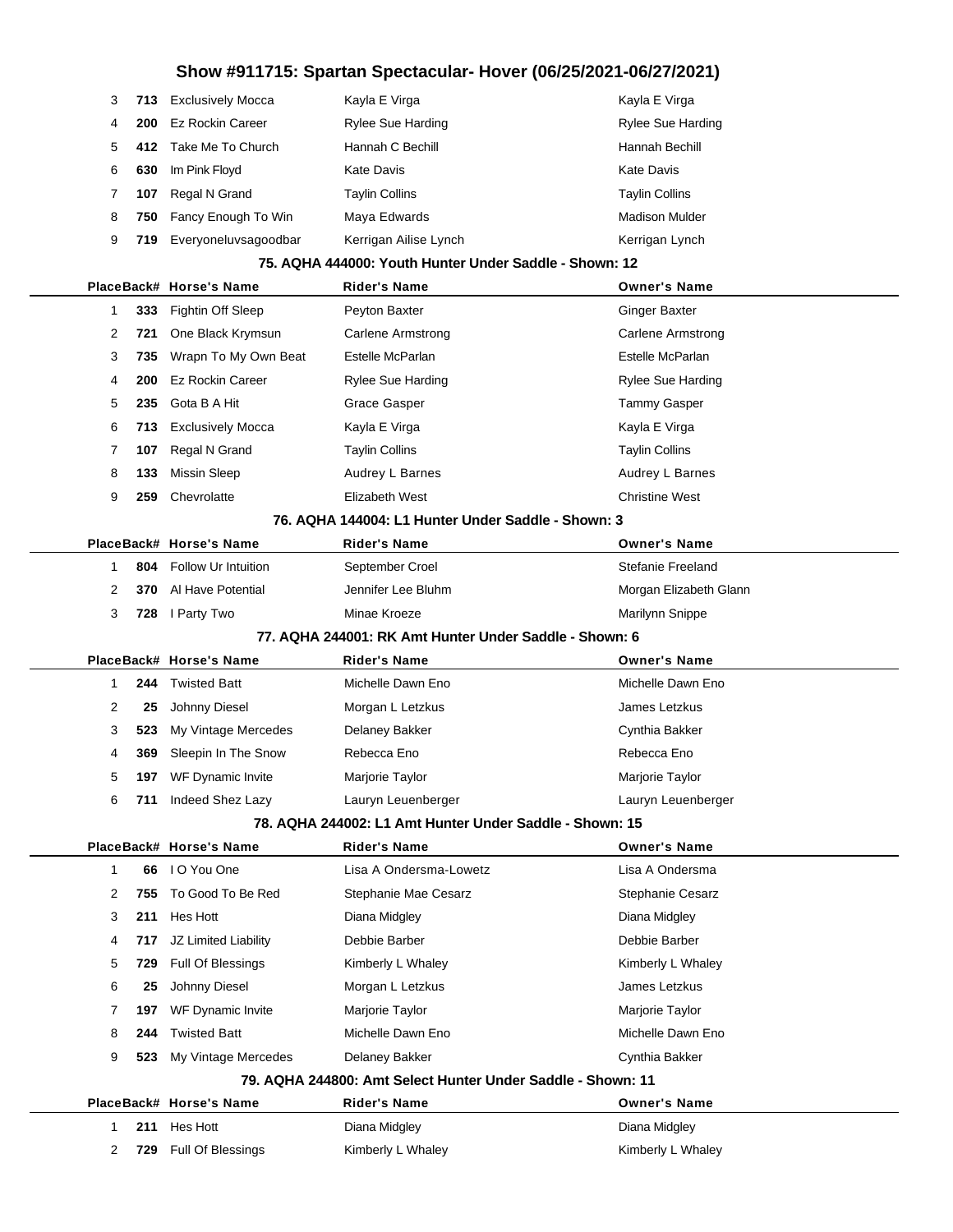| 3  | 70  | True Blue I Will Be         | Kay Stanek                                                 | <b>Kay Stanek</b>        |
|----|-----|-----------------------------|------------------------------------------------------------|--------------------------|
| 4  | 123 | Rock Legend                 | Cynthia R Pyle                                             | Cynthia Pyle             |
| 5  | 197 | WF Dynamic Invite           | Marjorie Taylor                                            | Marjorie Taylor          |
| 6  | 311 | STELLAS GOTR GROOVE         | Kerry Daudlin                                              | Kerry Daudlin            |
| 7  | 717 | JZ Limited Liability        | Debbie Barber                                              | Debbie Barber            |
| 8  | 804 | Follow Ur Intuition         | Stefanie A Freeland                                        | <b>Stefanie Freeland</b> |
| 9  | 150 | Macs Kool Legacy            | Susan M Frank                                              | Susan M Frank            |
|    |     |                             | 80. AQHA 244000: Amt Hunter Under Saddle - Shown: 4        |                          |
|    |     | PlaceBack# Horse's Name     | <b>Rider's Name</b>                                        | <b>Owner's Name</b>      |
| 1  | 122 | <b>Invitations Are Good</b> | Lily Ellen Atkinson                                        | Lily Ellen Atkinson      |
| 2  | 66  | I O You One                 | Lisa A Ondersma-Lowetz                                     | Lisa A Ondersma          |
| 3  | 222 | Ms Mae Flash                | Brandy L Baldwin-Bunting                                   | Christa L Baldwin        |
| 4  | 523 | My Vintage Mercedes         | Delaney Bakker                                             | Cynthia Bakker           |
|    |     |                             | 81. AQHA 144200: Senior Hunter Under Saddle - Shown: 6     |                          |
|    |     | PlaceBack# Horse's Name     | <b>Rider's Name</b>                                        | <b>Owner's Name</b>      |
| 1  | 123 | Rock Legend                 | Cynthia R Pyle                                             | Cynthia Pyle             |
| 2  | 122 | <b>Invitations Are Good</b> | September Croel                                            | Lily Ellen Atkinson      |
| 3  | 70  | True Blue I Will Be         | Kay Stanek                                                 | <b>Kay Stanek</b>        |
| 4  | 191 | Ella Be Kruzin              | Minae Kroeze                                               | Merri VanDyke            |
| 5  | 164 | <b>Red Deeified</b>         | Karina R Bader-Van Dyke                                    | Kailene Bader Van Dyke   |
| 6  | 777 | Details In The Sky          | Pam Specht                                                 | Rena Kay Johnson         |
|    |     |                             | 82. MQHA 905: Small Fry HUS - Shown: 6                     |                          |
|    |     | PlaceBack# Horse's Name     | <b>Rider's Name</b>                                        | <b>Owner's Name</b>      |
| -1 | 22  | Dont Need A Mirror          | <b>Brylee Lynn Bunting</b>                                 | <b>Brenda K Howell</b>   |
| 2  | 181 | Hez Up To Know Good         | Elizabeth Shoemaker                                        | Elizabeth Shoemaker      |
| 3  | 725 | Hot Chips Only              | <b>Brooke Laskowski</b>                                    | Heidi Laskowski          |
| 4  | 310 | Ima Lopin With Class        | Quinn Bogue                                                | <b>Bogue Family</b>      |
| 5  | 758 | Invest N Miller Time        | Hannah Laskowski                                           | Heidi Laskowski          |
| 6  | 282 | Lopers Get Good Chex        | Lila Pauli                                                 | Sara L M Shoemaker       |
|    |     |                             | 83. MQHA 906: Small Fry Equitation - Shown: 5              |                          |
|    |     | PlaceBack# Horse's Name     | <b>Rider's Name</b>                                        | <b>Owner's Name</b>      |
| 1  | 725 | Hot Chips Only              | Brooke Laskowski                                           | Heidi Laskowski          |
| 2  | 22  | Dont Need A Mirror          | <b>Brylee Lynn Bunting</b>                                 | Brenda K Howell          |
| 3  | 181 | Hez Up To Know Good         | Elizabeth Shoemaker                                        | Elizabeth Shoemaker      |
| 4  | 310 | Ima Lopin With Class        | Quinn Bogue                                                | <b>Bogue Family</b>      |
| 5  | 758 | <b>Invest N Miller Time</b> | Hannah Laskowski                                           | Heidi Laskowski          |
|    |     |                             | 84. AQHA 452001: RK Youth Hunt Seat Equitation - Shown: 17 |                          |
|    |     | PlaceBack# Horse's Name     | <b>Rider's Name</b>                                        | <b>Owner's Name</b>      |
| 1  | 630 | Im Pink Floyd               | <b>Kate Davis</b>                                          | Kate Davis               |
| 2  | 334 | Hot Look N Dream            | Olivia Hill                                                | Olivia Hill              |
| 3  | 750 | Fancy Enough To Win         | Maya Edwards                                               | <b>Madison Mulder</b>    |
| 4  | 715 | <b>Regal Enchantment</b>    | Jaydin Ruhle                                               | Saige Ruhle              |
| 5  | 412 | Take Me To Church           | Hannah C Bechill                                           | Hannah Bechill           |
| 6  | 713 | <b>Exclusively Mocca</b>    | Kayla E Virga                                              | Kayla E Virga            |
| 7  | 721 | One Black Krymsun           | Carlene Armstrong                                          | Carlene Armstrong        |
| 8  | 13  | Made With Real Cocoa        | Brylynn E Balon                                            | Brylynne E Balon         |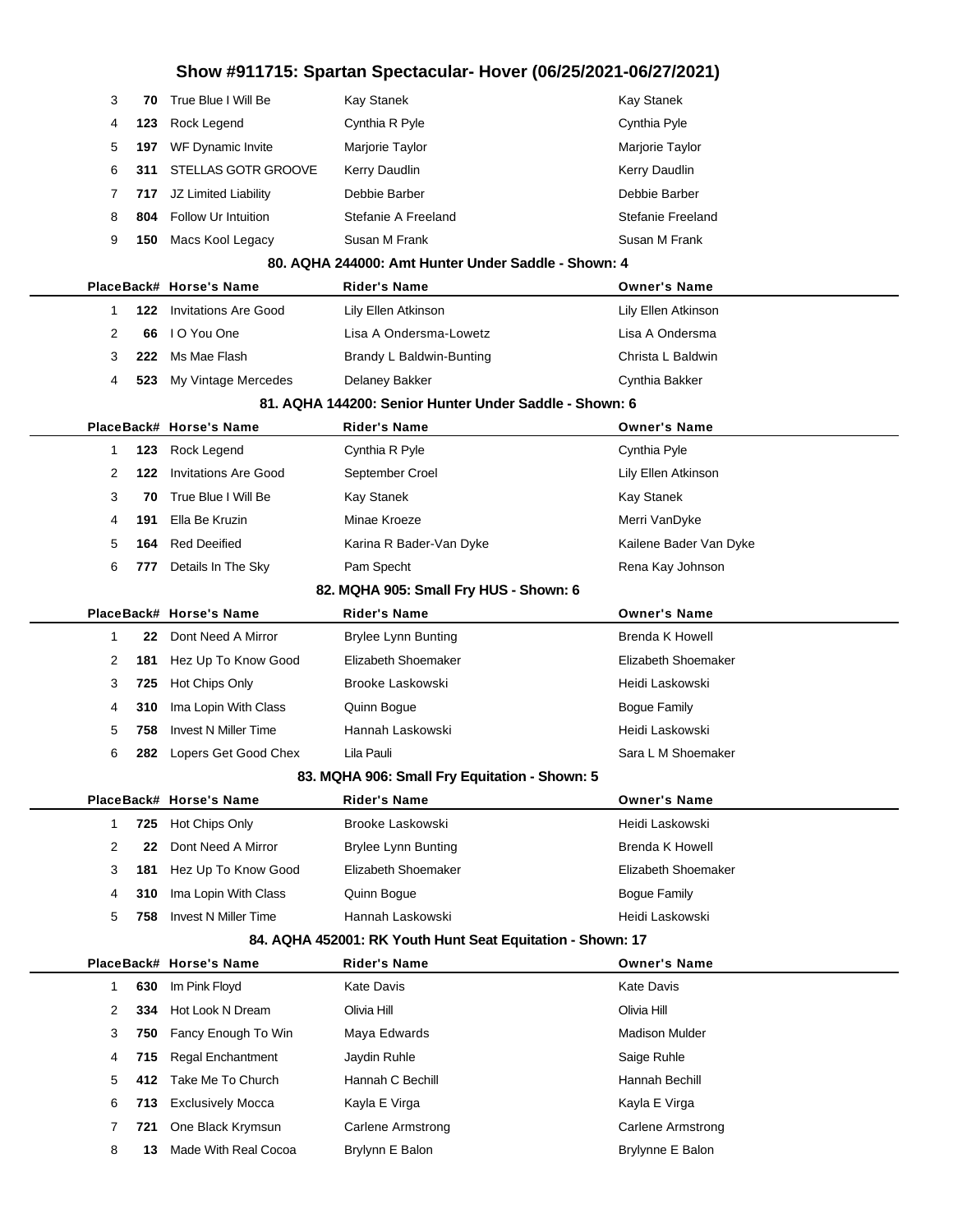9 735 Wrapn To My Own Beat Estelle McParlan **Example 20 Festelle McParlan** 

|  |    |      |                           | 85. AQHA 452002: L1 Youth Hunt Seat Equitation - Shown: 16 |                            |
|--|----|------|---------------------------|------------------------------------------------------------|----------------------------|
|  |    |      | PlaceBack# Horse's Name   | <b>Rider's Name</b>                                        | <b>Owner's Name</b>        |
|  | 1  | 200  | <b>Ez Rockin Career</b>   | <b>Rylee Sue Harding</b>                                   | Rylee Sue Harding          |
|  | 2  | 630  | Im Pink Floyd             | <b>Kate Davis</b>                                          | Kate Davis                 |
|  | 3  | 735  | Wrapn To My Own Beat      | Estelle McParlan                                           | Estelle McParlan           |
|  | 4  | 107  | Regal N Grand             | <b>Taylin Collins</b>                                      | <b>Taylin Collins</b>      |
|  | 5  | 713  | <b>Exclusively Mocca</b>  | Kayla E Virga                                              | Kayla E Virga              |
|  | 6  | 721  | One Black Krymsun         | <b>Carlene Armstrong</b>                                   | Carlene Armstrong          |
|  | 7  | 412  | Take Me To Church         | Hannah C Bechill                                           | Hannah Bechill             |
|  | 8  | 1854 | Hes Good To Go            | <b>Isabelle Freeland</b>                                   | <b>Isabelle Freeland</b>   |
|  | 9  | 750  | Fancy Enough To Win       | Maya Edwards                                               | <b>Madison Mulder</b>      |
|  |    |      |                           | 86. AQHA 452000: Youth Hunt Seat Equitation - Shown: 12    |                            |
|  |    |      | PlaceBack# Horse's Name   | <b>Rider's Name</b>                                        | <b>Owner's Name</b>        |
|  | 1  | 133  | Missin Sleep              | Audrey L Barnes                                            | Audrey L Barnes            |
|  | 2  | 24   | Gonna Get Ya Good         | Rilynn K Lindsay                                           | <b>Rilynn Lindsay</b>      |
|  | 3  | 333  | Fightin Off Sleep         | Peyton Baxter                                              | <b>Ginger Baxter</b>       |
|  | 4  | 200  | <b>Ez Rockin Career</b>   | <b>Rylee Sue Harding</b>                                   | Rylee Sue Harding          |
|  | 5  | 235  | Gota B A Hit              | Grace Gasper                                               | Tammy Gasper               |
|  | 6  | 107  | Regal N Grand             | <b>Taylin Collins</b>                                      | <b>Taylin Collins</b>      |
|  | 7  | 713  | <b>Exclusively Mocca</b>  | Kayla E Virga                                              | Kayla E Virga              |
|  | 8  | 164  | <b>Red Deeified</b>       | Karina R Bader-Van Dyke                                    | Kailene Bader Van Dyke     |
|  | 9  | 735  | Wrapn To My Own Beat      | Estelle McParlan                                           | Estelle McParlan           |
|  |    |      |                           | 87. AQHA 252001: RK Amt Hunt Seat Equitation - Shown: 9    |                            |
|  |    |      | PlaceBack# Horse's Name   | <b>Rider's Name</b>                                        | <b>Owner's Name</b>        |
|  | 1  | 25   | Johnny Diesel             | Morgan L Letzkus                                           | James Letzkus              |
|  | 2  | 252  | Made Of Candy             | Stephen Erdman                                             | Stephen Erdman             |
|  | 3  | 148  | <b>Heres Your Captive</b> | Margaret Larobardiere                                      | Lauren Barnes              |
|  | 4  | 623  | Absolute At The Bar       | Katie Marie Blount                                         | <b>Sherry Marie Blount</b> |
|  | 5  | 197  | WF Dynamic Invite         | Marjorie Taylor                                            | Marjorie Taylor            |
|  | 6  | 523  | My Vintage Mercedes       | Delaney Bakker                                             | Cynthia Bakker             |
|  | 7  | 804  | Follow Ur Intuition       | Stefanie A Freeland                                        | Stefanie Freeland          |
|  | DQ | 369  | Sleepin In The Snow       | Rebecca Eno                                                | Rebecca Eno                |
|  | 9  | 711  | Indeed Shez Lazy          | Lauryn Leuenberger                                         | Lauryn Leuenberger         |
|  |    |      |                           |                                                            |                            |
|  |    |      |                           | 88. AQHA 252002: L1 Amt Hunt Seat Equitation - Shown: 12   |                            |
|  |    |      | PlaceBack# Horse's Name   | <b>Rider's Name</b>                                        | <b>Owner's Name</b>        |
|  | 1  | 750  | Fancy Enough To Win       | <b>Madison Mulder</b>                                      | <b>Madison Mulder</b>      |
|  | 2  | 623  | Absolute At The Bar       | Katie Marie Blount                                         | <b>Sherry Marie Blount</b> |
|  | 3  | 804  | Follow Ur Intuition       | Stefanie A Freeland                                        | Stefanie Freeland          |
|  | 4  | 717  | JZ Limited Liability      | Debbie Barber                                              | Debbie Barber              |
|  | 5  | 711  | Indeed Shez Lazy          | Lauryn Leuenberger                                         | Lauryn Leuenberger         |
|  | 6  | 360  | Invy Pit Crew             | Holly M Gordon                                             | Holly M Gordon             |
|  | 7  | 523  | My Vintage Mercedes       | Delaney Bakker                                             | Cynthia Bakker             |
|  | 8  | 148  | <b>Heres Your Captive</b> | Margaret Larobardiere                                      | Lauren Barnes              |
|  | 9  | 197  | WF Dynamic Invite         | Marjorie Taylor                                            | Marjorie Taylor            |

**89. AQHA 252800: Amt Select Hunt Seat Equitation - Shown: 8**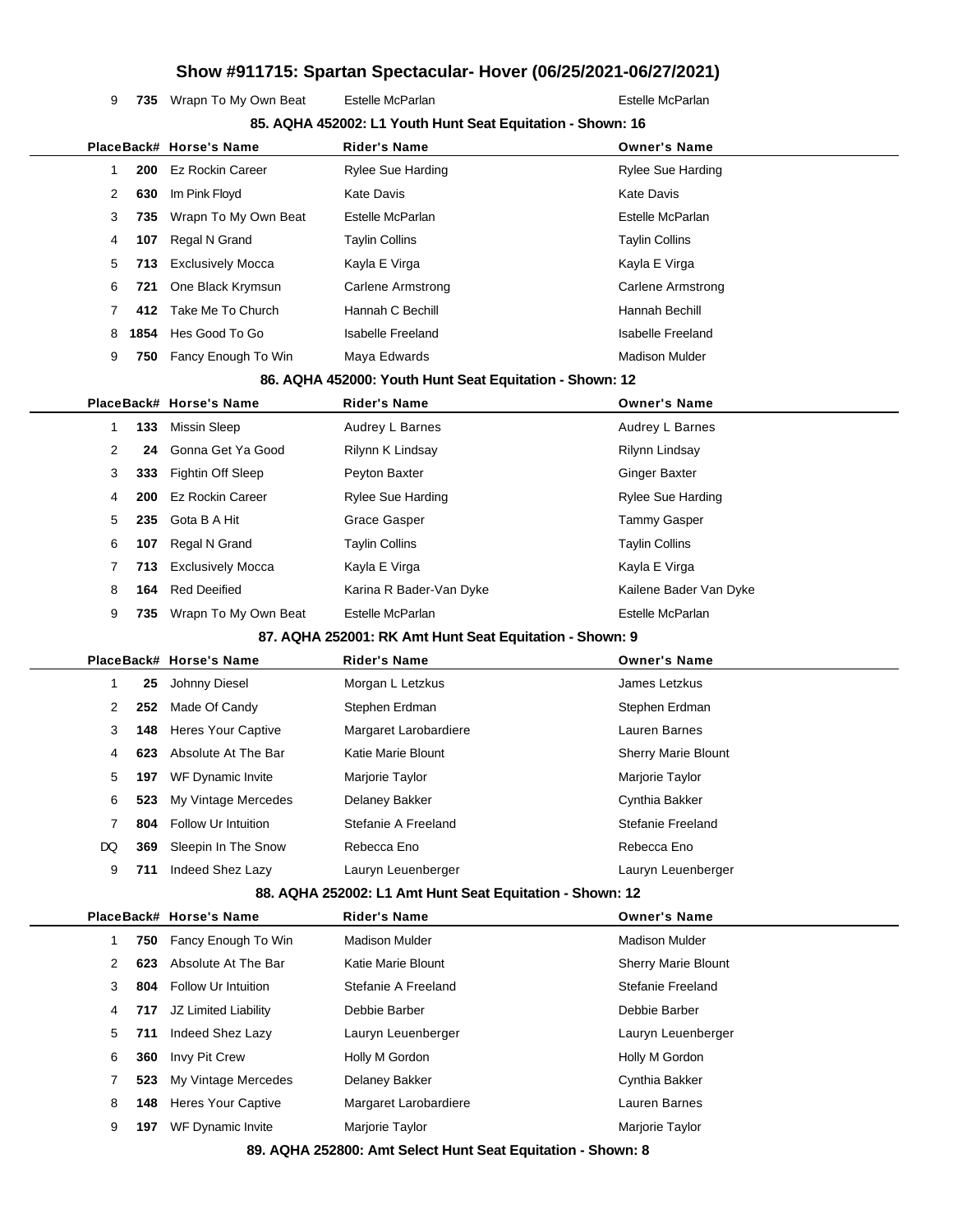|              |      | PlaceBack# Horse's Name     | <b>Rider's Name</b>                                    | <b>Owner's Name</b>      |
|--------------|------|-----------------------------|--------------------------------------------------------|--------------------------|
| 1            | 311  | STELLAS GOTR GROOVE         | Kerry Daudlin                                          | Kerry Daudlin            |
| 2            | 150  | Macs Kool Legacy            | Susan M Frank                                          | Susan M Frank            |
| 3            | 717  | JZ Limited Liability        | Debbie Barber                                          | Debbie Barber            |
| 4            | 119  | Baylite Jac                 | Jeanne Hugo                                            | Jeanne Hugo              |
| 5            | 804  | <b>Follow Ur Intuition</b>  | Stefanie A Freeland                                    | Stefanie Freeland        |
| 6            | 22   | Dont Need A Mirror          | <b>Brenda K Howell</b>                                 | <b>Brenda K Howell</b>   |
| 7            | 123  | Rock Legend                 | Cynthia R Pyle                                         | Cynthia Pyle             |
| 8            | 211  | Hes Hott                    | Diana Midgley                                          | Diana Midgley            |
|              |      |                             | 90. AQHA 252000: Amt Hunt Seat Equitation - Shown: 6   |                          |
|              |      | PlaceBack# Horse's Name     | <b>Rider's Name</b>                                    | <b>Owner's Name</b>      |
| 1            | 222  | Ms Mae Flash                | Brandy L Baldwin-Bunting                               | Christa L Baldwin        |
| 2            | 122  | <b>Invitations Are Good</b> | Lily Ellen Atkinson                                    | Lily Ellen Atkinson      |
| 3            | 722  | <b>Blazing Potential</b>    | Katie Elizabeth Main                                   | Katie Elizabeth Main     |
| 4            | 196  | That Blue Me Away           | Megan K Mahoney                                        | Megan Mahoney            |
| 5            | 724  | <b>Expensive Assets</b>     | Madison Elizabeth Pfahl                                | Madison Elizabeth Pfahl  |
|              |      |                             | 91. AQHA 142100: Junior Western Pleasure - Shown: 3    |                          |
|              |      | PlaceBack# Horse's Name     | Rider's Name                                           | <b>Owner's Name</b>      |
| 1            | 124  | <b>Madd Money</b>           | Christopher R Dalton                                   | Lauren Lauver            |
| 2            | 12   | Southern Eyes On Me         | Karen C Holden                                         | Nancy Fullerton          |
| 3            | 244  | <b>Twisted Batt</b>         | Michelle Dawn Eno                                      | Michelle Dawn Eno        |
|              |      |                             | 92. AQHA 442001: RK Youth Western Pleasure - Shown: 14 |                          |
|              |      | PlaceBack# Horse's Name     | <b>Rider's Name</b>                                    | <b>Owner's Name</b>      |
| 1            |      | 412 Take Me To Church       | Hannah C Bechill                                       | Hannah Bechill           |
| 2            | 124  | <b>Madd Money</b>           | Lauren E Lauver                                        | Lauren Lauver            |
| 3            | 713  | <b>Exclusively Mocca</b>    | Kayla E Virga                                          | Kayla E Virga            |
| 4            | 207  | Kaptain Kaveman             | Elizabeth Smith                                        | Elizabeth Smith          |
| 5            | 1854 | Hes Good To Go              | <b>Isabelle Freeland</b>                               | <b>Isabelle Freeland</b> |
| 6            | 750  | Fancy Enough To Win         | Maya Edwards                                           | <b>Madison Mulder</b>    |
| 7            | 282  | Lopers Get Good Chex        | Stellamia Aerts                                        | Sara L M Shoemaker       |
| 8            | 386  | No Time To Party            | Rylee Elizabeth Nichols                                | Kelly E Dykstra-Nichols  |
| 9            | 334  | Hot Look N Dream            | Olivia Hill                                            | Olivia Hill              |
|              |      |                             | 93. AQHA 442002: L1 Youth Western Pleasure - Shown: 15 |                          |
|              |      | PlaceBack# Horse's Name     | <b>Rider's Name</b>                                    | <b>Owner's Name</b>      |
| $\mathbf{1}$ | 17   | Crimson Martini             | Rylee Jeanne Zobl                                      | Joleen O'Boyle Zobl      |
| 2            | 222  | Ms Mae Flash                | <b>Braelyn R Bunting</b>                               | Christa L Baldwin        |
| 3            | 157  | Why Dont U Kiss This        | <b>Katherine Tietz</b>                                 | MI Independent L/MI      |
| 4            | 107  | Regal N Grand               | <b>Taylin Collins</b>                                  | <b>Taylin Collins</b>    |
| 5            | 412  | Take Me To Church           | Hannah C Bechill                                       | Hannah Bechill           |
| 6            | 206  | Prepare To B Shocked        | Myah Jane Chaput                                       | Stacy E Chaput           |
| 7            | 713  | <b>Exclusively Mocca</b>    | Kayla E Virga                                          | Kayla E Virga            |
| 8            | 1854 | Hes Good To Go              | <b>Isabelle Freeland</b>                               | <b>Isabelle Freeland</b> |
| 9            | 630  | Im Pink Floyd               | <b>Kate Davis</b>                                      | <b>Kate Davis</b>        |
|              |      |                             | 94. AQHA 442000: Youth Western Pleasure - Shown: 7     |                          |
|              |      | PlaceBack# Horse's Name     | <b>Rider's Name</b>                                    | <b>Owner's Name</b>      |
| 1            |      | 333 Fightin Off Sleep       | Peyton Baxter                                          | <b>Ginger Baxter</b>     |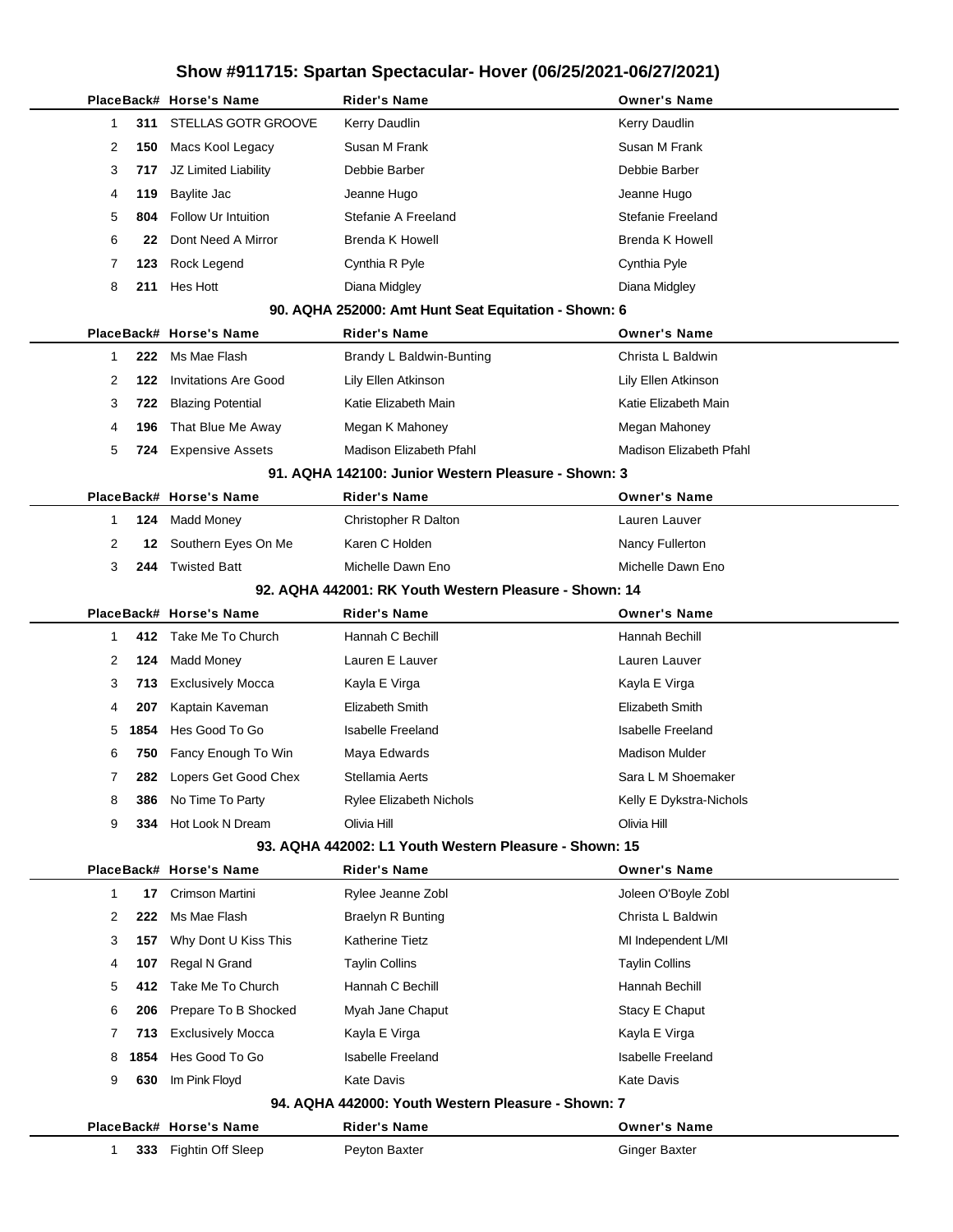|       | 2 149 Got My Swag On       | <b>Katherine West</b>  | <b>Christine West</b> |
|-------|----------------------------|------------------------|-----------------------|
| 3 107 | Regal N Grand              | <b>Taylin Collins</b>  | <b>Taylin Collins</b> |
|       | 4 157 Why Dont U Kiss This | <b>Katherine Tietz</b> | MI Independent L/MI   |
|       | 5 412 Take Me To Church    | Hannah C Bechill       | Hannah Bechill        |
|       | 6 235 Gota B A Hit         | Grace Gasper           | <b>Tammy Gasper</b>   |
| 7 124 | Madd Money                 | Lauren E Lauver        | Lauren Lauver         |

#### **95. AQHA 142004: L1 Western Pleasure - Shown: 8**

|   |     | PlaceBack# Horse's Name | <b>Rider's Name</b>     | <b>Owner's Name</b>  |
|---|-----|-------------------------|-------------------------|----------------------|
|   | 17  | Crimson Martini         | Rylee Jeanne Zobl       | Joleen O'Boyle Zobl  |
| 2 | 12  | Southern Eyes On Me     | Karen C Holden          | Nancy Fullerton      |
| 3 |     | 732 Truely The Best     | Jennifer Lee Bluhm      | Gina Janke           |
| 4 | 383 | The Red Foxx            | Christopher R Dalton    | Adam Johnson         |
| 5 | 714 | Krown On The Rox        | Morgan Lantz            | Estelle McParlan     |
| 6 | 726 | Now Youve Seen Me       | September Croel         | Sharon J Crowel      |
|   | 244 | <b>Twisted Batt</b>     | Michelle Dawn Eno       | Michelle Dawn Eno    |
| 8 | 330 | TJ Simply The Best      | Michelle McCarthy Warda | Noble Hills Farm LLC |

#### **96. AQHA 242001: RK Amt Western Pleasure - Shown: 9**

|   | PlaceBack# Horse's Name |                            | <b>Rider's Name</b>    | <b>Owner's Name</b>  |
|---|-------------------------|----------------------------|------------------------|----------------------|
|   | 330                     | TJ Simply The Best         | Jill M Finley          | Noble Hills Farm LLC |
|   | 2<br>804                | <b>Follow Ur Intuition</b> | Stefanie A Freeland    | Stefanie Freeland    |
| 3 | 25                      | Johnny Diesel              | Morgan L Letzkus       | James Letzkus        |
|   | 244<br>4                | <b>Twisted Batt</b>        | Michelle Dawn Eno      | Michelle Dawn Eno    |
| 5 | 282                     | Lopers Get Good Chex       | Sara LM Shoemaker      | Sara L M Shoemaker   |
| 6 | 523                     | My Vintage Mercedes        | Delaney Bakker         | Cynthia Bakker       |
|   | 369                     | Sleepin In The Snow        | Rebecca Eno            | Rebecca Eno          |
| 8 | 711                     | Indeed Shez Lazy           | Lauryn Leuenberger     | Lauryn Leuenberger   |
| 9 | 712                     | So U Can Dance             | <b>Barbara Walters</b> | Dede Baley           |

#### **97. AQHA 242002: L1 Amt Western Pleasure - Shown: 9**

|   |     | PlaceBack# Horse's Name | <b>Rider's Name</b>    | <b>Owner's Name</b>   |
|---|-----|-------------------------|------------------------|-----------------------|
|   | 81  | One Code Of Red         | Mr Ronald L. Matthews  | Mr Ronald L. Matthews |
| 2 | 25  | Johnny Diesel           | Morgan L Letzkus       | James Letzkus         |
| 3 | 244 | <b>Twisted Batt</b>     | Michelle Dawn Eno      | Michelle Dawn Eno     |
| 4 | 282 | Lopers Get Good Chex    | Sara LM Shoemaker      | Sara L M Shoemaker    |
| 5 | 369 | Sleepin In The Snow     | Rebecca Eno            | Rebecca Eno           |
| 6 | 523 | My Vintage Mercedes     | Delaney Bakker         | Cynthia Bakker        |
| 7 | 66. | I O You One             | Lisa A Ondersma-Lowetz | Lisa A Ondersma       |
| 8 |     | 712 So U Can Dance      | <b>Barbara Walters</b> | Dede Baley            |

#### **98. AQHA 242800: Amt Select Western Pleasure - Shown: 9**

|   |     | PlaceBack# Horse's Name | <b>Rider's Name</b>   | <b>Owner's Name</b>   |
|---|-----|-------------------------|-----------------------|-----------------------|
|   | 81  | One Code Of Red         | Mr Ronald L. Matthews | Mr Ronald L. Matthews |
| 2 | 12  | Southern Eyes On Me     | Nancy Kay Fullerton   | Nancy Fullerton       |
| 3 | 22  | Dont Need A Mirror      | Brenda K Howell       | Brenda K Howell       |
| 4 | 150 | Macs Kool Legacy        | Susan M Frank         | Susan M Frank         |
| 5 | 804 | Follow Ur Intuition     | Stefanie A Freeland   | Stefanie Freeland     |
| 6 | 369 | Sleepin In The Snow     | Rebecca Eno           | Rebecca Eno           |
|   | 123 | Rock Legend             | Cynthia R Pyle        | Cynthia Pyle          |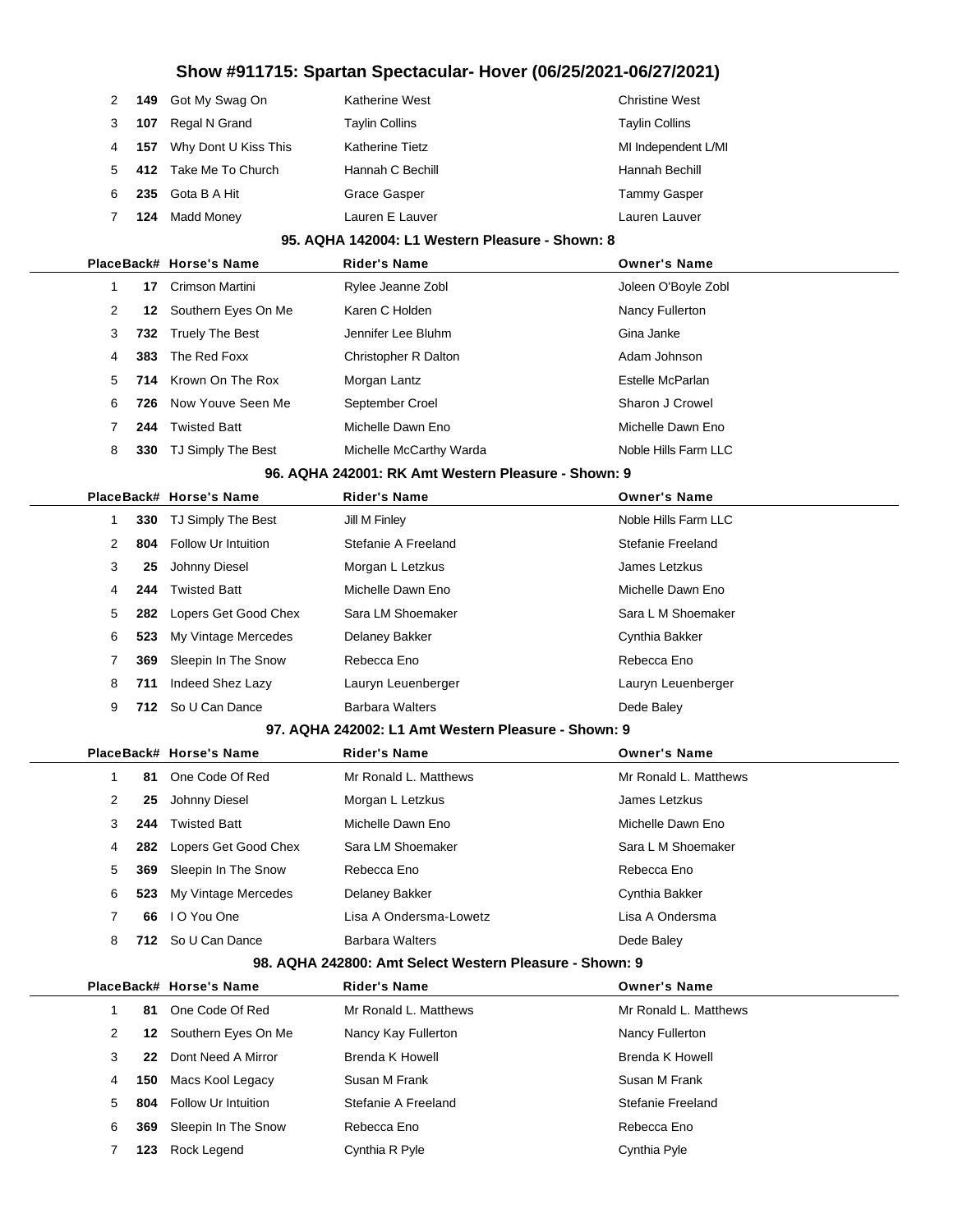|              |      |                             | Snow #911715: Spartan Spectacular- Hover (00/20/2021-00/21/2021) |                          |
|--------------|------|-----------------------------|------------------------------------------------------------------|--------------------------|
| 8            | 330  | TJ Simply The Best          | Jill M Finley                                                    | Noble Hills Farm LLC     |
| 9            | 712. | So U Can Dance              | <b>Barbara Walters</b>                                           | Dede Baley               |
|              |      |                             | 99. AQHA 242000: Amt Western Pleasure - Shown: 8                 |                          |
|              |      | PlaceBack# Horse's Name     | <b>Rider's Name</b>                                              | <b>Owner's Name</b>      |
| $\mathbf{1}$ | 761  | Made It Rain                | Jennifer Huntoon                                                 | Jennifer Huntoon         |
| 2            | 222  | Ms Mae Flash                | Brandy L Baldwin-Bunting                                         | Christa L Baldwin        |
| 3            | 383  | The Red Foxx                | Adam Johnson                                                     | Adam Johnson             |
| 4            | 122  | <b>Invitations Are Good</b> | Lily Ellen Atkinson                                              | Lily Ellen Atkinson      |
| 5            | 720  | Lope Lazy Lope              | Elizabeth Lauren Kooistra                                        | <b>Bob Sherman</b>       |
| 6            | 212  | Zip N The Dreams            | Annelise N Sophiea                                               | Ainslee Sophiea          |
| 7            | 252  | Made Of Candy               | Stephen Erdman                                                   | Stephen Erdman           |
| 8            | 322  | Too LazyToSpeak             | Megan Hirschman                                                  | Megan Hirschman          |
|              |      |                             | 100. AQHA 142200: Senior Western Pleasure - Shown: 9             |                          |
|              |      | PlaceBack# Horse's Name     | <b>Rider's Name</b>                                              | <b>Owner's Name</b>      |
| $\mathbf{1}$ | 761  | Made It Rain                | Jennifer Huntoon                                                 | Jennifer Huntoon         |
| 2            | 222  | Ms Mae Flash                | Christa L Baldwin                                                | Christa L Baldwin        |
| 3            | 157  | Why Dont U Kiss This        | <b>Katherine Tietz</b>                                           | MI Independent L/MI      |
| 4            | 122  | <b>Invitations Are Good</b> | Lily Ellen Atkinson                                              | Lily Ellen Atkinson      |
| 5            | 733  | Only Happens                | Michelle McCarthy Warda                                          | Angie Heighton           |
| 6            | 720  | Lope Lazy Lope              | Elizabeth Lauren Kooistra                                        | <b>Bob Sherman</b>       |
| 7            | 191  | Ella Be Kruzin              | Minae Kroeze                                                     | Merri VanDyke            |
| 8            | 732  | <b>Truely The Best</b>      | Jennifer Lee Bluhm                                               | Gina Janke               |
| 9            | 1854 | Hes Good To Go              | September Croel                                                  | <b>Isabelle Freeland</b> |
|              |      |                             | 101. MQHA 902: Small Fry Western Pleasure - Shown: 7             |                          |
|              |      | PlaceBack# Horse's Name     | <b>Rider's Name</b>                                              | <b>Owner's Name</b>      |
| $\mathbf{1}$ | 22   | Dont Need A Mirror          | <b>Brylee Lynn Bunting</b>                                       | <b>Brenda K Howell</b>   |
| 2            | 799  | <b>KM Movin The Best</b>    | <b>Addaley Hudson</b>                                            | Allison Hudson           |
| 3            | 226  | Art Trouble                 | <b>Karly Lewis</b>                                               | Michele Lewis            |
| 4            | 725  | Hot Chips Only              | Brooke Laskowski                                                 | Heidi Laskowski          |
| 5            | 730  | A Simply Hot Boogie         | Evan Ford                                                        | Danny Ford               |
| 6            | 310  | Ima Lopin With Class        | Quinn Bogue                                                      | <b>Bogue Family</b>      |
| 7            | 181  | Hez Up To Know Good         | Elizabeth Shoemaker                                              | Elizabeth Shoemaker      |
|              |      |                             | 102. MQHA 903: Small Fry Horsemanship - Shown: 6                 |                          |
|              |      | PlaceBack# Horse's Name     | <b>Rider's Name</b>                                              | <b>Owner's Name</b>      |
| $\mathbf{1}$ | 799  | <b>KM Movin The Best</b>    | Addaley Hudson                                                   | Allison Hudson           |
| 2            | 22   | Dont Need A Mirror          | <b>Brylee Lynn Bunting</b>                                       | Brenda K Howell          |
| 3            | 725  | Hot Chips Only              | Brooke Laskowski                                                 | Heidi Laskowski          |
| 4            | 181  | Hez Up To Know Good         | Elizabeth Shoemaker                                              | Elizabeth Shoemaker      |
| 5            | 226  | <b>Art Trouble</b>          | <b>Karly Lewis</b>                                               | Michele Lewis            |
| 6            | 310  | Ima Lopin With Class        | Quinn Bogue                                                      | <b>Bogue Family</b>      |
|              |      |                             | 103. MQHA 910: MQHA Lead Line - Shown: 3                         |                          |
|              |      | PlaceBack# Horse's Name     | <b>Rider's Name</b>                                              | <b>Owner's Name</b>      |
|              | 244  | <b>Twisted Batt</b>         | Shelby Eno                                                       | Michelle Dawn Eno        |
| 1            |      |                             |                                                                  |                          |
| 2            | 360  | Invy Pit Crew               | Avery Gordon                                                     | Holly M Gordon           |

**104. MQHA 4400: Thayne Miner Horsemanship - Shown: 20**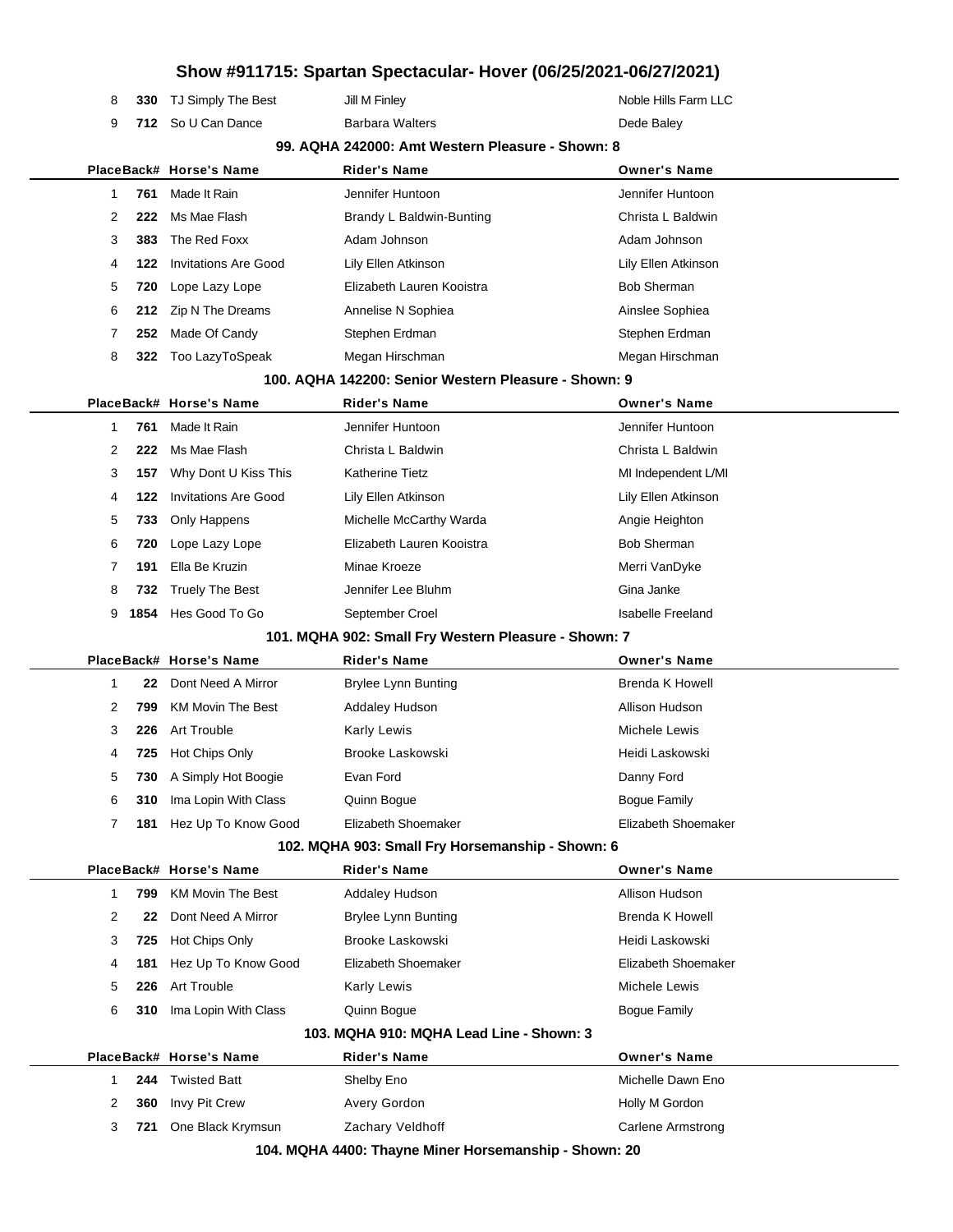|                       | PlaceBack# Horse's Name     | <b>Rider's Name</b>                                         | <b>Owner's Name</b>      |
|-----------------------|-----------------------------|-------------------------------------------------------------|--------------------------|
| 630<br>1              | Im Pink Floyd               | Kate Davis                                                  | <b>Kate Davis</b>        |
| 2<br>750              | Fancy Enough To Win         | Maya Edwards                                                | <b>Madison Mulder</b>    |
| 3<br>107              | Regal N Grand               | <b>Taylin Collins</b>                                       | <b>Taylin Collins</b>    |
| 4<br>122              | <b>Invitations Are Good</b> | Katie Tenerowicz                                            | Lily Ellen Atkinson      |
| 5<br>222              | Ms Mae Flash                | <b>Katherine West</b>                                       | Christa L Baldwin        |
| 6<br>24               | Gonna Get Ya Good           | Rilynn K Lindsay                                            | Rilynn Lindsay           |
| 7<br>386              | No Time To Party            | <b>Rylee Elizabeth Nichols</b>                              | Kelly E Dykstra-Nichols  |
| 8<br>124              | <b>Madd Money</b>           | Christopher R Dalton                                        | Lauren Lauver            |
| 9<br>310              | Ima Lopin With Class        | Audrey L Barnes                                             | <b>Bogue Family</b>      |
|                       |                             | 105. AQHA 440001: RK Youth Western Horsemanship - Shown: 16 |                          |
|                       | PlaceBack# Horse's Name     | <b>Rider's Name</b>                                         | <b>Owner's Name</b>      |
| 630<br>1              | Im Pink Floyd               | <b>Kate Davis</b>                                           | Kate Davis               |
| 2<br>17               | Crimson Martini             | Rylee Jeanne Zobl                                           | Joleen O'Boyle Zobl      |
| 3<br>713              | <b>Exclusively Mocca</b>    | Kayla E Virga                                               | Kayla E Virga            |
| 1854<br>4             | Hes Good To Go              | <b>Isabelle Freeland</b>                                    | <b>Isabelle Freeland</b> |
| 5<br>146              | ValentinosBlazinRide        | <b>Madison Stuart</b>                                       | <b>Madison Stuart</b>    |
| 6<br>719              | Everyoneluvsagoodbar        | Kerrigan Ailise Lynch                                       | Kerrigan Lynch           |
| 7<br>412              | Take Me To Church           | Hannah C Bechill                                            | Hannah Bechill           |
| 8<br>164              | <b>Red Deeified</b>         | Karina R Bader-Van Dyke                                     | Kailene Bader Van Dyke   |
| 9<br>781              | Lukes Wise Man              | Natalie Ryanna Marsh                                        | Samantha Mogg            |
|                       |                             | 106. AQHA 440002: L1 Youth Western Horsemanship - Shown: 19 |                          |
|                       | PlaceBack# Horse's Name     | <b>Rider's Name</b>                                         | <b>Owner's Name</b>      |
| 630<br>1              | Im Pink Floyd               | Kate Davis                                                  | <b>Kate Davis</b>        |
| 2<br>107              | Regal N Grand               | <b>Taylin Collins</b>                                       | <b>Taylin Collins</b>    |
| 3<br>386              | No Time To Party            | <b>Rylee Elizabeth Nichols</b>                              | Kelly E Dykstra-Nichols  |
| 4<br>17               | Crimson Martini             | Rylee Jeanne Zobl                                           | Joleen O'Boyle Zobl      |
| 5<br>200              | Ez Rockin Career            | <b>Rylee Sue Harding</b>                                    | <b>Rylee Sue Harding</b> |
| 6<br>713              | <b>Exclusively Mocca</b>    | Kayla E Virga                                               | Kayla E Virga            |
| $\overline{7}$<br>146 | ValentinosBlazinRide        | <b>Madison Stuart</b>                                       | <b>Madison Stuart</b>    |
| 8<br>721              | One Black Krymsun           | Carlene Armstrong                                           | Carlene Armstrong        |
| 9<br>735              | Wrapn To My Own Beat        | Estelle McParlan                                            | Estelle McParlan         |
|                       |                             | 107. AQHA 440000: Youth Western Horsemanship - Shown: 11    |                          |
|                       | PlaceBack# Horse's Name     | <b>Rider's Name</b>                                         | <b>Owner's Name</b>      |
| 235<br>1              | Gota B A Hit                | Grace Gasper                                                | <b>Tammy Gasper</b>      |
| 2<br>149              | Got My Swag On              | Katherine West                                              | <b>Christine West</b>    |
| 3<br>24               | Gonna Get Ya Good           | Rilynn K Lindsay                                            | Rilynn Lindsay           |
| 107<br>4              | Regal N Grand               | <b>Taylin Collins</b>                                       | <b>Taylin Collins</b>    |
| 5<br>718              | Gotta Lil Spook             | Peyton Baxter                                               | <b>Ginger Baxter</b>     |
| 6<br>200              | <b>Ez Rockin Career</b>     | Rylee Sue Harding                                           | <b>Rylee Sue Harding</b> |
| 7<br>133              | <b>Missin Sleep</b>         | Audrey L Barnes                                             | Audrey L Barnes          |
| 8<br>157              | Why Dont U Kiss This        | <b>Katherine Tietz</b>                                      | MI Independent L/MI      |
| 1854<br>9             | Hes Good To Go              | <b>Isabelle Freeland</b>                                    | <b>Isabelle Freeland</b> |
|                       |                             | 108. AQHA 240001: RK Amt Western Horsemanship - Shown: 7    |                          |
|                       | PlaceBack# Horse's Name     | <b>Rider's Name</b>                                         | <b>Owner's Name</b>      |
| $\mathbf{1}$          | 25 Johnny Diesel            | Morgan L Letzkus                                            | James Letzkus            |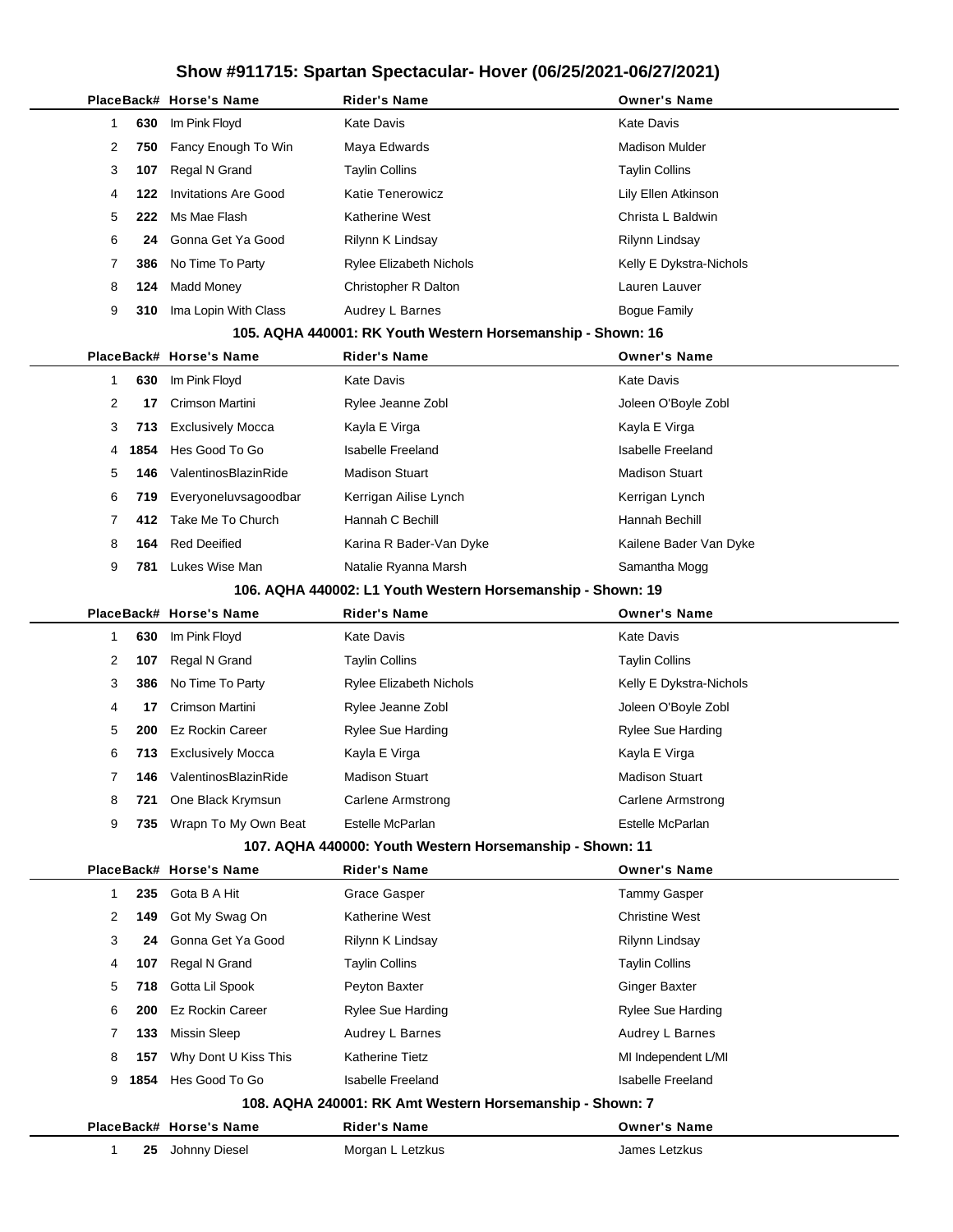| $\mathcal{P}$ |     | 523 My Vintage Mercedes    | Delaney Bakker        | Cynthia Bakker             |
|---------------|-----|----------------------------|-----------------------|----------------------------|
| 3             | 623 | Absolute At The Bar        | Katie Marie Blount    | <b>Sherry Marie Blount</b> |
|               |     | 148 Heres Your Captive     | Margaret Larobardiere | Lauren Barnes              |
| 5.            | 804 | <b>Follow Ur Intuition</b> | Stefanie A Freeland   | Stefanie Freeland          |
| 6             | 330 | TJ Simply The Best         | Jill M Finley         | Noble Hills Farm LLC       |
|               | 711 | Indeed Shez Lazy           | Lauryn Leuenberger    | Lauryn Leuenberger         |

#### **109. AQHA 240002: L1 Amt Western Horsemanship - Shown: 10**

|                                                                                  |     | PlaceBack# Horse's Name | <b>Rider's Name</b>    | <b>Owner's Name</b>        |
|----------------------------------------------------------------------------------|-----|-------------------------|------------------------|----------------------------|
|                                                                                  | 799 | KM Movin The Best       | Allison R Hudson       | Allison Hudson             |
| 2                                                                                |     | 114 Uf A Boy Named Sue  | Ashton A Ulrich        | Ashton A Ulrich            |
| 3                                                                                | 66  | I O You One             | Lisa A Ondersma-Lowetz | Lisa A Ondersma            |
| 4                                                                                |     | 148 Heres Your Captive  | Margaret Larobardiere  | Lauren Barnes              |
| 5                                                                                |     | 369 Sleepin In The Snow | Rebecca Eno            | Rebecca Eno                |
| 6                                                                                |     | 523 My Vintage Mercedes | Delaney Bakker         | Cynthia Bakker             |
| 7                                                                                | 330 | TJ Simply The Best      | Jill M Finley          | Noble Hills Farm LLC       |
| 8                                                                                | 322 | Too LazyToSpeak         | Megan Hirschman        | Megan Hirschman            |
| 9                                                                                | 623 | Absolute At The Bar     | Katie Marie Blount     | <b>Sherry Marie Blount</b> |
| $\mathbf{a}$ . A set a set of $\mathbf{a}$ , and $\mathbf{a}$ , and $\mathbf{a}$ |     |                         |                        |                            |

#### **110. AQHA 240800: Amt Select Western Horsemanship - Shown: 7**

|    |     | PlaceBack# Horse's Name    | <b>Rider's Name</b> | <b>Owner's Name</b> |
|----|-----|----------------------------|---------------------|---------------------|
|    | 22  | Dont Need A Mirror         | Brenda K Howell     | Brenda K Howell     |
| 2  |     | 119 Baylite Jac            | Jeanne Hugo         | Jeanne Hugo         |
| 3  | 123 | Rock Legend                | Cynthia R Pyle      | Cynthia Pyle        |
| 4  | 150 | Macs Kool Legacy           | Susan M Frank       | Susan M Frank       |
| 5  | 369 | Sleepin In The Snow        | Rebecca Eno         | Rebecca Eno         |
| 6. | 804 | <b>Follow Ur Intuition</b> | Stefanie A Freeland | Stefanie Freeland   |
|    | 3   | Pistol Packn Charly        | Mary Beth Hegedus   | Mary Beth Hegedus   |

#### **111. AQHA 240000: Amt Western Horsemanship - Shown: 9**

|    |     | PlaceBack# Horse's Name     | <b>Rider's Name</b>      | <b>Owner's Name</b>     |
|----|-----|-----------------------------|--------------------------|-------------------------|
|    | 222 | Ms Mae Flash                | Brandy L Baldwin-Bunting | Christa L Baldwin       |
| 2  | 122 | Invitations Are Good        | Lily Ellen Atkinson      | Lily Ellen Atkinson     |
| 3  | 196 | That Blue Me Away           | Megan K Mahoney          | Megan Mahoney           |
| 4  | 722 | <b>Blazing Potential</b>    | Katie Elizabeth Main     | Katie Elizabeth Main    |
| 5. |     | 322 Too LazyToSpeak         | Megan Hirschman          | Megan Hirschman         |
| 6  |     | <b>724</b> Expensive Assets | Madison Elizabeth Pfahl  | Madison Elizabeth Pfahl |
|    | 66  | I O You One                 | Lisa A Ondersma-Lowetz   | Lisa A Ondersma         |
| 8  | 252 | Made Of Candy               | Stephen Erdman           | Stephen Erdman          |
| 9  | 383 | The Red Foxx                | Adam Johnson             | Adam Johnson            |

#### **5091. NSBA 210301: NSBA Junior Western Pleasure - Shown: 2**

|                                                                       |      | PlaceBack# Horse's Name  | <b>Rider's Name</b>  | <b>Owner's Name</b> |  |  |  |
|-----------------------------------------------------------------------|------|--------------------------|----------------------|---------------------|--|--|--|
|                                                                       | 124  | Madd Money               | Christopher R Dalton | Lauren Lauver       |  |  |  |
| 2                                                                     | 12.  | Southern Eyes On Me      | Karen C Holden       | Nancy Fullerton     |  |  |  |
| 5092. NSBA 317710: NSBA Rookie Youth Western Pleasure - Shown: 7      |      |                          |                      |                     |  |  |  |
| PlaceBack# Horse's Name<br><b>Rider's Name</b><br><b>Owner's Name</b> |      |                          |                      |                     |  |  |  |
|                                                                       | 412  | Take Me To Church        | Hannah C Bechill     | Hannah Bechill      |  |  |  |
|                                                                       |      |                          |                      |                     |  |  |  |
| 2                                                                     | 124  | Madd Money               | Lauren E Lauver      | Lauren Lauver       |  |  |  |
| 3                                                                     | 713. | <b>Exclusively Mocca</b> | Kayla E Virga        | Kayla E Virga       |  |  |  |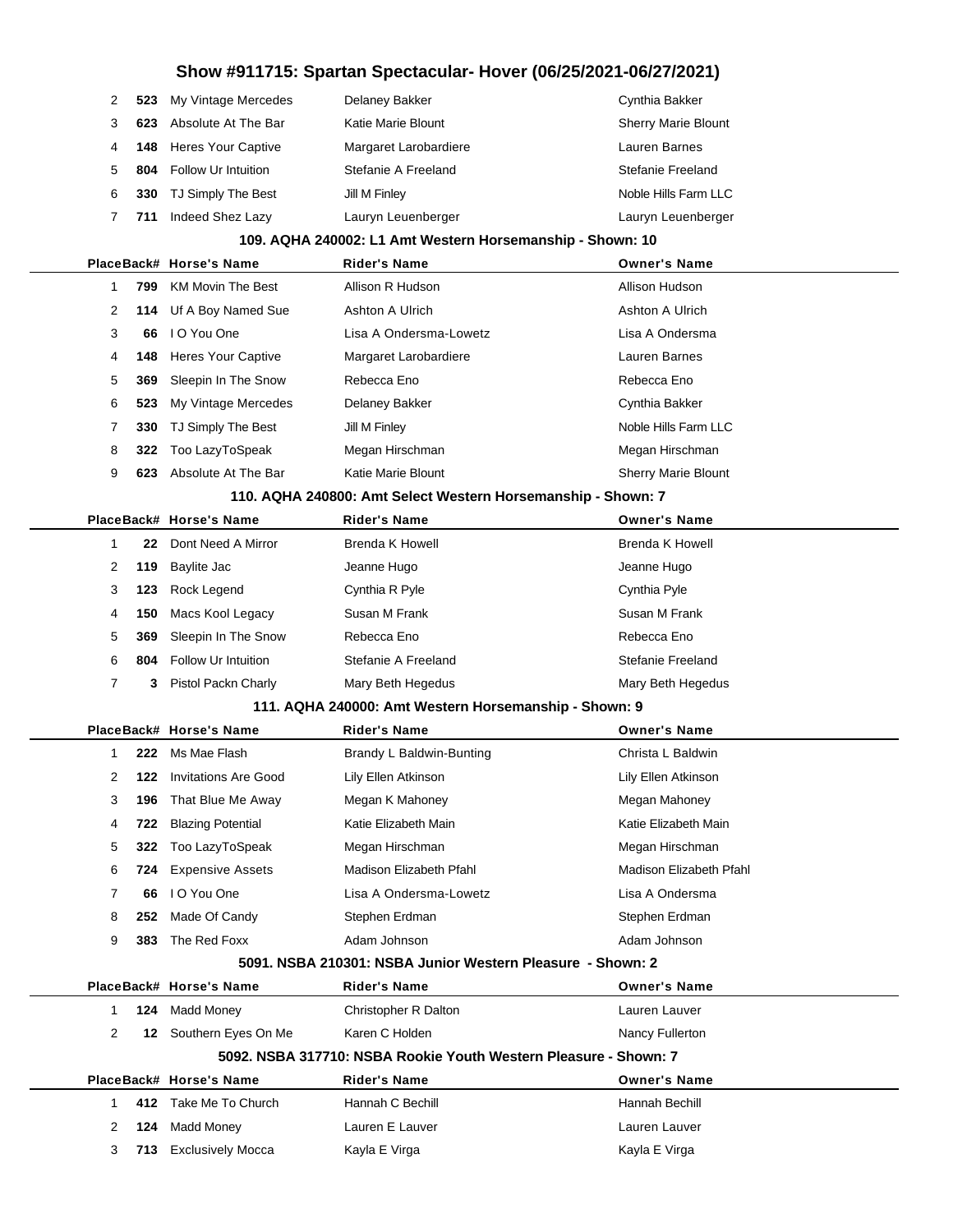| Show #911715: Spartan Spectacular- Hover (06/25/2021-06/27/2021)  |     |                          |                                                             |                                                                               |
|-------------------------------------------------------------------|-----|--------------------------|-------------------------------------------------------------|-------------------------------------------------------------------------------|
| 4                                                                 | 207 | Kaptain Kaveman          | Elizabeth Smith                                             | Elizabeth Smith                                                               |
| 5                                                                 | 386 | No Time To Party         | Rylee Elizabeth Nichols                                     | Kelly E Dykstra-Nichols                                                       |
| 5093. NSBA 217100: NSBA Level 1 Youth Western Pleasure - Shown: 8 |     |                          |                                                             |                                                                               |
|                                                                   |     | PlaceBack# Horse's Name  | <b>Rider's Name</b>                                         | <b>Owner's Name</b>                                                           |
| 1                                                                 | 157 | Why Dont U Kiss This     | Katherine Tietz                                             | MI Independent L/MI                                                           |
| 2                                                                 | 107 | Regal N Grand            | <b>Taylin Collins</b>                                       | <b>Taylin Collins</b>                                                         |
| 3                                                                 | 412 | Take Me To Church        | Hannah C Bechill                                            | Hannah Bechill                                                                |
| 4                                                                 | 206 | Prepare To B Shocked     | Myah Jane Chaput                                            | Stacy E Chaput                                                                |
| 5                                                                 | 713 | <b>Exclusively Mocca</b> | Kayla E Virga                                               | Kayla E Virga                                                                 |
|                                                                   |     |                          |                                                             | 5094. NSBA 217300: NSBA Youth Western Pleasure - All Age - Shown: 6           |
|                                                                   |     | PlaceBack# Horse's Name  | <b>Rider's Name</b>                                         | <b>Owner's Name</b>                                                           |
| 1                                                                 | 333 | Fightin Off Sleep        | Peyton Baxter                                               | Ginger Baxter                                                                 |
| 2                                                                 | 107 | Regal N Grand            | <b>Taylin Collins</b>                                       | <b>Taylin Collins</b>                                                         |
| 3                                                                 | 157 | Why Dont U Kiss This     | Katherine Tietz                                             | MI Independent L/MI                                                           |
| 4                                                                 | 412 | Take Me To Church        | Hannah C Bechill                                            | Hannah Bechill                                                                |
| 5                                                                 | 235 | Gota B A Hit             | Grace Gasper                                                | <b>Tammy Gasper</b>                                                           |
| 6                                                                 | 124 | <b>Madd Money</b>        | Lauren E Lauver                                             | Lauren Lauver                                                                 |
|                                                                   |     |                          | 5095. NSBA 210100: NSBA Level 1 Western Pleasure - Shown: 4 |                                                                               |
|                                                                   |     | PlaceBack# Horse's Name  | <b>Rider's Name</b>                                         | <b>Owner's Name</b>                                                           |
| 1                                                                 | 17  | Crimson Martini          | Rylee Jeanne Zobl                                           | Joleen O'Boyle Zobl                                                           |
| 2                                                                 | 12  | Southern Eyes On Me      | Karen C Holden                                              | Nancy Fullerton                                                               |
| 3                                                                 | 714 | Krown On The Rox         | Morgan Lantz                                                | Estelle McParlan                                                              |
| 4                                                                 | 330 | TJ Simply The Best       | Michelle McCarthy Warda                                     | Noble Hills Farm LLC                                                          |
|                                                                   |     |                          |                                                             | 5096. NSBA 315410: NSBA Rookie Amateur Western Pleasure - Shown: 3            |
|                                                                   |     | PlaceBack# Horse's Name  | <b>Rider's Name</b>                                         | <b>Owner's Name</b>                                                           |
| 1                                                                 | 330 | TJ Simply The Best       | Jill M Finley                                               | Noble Hills Farm LLC                                                          |
| 2                                                                 | 25  | Johnny Diesel            | Morgan L Letzkus                                            | James Letzkus                                                                 |
| 3                                                                 | 712 | So U Can Dance           | <b>Barbara Walters</b>                                      | Dede Baley                                                                    |
|                                                                   |     |                          |                                                             | 5097. NSBA 215408: NSBA Level 1 Amateur Western Pleasure - Shown: 3           |
|                                                                   |     | PlaceBack# Horse's Name  | <b>Rider's Name</b>                                         | <b>Owner's Name</b>                                                           |
| $\mathbf{1}$                                                      | 25  | Johnny Diesel            | Morgan L Letzkus                                            | James Letzkus                                                                 |
| 2                                                                 |     | 712 So U Can Dance       | <b>Barbara Walters</b>                                      | Dede Baley                                                                    |
|                                                                   |     |                          |                                                             | 5098. NSBA 216606: NSBA Select Amateur Western Pleasure - Shown: 4            |
|                                                                   |     | PlaceBack# Horse's Name  | Rider's Name                                                | <b>Owner's Name</b>                                                           |
| $\mathbf{1}$                                                      |     | 12 Southern Eyes On Me   | Nancy Kay Fullerton                                         | Nancy Fullerton                                                               |
| 2                                                                 | 123 | Rock Legend              | Cynthia R Pyle                                              | Cynthia Pyle                                                                  |
| 3                                                                 | 330 | TJ Simply The Best       | Jill M Finley                                               | Noble Hills Farm LLC                                                          |
| 4                                                                 |     | 712 So U Can Dance       | <b>Barbara Walters</b>                                      | Dede Baley                                                                    |
|                                                                   |     |                          | 5099. NSBA 215600: NSBA Amateur Western Pleasure - Shown: 1 |                                                                               |
|                                                                   |     | PlaceBack# Horse's Name  | <b>Rider's Name</b>                                         | <b>Owner's Name</b>                                                           |
| $\mathbf{1}$                                                      |     | 252 Made Of Candy        | Stephen Erdman                                              | Stephen Erdman                                                                |
|                                                                   |     |                          | 5100, NSBA 210302: NSBA Senior Western Pleasure - Shown: 1  |                                                                               |
|                                                                   |     | PlaceBack# Horse's Name  | <b>Rider's Name</b>                                         | <b>Owner's Name</b>                                                           |
| $\mathbf 1$                                                       |     | 157 Why Dont U Kiss This | Katherine Tietz                                             | MI Independent L/MI                                                           |
|                                                                   |     |                          |                                                             | 5101. NSBA 217061: NSBA Youth Walk Trot Western Pleasure Small Fry - Shown: 2 |
|                                                                   |     | PlaceBack# Horse's Name  | <b>Rider's Name</b>                                         | <b>Owner's Name</b>                                                           |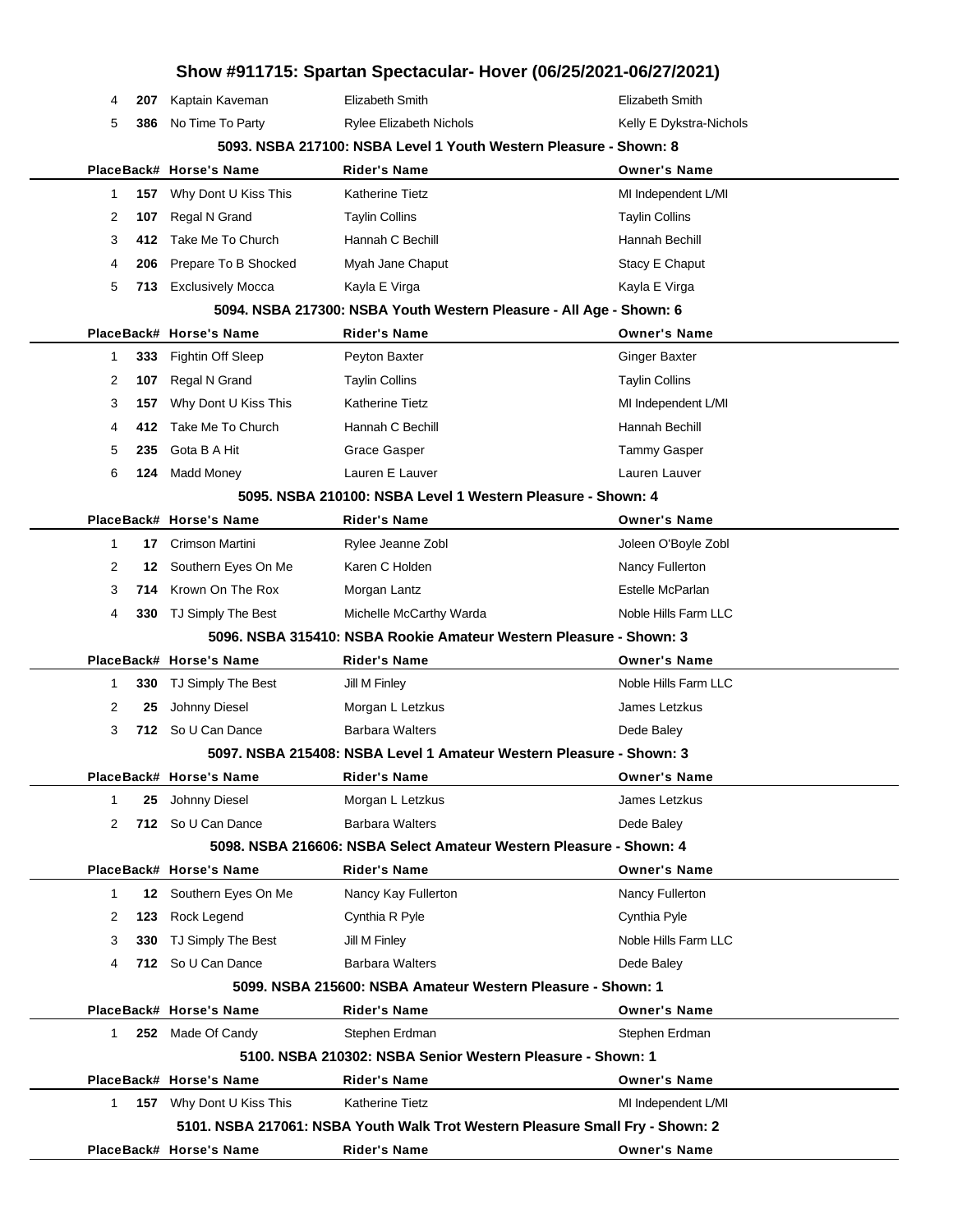| Show #911715: Spartan Spectacular- Hover (06/25/2021-06/27/2021)        |     |                          |                                                                           |                          |  |
|-------------------------------------------------------------------------|-----|--------------------------|---------------------------------------------------------------------------|--------------------------|--|
| -1                                                                      | 226 | <b>Art Trouble</b>       | Karly Lewis                                                               | Michele Lewis            |  |
| 2                                                                       | 310 | Ima Lopin With Class     | Quinn Bogue                                                               | <b>Bogue Family</b>      |  |
|                                                                         |     |                          | 5102. NSBA 257061: NSBA Yth W/T Western Horsemanship Small Fry - Shown: 2 |                          |  |
|                                                                         |     | PlaceBack# Horse's Name  | <b>Rider's Name</b>                                                       | <b>Owner's Name</b>      |  |
| 1                                                                       | 226 | Art Trouble              | <b>Karly Lewis</b>                                                        | Michele Lewis            |  |
| 2                                                                       | 310 | Ima Lopin With Class     | Quinn Bogue                                                               | <b>Bogue Family</b>      |  |
|                                                                         |     |                          | 5105. NSBA 357710: NSBA Rookie Youth Horsemanship - Shown: 7              |                          |  |
|                                                                         |     | PlaceBack# Horse's Name  | <b>Rider's Name</b>                                                       | <b>Owner's Name</b>      |  |
| 1                                                                       | 17  | Crimson Martini          | Rylee Jeanne Zobl                                                         | Joleen O'Boyle Zobl      |  |
| 2                                                                       | 713 | <b>Exclusively Mocca</b> | Kayla E Virga                                                             | Kayla E Virga            |  |
| 3                                                                       | 146 | ValentinosBlazinRide     | <b>Madison Stuart</b>                                                     | <b>Madison Stuart</b>    |  |
| 4                                                                       | 412 | Take Me To Church        | Hannah C Bechill                                                          | Hannah Bechill           |  |
|                                                                         |     |                          | 5106. NSBA 257100: NSBA Level 1 Youth Western Horsemanship - Shown: 9     |                          |  |
|                                                                         |     | PlaceBack# Horse's Name  | <b>Rider's Name</b>                                                       | <b>Owner's Name</b>      |  |
| 1                                                                       | 107 | Regal N Grand            | <b>Taylin Collins</b>                                                     | <b>Taylin Collins</b>    |  |
| 2                                                                       | 386 | No Time To Party         | <b>Rylee Elizabeth Nichols</b>                                            | Kelly E Dykstra-Nichols  |  |
| 3                                                                       | 17  | Crimson Martini          | Rylee Jeanne Zobl                                                         | Joleen O'Boyle Zobl      |  |
| 4                                                                       | 200 | <b>Ez Rockin Career</b>  | <b>Rylee Sue Harding</b>                                                  | <b>Rylee Sue Harding</b> |  |
| 5                                                                       | 713 | <b>Exclusively Mocca</b> | Kayla E Virga                                                             | Kayla E Virga            |  |
| 6                                                                       | 146 | ValentinosBlazinRide     | <b>Madison Stuart</b>                                                     | <b>Madison Stuart</b>    |  |
| 5107. NSBA 257300: NSBA Youth Western Horsemanship - All Age - Shown: 8 |     |                          |                                                                           |                          |  |
|                                                                         |     | PlaceBack# Horse's Name  | <b>Rider's Name</b>                                                       | <b>Owner's Name</b>      |  |
| 1                                                                       | 235 | Gota B A Hit             | Grace Gasper                                                              | <b>Tammy Gasper</b>      |  |
| 2                                                                       | 107 | Regal N Grand            | <b>Taylin Collins</b>                                                     | <b>Taylin Collins</b>    |  |
| 3                                                                       | 718 | Gotta Lil Spook          | Peyton Baxter                                                             | <b>Ginger Baxter</b>     |  |
| 4                                                                       | 200 | <b>Ez Rockin Career</b>  | <b>Rylee Sue Harding</b>                                                  | <b>Rylee Sue Harding</b> |  |
| 5                                                                       | 133 | <b>Missin Sleep</b>      | Audrey L Barnes                                                           | Audrey L Barnes          |  |
| 6                                                                       | 157 | Why Dont U Kiss This     | <b>Katherine Tietz</b>                                                    | MI Independent L/MI      |  |
|                                                                         |     |                          | 5109. NSBA 255400: NSBA Level 1 Amateur Western Horsemanship - Shown: 2   |                          |  |
|                                                                         |     | PlaceBack# Horse's Name  | <b>Rider's Name</b>                                                       | <b>Owner's Name</b>      |  |
| 1                                                                       |     | 330 TJ Simply The Best   | Jill M Finley                                                             | Noble Hills Farm LLC     |  |
| 2                                                                       |     | 322 Too LazyToSpeak      | Megan Hirschman                                                           | Megan Hirschman          |  |
|                                                                         |     |                          | 5110. NSBA 256606: NSBA Select Amateur Western Horsemanship - Shown: 1    |                          |  |
|                                                                         |     | PlaceBack# Horse's Name  | <b>Rider's Name</b>                                                       | <b>Owner's Name</b>      |  |
| $\mathbf{1}$                                                            |     | 123 Rock Legend          | Cynthia R Pyle                                                            | Cynthia Pyle             |  |
|                                                                         |     |                          | 5111. NSBA 255600: NSBA Amateur Western Horsemanship - Shown: 3           |                          |  |
|                                                                         |     | PlaceBack# Horse's Name  | <b>Rider's Name</b>                                                       | <b>Owner's Name</b>      |  |
| $\mathbf{1}$                                                            |     | 252 Made Of Candy        | Stephen Erdman                                                            | Stephen Erdman           |  |
| 9004. AQHA 101200: Grand Champion Mares - Shown: 4                      |     |                          |                                                                           |                          |  |
|                                                                         |     | PlaceBack# Horse's Name  | <b>Rider's Name</b>                                                       | <b>Owner's Name</b>      |  |
| 1                                                                       |     | 778 Baewatch             | Tom Robertson                                                             | Warren E English Jr      |  |
|                                                                         |     |                          | 9005. AQHA 101300: Reserve Champion Mare - Shown: 7                       |                          |  |
|                                                                         |     | PlaceBack# Horse's Name  | <b>Rider's Name</b>                                                       | <b>Owner's Name</b>      |  |
| $\mathbf{1}$                                                            |     | 249 Apleezing            | Tom Robertson                                                             | <b>Christine West</b>    |  |
|                                                                         |     |                          | 9006. AQHA 201200: Amt Grand Champion Mares - Shown: 5                    |                          |  |
|                                                                         |     | PlaceBack# Horse's Name  | <b>Rider's Name</b>                                                       | <b>Owner's Name</b>      |  |